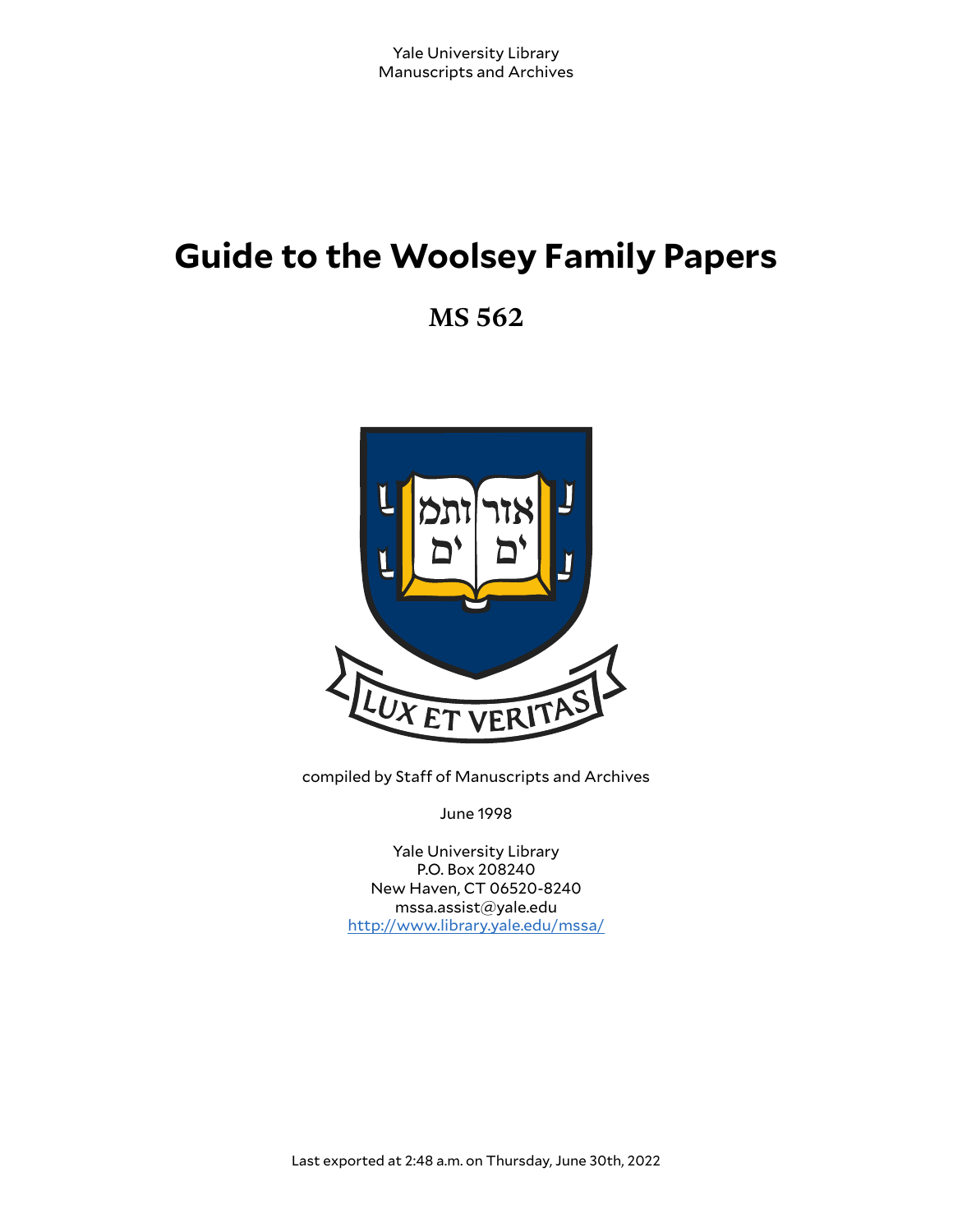## **Table of Contents**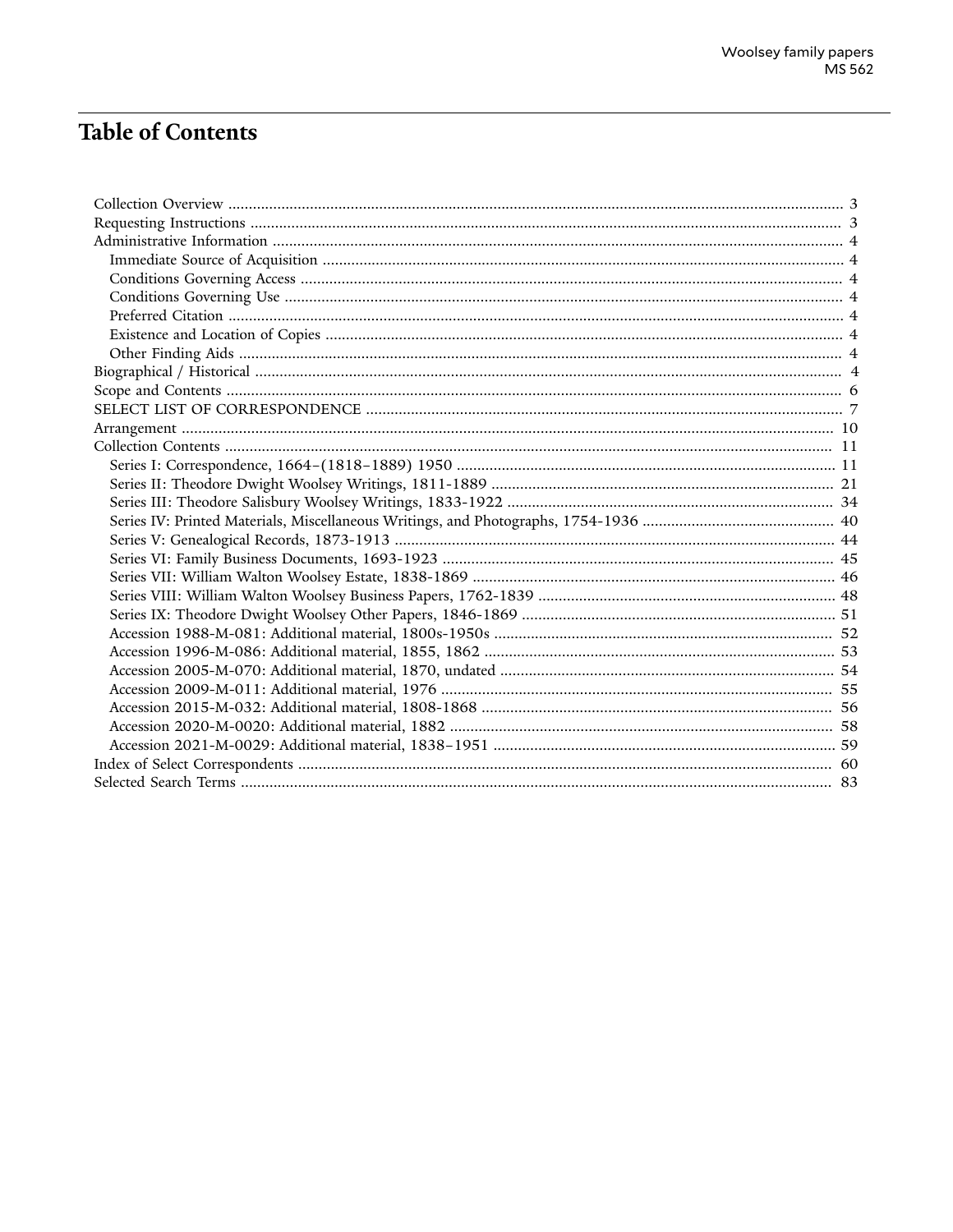### <span id="page-2-0"></span>**Collection Overview**

**REPOSITORY:** Manuscripts and Archives Yale University Library P.O. Box 208240 New Haven, CT 06520-8240 mssa.assist@yale.edu <http://www.library.yale.edu/mssa/>

**CALL NUMBER:** MS 562

**CREATOR:** Woolsey family

**TITLE:** Woolsey family papers

**DATES:** 1750-1969

**BULK DATES:** 1811–1921

**PHYSICAL DESCRIPTION:** 52.5 linear feet (108 boxes)

**LANGUAGE:** English

**SUMMARY:** The papers document three generations of the Woolsey family. The most prominent figures in the collection are William Walton Woolsey (1766-1839), land owner and merchant in New York City; his son, Theodore Dwight Woolsey (1801-1889), Greek scholar, political theorist and president of Yale College; and Theodore Salisbury Woolsey (1852-1929), professor of international law at Yale Law School, son of Theodore Dwight Woolsey. The papers of William Walton Woolsey contain extensive business correspondence, ledgers, legal papers, documents relating to land sales in New York and Ohio, as well as family and personal letters. Since he was engaged in the importation of sugar, cotton and hardware, some of his business correspondence is political with discussions of the Jay Treaty of 1794, the problems of piracy, American neutrality in the 1790s and the general politics of the period. Important correspondents are Chauncey Goodrich, Archibald Gracie, Eli Whitney, Noah Webster, Elihu and Nathaniel Chauncey, Oliver Wolcott, Benjamin Tallmadge, Jedidiah Morse, James Roosevelt, John A. Schuyler, Comfort Sands, John Broome, and Nicholas Bayard. The papers of Theodore Dwight Woolsey contain his writings on Greek language and literature, the Bible, international law and the texts of his sermons.

**ONLINE FINDING AID:** To cite or bookmark this finding aid, please use the following link: [https://](https://hdl.handle.net/10079/fa/mssa.ms.0562) [hdl.handle.net/10079/fa/mssa.ms.0562](https://hdl.handle.net/10079/fa/mssa.ms.0562)

### <span id="page-2-1"></span>**Requesting Instructions**

To request items from this collection for use in the Manuscripts and Archives reading room, please use the request links in the HTML version of this finding aid, available at [https://hdl.handle.net/10079/fa/](https://hdl.handle.net/10079/fa/mssa.ms.0562) [mssa.ms.0562.](https://hdl.handle.net/10079/fa/mssa.ms.0562)

To order reproductions from this collection, please go to [http://www.library.yale.edu/mssa/](http://www.library.yale.edu/mssa/ifr_copy_order.html) [ifr\\_copy\\_order.html.](http://www.library.yale.edu/mssa/ifr_copy_order.html) The information you will need to submit an order includes: the collection call number, collection title, series or accession number, box number, and folder number or name.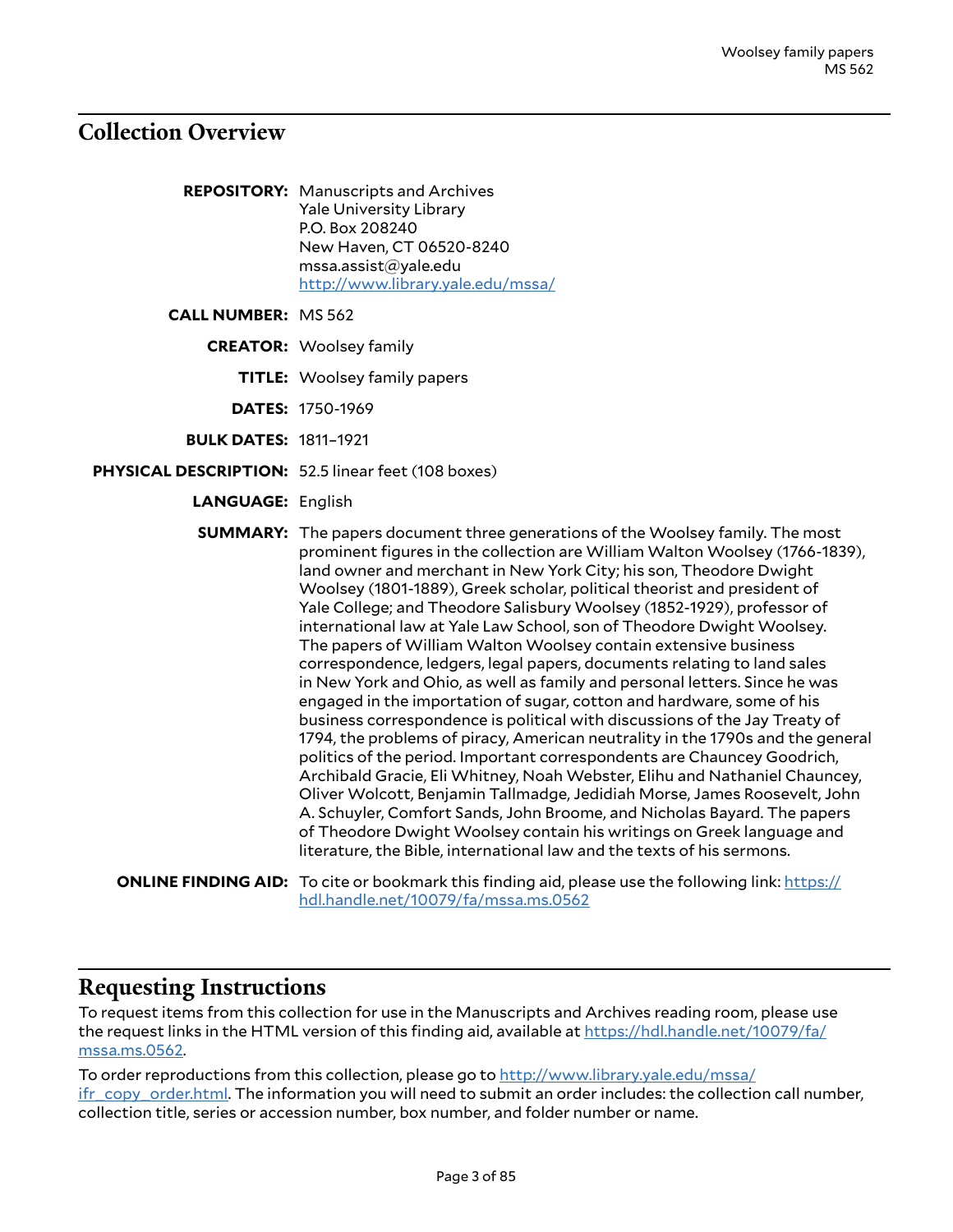Key to the container abbreviations used in the PDF finding aid:

- b. box
- f. folder

## <span id="page-3-0"></span>**Administrative Information**

## <span id="page-3-1"></span>**Immediate Source of Acquisition**

Gift of Edith Woolsey and Laura Heermance, 1954-1960; Ann La Farge, 1988; Stratford Historical Society, 1991 (Accession 2015-M-032); Louise Heermance Tallman, 1995 and 2005; Richard C. Woolsey, 2008; Robert Bayard Severy, 2019; and Richard Salisbury Nutt, 2021.

## <span id="page-3-2"></span>**Conditions Governing Access**

The materials are open for research.

## <span id="page-3-3"></span>**Conditions Governing Use**

Copyright status for collection materials is unknown, though much of the material in this collection is likely in the public domain. Transmission or reproduction of materials protected by U.S. Copyright Law (Title 17, U.S.C.) beyond that allowed by fair use requires the written permission of the copyright owners. Works not in the public domain cannot be commercially exploited without permission of the copyright owners. Responsibility for any use rests exclusively with the user.

## <span id="page-3-4"></span>**Preferred Citation**

Woolsey Family Papers (MS 562). Manuscripts and Archives, Yale University Library.

## <span id="page-3-5"></span>**Existence and Location of Copies**

Account book of a general store kept by George Woolsey also available on microfilm (137 frames on 1 reel, 35mm.) from Manuscripts and Archives, Yale University Library, at cost. Order no. HM113.

## <span id="page-3-6"></span>**Other Finding Aids**

For a partial listing of correspondents with the Woolsey family, please consult the[Correspondents](http://mssa.altfindingaids.library.yale.edu/mssa.ms.0562/mssa_ms_0562_index_of_select_correspondents_back.pdf) [Index](http://mssa.altfindingaids.library.yale.edu/mssa.ms.0562/mssa_ms_0562_index_of_select_correspondents_back.pdf).

## <span id="page-3-7"></span>**Biographical / Historical**

William Walton Woolsey was born in 1766, the son of Benjamin Woolsey, a prominent New York merchant, and Anne (Muirison) Woolsey. He, like his brother George Muirison Woolsey, became a merchant in New York City engaged in foreign and domestic trade and sugar refining. In addition, he was an important landholder both in New York and in the Ohio Territory.

In 1792 Woolsey entered into a partnership with his brother-in-law, Moses Rogers, a hardware merchant. Rogers was also engaged in sugar refining, a business Woolsey later developed into a considerable fortune. They were in fact among the very first to refine sugar on a large scale in America. In addition, Woolsey became in 1807 the second president of the Eagle Fire Insurance Company, one of the oldest companies in the city of New York. He was also named as one of the directors of the Merchants' Bank and helped to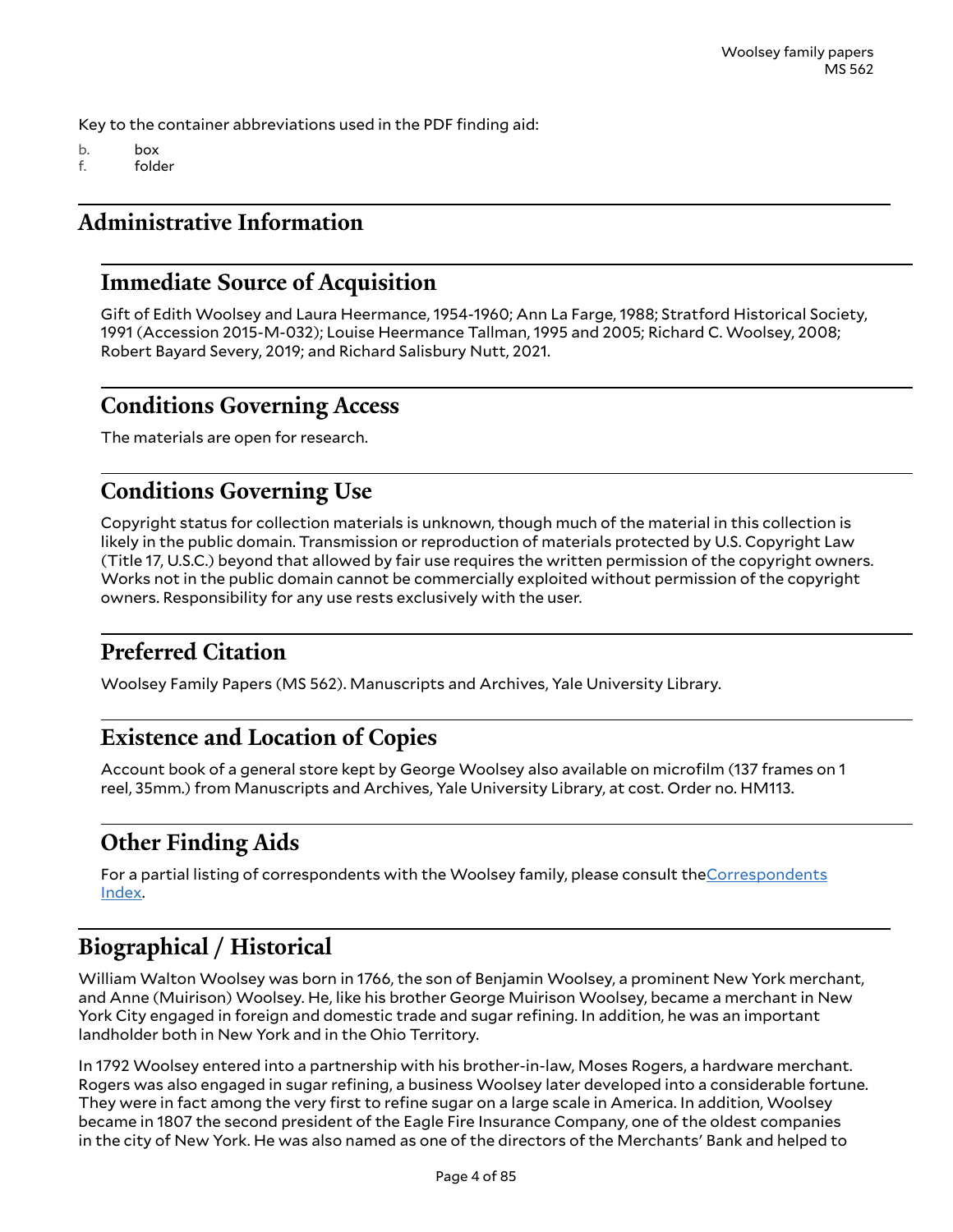obtain for it a charter which saved the bank from an "Act to restrain unincorporated Banking Associations" that had been passed in the previous state legislature. It appears that Woolsey, a brother-in-law of Timothy Dwight, was also a secret partner in the firm of Dwight, Palmer and Company.

When Woolsey and Rogers dissolved their partnership in 1804, the latter apparently paid Woolsey a "very handson sum" not to engage in the iron and hardware trade in New York for ten years. Woolsey therefore moved to New Haven in order to continue his hardware business. He remained in New Haven, where he was also president of the Eagle Bank, until 1815, when he returned to New York and resumed his old business activities.

Woolsey was closely associated in business with his brother, George Muirison Woolsey (1772-1851), a merchant whose ships successfully evaded the blockade during the embargo and carried cotton abroad. He was, of course, under heavy bond to the government for each ship that left to go to another domestic port, but, apparently through an understanding with the Collector of the Port of Perth Amboy, he was able to send his ships to sea. He was compelled, however, to go to Europe in order to save his property from confiscation and himself from prosecution for violation of the embargo. For several years he resided in Liverpool "until the Custom house at Perth Amboy was burned and the bonds with it." It is not clear whether William Walton Woolsey was a partner to these events, there are, however, a number of letters to him from his brother while the latter was exiled abroad.

Woolsey was prominent in the social and political life of New York. He was a member of the politically powerful Chamber of Commerce of New York City, an organization important to the economic development of the city. In 1796 he was elected secretary, a position he held for many years, and from 1825 until his death in 1839, he served as vice-president. He also served for many years as president of the Merchants' Exchange Company. In 1817 he was appointed by the Supreme Court of New York as one of the appraisers of the property which became the Erie Canal and in fact he had hosted many of the early meetings organized to further the canal project. In addition, Woolsey was vice-president of the Manufacturing Society of New York, a member of the Board of Governors of the New York Hospital, treasurer of the American Bible Society, and a very active member in the Manumission Society. He was too a member of the Friendly Club, which flourished in New York for many years before and a few years after the death of Washington, until it was disrupted by political differences. The club, which included among its members Chancellor Kent, Gilbert Aspinwall, Charles Brockden Brown, Anthony Bleeker, and the historian, playwright, and painter, William Dunlap (Woolsey's brother-in-law), met every Tuesday evening in the home of one of the members for literary discussion.

Woolsey married twice, first to Elizabeth Dwight, sister of President Dwight of Yale College and the granddaughter of Jonathan Edwards, and, after her death in 1813, to Sarah Chauncey. He died in New Haven in 1839.

(For additional information see *Old Merchants of New York* by Walter Barrett (N.Y.: Carleton, 1863).)

### THEODORE DWIGHT WOOLSEY

Theodore Dwight Woolsey, born in New York on October 31, 1801, was the son of William Walton Woolsey, a prosperous hardware merchant, and Elizabeth Dwight Woolsey. He was a nephew of Timothy Dwight and a grand-son of Jonathan Edwards. He moved with his family to New Haven in 1806, where he attended Hopkins Grammar School and graduated from Yale College in 1820, valedictorian of his class. After studying law with Charles Chauncey in Philadelphia, he studied at the Princeton Theological Seminary until 1823. He returned to Yale as a tutor in 1823 where he also completed his theological studies. He went to Europe in 1826 for four years where he traveled and studied Greek language and literature.

In 1831 he was appointed Professor of Greek language and literature at Yale College. In 1833, he married Elizabeth Martha Salisbury, by whom he had nine children. He devoted himself to the classics until 1846 when he was appointed to the presidency of Yale College. He declined it at first, doubtful of his religious fitness. Finally persuaded to accept, he was inducted into the presidency and ordained as a minister on October 21, 1846. At the start of his administration, he relinquished the teaching of Greek and began to teach History, Political Science and International Law. During the twenty-five years of his presidency Yale made greater progress than during any other previous administration.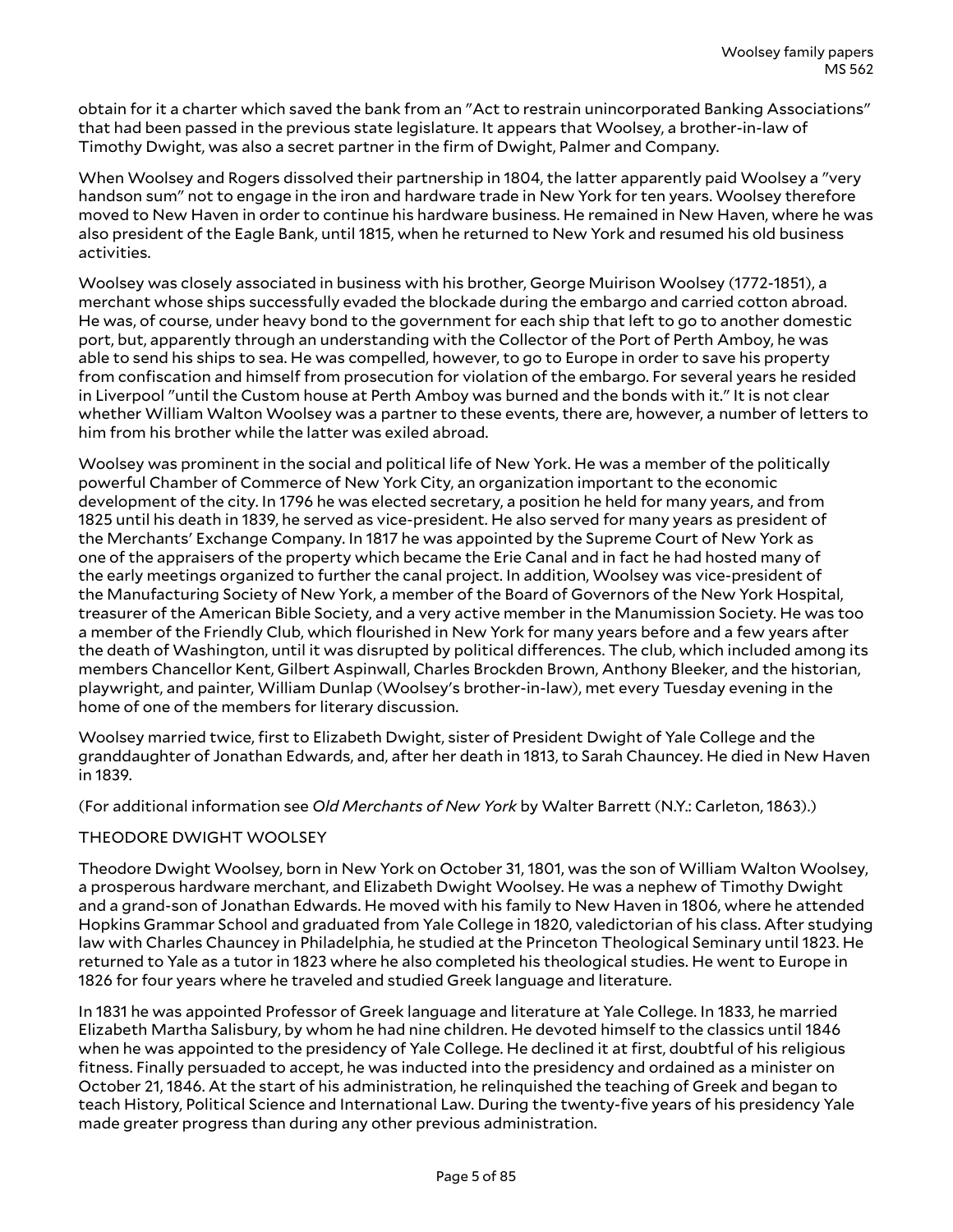Elizabeth Martha Salisbury died in 1852. Woolsey was remarried in 1854 to Sarah Sears Prichard, by whom he had four children. He retired from the presidency in 1871 at the age of seventy. After his resignation, he continued to instruct at Yale and was a member of the corporation until 1885. He died in 1889 at the age of eighty-eight.

Theodore Dwight Woolsey was the author of the following college text books: *The Alcestis of Euripides*, *The Prometheus of Aeschylus*, *The Antigone of Aeschylus*, and *The Gorgias of Plato*. He was also the author of three legal works: *Introduction to the Study of International Law*, *Essays on Divorce*, and *Divorce and Divorce Legislation*. He is also the author of *A Volume of Sermons*.

### THEODORE SALISBURY WOOLSEY

Theodore Salisbury Woolsey was born in New Haven, Connecticut, on October 22, 1852, the son of Theodore Dwight Woolsey, then president of Yale College, and Elizabeth Martha (Salisbury) Woolsey. He entered Yale College at the age of fifteen. Upon graduation in 1872, he immediately entered the Yale Law School, where he remained, with the exception of a tour of Europe (1873-1875), until he received the degree of LL.B. in 1876.

In 1877 he was appointed instructor in public law in Yale College, and in 1878, he was appointed professor of international law in the Yale Law School, a position he occupied, with the exception of four years (1886-1890) of residence in California in order to improve his wife's health, until 1911.

Woolsey made his most notable contribution in the field of international law. In addition to the publication of J.N. Pomeroy's *Lectures on International Law in Time of Peace* (1886) and an enlarged edition of his father's *Introduction to the Study of International Law* (1891), Woolsey published many articles on specific international problems in professional journals, seventeen of which were published in 1898 under the title, *America's Foreign Policy.* Most of his time, however, was devoted to giving addresses and writing articles for popular journals in the attempt to persuade the American public of the significance of international law.

Woolsey was married on December 22, 1877, to Annie Gardiner Salisbury of Boston, by whom he had two sons. He died in New Haven on April 24, 1929.

## <span id="page-5-0"></span>**Scope and Contents**

The Woolsey Family Papers span three generations (1760's to the first quarter of the 20th century), centered mainly around William Walton Woolsey (1766-1839), a prosperous land owner and merchant in New York City; his son, Theodore Dwight Woolsey (1801-1889), Greek scholar, political theorist, and president of Yale College; and Theodore Salisbury Woolsey (1852-1929), son of Theodore Dwight, who gained renown as professor of International Law at Yale Law School.

The Papers are important to the historian interested in the early development of political theory and international law in the United States, the history of higher education, and especially the history of Yale College during a most eventful period in its history (1846-1871). There are also materials pertinent to the ethical and religious attitudes of the day and their relation to higher education. There are important documents and correspondence pertaining to the Chamber of Commerce of New York City, the Manumission Society, and extensive business correspondence during the period 1787 to 1839. In addition to the materials relating specifically to the Woolsey family, there are a number of letters pertaining to some of the most prominent New England families Chauncey, Salisbury, Johnson, Winthrop, Hillhouse with whom the Woolsey's were related by marriage.

The Papers are arranged into nine series: CORRESPONDENCE, WRITINGS OF THEODORE DWIGHT WOOLSEY, WRITINGS OF THEODORE SALISBURY WOOLSEY, PRINTED MATERIALS & PHOTOGRAPHS, GENEALOGICAL RECORDS, FAMILY BUSINESS DOCUMENTS, WILLIAM WALTON WOOLSEY ESTATE and BUSINESS PAPERS, and THEODORE DWIGHT WOOLSEY-OTHER PAPERS.

The CORRESPONDENCE series consists of 32 boxes of approximately 15,000 letters, the greatest part of which, is that of Theodore Dwight Woolsey. For the most part, the correspondence is intra- and interfamilial, although there are a number of letters from prominent political, educational, and religious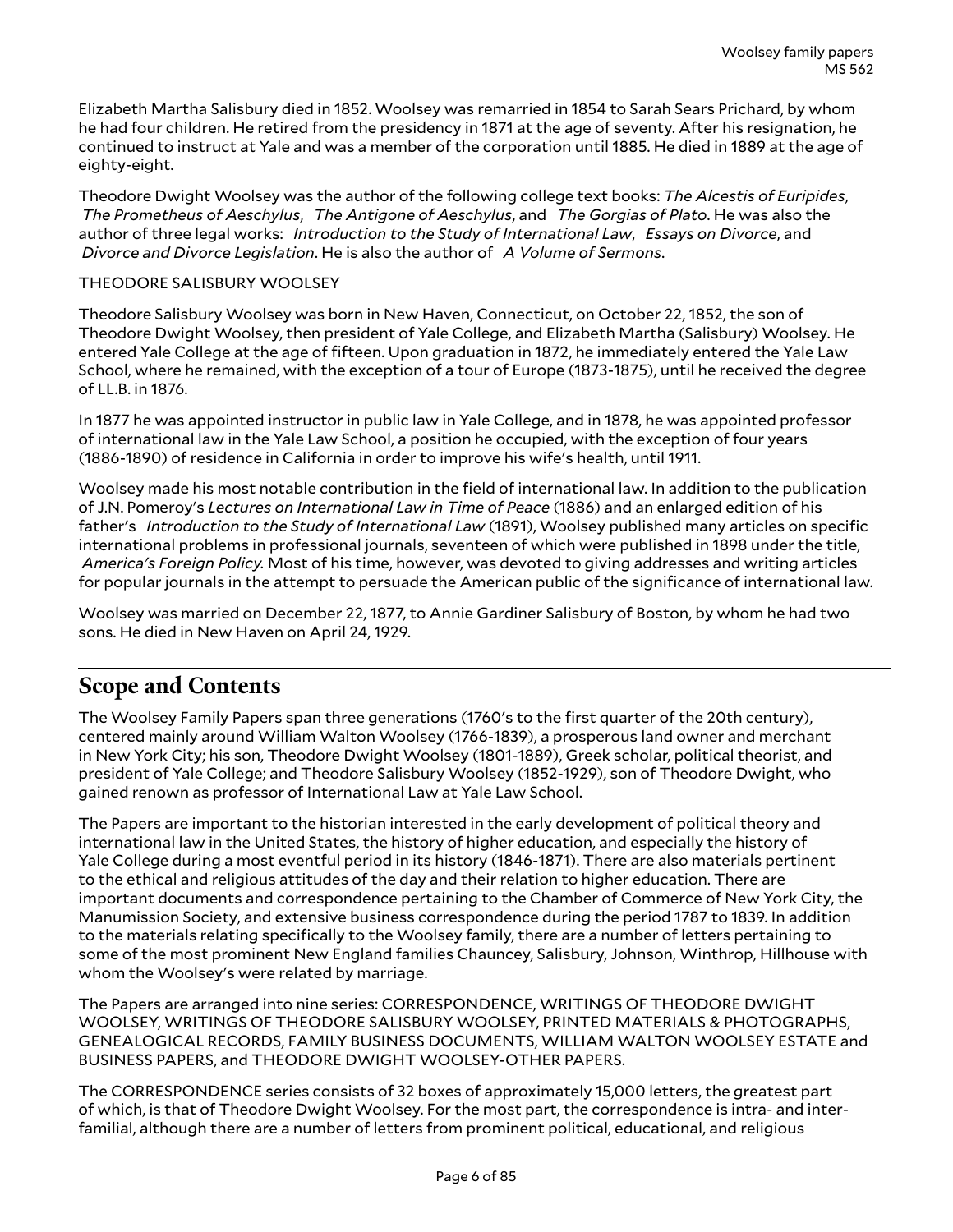leaders of the nineteenth century. (See the Selected List of Correspondents in the appendix). The series is especially helpful in depicting Theodore Dwight Woolsey's tenure as president of Yale College from 1846 to 1871. In addition, there are interesting letters by faculty members, such as Benjamin Silliman and Noah Porter, as well as Theodore Dwight Woolsey's own observations about religion and comparative education written while he studied and travelled in Europe.

The 27 boxes which comprise the WILLIAM WALTON WOOLSEY BUSINESS PAPERS are of particular interest. In addition to the papers relating to the Chamber of Commerce of New York City and the Manumission Society, there is an extensive correspondence pertaining to the day-to-day activities of a merchant engaged in the importation of sugar, cotton, and hardware. Much of this correspondence is between Woolsey and his agents in New Orleans, various ports in the West Indies, Montreal, Liverpool, London, and on the continent. Some of this correspondence is political in nature and reveals the concern of businessmen with various aspects of local, state, and national legislation. Specifically, there are letters containing discussions of the Jay Treaty, the problem of piracy, American neutrality in the 1790's and again during the Jefferson and Madison administrations, various acts of incorporation, i.e., Merchants Bank of New York City and the Eagle Bank of New Haven, and the policies of the British and French governments as well as those of the United States which finally culminated in the War of 1812. There is also material in this series and in the series entitled, WILLIAM WALTON WOOLSEY ESTATE, pertaining to Woolsey's land holdings in New York and the Ohio Territory. Among the notable correspondents in this series are: Chauncy Goodrich, Archibald Gracie, Eli Whitney, Noah Webster, Elihu and Nathaniel Chauncey, Theodore and Timothy Dwight, Oliver Wolcott, Benjamin Tallmadge, Jeddiah Morse, James Roosevelt, John A. Schuyler, Comfort Sands, John Broome, and Nicholas Bayard.

## <span id="page-6-0"></span>**SELECT LIST OF CORRESPONDENCE**

Abbot, Ezra, 1819-1884 Adams, Henry Brooks, 1838-1918 Adams, John Pres., 1735-1826 Adams, William, 1807-1880 Angell, James Burrill, 1829-1916 Atwood, Charles B., 1849-1895 Bache, Alexander Dallas, 1806-1867 Bacon, Leonard, 1802-1895 Bacon, Leonard Woolsey, 1832-1907 Baird, Henry Carey, 1825-1912 Baldwin, Simeon Eben, 1840-1927 Baldwin, Theron, 1801-1870 Bancroft, George, 1800-1891 Barnard, Frederick Augustus Parker, 1809-1889 Barnard, Henry, 1811-1900 Barnard, John Gross, 1815-1882 Bayard, Nicholas, 1644-1707 Beecher, Edward, 1803-1895 Beecher, Henry Ward, 1813-1889 Bidwell, Walter, Hilliard, 1798-1881 Binney, Horace (junior), 1780-1875 Boardman, Henry Augustus, 1808-1880 Bolles, Frank, 1856-1894 Bristed, Charles Astor, 1820-1874 Broome, John, 1738-1810 Brown, John Mason, 1837-1890 Buckingham, William Alfred, 1804-1873 Burritt, Elihu, 1810-1879 Campbell, William Henry, 1808-1890 Carrington, Henry Beebee, 1824-1912 Chamberlain, Daniel Henry, 1835-1907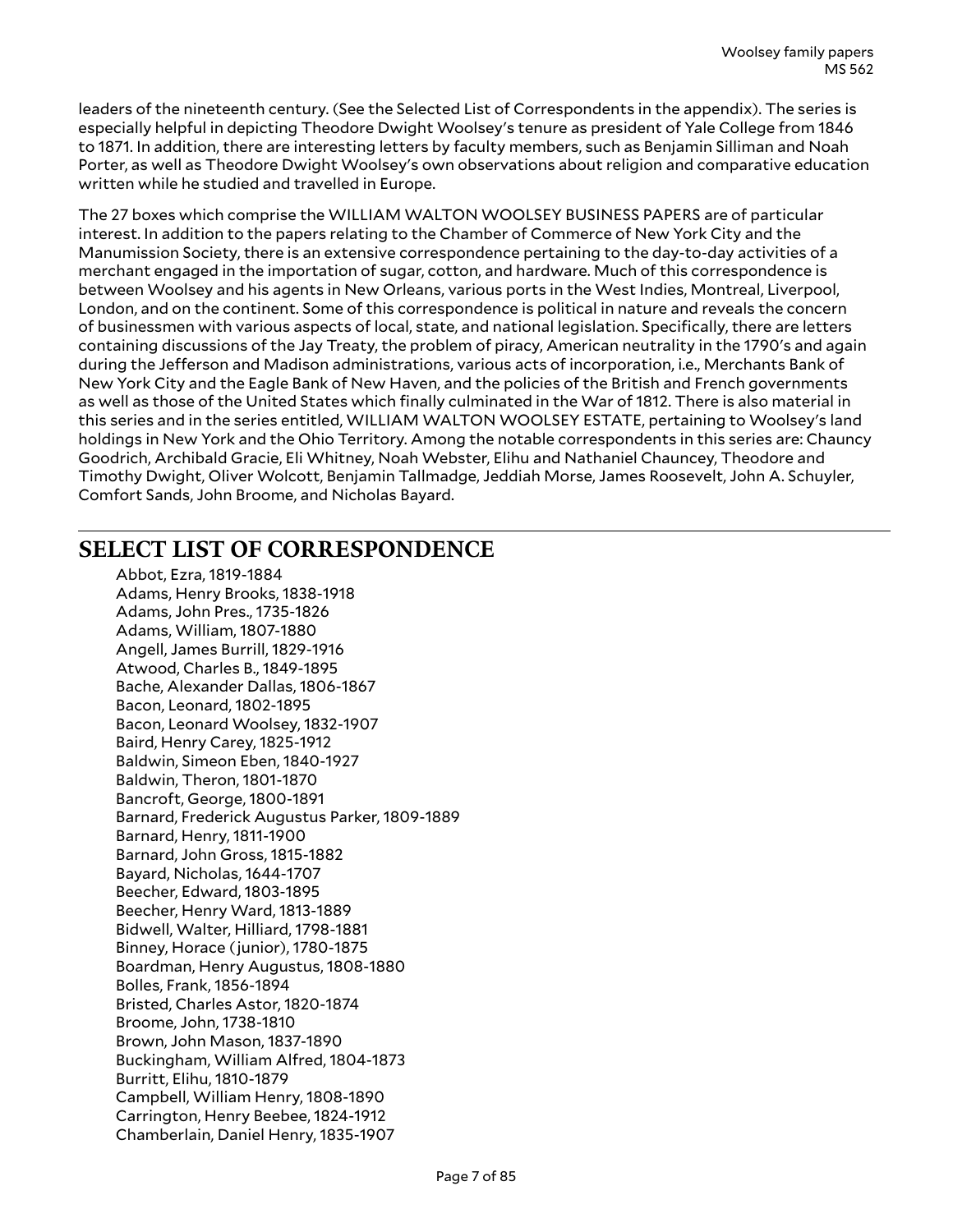Chase, Thomas, 1827-1892 Chauncey, Charles, 1777-1849 Chauncey, Elihu, 1840-1916 Chauncey, Nathaniel, 1789-1865 Clifford, John Henry, 1809-1876 Colden, Cadwallader David, 1769-1834 Cooper, Jacob, 1830-1904 Crosby, Howard, 1826-1891 Cushing, Caleb, 1800-1879 Dana, James Dwight, 1813-1895 Dana, Richard Henry, 1815-1882 Day, George E.' DeForest, John Kinne Hyde, 1844-1915 Dexter, Franklin Bowditch, 1842-1920 Dexter, Henry M., 1821-1890 Dike, Samuel Warren, 1839-1913 Dodge, William Earl, 1805-1883 Dwight, Benjamin Woodbridge, 1816-1889 Dwight Sereno Edwards, 1786-1850 Dwight, Theodore William, 1822-1892 Dwight, Timothy, 1828-1916 Edwards, Pierpont, 1750-1826 Eliot, John, 1604-1690 Elliot, Charles William, 1834-1926 Evarts, William Maxwell, 1818-1902 Everett, Edward, 1794-1865 Farrand, Max, 1869-1945 Felton, Cornelius Conway, 1807-1862 Field, Cyrus West, 1819-1892 Field, David Dudley, 1805-1894 Field, Henry Martyn, 1822-1907 Fisher, George Park, 1827-1909 Garrison, William Lloyd, Jr. Godkin, Edwin Lawrence, 1831-1908 Goodrich, Chauncey, 1759-1815 Gurney, Ephraim Whitman, 1829-1886 Hackett, Horatio Balch, 1808-1875 Harrison, William Henry, Pres., 1773-1841 Haven, Henry Philemon, 1815-1876 Hayes, Rutherford Birchard, 1822-1893 Heermance, Edgar Laing, 1833-1888 Henry, Caleb Sprague, 1804-1884 Henry, Joseph, 1797-1878 Herrick, Edward Claudius, 1811-1862 Hitchcock, Henry, 1829-1902 Hoadly, George (junior), 1826-1902 Holt, Henry, 1870-1926 Hopkins, Samuel, 1807-1887 Howard, Oliver Otis, 1830-1909 James, William, 1842-1910 Jay, John, 1745-1829 Jefferson, Thomas, Pres., 1743-1826 Jessup, Henry Harris, 1832-1910 Johnson, Charles Frederick, 1807″ Johnson, William Samuel, 1795-1839 Johnson, William Woolsey, 1841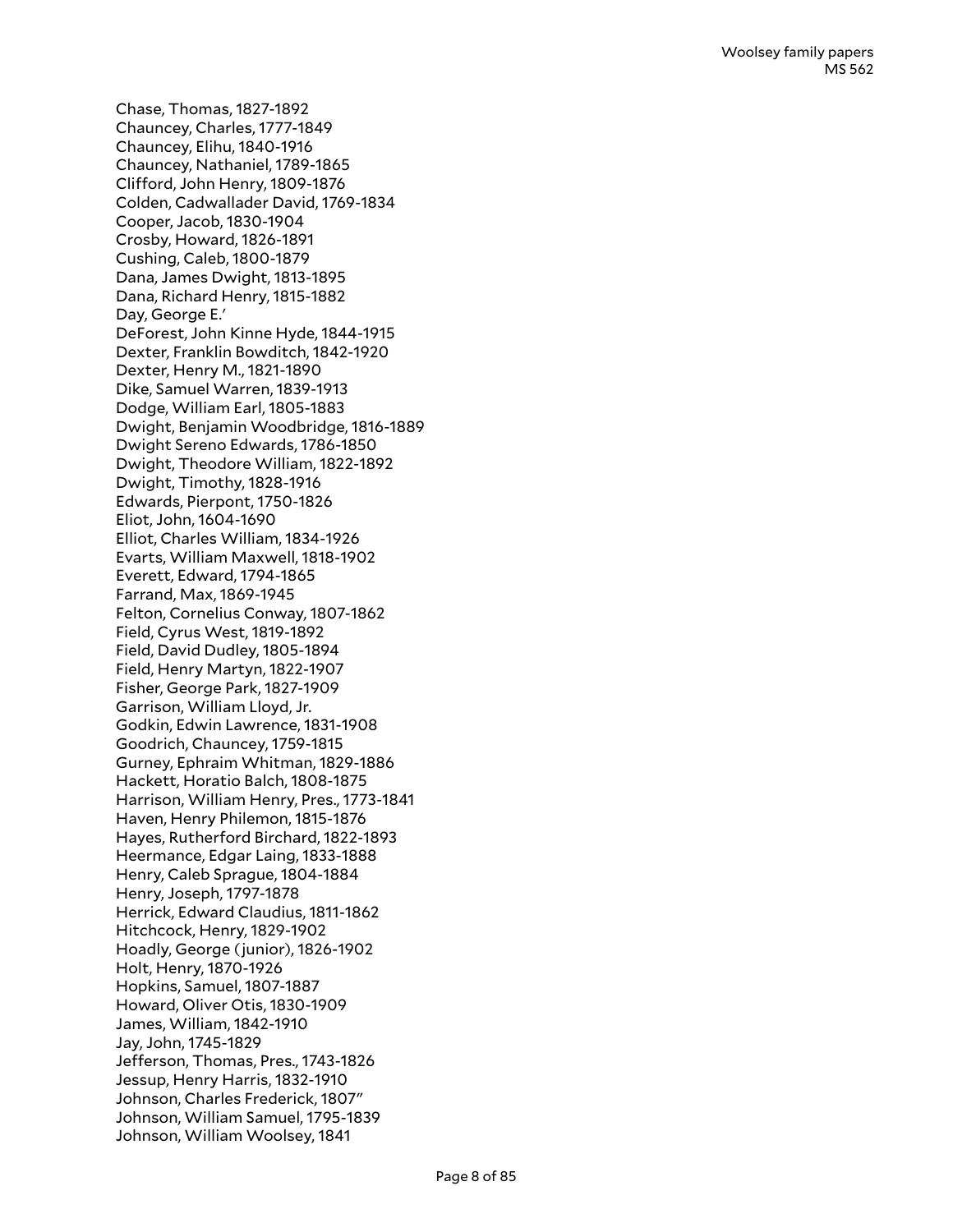Keep, Norbert Porter, 1844-1907 Leavitt, Joshua, 1794-1873 Lee, Alfred, 1807-1887 Lieber, Francis, 1800-1872 Linn, William Alexander, 1847-1917 Lippincott, Joshu Ballinger, 1813-1886 Lloyd, Henry Demarest, 1847-1903 Lord, Daniel, 1795-1868 Madison, James, Pres., 1751-1836 Magoun, George Frederic, 1821-1896 Merrill, Seloh, 1837-1909 Morse, Jeddiah, 1761-1826 Morse, Samuel Finley Breese, 1791-1872 Packerd, Lewis Richard, 1836-1884 Palfrey, John Gorham, 1796-1881 Park, Edwards Amasa, 1808-1900 Peabody, Andrew Preston, 1811-1893 Perry, Arthur Latham, 1830-1905 Pierrepont, Edwards, 1817-1812 Pomeroy, John Norton, 1828-1885 Porter, Noah, 1811-1892 Quincy, Josiah, 1772-1864 Robinson, Edward, 1858-1931 Rosenthal, Albert, 1863-1939 Ruggles, Samuel Bulkley, 1800-1881 St. Gaudens, Augustus, 1848-1907 Salisbury, Edward Elbridge, 1814-1901 Sanborn, Franklin Benjamin, 1831-1917 Sands, Comfort, 1748-1834 Scarborough, William Woolsey, 1819" Schaff, Philip, 1819-1893 Schurz, Carl, 1829-1906 Scribner, Charles, 1821-1871 Sears, Barnes, 1802-1880 Seymour, Edward, 1835-1877 Shelton, Frederick William, 1815-1881 Silliman, Benjamin, 1816-1885 Sophocles, Evangeline Apostolides, 1805-1883 Sparks, Jared, 1789-1866 Sprague, William Buell, 1795-1876 Stearns, William Augustus, 1805-1876 Storrs, Richard Salter, 1821-1900 Strong, Selah Brewster, 1792-1872 Stuart, Moses, 1780-1852 Taft, Alphonso, 1810-1891 Tallmadge, Benjamin, 1754-1835 Tappan, John, 1781-? Tarbox, Increase Niles, 1815-1888 Taylor, Nathaniel William, 1786-1858 Thacher, Thomas Anthony, 1815-1886 Thayer, Joseph Henry, 1828-1901 Thompson, Joseph Parrish, 1819-1879 Trumbull, Henry Clay, 1830-1903 Trumbull, Lyman, 1813-1896 Twining, Alexander Catlin, 1801-1884 Villiard, Henry, 1835-1900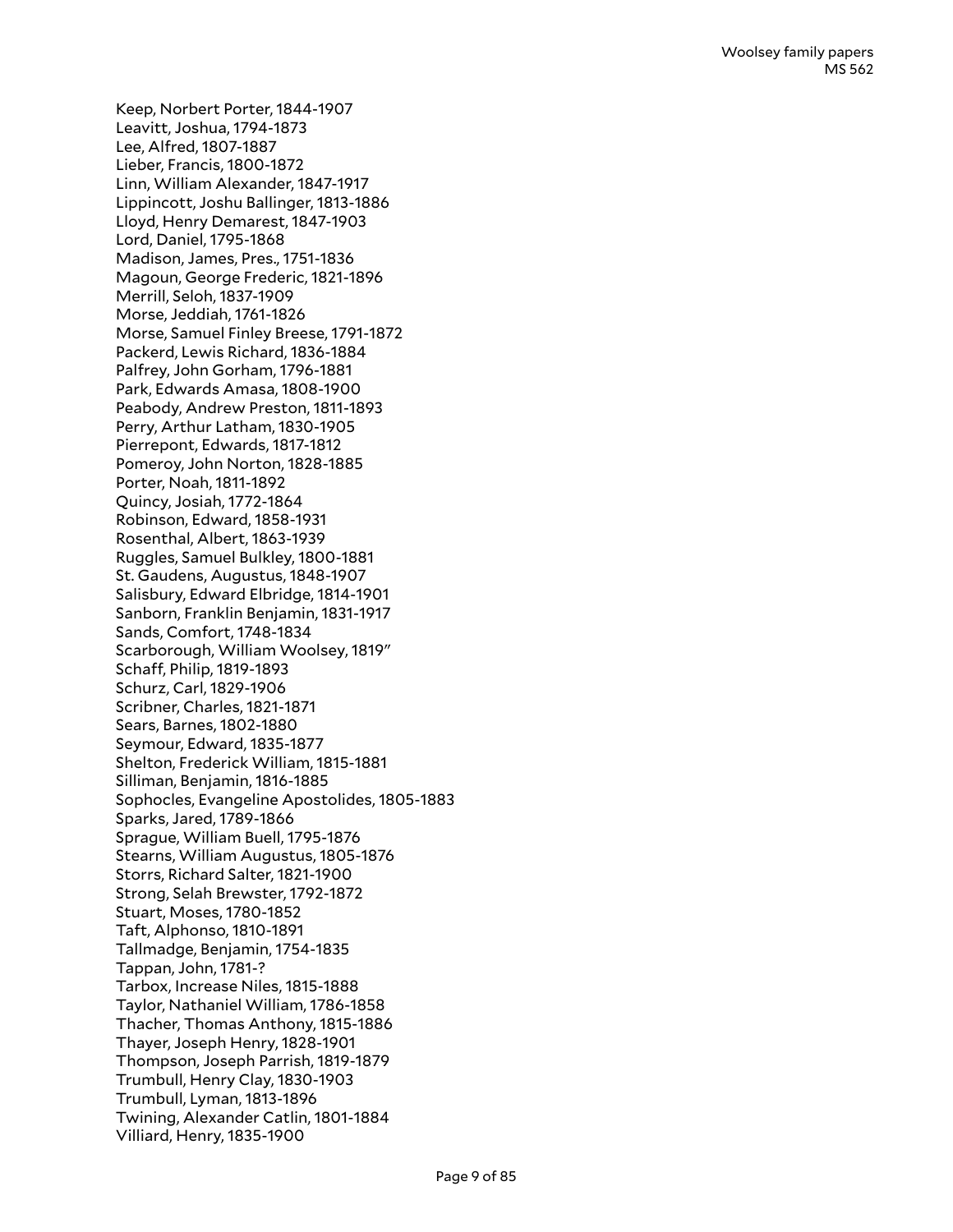Ward, Henry Dana, 1797-1884 Ward, William Hayes, 1835-1916 Warren, William Fairfield, 1833-1924 Washington, George, Pres., 1732-1799 Watson, William, 1834-1915 Wayland, Francis, 1796-1865 Webster, Noah, 1758-1843 Weir, John Ferguson, 1841-1926 Wharton, Francis, 1820-1889 Whitaker, Epher, 1820-1916 Whitney, Eli, 1765-1825 Winthrop, Elizabeth (Woolsey), 1794-1863 Winthrop, William Woolsey, 1831" Wolcott, Oliver, [1760-1833?] Woolsey, Elizabeth Martha (Salisbury), 1812-1852 Woolsey, John Edward, 1803-1873 Woolsey, John Mumford, 1796-1870 Woolsey, Sarah Chauncey, 1835-1905 Woolsey, Sarah Sears (Prichard), 1824" Woolsey, Theodore Dwight, 1801-1889 Woolsey, Theodore Salisbury, 1852 1929 Woolsey, William Walton, 1766-1834 Woolsey, William Walton, 1831-1857

## <span id="page-9-0"></span>**Arrangement**

Arranged in nine series and six additions: I. Correspondence. II. Theodore Dwight Woolsey - Writings. III. Theodore Salisbury Woolsey - Writings. IV. Printed Materials, Miscellaneous Writings, and Photographs. V. Genealogical Records. VI. Family Business Documents. VII. William Walton Woolsey Estate. VIII. William Walton Woolsey Business Papers. IX. Theodore Dwight Woolsey - Other Papers.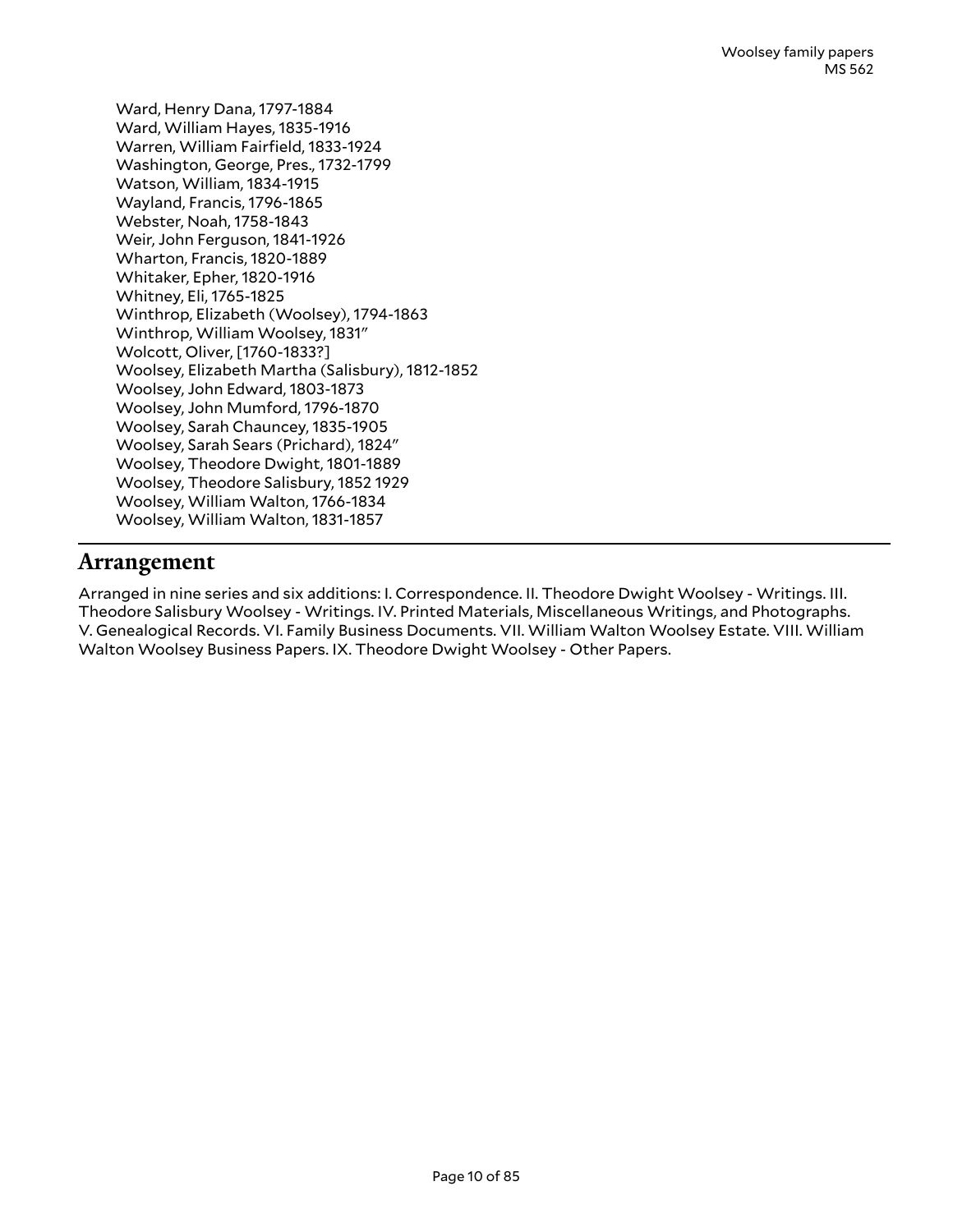## <span id="page-10-0"></span>**Collection Contents Series I: Correspondence, 1664–(1818–1889) 1950**

<span id="page-10-1"></span>*13.5 linear feet (32 boxes)*

Included in this series is the correspondence of various members of the Woolsey family, but primarily that of Theodore Dwight Woolsey and Theodore Salisbury Woolsey. Correspondence has been arranged chronologically with the unidentified letters placed at the end of the series.

<span id="page-10-2"></span>

| b. 1, f. 1     | 1664-1750, 1756-1758                                                    | 1664-1750,<br>1756-1758                     |
|----------------|-------------------------------------------------------------------------|---------------------------------------------|
| b. 1, f. 2     | 1760-1762, 1764-1765, 1768-1770, 1772                                   | 1760-1762,<br>1764-1765,<br>1768-1770, 1772 |
| b. 1, f. 3     | 1773-1780, 1782-1784<br>(includes documents re Benjamin Woolsey estate) | 1773-1780,<br>1782-1784                     |
| b. 1, f. 4     | 1785-1793, 1797-1799, 1800                                              | 1785-1793,<br>1797-1799, 1800               |
| b. 1, f. 5     | 1802-1805, 1806-1809, 1811-1812                                         | 1802-1805,<br>1806-1809,<br>1811-1812       |
| b. 1, f. 6     | 1813-1815                                                               | 1813-1815                                   |
| b. 1, f. 7     | 1816-1817                                                               | 1816-1817                                   |
|                | 1818                                                                    | 1818                                        |
| b. 1, f. 8-9   | January - December                                                      | January -<br>December                       |
| b. 1, f. 10    | 1819<br>English                                                         | 1819                                        |
|                | 1820                                                                    | 1820                                        |
| b. 1, f. 11-12 | January - December                                                      | January-<br>December                        |
|                | 1821                                                                    | 1821                                        |
| b. 1, f. 13-15 | January - December<br>See also: box 1, folder 1                         | January-<br>December                        |
|                | 1822                                                                    | 1822                                        |
| b. 1, f. 16-18 | January - July                                                          | January - July                              |
| b. 2, f. 19-21 | August - December                                                       | August-<br>December                         |
| b. 2, f. 22    | miscellaneous                                                           |                                             |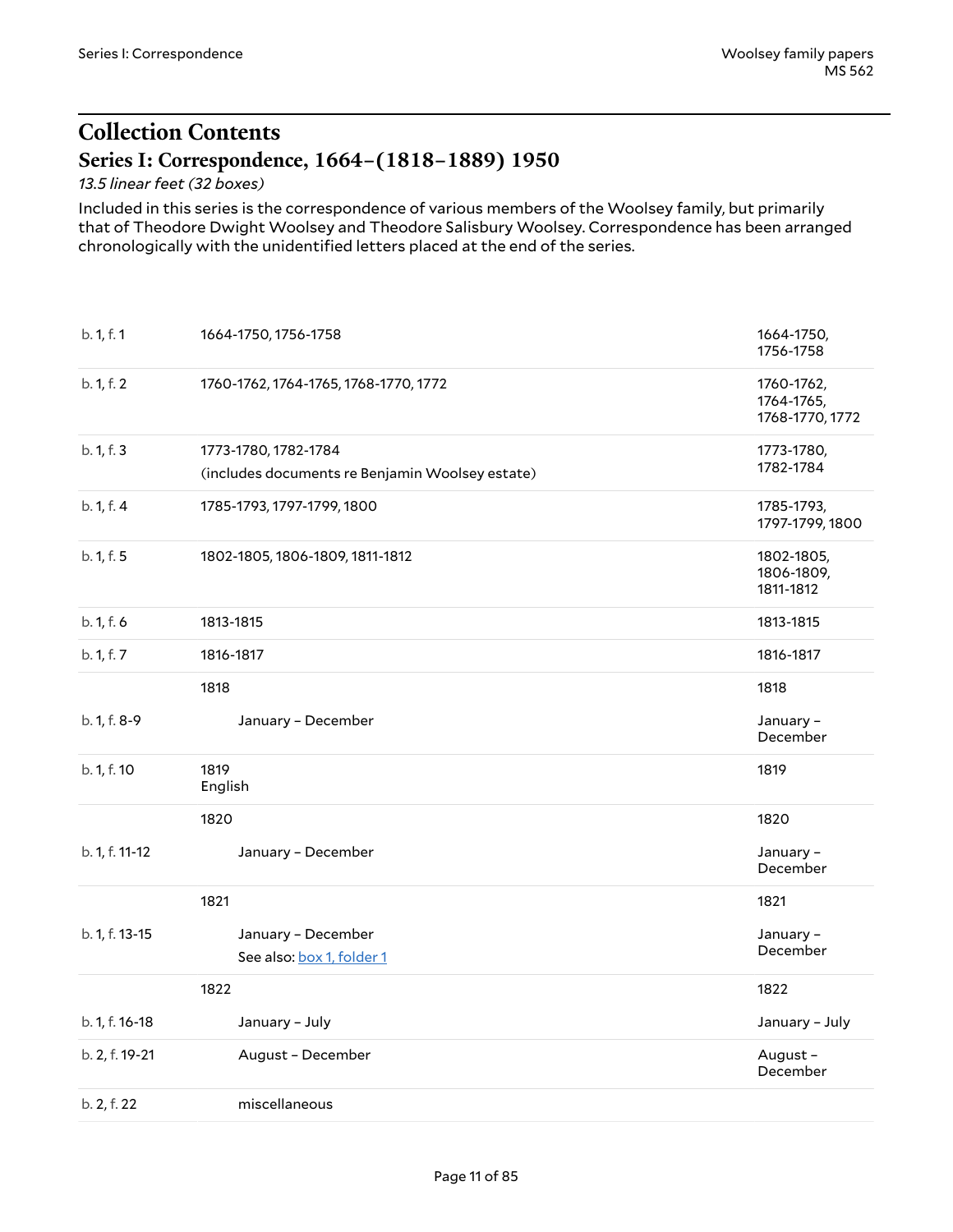|                | 1823                                                        | 1823                                           |
|----------------|-------------------------------------------------------------|------------------------------------------------|
| b. 2, f. 23-26 | January-December                                            | January-<br>December                           |
|                | 1824                                                        | 1824                                           |
| b. 2, f. 27    | January-Feb, May-August                                     | January-Feb,<br>May-August                     |
| b. 2, f. 28    | September-December                                          | September-<br>December                         |
|                | 1825                                                        | 1825                                           |
| b. 2, f. 29    | January                                                     | January                                        |
| b. 2, f. 30-31 | April - September                                           | April-<br>September                            |
| b. 2, f. 32    | February-March                                              | February-March                                 |
| b. 2, f. 33    | November-December                                           | November-<br>December                          |
|                | 1826                                                        | 1826                                           |
| b. 3, f. 34    | January-March                                               | January-March                                  |
| b. 3, f. 35    | April-May, July-Sep, November-December                      | April-May, July-<br>Sep, November-<br>December |
|                | 1827                                                        | 1827                                           |
| b. 3, f. 36    | Jan, March-May                                              | Jan, March-May                                 |
| b. 3, f. 37-39 | June-December                                               | June-December                                  |
|                | 1828                                                        | 1828                                           |
| b. 3, f. 40-45 | January-December                                            | January-<br>December                           |
| b. 3A, f. 45a  | Letterbook, letters from Sarah Dwight Woolsey to H.C. Beach | 1828-1835                                      |
|                | 1829                                                        | 1829                                           |
| b. 4, f. 46-54 | January-December                                            | January-<br>December                           |
|                | 1830                                                        | 1830                                           |
| b. 4, f. 55-58 | January-December                                            | January-<br>December                           |
|                | 1831                                                        | 1831                                           |
| b. 4, f. 59-61 | January-December                                            | January-<br>December                           |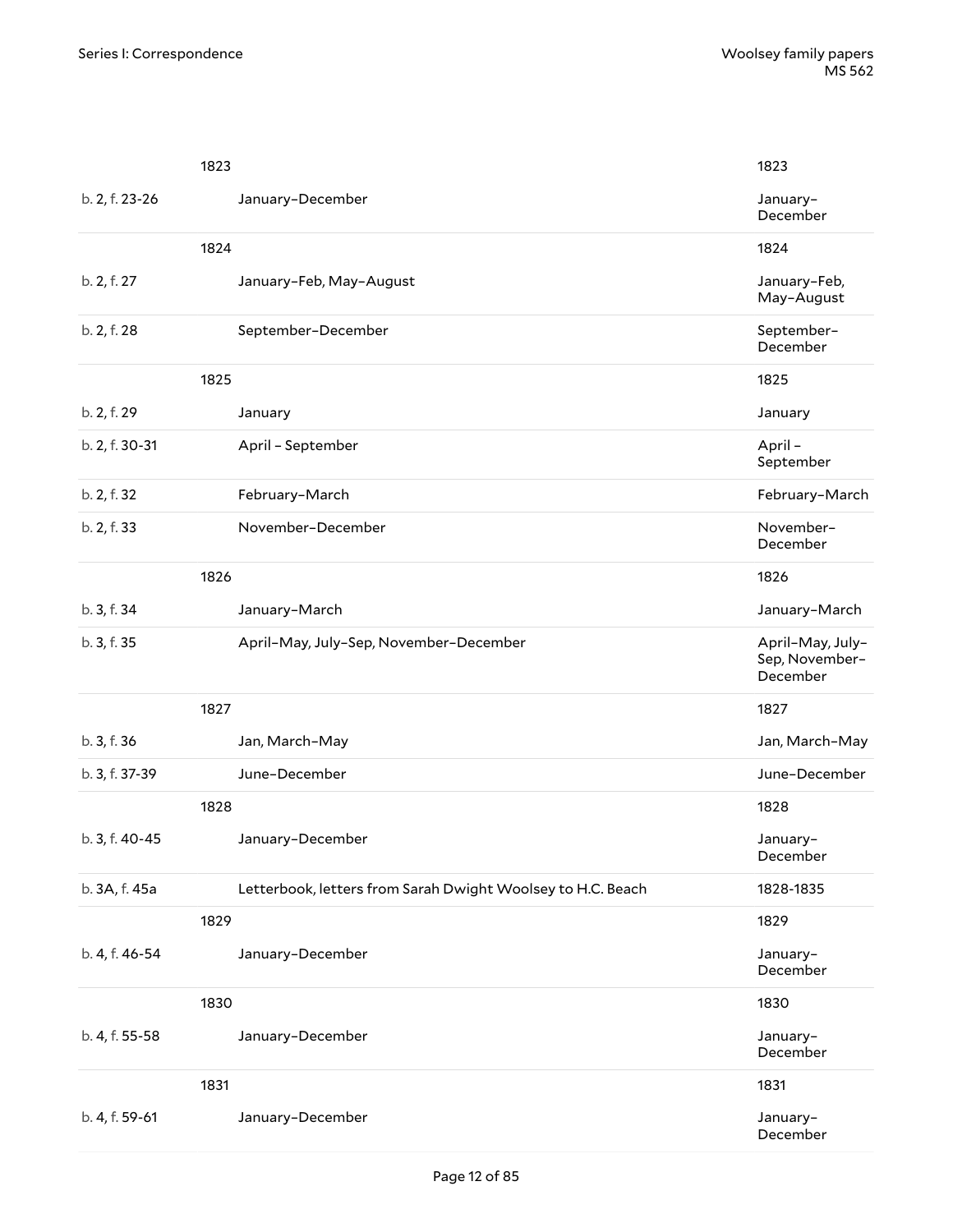| b. 4, f. 62      | miscellaneous    |                      |
|------------------|------------------|----------------------|
|                  | 1832             | 1832                 |
| b. 5, f. 63-68   | January-December | January-<br>December |
| b. 5, f. 69      | miscellaneous    |                      |
|                  | 1833             | 1833                 |
| b. 5, f. 70-76   | January-December | January-<br>December |
| b. 5, f. 77      | miscellaneous    |                      |
|                  | 1834             | 1834                 |
| b. 5, f. 78-81   | January-July     | January-July         |
| b. 6, f. 82-84   | August-December  | August-<br>December  |
| b. 6, f. 85      | miscellaneous    |                      |
|                  | 1835             | 1835                 |
| b. 6, f. 86-90   | January-December | January-<br>December |
|                  | 1836             | 1836                 |
| b. 6, f. 91-95   | January-December | January-<br>December |
| b. 6, f. 96      | miscellaneous    |                      |
|                  | 1837             | 1837                 |
| b. 7, f. 97-102  | January-December | January-<br>December |
| b. 7, f. 103     | miscellaneous    |                      |
|                  | 1838             | 1838                 |
| b. 7, f. 104-107 | January-December | January-<br>December |
| b. 7, f. 108     | miscellaneous    |                      |
|                  | 1839             | 1839                 |
| b. 7, f. 109-115 | January-December | January-<br>December |
| b. 7, f. 116     | miscellaneous    |                      |
|                  | 1840             | 1840                 |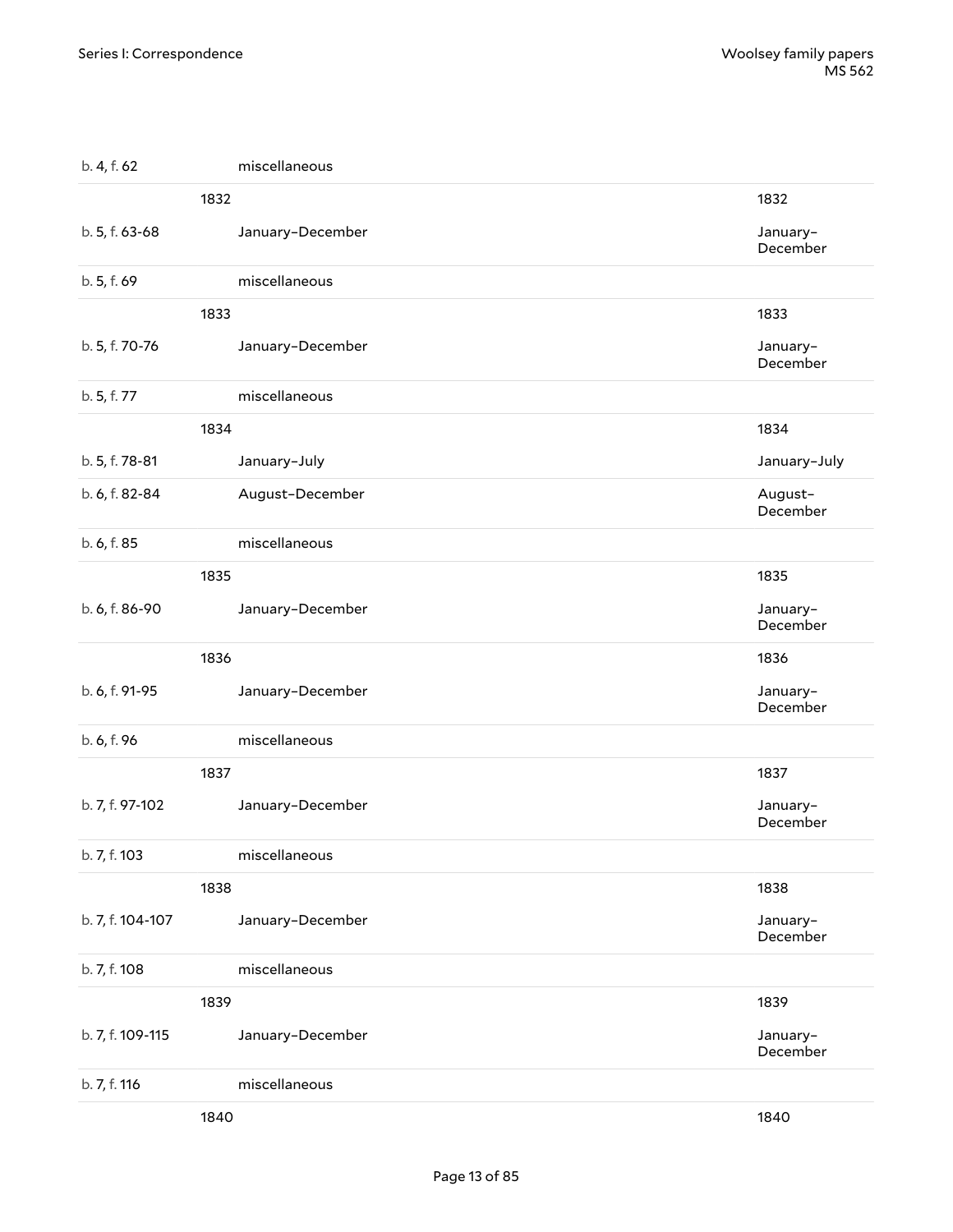| b. 8, f. 117-121  | January-December | January-<br>December |
|-------------------|------------------|----------------------|
| b. 8, f. 122      | miscellaneous    |                      |
|                   | 1841             | 1841                 |
| b. 8, f. 123-125  | January-December | January-<br>December |
|                   | 1842             | 1842                 |
| b. 8, f. 126-133  | January-December | January-<br>December |
| b. 8, f. 134      | miscellaneous    |                      |
|                   | 1843             | 1843                 |
| b. 9, f. 135-140  | January-December | January-<br>December |
| b. 9, f. 141      | miscellaneous    |                      |
|                   | 1844             | 1844                 |
| b. 9, f. 142-149  | January-December | January-<br>December |
|                   | 1845             | 1845                 |
| b. 10, f. 150-157 | January-December | January-<br>December |
| b. 10, f. 158     | miscellaneous    |                      |
|                   | 1846             | 1846                 |
| b. 10, f. 159-165 | January-December | January-<br>December |
| b. 10, f. 166     | miscellaneous    |                      |
|                   | 1847             | 1847                 |
| b. 11, f. 167-174 | January-December | January-<br>December |
| b. 11, f. 175     | miscellaneous    |                      |
|                   | 1848             | 1848                 |
| b. 11, f. 176-182 | January-December | January-<br>December |
|                   | 1849             | 1849                 |
| b. 12, f. 183-187 | January-December | January-<br>December |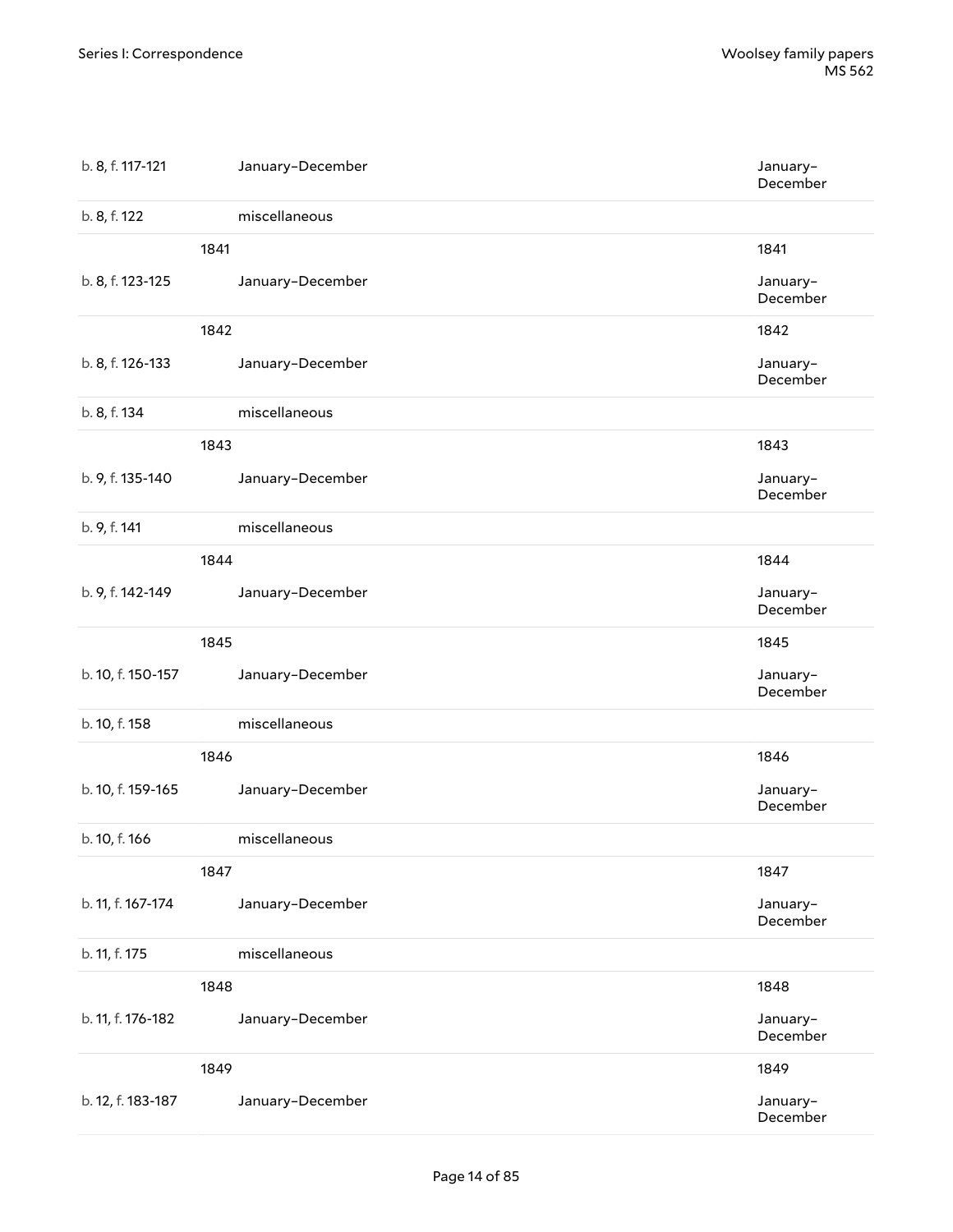| b. 12, f. 188     | miscellaneous                                                                                                                                                                             |                        |
|-------------------|-------------------------------------------------------------------------------------------------------------------------------------------------------------------------------------------|------------------------|
|                   | 1850                                                                                                                                                                                      | 1850                   |
| b. 12, f. 189-192 | January-December                                                                                                                                                                          | January-<br>December   |
|                   | 1851                                                                                                                                                                                      | 1851                   |
| b. 12, f. 193-199 | January-December                                                                                                                                                                          | January-<br>December   |
| b. 12, f. 200     | miscellaneous                                                                                                                                                                             |                        |
|                   | 1852                                                                                                                                                                                      | 1852                   |
| b. 13, f. 201-208 | January-December                                                                                                                                                                          | January-<br>December   |
| b. 13, f. 209     | miscellaneous                                                                                                                                                                             |                        |
|                   | 1853                                                                                                                                                                                      | 1853                   |
| b. 13, f. 210-217 | January-December                                                                                                                                                                          | January-<br>December   |
| b. 13, f. 218     | miscellaneous                                                                                                                                                                             |                        |
|                   | 1854                                                                                                                                                                                      | 1854                   |
| b. 14, f. 219-230 | January-December                                                                                                                                                                          | January-<br>December   |
| b. 14, f. 231     | miscellaneous                                                                                                                                                                             |                        |
|                   | 1855                                                                                                                                                                                      | 1855                   |
| b. 14, f. 232-235 | January-December                                                                                                                                                                          | January-               |
|                   | A copy of this material is available in digital form from Manuscripts and<br>Archives. Contact Manuscripts and Archives at mssa.assist@yale.edu to<br>request access to the digital copy. | December               |
| b. 14, f. 236     | miscellaneous                                                                                                                                                                             |                        |
|                   | 1856                                                                                                                                                                                      | 1856                   |
| b. 15, f. 237-238 | January-December                                                                                                                                                                          | January-<br>December   |
|                   | 1857                                                                                                                                                                                      | 1857                   |
| b. 15, f. 239-240 | January-April                                                                                                                                                                             | January-April          |
| b. 15, f. 241     | August                                                                                                                                                                                    | August                 |
| b. 15, f. 242-243 | May-July                                                                                                                                                                                  | May-July               |
| b. 15, f. 244-246 | September-December                                                                                                                                                                        | September-<br>December |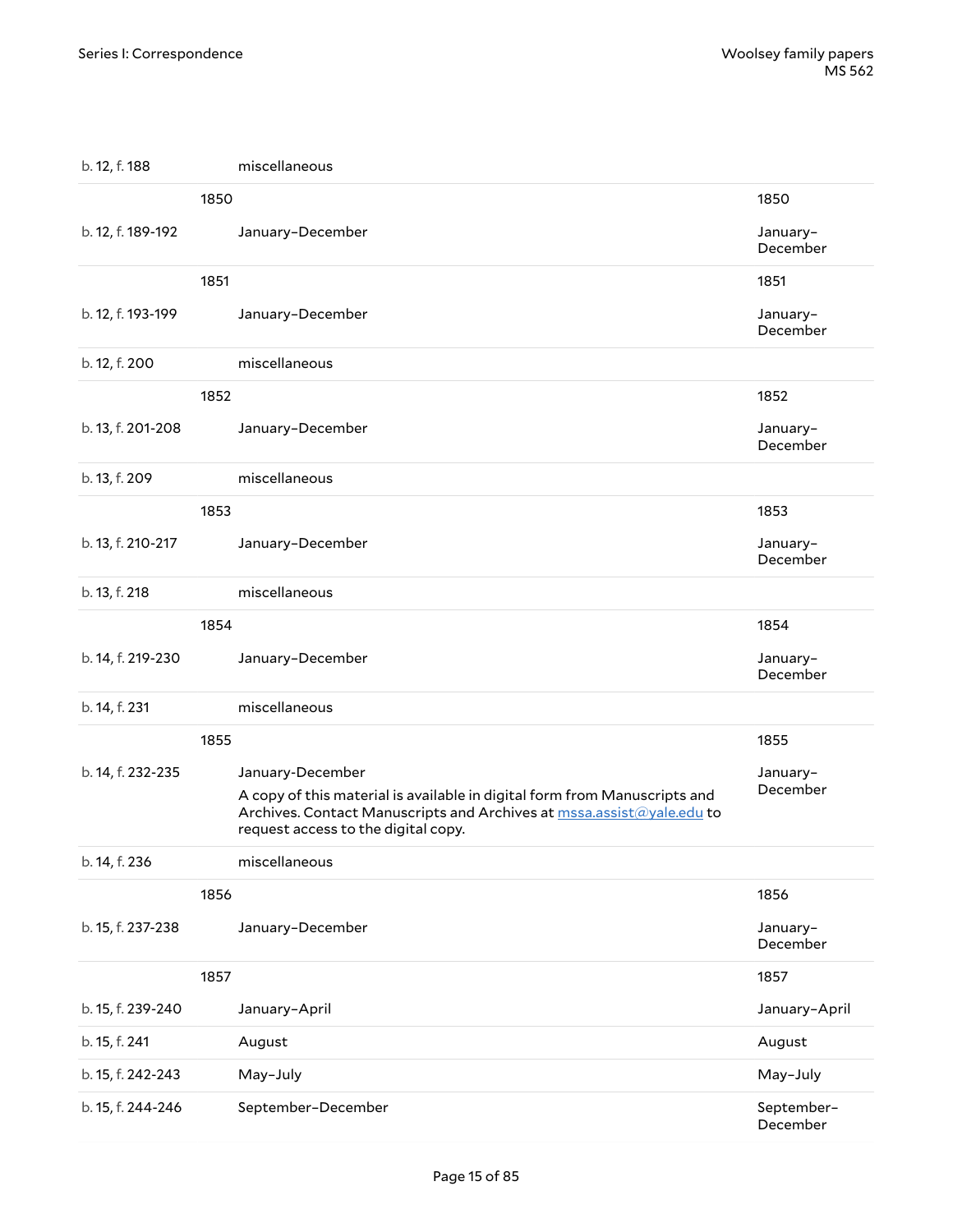|                   | 1858                  | 1858                       |
|-------------------|-----------------------|----------------------------|
| b. 15, f. 247-257 | January-December      | January-<br>December       |
| b. 15, f. 258     | miscellaneous         |                            |
|                   | 1859                  | 1859                       |
| b. 16, f. 259-269 | January - November 22 | January -<br>November 22   |
| b. 16, f. 270     | December              | December                   |
| b. 16, f. 271     | miscellaneous         |                            |
|                   | 1860                  | 1860                       |
| b. 16, f. 272-277 | January - June 1-12   | January - June<br>$1 - 12$ |
| b. 16, f. 278-284 | June 14 - December    | June 14 -<br>December      |
|                   | 1861                  | 1861                       |
| b. 17, f. 285-296 | January-December      | January-<br>December       |
| b. 17, f. 297     | miscellaneous         |                            |
|                   | 1862                  | 1862                       |
| b. 17, f. 298     | January               | January                    |
| b. 17, f. 299     | February              | February                   |
| b. 17, f. 300     | March 1-15, 17-31     | March 1-15, 17-<br>31      |
| b. 17, f. 301     | April 1-14, 19-30     | April 1-14, 19-30          |
| b. 17, f. 302     | May 3-15, 20-30       | May 3-15, 20-30            |
| b. 17, f. 303     | June 1-16, 18-30      | June 1-16, 18-30           |
| b. 18, f. 304-312 | July-December         | July-December              |
|                   | 1863                  | 1863                       |
| b. 18, f. 313-324 | January-December      | January-<br>December       |
| b. 18, f. 325     | miscellaneous         |                            |
|                   | 1864                  | 1864                       |
| b. 19, f. 326-339 | January-December      | January-<br>December       |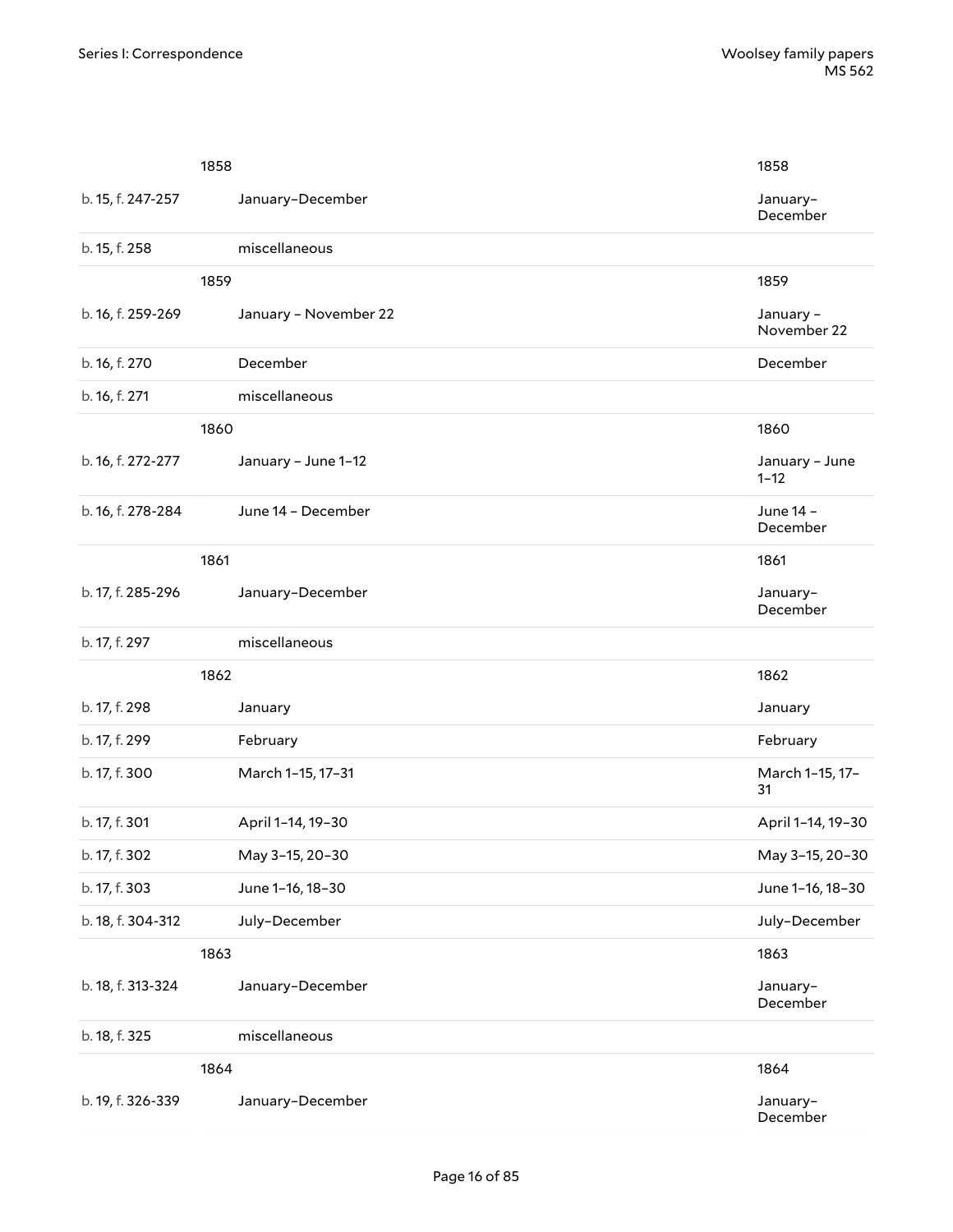|                   | 1865                 | 1865                        |
|-------------------|----------------------|-----------------------------|
| b. 19, f. 340-349 | January-December     | January-<br>December        |
|                   | 1866                 | 1866                        |
| b. 20, f. 350-361 | January-December     | January-<br>December        |
| b. 20, f. 362     | miscellaneous        |                             |
|                   | 1867                 | 1867                        |
| b. 20, f. 363-375 | January-December     | January-<br>December        |
|                   | 1868                 | 1868                        |
| b. 21, f. 376-382 | January-November     | January-<br>November        |
|                   | 1869                 | 1869                        |
| b. 21, f. 383-396 | January-December     | January-<br>December        |
|                   | 1870                 | 1870                        |
| b. 22, f. 397-419 | January-August 21-31 | January-August<br>$21 - 31$ |
| b. 23, f. 420-429 | September-December   | September-<br>December      |
|                   | 1871                 | 1871                        |
| b. 23, f. 430-439 | January-April 30     | January-April<br>30         |
| b. 24, f. 440-449 | May-December         | May-December                |
| b. 24, f. 450     | miscellaneous        |                             |
|                   | 1872                 | 1872                        |
| b. 24, f. 451-460 | January-December     | January-<br>December        |
|                   | 1873                 | 1873                        |
| b. 25, f. 461-468 | January-December     | January-<br>December        |
| b. 25, f. 469     | miscellaneous        |                             |
|                   | 1874                 | 1874                        |
| b. 25, f. 470-482 | January-December     | January-<br>December        |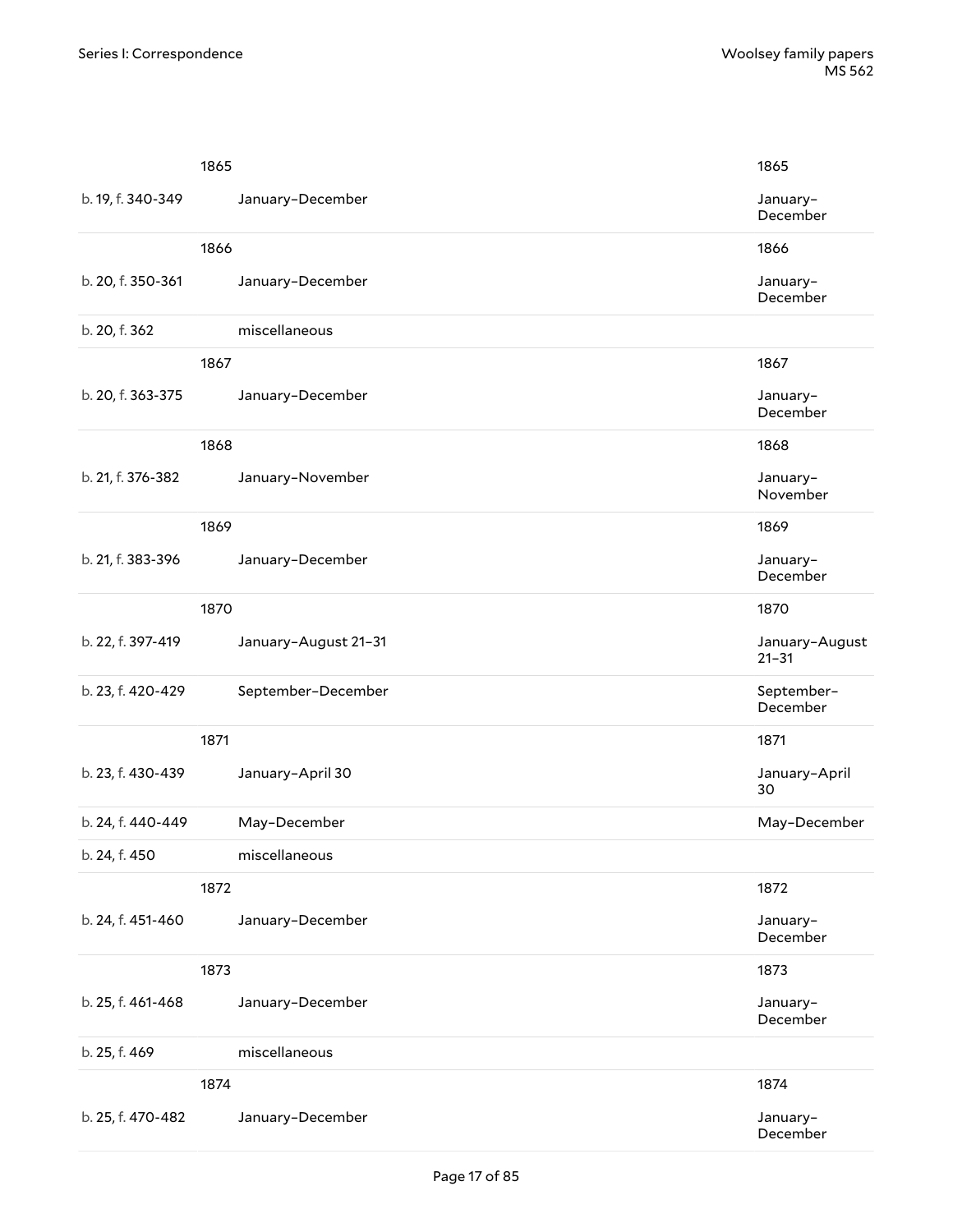|                   | 1875               | 1875                  |  |
|-------------------|--------------------|-----------------------|--|
| b. 26, f. 483-490 | January-December   | January-<br>December  |  |
| b. 26, f. 491     | miscellaneous      |                       |  |
|                   | 1876               | 1876                  |  |
| b. 26, f. 492-503 | January-December   | January-<br>December  |  |
|                   | 1877               | 1877                  |  |
| b. 27, f. 504-516 | January-December   | January-<br>December  |  |
| b. 27, f. 517     | miscellaneous      |                       |  |
|                   | 1878               | 1878                  |  |
| b. 27, f. 518-522 | January-July       | January-July          |  |
| b. 27, f. 523-528 | October-December   | October-<br>December  |  |
|                   | 1879               | 1879                  |  |
| b. 28, f. 529-538 | January-December   | January-<br>December  |  |
|                   | 1880               | 1880                  |  |
| b. 28, f. 539-546 | January-June       | January-June          |  |
| b. 28, f. 547     | June miscellaneous | June<br>miscellaneous |  |
| b. 28, f. 548-552 | July-December      | July-December         |  |
|                   | 1881               | 1881                  |  |
| b. 29, f. 553     | January 1-15       | January 1-15          |  |
| b. 29, f. 554     | January 17-31      | January 17-31         |  |
| b. 29, f. 555-561 | February-June      | February-June         |  |
| b. 29, f. 562     | June miscellaneous | June<br>miscellaneous |  |
| b. 29, f. 563-570 | July-December      | July-December         |  |
|                   | 1882               | 1882                  |  |
| b. 29, f. 571-578 | January-April      | January-April         |  |
| b. 30, f. 579-586 | May-December       | May-December          |  |
| b. 30, f. 587     | miscellaneous      |                       |  |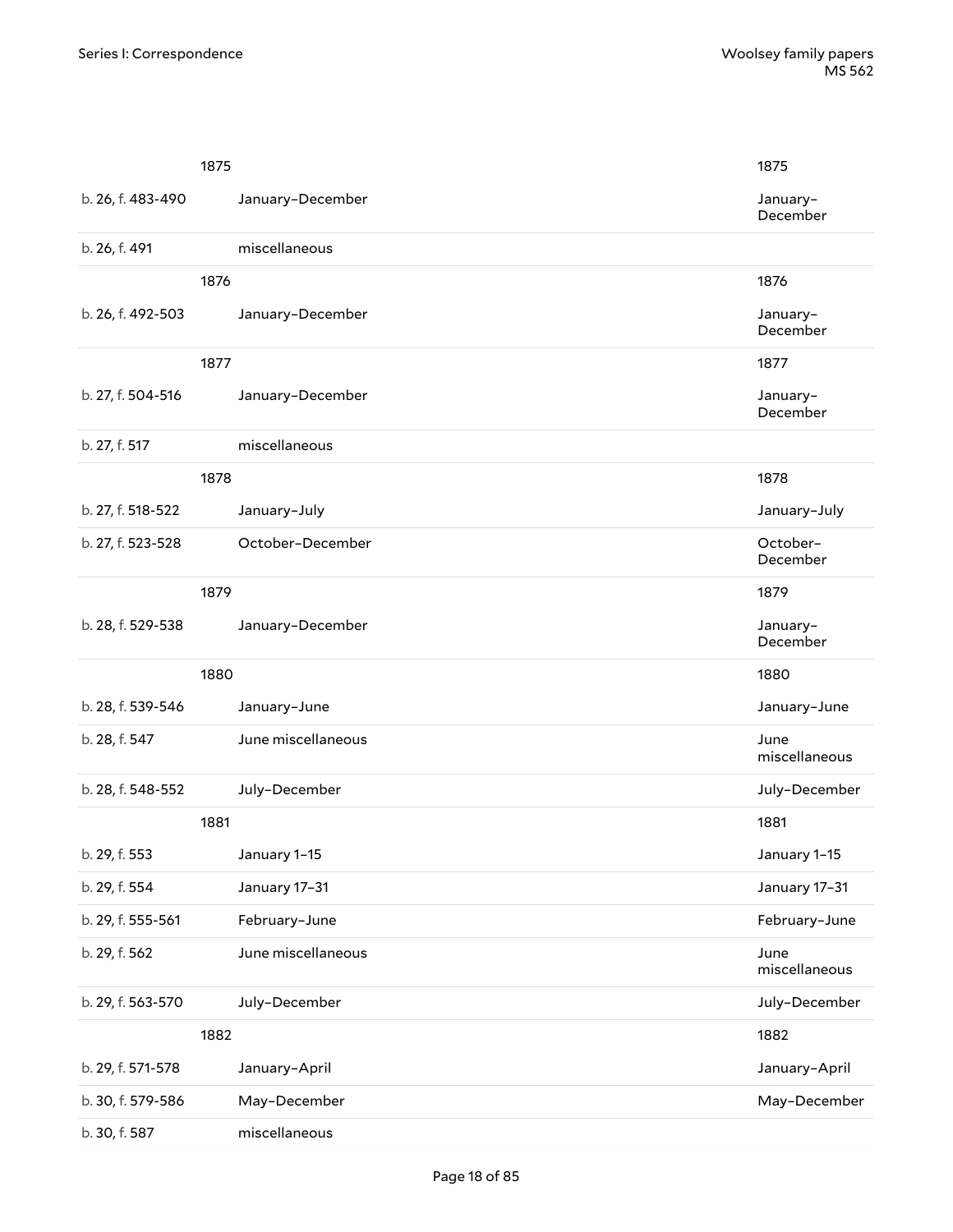|                   | 1883                                          | 1883                                                   |
|-------------------|-----------------------------------------------|--------------------------------------------------------|
| b. 30, f. 588-592 | January-December                              | January-<br>December                                   |
|                   | 1884                                          | 1884                                                   |
| b. 30, f. 593-600 | January-December                              | January-<br>December                                   |
|                   | 1885                                          | 1885                                                   |
| b. 30, f. 601-605 | January-December                              | January-<br>December                                   |
|                   | 1886                                          | 1886                                                   |
| b. 31, f. 606-608 | January-December                              | January-<br>December                                   |
| b. 31, f. 609-610 | 1887-1888                                     | 1887-1888                                              |
|                   | 1889                                          | 1889                                                   |
| b. 31, f. 611-614 | January-December                              | January-<br>December                                   |
| b. 31, f. 615     | miscellaneous                                 |                                                        |
| b. 31, f. 616-617 | 1890-1899                                     | 1890-1899                                              |
| b. 31, f. 618     | 1900-1902, 1904-1905, 1907-1908               | 1900-1902,<br>1904-1905,<br>1907-1908                  |
| b. 31, f. 619     | 1909-1910, 1912-1913                          | 1909-1910,<br>1912-1913                                |
| b. 31, f. 619A    | Yale University Athletic Committee: 1897-1910 | Yale University<br>Athletic<br>Committee:<br>1897-1910 |
|                   | 1914                                          | 1914                                                   |
| b. 31, f. 620-623 | January-December                              | January-<br>December                                   |
| b. 31, f. 624     | miscellaneous                                 |                                                        |
| b. 31, f. 625-629 | 1915-1921                                     | 1915-1921                                              |
| b. 31, f. 630     | 1923-1924, 1926-1928, 1929-1941, 1945-1950    | 1923-1924,<br>1926-1928,<br>1929-1941,<br>1945-1950    |
| b. 32, f. 631     | undated, (A-1)                                |                                                        |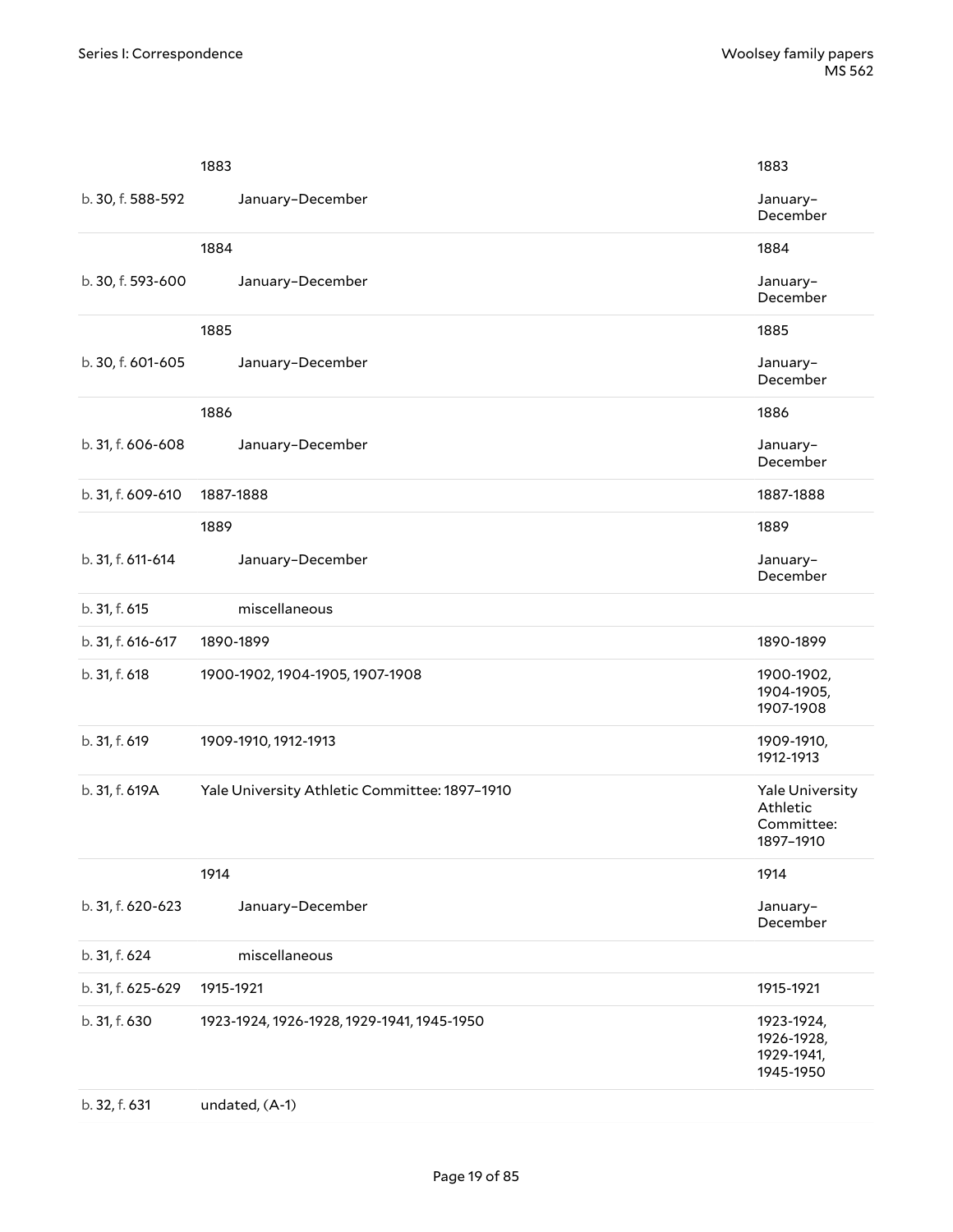| b. 32, f. 632 | undated, (J-P, Pa-Pq)           |
|---------------|---------------------------------|
| b. 32, f. 633 | undated, (Pr-Prichard, A-Ellen) |
| b. 32, f. 634 | undated, (Prichard, Ellen)      |
| b. 32, f. 635 | undated, (Prichard, Ellen-Ez)   |
| b. 32, f. 636 | undated, (Prichard, F-Z, Pz)    |
| b. 32, f. 637 | undated, (O-V)                  |
| b. 32, f. 638 | undated, (Wa-Woolsey, A-Martha) |
| b. 32, f. 639 | undated, (Woolsey, Mary-Z-Z)    |
| b. 32, f. 640 | undated, unsigned               |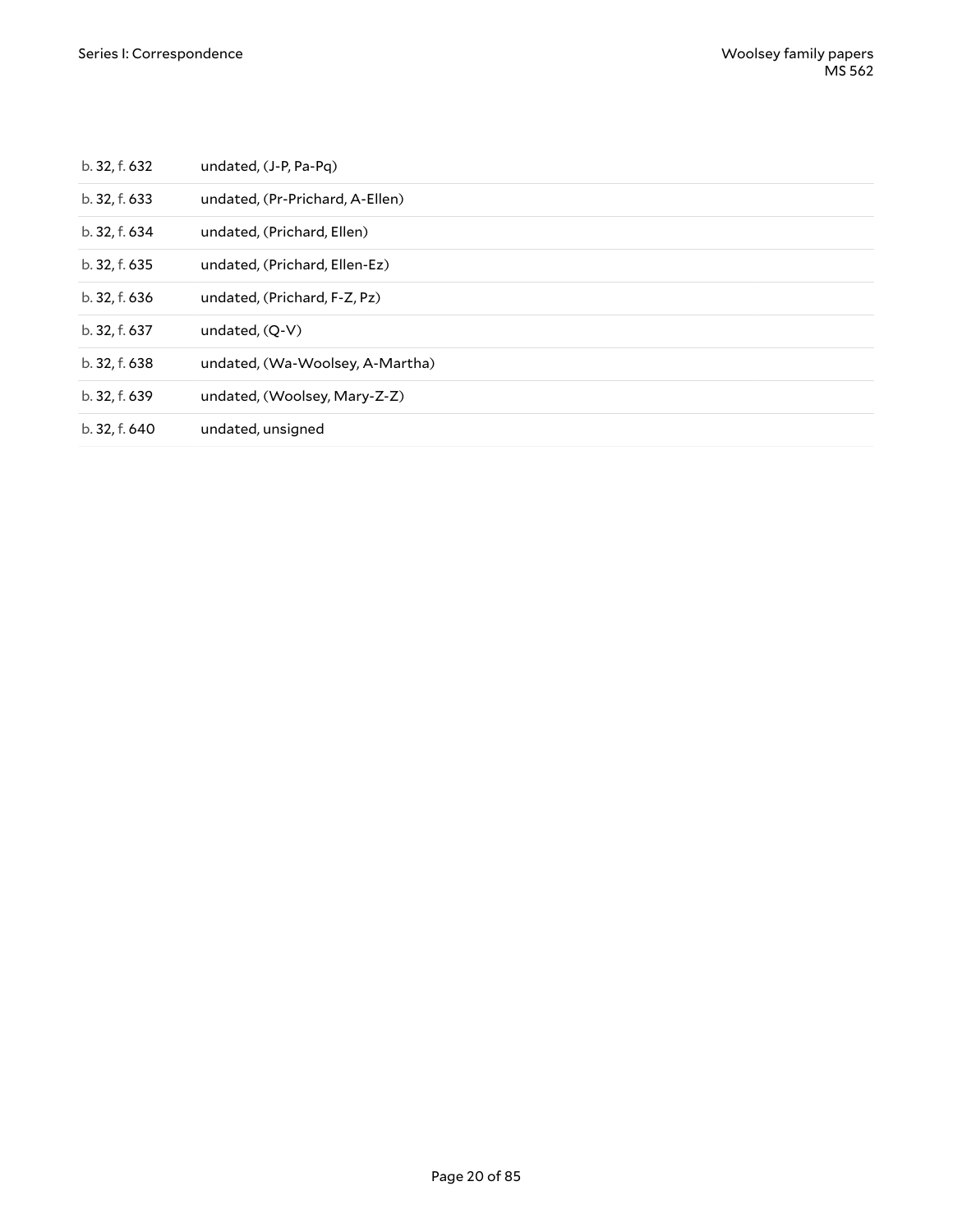### <span id="page-20-0"></span>**Series II: Theodore Dwight Woolsey Writings, 1811-1889**

*5.5 linear feet (14 boxes)*

The Theodore Dwight Woolsey Writings consist of both manuscript and printed articles, essays, lectures, sermons, translations, and notes. In addition, there are newspaper clippings, reports, and a few essays and articles written by others which were of interest to Woolsey.

The series is divided by subject matter into a number of sub-sections which are as follows: The series is divided by subject matter into a number of sub-sections which are as follows:

1. General: miscellaneous articles, lectures, and notes on a variety of topics, many of them written while a student at Yale College

2. Biographical: biographical essays written by Woolsey

3. Divorce: notes, articles, lectures, sermons, and newsclippings on the subject of divorce in the United States.

4. Greek Grammar: manuscript notes and an article on Greek grammar.

5. Greek Literature: essays, notes, and lectures on Greek literature.

6. Greek notebooks: bound notebooks pertaining to various topics on Greek grammar and literature; the note-books also contain some of Woolsey's financial accounts.

7. Paganism and Polytheism: manuscript articles and essays, and a complete lecture series, including printed programs, on paganism and polytheism, incorporating Woolsey's research into the mythology of the ancient Near East as well as Greek and Biblical material.

8. Biblical: Biblical writings, listed by order of the Old and New Testament books, contains exegesis, commentary, and syntactical analysis. In addition, there are critical notes and essays, notably those written for the Sunday School Times, covering the complete books of Mark and Acts.

9. Theological: essays, lectures, notes, and prayers on a variety of theological topics, such as the authority of Scriptures, the relations of Church and state, and problems in moral philosophy.

10. Bible Revision: Woolsey's annotated, printed copies of the translations of the Bible, which were circulated among the members of the Bible Revision Committee. The series also includes the printed correspondence and resolutions of both the American and British divisions of the Committee.

11. Sermons: Woolsey's sermons are arranged by order of Old and New Testament books, from which the text of the sermon is taken. Each listing notes the text and date of the sermon.

12. History: this section is listed alphabetically either by title or subject, and includes materials pertaining to European, Greek, and Reformation history. In addition, there is a general section containing Woolsey's reflections and lectures on the major themes in history and civilization.

13. International Law: contains Woolsey's writings on International Law, including papers on international disputes, arbitration, naval problems, war, and neutrality. The lectures and articles on treaties have been arranged alphabetically by the location of the treaty convention. Additional material, under the rubric of Rights and State, contains Woolsey's writings on the respective rights and duties of the citizens and of the state, and various aspects of political philosophy.

General

| b.33.f.1 | Brothers Society Decisions, notes when a student | 1819 |
|----------|--------------------------------------------------|------|
|----------|--------------------------------------------------|------|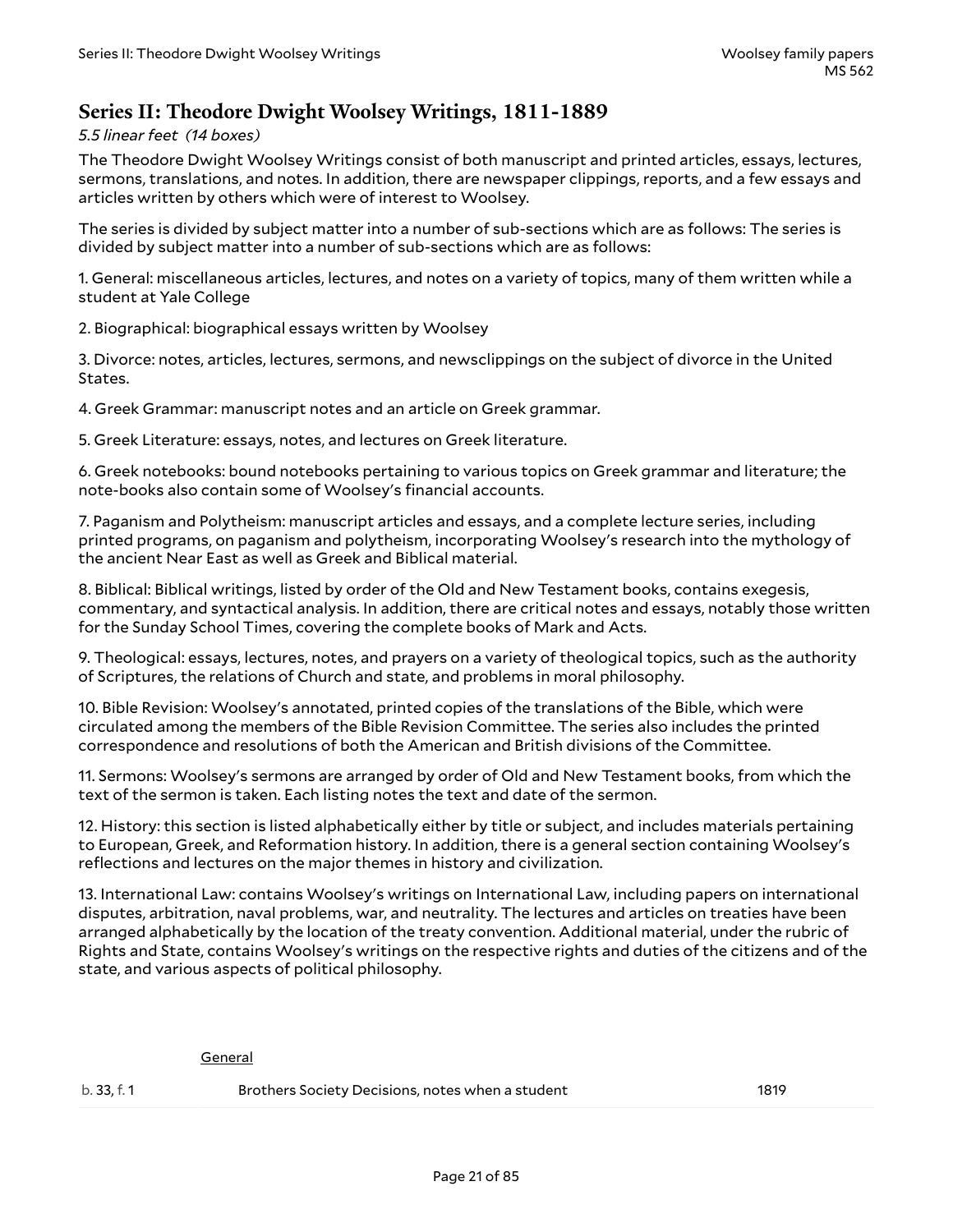### General (continued)

| b. 33, f. 2   | "Geography of Isles"<br>English                                                                                      | 1811(?)       |
|---------------|----------------------------------------------------------------------------------------------------------------------|---------------|
| b. 33, f. 3   | "Honor"<br>English                                                                                                   | 1850          |
| b. 33, f. 4   | "Honor and Political Life"<br>English                                                                                | 1875          |
| b. 33, f. 5   | Kingsley's Lectures notes when a student                                                                             | 1819          |
| b. 33, f. 6   | Latin Oration and assorted notes                                                                                     | undated       |
| b. 33, f. 7   | "Moral Statistics of the U.S"<br>English                                                                             | 1881          |
| b. 33, f. 8   | Reform: "Address to the People", Reform Conference, N.Y.<br>Resolutions of the National Civil Service Reform League. | 1882, undated |
| b. 33, f. 9   | Universities and colleges                                                                                            | undated       |
| b. 33, f. 10  | Welker's Lectures on Mythology                                                                                       | 1828          |
| b. 33, f. 11  | "Women in Modern Civilization"<br>English                                                                            | 1855          |
|               | Yale College                                                                                                         |               |
| b. 33, f. 12  | Class record book and anonymous paper on William the Conqueror<br>(probably a student's)                             | undated       |
| b. 33, f. 13  | Historical discourse                                                                                                 | 1850          |
| b. 33, f. 14  | Notes on governance; purchase of Stiles portrait                                                                     | 1855, undated |
| b. 33, f. 15  | Yale Law School, Historical Discourse on                                                                             | 1874          |
| b. 33, f. 16  | Miscellaneous                                                                                                        | undated       |
| b. 33, f. 16a | Commemoration Address, notes                                                                                         | (1851!)       |
|               | Biographical                                                                                                         |               |
| b. 33, f. 17  | Bacon, Leonard                                                                                                       | circa 1882    |
| b. 33, f. 18  | Edwards, Jonathan                                                                                                    | 1870          |
| b. 33, f. 19  | Pritchard, (Gilman)<br>including Pritchard's membership diploma in the Bunker Hill Monument<br>Association           | 1823, undated |
| b. 33, f. 20  | Silliman, Benjamin                                                                                                   | 1864          |
|               | Divorce                                                                                                              |               |
| b. 33, f. 21  | <b>Constitutional Reform</b><br>MSS notes & printed                                                                  | 1881, 1883    |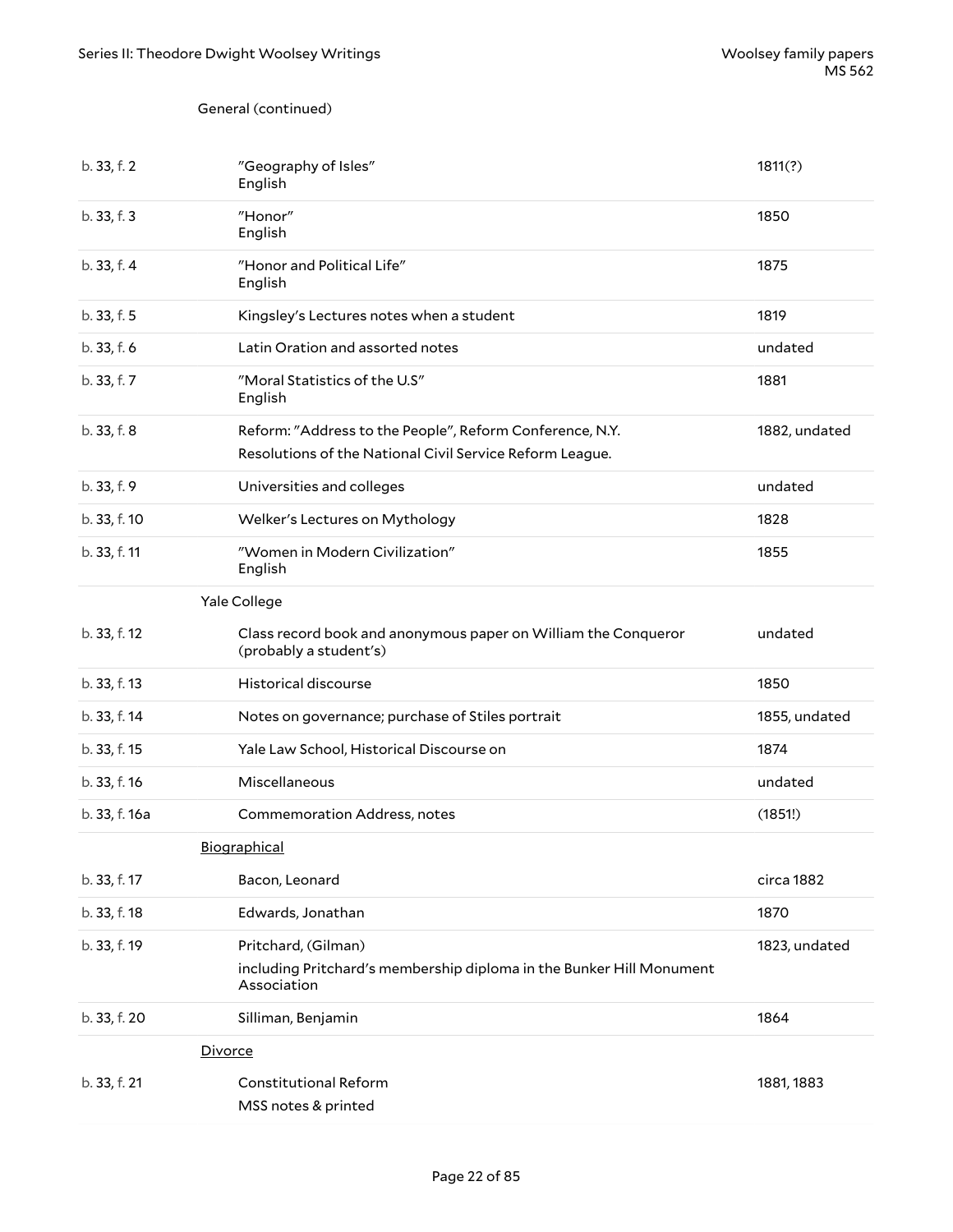#### Divorce (continued)

| b. 33, f. 22  | Divorce Evil--report of the General Conference of Maine, G.S. Dickerman,<br>chairman                   | 1883       |
|---------------|--------------------------------------------------------------------------------------------------------|------------|
| b. 33, f. 23  | "Family and Divorce" by Rev. E.P. Stone<br>English                                                     | 1884       |
| b. 33, f. 24  | Historical background and precedents                                                                   | 1881       |
| b. 33, f. 25  | Law and practice of divorce in U.S.                                                                    | 1881       |
| b. 34, f. 26  | News clippings                                                                                         | 1881       |
| b. 34, f. 27  | Sermons and Biblical Studies                                                                           | 1881       |
| b. 34, f. 28  | Statistics: foreign countries and United States                                                        | Circa 1881 |
|               | Greek Grammar                                                                                          |            |
| b. 34, f. 29  | "Eis, single and prefixed"<br>English                                                                  | undated    |
| b. 34, f. 30  | Hermann's Rule, examples contradicting                                                                 | undated    |
|               | <b>Greek Literature</b>                                                                                |            |
| b. 34, f. 31  | Aeschylus, "Prometheus Bound" and Sophocles, "Electra" with notes (signed undated<br>by Edith Woolsey) |            |
| b. 34, f. 32  | Amphictyonic Council, Isocrates, Ajax, pronunciation                                                   | undated    |
| b. 34, f. 33  | Bactyli, or sacred stones                                                                              | undated    |
| b. 34, f. 34  | Commentaries on unidentified works                                                                     | undated    |
| b. 34, f. 34a | "The Electra of Sophocles"<br>English                                                                  | undated    |
| b. 34, f. 35  | History of Greek Literature                                                                            | undated    |
| b. 34, f. 36  | "Kronos"<br>English                                                                                    | undated    |
| b. 34, f. 36a | "notes on Pindar"<br>English                                                                           | 1843       |
| b. 34, f. 37  | "Origin and Progress of the Greek Mythical System"<br>English                                          | undated    |
| b. 34, f. 38  | <b>Orphic Poets</b>                                                                                    | undated    |
| b. 34, f. 39  | Poetic meter and measures                                                                              | undated    |
| b. 34, f. 40  | Plato, lecture on, before a popular audience                                                           | undated    |
| b. 34, f. 41  | Sophocles' Oedipus Tyrannus: observations                                                              | undated    |
| b. 34, f. 42  | Theocraciae                                                                                            | undated    |
| b. 34, f. 43  | Miscellaneous                                                                                          | undated    |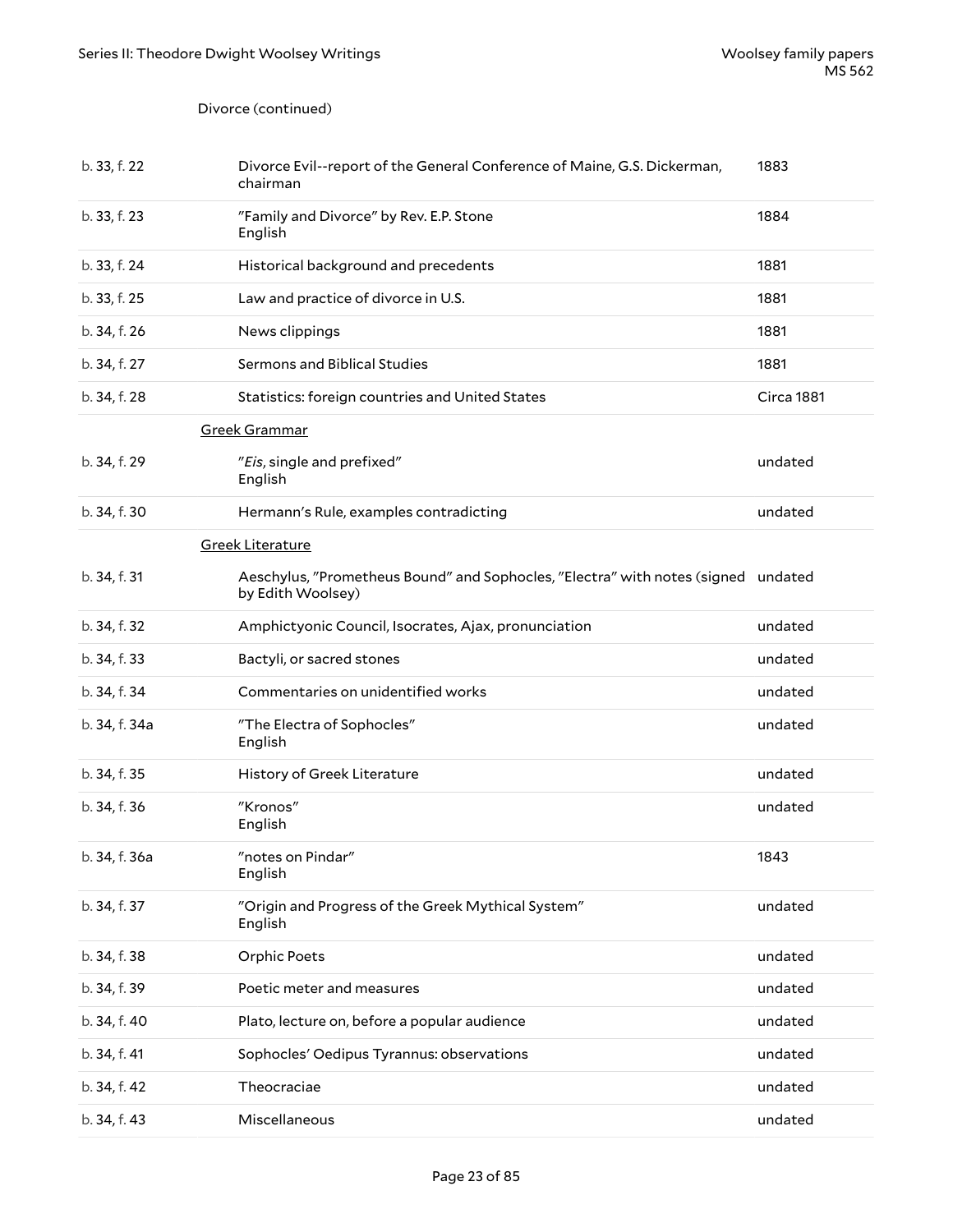|               | Greek notebooks                                                                                           |                           |
|---------------|-----------------------------------------------------------------------------------------------------------|---------------------------|
| b. 35, f. 43a | Greek syntax and verbs; Greek citizenship, civil rights                                                   | 1830                      |
| b. 35, f. 43b | The Dionysia                                                                                              | undated                   |
| b. 35, f. 43c | Contemporaries of Demosthenes, poems, financial accounts                                                  | 1830, undated             |
| b. 35, f. 43  | Homeric Question, epic cycles, And financial accounts                                                     | 1838, circa 1870-<br>1882 |
|               | Paganism and Polytheism                                                                                   |                           |
| b. 36, f. 44  | Finnish-Castren Mythology                                                                                 | undated                   |
| b. 36, f. 45  | Magic and Divination                                                                                      | 1887                      |
| b. 36, f. 46  | Monotheism and Polytheism                                                                                 | 1871, undated             |
| b. 36, f. 47  | Rise of Polytheism                                                                                        | undated                   |
| b. 36, f. 48  | Worship of Heavenly Bodies                                                                                | undated                   |
| b. 36, f. 49  | Miscellaneous notes                                                                                       | undated                   |
|               | Lecture Series                                                                                            | circa 1880-1887           |
| b. 36, f. 50  | Programs for Two Series, printed                                                                          | undated                   |
| b. 36, f. 51  | I-II Origins, developments, changes, and decay                                                            | undated                   |
| b. 36, f. 52  | III Relations of Polytheism and Monotheism; Worship                                                       | undated                   |
| b. 36, f. 53  | IV Classification of deities, traces of monotheism                                                        | undated                   |
| b. 36, f. 53  | V Secondary objects of worship                                                                            |                           |
| b. 36, f. 54  | VI Religious mythology                                                                                    |                           |
| b. 36, f. 54  | VII Interpretations of Religious myths                                                                    |                           |
| b. 36, f. 55  | VIII Worship: priests, idolatry, acrifices                                                                |                           |
| b. 36, f. 55  | 1X Decline of Paganism in the Roman Empire                                                                |                           |
| b. 36, f. 56  | X Moral influences of Heathenism; comparison with Judaism; general<br>estimates of higher pagan religions |                           |
| b. 36, f. 56  | XI Monotheism in the Hebrew Scriptures                                                                    |                           |
|               | <b>Biblical</b>                                                                                           |                           |
| b. 36, f. 57  | "Chinese Equivalent for our word 'God'", and Chinese translation of the Bible undated<br>English          |                           |
| b. 36, f. 58  | New Covenant: Hebrew viii, 8-13 and Jer iii, 31-34                                                        | undated                   |
| b. 37, f. 59  | Psalms, Proverbs, notes                                                                                   | undated                   |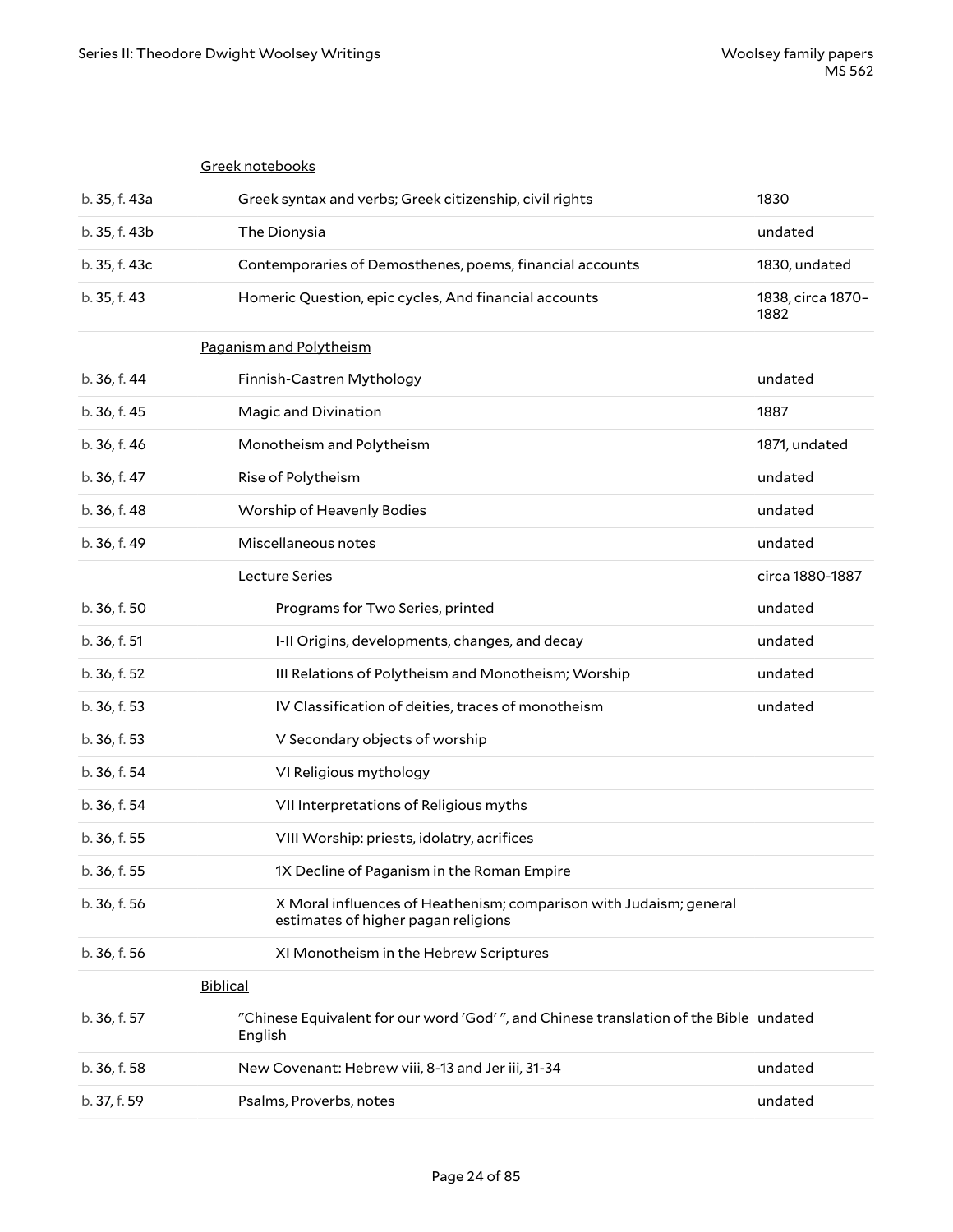#### Biblical (continued)

| b. 37, f. 60 | Minor prophets, notes on Hebrew syntax. (Also outline of world history, list<br>of painters) | undated        |
|--------------|----------------------------------------------------------------------------------------------|----------------|
| b. 37, f. 61 | Job, Lamentations; Hebrew etymology; Jewish geneologies                                      | undated        |
| b. 37, f. 62 | Kingdom of God in the New Testament                                                          | undated        |
| b. 37, f. 63 | "Nonnus: His Expression for "<br>English                                                     | n.d,           |
| b. 37, f. 64 | Mark: Critical notes and commentary                                                          | 1882           |
| b. 37, f. 65 | John, authorship of Gospel; MSS lecture, printed article                                     | 1883, 1884     |
| b. 37, f. 66 | "Acts, Introduction to the Study of"<br>English                                              | 1882           |
| b. 37, f. 67 | Acts 1-14: Critical notes                                                                    | 1882-1884      |
| b. 37, f. 68 | Acts 15-28: Critical notes                                                                   | 1884-1885      |
| b. 38, f. 69 | Acts XV, 17-18, XXVI 28-29, XXVII 17, exegetical notes                                       | undated        |
| b. 38, f. 70 | Rom iii 20-31, Critical notes                                                                | Circa1883      |
| b. 38, f. 71 | Rom v 12-21, Exposition of                                                                   | undated        |
| b. 38, f. 72 | I Cor i: 17-31; viii: 1-13; xiii: 1-13 II Cor xix: 1-15 Critical notes                       | undated        |
| b. 38, f. 73 | Gal 4: 1-16, Critical notes                                                                  | 1884           |
| b. 38, f. 74 | Eph iv:25; vi:1-13, Critical notes and commentary                                            | 1885-1889      |
| b. 38, f. 75 | Phil ii:5-16, Critical notes                                                                 | 1885           |
| b. 38, f. 76 | I Thess iv:13-18. II Thess iii:1-18. I Thess v:1-8 Critical notes                            | 1884           |
| b. 38, f. 77 | I Tim i:1-ii:6; II Tim iii:14-iv:8                                                           | Critical notes |
| b. 38, f. 78 | Heb i:1-ii:4; ix:1-12                                                                        | Critical notes |
| b. 38, f. 79 | Heb xii: 17, Exposition of                                                                   | 1885 undated   |
| b. 38, f. 80 | James, Introduction to                                                                       | undated        |
| b. 38, f. 81 | James i:1-15, Commentary                                                                     | undated        |
| b. 38, f. 82 | James i:16-27; 3-4, Critical notes, commentary                                               | 1883-1884      |
| b. 38, f. 83 | Il Pet i:1-11, Critical notes                                                                | 1885           |
|              | Theological                                                                                  |                |
| b. 38, f. 84 | Atheism                                                                                      | 1847           |
| b. 38, f. 85 | Authority of Scripture, revelation, miracles                                                 | undated        |
| b. 38, f. 86 | Biblical traditions and the mythopoeic process                                               | undated        |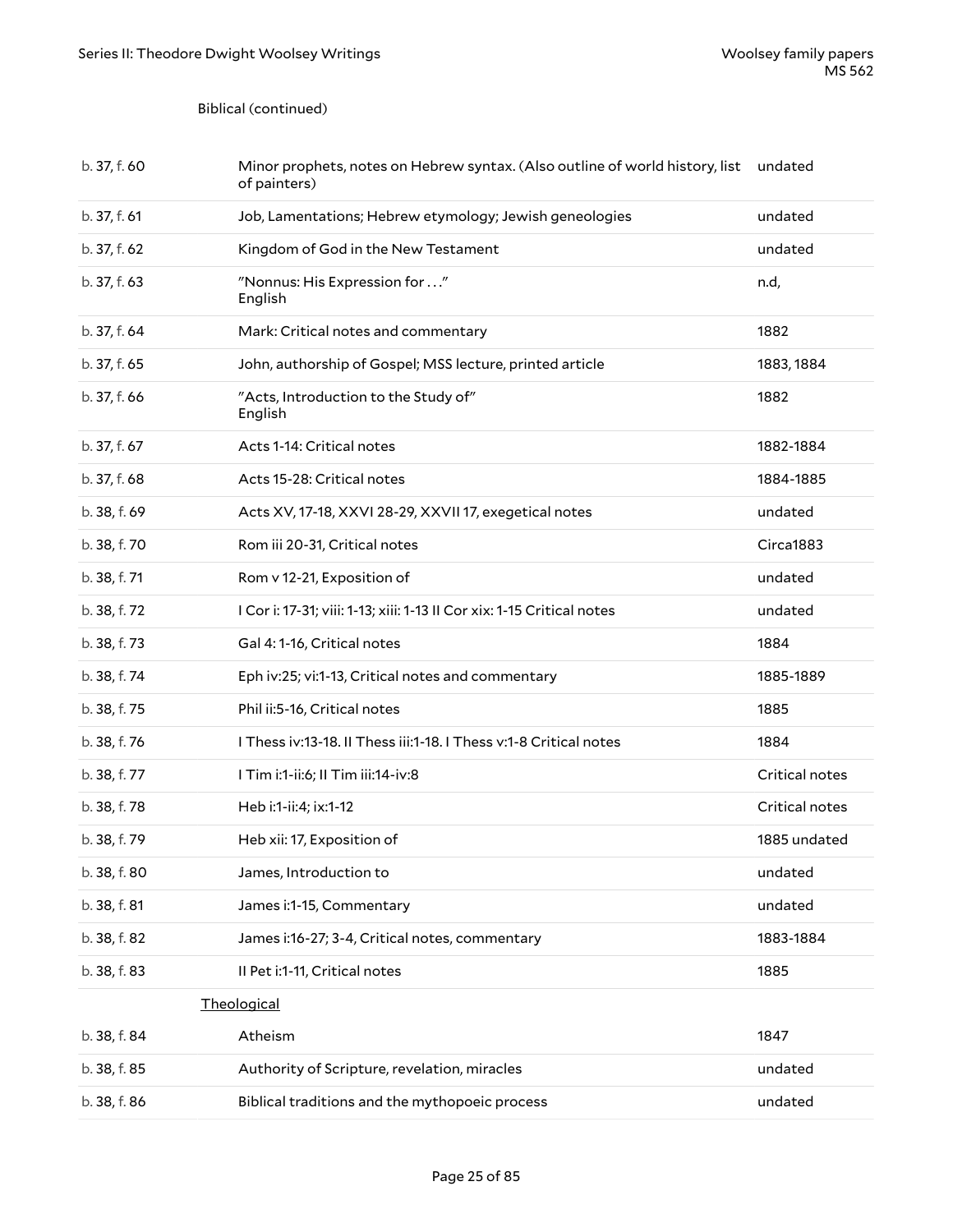### Theological (continued)

| b. 38, f. 87  | Christianity versus Deism, (Atheism), and Pantheism (delivered before<br>Porter Rhetorical Society) | undated         |
|---------------|-----------------------------------------------------------------------------------------------------|-----------------|
|               | Church                                                                                              |                 |
| b. 38, f. 88  | Church & state relations                                                                            | undated         |
| b. 38, f. 89  | Church & state relations in the U.S. and colonies                                                   | undated         |
| b. 38, f. 90  | History, order, and doctrine                                                                        | undated         |
| b. 38, f. 91  | Power of the Laity and Prosperity of the Church                                                     | 1859            |
| b. 38, f. 92  | "Historical Argument for Christianity"<br>English                                                   | undated         |
| b. 38, f. 93  | Japan: "A Brief Message to the Thoughtful Classes of Japan"                                         | 1880            |
| b. 38, f. 94  | Meditations and prayers                                                                             | 1870, undated   |
| b. 38, f. 95  | Monastery of Monte Cassino                                                                          | undated         |
| b. 38, f. 96  | Morals: "Some Aspects of European Morals" printed                                                   | 1882            |
| b. 38, f. 97  | "Morals, Thoughts on"<br>English                                                                    | undated         |
| b. 38, f. 98  | Sin, morality, spirituality                                                                         | undated         |
| b. 38, f. 99  | Truth, faith, and reason                                                                            | undated         |
| b. 38, f. 100 | Miscellaneous notes and fragments                                                                   | undated         |
|               | <b>Bible Revision</b>                                                                               |                 |
| b. 39, f. 101 | Committee member list, draft resolution, photograph                                                 | 1876, undated   |
| b. 39, f. 102 | "Basis for Study", preliminary issues of various books of New Testament<br>English                  | undated         |
| b. 39, f. 103 | Advanced notes to the Gospels, Acts, Cor., Phil., Col., Thes., James, Dt.                           | undated         |
| b. 39, f. 104 | Information Bulletins (Private), Nos. 1-6                                                           | 1875-1877, 1885 |
|               | First & Provisional Revision                                                                        |                 |
| b. 39, f. 105 | Mt.-Lk.                                                                                             | undated         |
| b. 39, f. 106 | Jn.-Rom.                                                                                            | undated         |
| b. 39, f. 107 | Cor.-Rev.                                                                                           | n.d,            |
| b. 40, f. 108 | "Apocalypsis Ioanon: New Testament in the Original Greek"<br>English                                | undated         |
| b. 40, f. 109 | Changes in the Second Revision, Deviations from the English Second Revision 1880, undated           |                 |
| b. 40, f. 110 | Suggestions relative to the Second Revision of the Gospels, Vol. I-III                              | undated         |
| b. 40, f. 111 | Appendix                                                                                            | undated         |
|               |                                                                                                     |                 |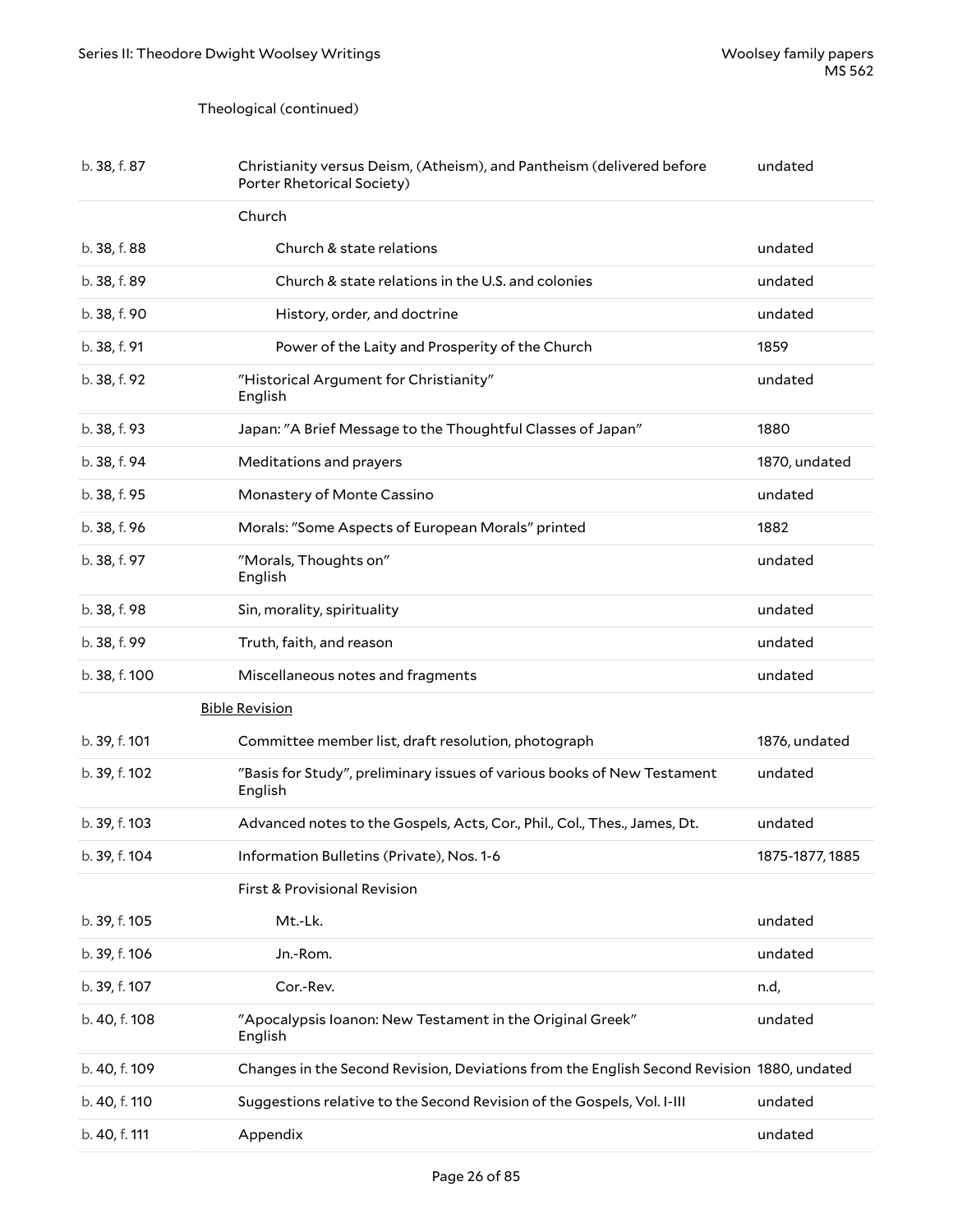|                | <b>Bible Revision: Related Articles</b>                                                                                                      |                                                                                       |
|----------------|----------------------------------------------------------------------------------------------------------------------------------------------|---------------------------------------------------------------------------------------|
| b. 40, f. 112  | Abbot, Ezra: "The Late Professor Tischendorf"                                                                                                | 1875                                                                                  |
| b. 40, f. 112  | Abbot, Ezra: "On the Reading 'An Only-begotten God"                                                                                          | 1875                                                                                  |
| b. 40, f. 112  | Abbot, Ezra: "On Titus ii:13 and II Pet i:1"                                                                                                 | undated                                                                               |
| b. 40, f. 113  | Dwight, Timothy: "The American Appendix"                                                                                                     | 1881                                                                                  |
| b. 40, f. 114  | Shaff, Philip, ed.: "Historical Account of the Work of the American<br>Committee of Revision of the Authorized English Version of the Bible" | 1885                                                                                  |
|                | Woolsey, T.D.                                                                                                                                |                                                                                       |
| b. 40, f. 115  | "End of Luke's Gospel and Beginning of Acts"<br>English                                                                                      | 1882                                                                                  |
| b. 40, f. 115  | "On a Passage in Matthew xxvi:50"<br>English                                                                                                 | undated                                                                               |
| b. 40, f. 115  | "On the Latin Equivalent of Cyrenius (Lk. 2:2)<br>English                                                                                    | 1878                                                                                  |
| b. 40, f. 116  | History of Early Texts and Translations of the Bible to the Present<br>(MSS)                                                                 | History of<br>Early Texts and<br>Translations of<br>the Bible to the<br>Present (MSS) |
| b. 40, f. 117  | "Reasons for a New Revision of the Scriptures in English",<br>English                                                                        | "Reasons for a<br>New Revision of<br>the Scriptures in<br>English",                   |
| b. 40, f. 118  | Anon. ("J.A:)                                                                                                                                |                                                                                       |
| b. 40, f. 118  | "notes on the Gospel of St, Matthew" On the Translation of<br>'Atonement'"<br>English                                                        | undated                                                                               |
| b. 40, f. 119  | Miscellaneous notes                                                                                                                          | undated                                                                               |
| <b>Sermons</b> |                                                                                                                                              |                                                                                       |
| b. 41, f. 120  | Gen. v:24; Heb. xi:5-6                                                                                                                       | 1872                                                                                  |
| b. 41, f. 120  | Ex. iii: 11-12                                                                                                                               | 1854                                                                                  |
| b. 41, f. 120  | I Kings xix                                                                                                                                  | 1873                                                                                  |
| b. 41, f. 121  | Ps. 8:5                                                                                                                                      | 1871                                                                                  |
| b. 41, f. 121  | Ps. 30:5, 88:7                                                                                                                               | Circa1886                                                                             |
| b. 41, f. 121  | Ps. 32:5 (On Confession)                                                                                                                     | 1869                                                                                  |
| b. 41, f. 121  | Ps. 119:9 (Printed)                                                                                                                          | 1866                                                                                  |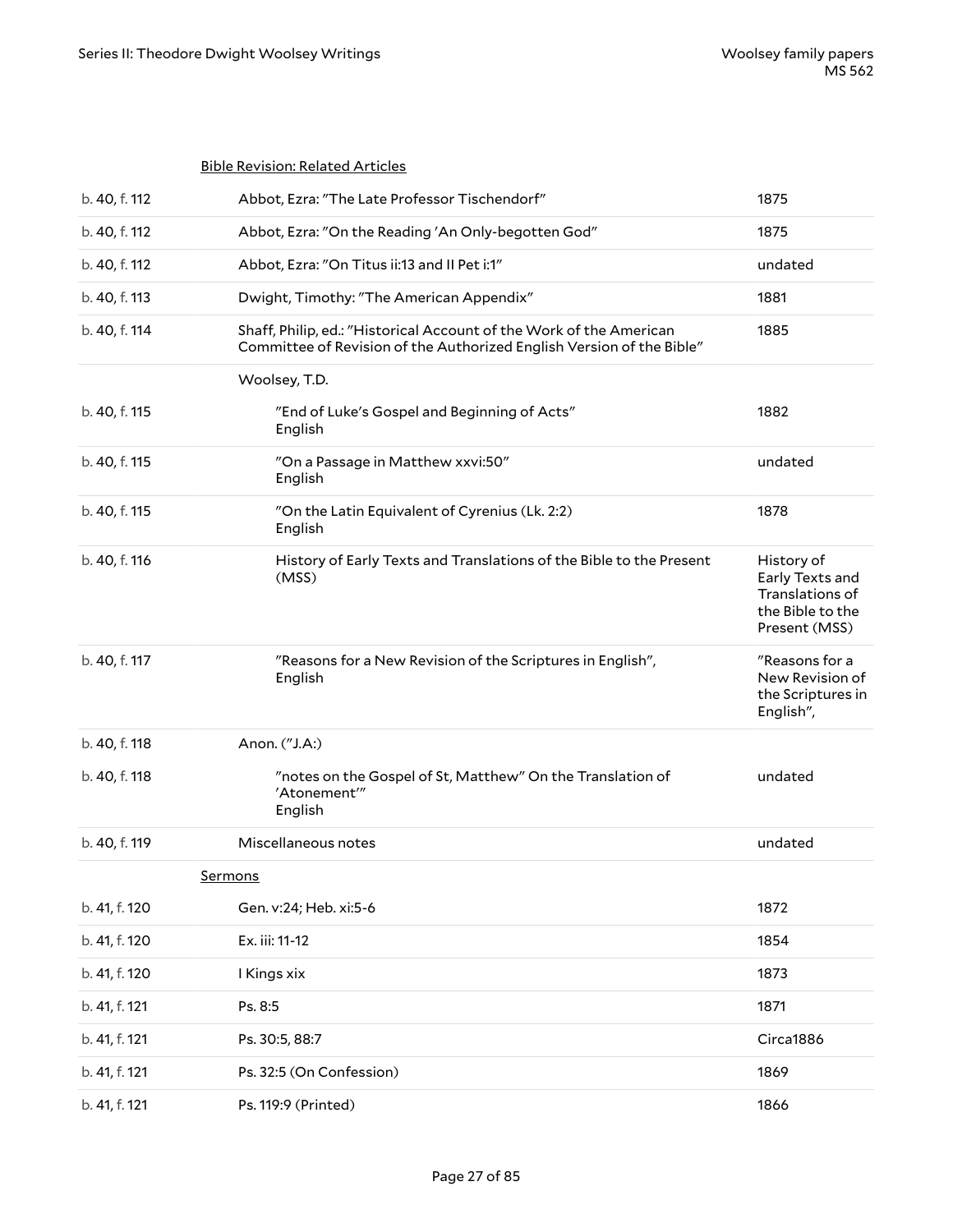#### Sermons (continued)

| b. 41, f. 122 | Proverbs 12:22 "On Lying"                  | 1870      |
|---------------|--------------------------------------------|-----------|
| b. 41, f. 122 | Eccles. 11:1; John i:4 "Mirth and Joy"     | 1859      |
| b. 41, f. 122 | Ez. viii:12                                | 1867      |
| b. 41, f. 122 | Ez. xxxvi:27 "Value of Spiritual Help"     | 1869      |
| b. 41, f. 123 | Matthew 5:8                                | 1873      |
| b. 41, f. 123 | Mt. 11:28-30                               | 1874      |
| b. 41, f. 123 | Mt. 13:33                                  | 1853      |
| b. 41, f. 123 | Mt. 19:22                                  | 1866      |
| b. 41, f. 123 | Mt. 27:43; John 10:17                      | undated   |
| b. 41, f. 124 | Lk. 10:21                                  | 1862      |
| b. 41, f. 124 | Lk. 15:11-32                               | 1855-1856 |
| b. 41, f. 125 | Lk. 16:4                                   | undated   |
| b. 41, f. 125 | Lk. 19:10                                  | 1873      |
| b. 41, f. 125 | Lk. 23:39-43                               | 1852      |
| b. 41, f. 126 | Jn. 3:8 Christ at Jacob's Well             | 1871      |
| b. 41, f. 126 | Jn. 4:6-42                                 | 1871      |
| b. 41, f. 126 | Jn. 10:17-18                               | 1857      |
| b. 41, f. 127 | Jn. 13:1-17                                | 1853      |
| b. 41, f. 127 | Jn. 16:7                                   | 1871      |
| b. 41, f. 127 | Jn. 24:29 Doubts of Thomas                 | 1857      |
| b. 41, f. 128 | Acts 13:22                                 | 1852      |
| b. 41, f. 128 | Rom 1:20-24 On Polytheism & Idolotry       | 1865      |
| b. 41, f. 128 | Rom 7:15-17                                | 1872      |
| b. 41, f. 129 | Rom 8:15 Spirit of Adoption and of Bondage | 1852      |
| b. 41, f. 129 | I Cor. 1:17, 2:4                           | 1856      |
| b. 41, f. 129 | I Cor. 10:13                               | 1873      |
| b. 41, f. 130 | I Cor. 10:29+                              | 1861      |
| b. 41, f. 130 | I Cor. 14:40                               | 1863      |
| b. 41, f. 130 | I Cor. 15:56                               | 1862      |
| b. 41, f. 130 | I Cor. 15:56+                              | undated   |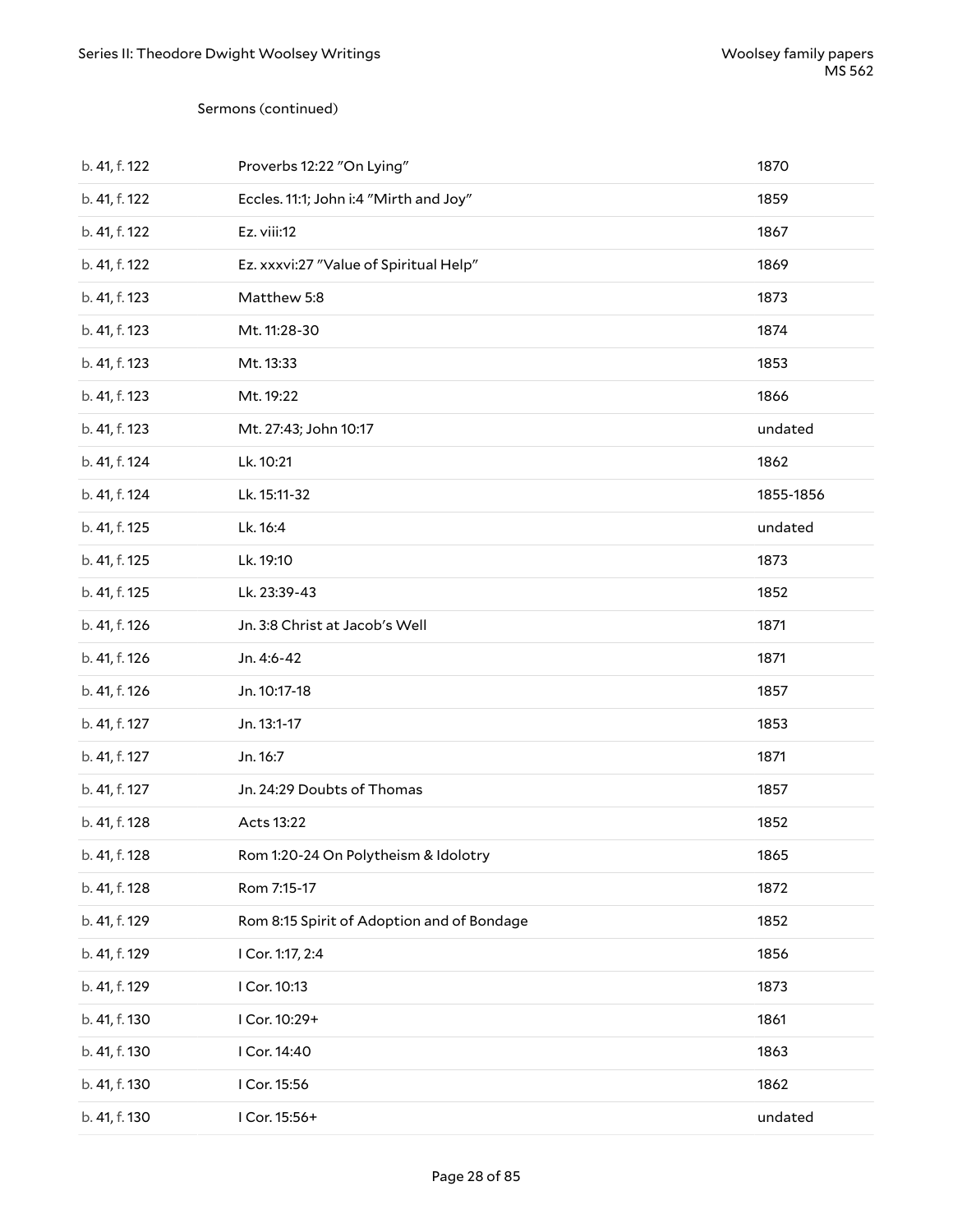#### Sermons (continued)

| b. 42, f. 131  | Gal. 1:6                                                           | undated |
|----------------|--------------------------------------------------------------------|---------|
| b. 42, f. 131  | Gal. 4:4-5                                                         | 1852    |
| b. 42, f. 131  | Gal. 4:4-5 (I)                                                     | 1861    |
| b. 42, f. 131  | Gal. 4:4-5 (II)                                                    | 1861    |
| b. 42, f. 132  | Gal. 6:9                                                           | 1862    |
| b. 42, f. 132  | I Thes. 1:5 Characteristics of the Early Church                    | 1862    |
| b. 42, f. 132  | I Pet. 3:1                                                         | 1874    |
| b. 42, f. 132a | Colossians 3:3                                                     | undated |
| b. 42, f. 133  | 2 Pet. 1:4 Escape from Worldly Corruption                          | 1857    |
| b. 42, f. 133  | 2 Pet. 3:3-13 Geology and God's Moral System                       | 1854    |
| b. 42, f. 133  | Titus 1:16, 2:6                                                    | undated |
| b. 42, f. 134  | Heb. 12:2                                                          | 1859    |
| b. 42, f. 134  | 1 Jn. 3:2                                                          | 1861    |
| b. 42, f. 135  | Rev. 7:9                                                           | 1855    |
| b. 42, f. 135  | Rev. 21:5 (Printed)                                                | 1875    |
| b. 42, f. 135  | Rev. 22:14-15                                                      | 1858    |
| b. 42, f. 136  | Divine and Human Natures of Christ                                 | 1859    |
| b. 42, f. 136  | Installation of Rev. Barker at Yale College                        | 1877    |
| b. 42, f. 137  | "Self-Propagating Power of Sin"<br>English                         | 1868    |
| b. 42, f. 138  | Fragments and notes                                                | undated |
|                | History - General                                                  |         |
| b. 43, f. 139  | <b>Bibliographical notes</b>                                       | undated |
| b. 43, f. 140  | Civilization, Leading Elements in                                  | 1865    |
| b. 43, f. 141  | Civilization - Progress in the Human Race                          | undated |
| b. 43, f. 142  | Destiny, Remarks on the Idea of, in History                        | undated |
| b. 43, f. 143  | <b>Ethnography of Caucasus</b>                                     | undated |
| b. 43, f. 144  | Reflections on the Last 80 Years                                   | undated |
| b. 43, f. 145  | "Rome to the Time of the Emperors"<br>English                      | undated |
| b. 43, f. 146  | Rome, German Invasion, Feudal System, Mohammedanism, Science & Art | undated |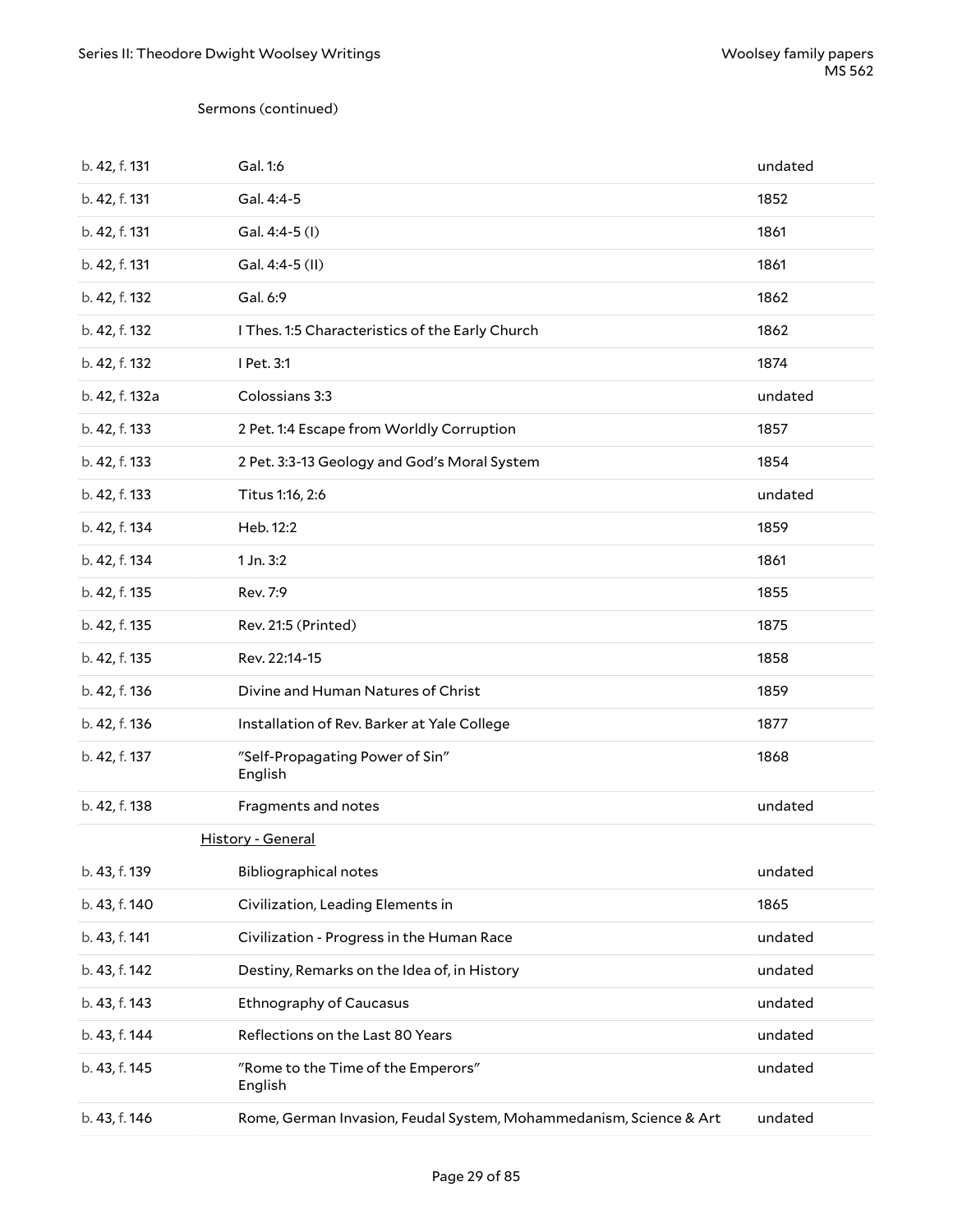### History - General (continued)

| b. 43, f. 147 | Russia and Turkey                                                                                         | undated        |
|---------------|-----------------------------------------------------------------------------------------------------------|----------------|
| b. 43, f. 148 | Tyre and Phoenicia                                                                                        | 1842           |
| b. 43, f. 149 | Miscellaneous                                                                                             | undated        |
|               | History--European                                                                                         |                |
| b. 43, f. 150 | "Downfall of the Hohen Hotten Family of Emperors"<br>English                                              | undated        |
| b. 43, f. 151 | England, c.1560-1649                                                                                      | undated        |
| b. 43, f. 152 | Europe and England--17th Century                                                                          | undated        |
| b. 43, f. 153 | Feudal System, Origin of                                                                                  | undated        |
| b. 43, f. 154 | <b>French Constitutions</b>                                                                               | undated        |
| b. 43, f. 155 | Lines of European Sovereigns                                                                              | undated        |
| b. 43, f. 156 | "Medieval History, Plan of Lectures on"<br>English                                                        | undated        |
| b. 43, f. 157 | Norman Influence on European History                                                                      | undated        |
|               | Prussia                                                                                                   |                |
| b. 44, f. 158 | "Family of Prussian Kings"<br>English                                                                     | undated        |
| b. 44, f. 159 | Schleswig-Holstein                                                                                        | undated        |
| b. 44, f. 160 | General                                                                                                   | undated        |
| b. 44, f. 161 | Revival of Letters in the Fourteenth and Fifteenth Centuries                                              | 1865           |
| b. 44, f. 162 | Slavery: Christianity's contribution toward its mitigation in Middle Ages                                 | undated        |
| b. 44, f. 163 | 1304 to Reformation                                                                                       | undated        |
|               | <b>History - Greek</b>                                                                                    |                |
| b. 44, f. 164 | "Alexander the Great" translated by J. Perkins from Syriac, reviewed, with<br>extracts, by TDW<br>English | undated        |
| b. 44, f. 165 | "Areopagus"<br>English                                                                                    | undated        |
| b. 44, f. 166 | Athenian government from the earliest times to democracy                                                  | undated        |
| b. 44, f. 167 | Athenian State after the Persian War; Political system of Athens                                          | undated        |
| b. 44, f. 168 | Bactrian and Indian Kings of Greek Extraction                                                             | undated        |
| b. 44, f. 169 | Demades the Demagogue                                                                                     | Circa1886-1887 |
| b. 44, f. 170 | Judicial System                                                                                           | undated        |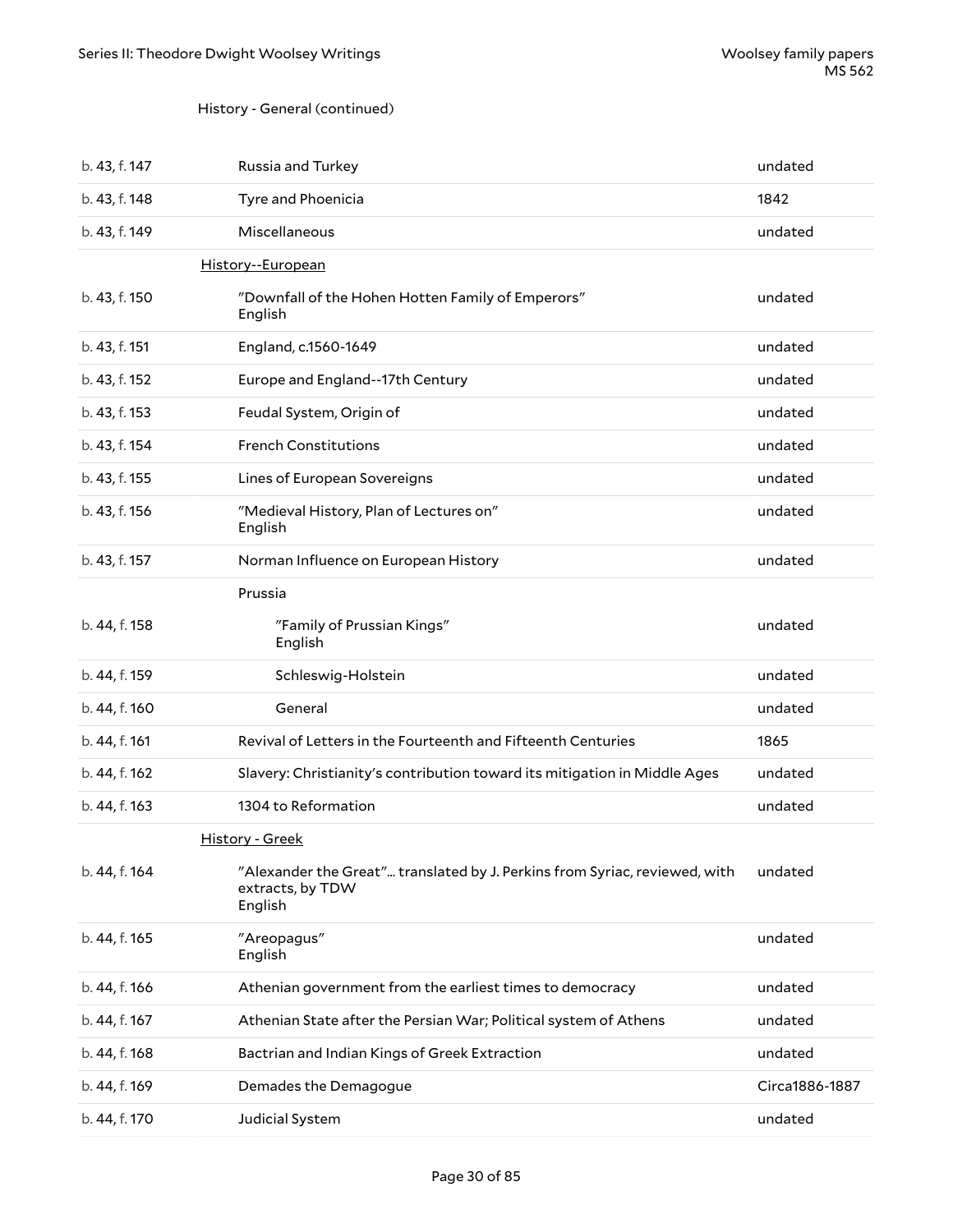### History - Greek (continued)

| b. 44, f. 171 | Origins and Tribal Structure                                                                                                                                    | undated       |
|---------------|-----------------------------------------------------------------------------------------------------------------------------------------------------------------|---------------|
| b. 44, f. 172 | "Slavery in Greece"<br>English                                                                                                                                  | undated       |
| b. 44, f. 173 | "Slavery in Greece and Thessaly"<br>English                                                                                                                     | undated       |
|               | <b>History - Reformation</b>                                                                                                                                    |               |
| b. 44, f. 174 | European situation at the time of the Reformation                                                                                                               | undated       |
| b. 44, f. 175 | "House of Austria"<br>English                                                                                                                                   | undated       |
| b. 44, f. 176 | "Plan of Lectures on period during and after Reformation"<br>English                                                                                            | undated       |
|               | International Law                                                                                                                                               |               |
| b. 45, f. 177 | Agents of Intercourse--Ambassadors, Envoys, etc,                                                                                                                | 1874, undated |
| b. 45, f. 178 | "Alabama Question"<br>English                                                                                                                                   | Circa1863     |
| b. 45, f. 179 | "Annual Examination, Senior Class"<br>English                                                                                                                   | 1871          |
| b. 45, f. 180 | Arbitration--contemporary, historic (Lecture 10 and others)                                                                                                     | 1876, undated |
| b. 45, f. 181 | "Association for the Reform and Codification of the Law of Nations", essay<br>on<br>English                                                                     | undated       |
| b. 45, f. 182 | <b>Basis and Possibilities</b>                                                                                                                                  | undated       |
| b. 45, f. 183 | Blockade and Search (Lecture 12 and others)                                                                                                                     | 1871, 1873    |
| b. 45, f. 184 | "Christianity and the Universal Law of Nations"<br>English                                                                                                      | undated       |
| b. 45, f. 185 | Civil War (U.S.)                                                                                                                                                | 1873          |
| b. 45, f. 186 | English History and International Law"                                                                                                                          | undated       |
| b. 45, f. 187 | Extradition (MSS, Lecture plus. a printed essay)                                                                                                                | 1876, undated |
| b. 45, f. 188 | Institut de Droit International, announcement of conference                                                                                                     | 1874          |
| b. 45, f. 189 | Interference of states not united by political system (Lecture 4)                                                                                               | 1876          |
| b. 45, f. 190 | Limits, deficiencies, improvements in international law (Lectures 1-3); Case<br>of the Virginia (Lecture4) Conflicts of allegiance and civil status (Lecture 5) | 1875          |
| b. 45, f. 191 | Neutrality                                                                                                                                                      | 1873, undated |
| b. 45, f. 192 | Sovereignty and Independence of States                                                                                                                          | 1871          |
| b. 45, f. 193 | Territorial Rights and Jurisdiction                                                                                                                             | undated       |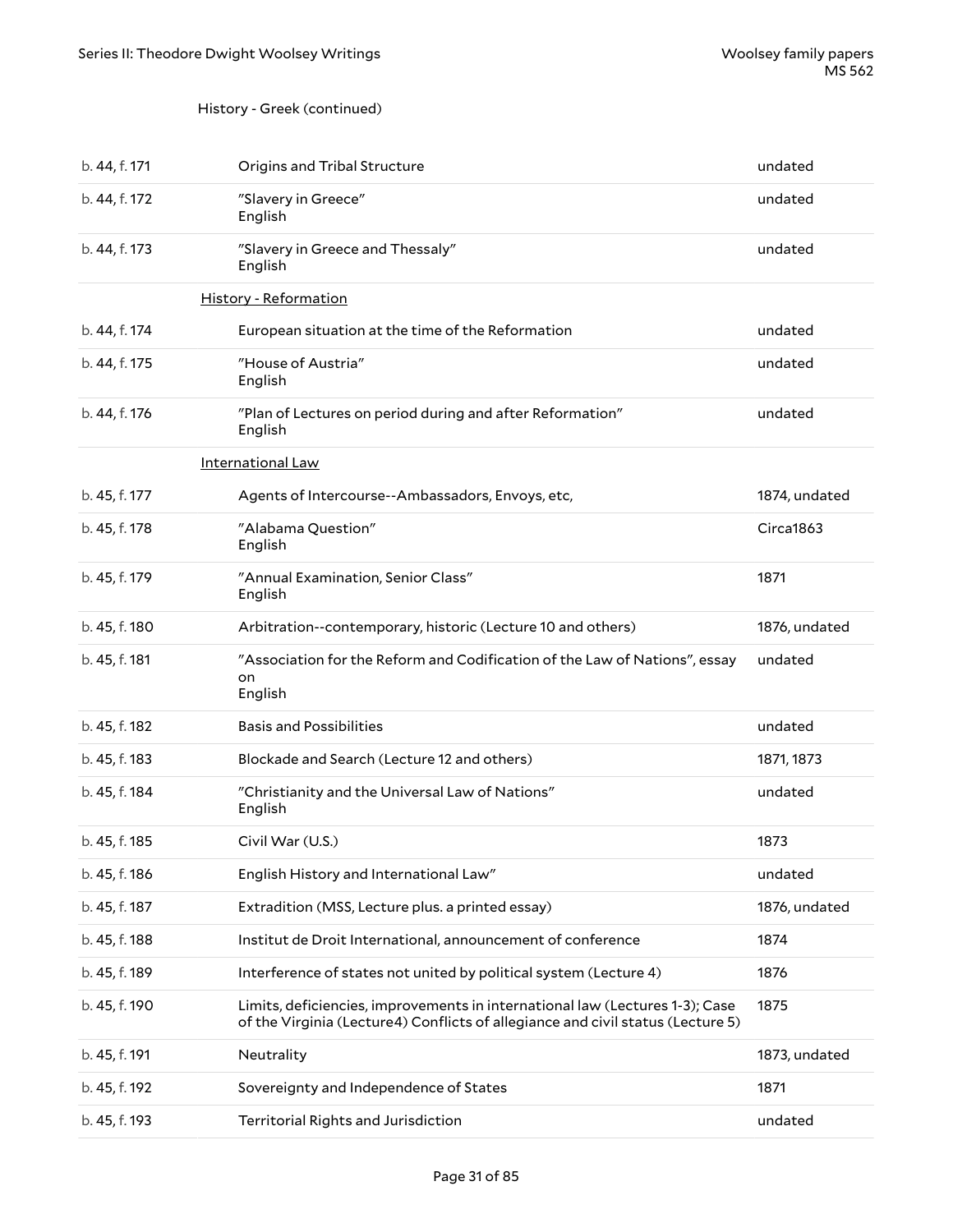#### International Law (continued)

| b. 45, f. 194 | United States Policy (Lectures 5-7)                                                                                                  | 1876            |
|---------------|--------------------------------------------------------------------------------------------------------------------------------------|-----------------|
| b. 45, f. 195 | War (Lectures 7,8, and others)                                                                                                       | 1874, undated   |
| b. 45, f. 196 | World Law Foundations to Blockade (Lecture 1-12, Fall Term)                                                                          | 1875            |
| b. 45, f. 197 | Miscellaneous                                                                                                                        | undated         |
|               | <b>International Law - Treaties</b>                                                                                                  |                 |
| b. 45, f. 198 | Introductory Lecture                                                                                                                 | undated         |
| b. 45, f. 199 | Geneva Convention                                                                                                                    | 1864, undated   |
| b. 45, f. 200 | Brussels, Conference of: Lucas, Ch.<br>"Rapport Verbal  de la Conference de Bruxelles relative aux Lois et<br>coutumes de la Guerre" | 1874            |
| b. 45, f. 201 | Nassau, rules concerning                                                                                                             | 1873            |
| b. 45, f. 202 | Paris, Peace of                                                                                                                      | 1855, 1857-1858 |
| b. 45, f. 203 | Paris, Peace of-1763, and Peace of Hubertusburg-1763                                                                                 | 1763, undated   |
| b. 45, f. 204 | Utrecht, Treaties of - 1713                                                                                                          | n.f.            |
| b. 46, f. 205 | Vienna, Congress of                                                                                                                  | 1874, undated   |
| b. 46, f. 206 | Vienna, Peace of (1815) and German history;<br>Treaties of Vienna, 1864; Gastein, 1865; Prague, 1866                                 | undated         |
| b. 46, f. 207 | Vienna, Treaty of or Treaties of                                                                                                     | 1814            |
| b. 46, f. 208 | Washington, Treaty of (Lectures 8,9)                                                                                                 | 1874, undated   |
| b. 46, f. 209 | Washington, Treaty of, and Neutrality                                                                                                | undated         |
| b. 46, f. 210 | Westphalia, Peace of                                                                                                                 | undated         |
| b. 46, f. 211 | 1846, Treaty of                                                                                                                      | undated         |
|               | International Law--Rights and State                                                                                                  |                 |
| b. 46, f. 212 | Attributes of the State (Lecture 5)                                                                                                  | undated         |
| b. 46, f. 213 | <b>Christian Political Duties</b>                                                                                                    | Circa1820-1830  |
| b. 46, f. 214 | Communism and the State                                                                                                              | undated         |
| b. 46, f. 215 | Constitution of Connecticut, on the revision of                                                                                      | Circa1876?      |
| b. 46, f. 216 | Freedmen in Politics, Letter to a Southern Gentleman                                                                                 | 1880            |
| b. 46, f. 217 | Functions of the State, Relations to conscience (Lectures 2-6)                                                                       |                 |
| b. 46, f. 218 | Particular rights--property, contract, family, personal (Lectures 2-4)                                                               | undated         |
| b. 46, f. 219 | <b>Political Economics</b>                                                                                                           | undated         |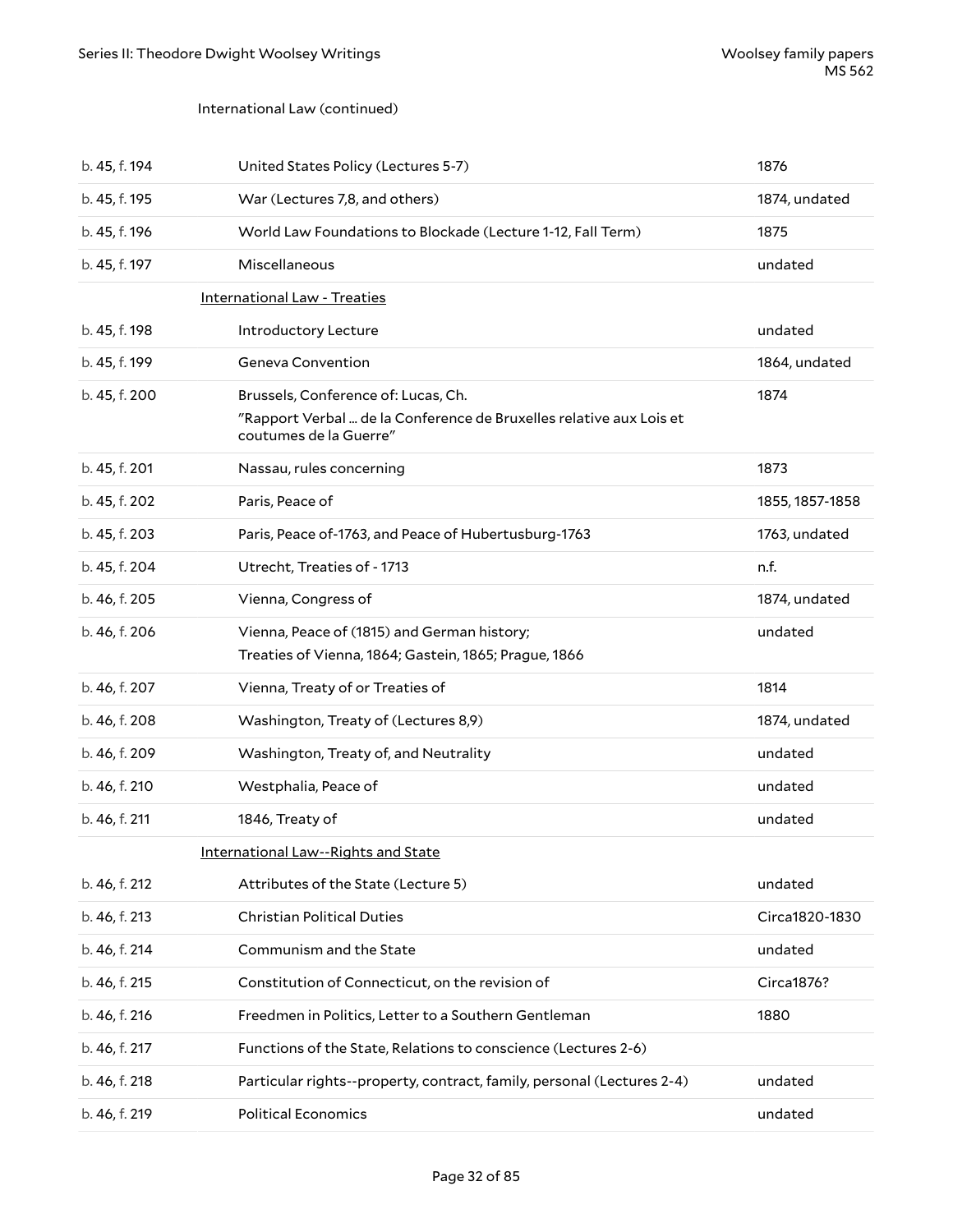### International Law--Rights and State (continued)

| b. 46, f. 220 | Political Philosophy, History of                                          | undated        |
|---------------|---------------------------------------------------------------------------|----------------|
| b. 46, f. 221 | Political Science, reviews of                                             | 1877-1879, n.d |
| b. 46, f. 222 | Political Theories Since Grotius (Lecture 7)                              | undated        |
| b. 46, f. 223 | "Practical Politics"<br>English                                           | undated        |
| b. 46, f. 224 | <b>Practical Politics--notes</b>                                          | undated        |
| b. 46, f. 225 | Revolution, civil duties according to Scripture (Lecture9)                | undated        |
| b. 46, f. 226 | Rights--Lectures 1,2 and "Review"                                         | undated        |
| b. 46, f. 227 | "Social Compact (Lecture 8)"<br>English                                   | undated        |
| b. 46, f. 228 | "Syllabus of Lectures on the Doctrine of Rights and the State"<br>English | undated        |
| b. 46, f. 229 | Miscellaneous notes, fragmented lectures                                  | Circa1871-1873 |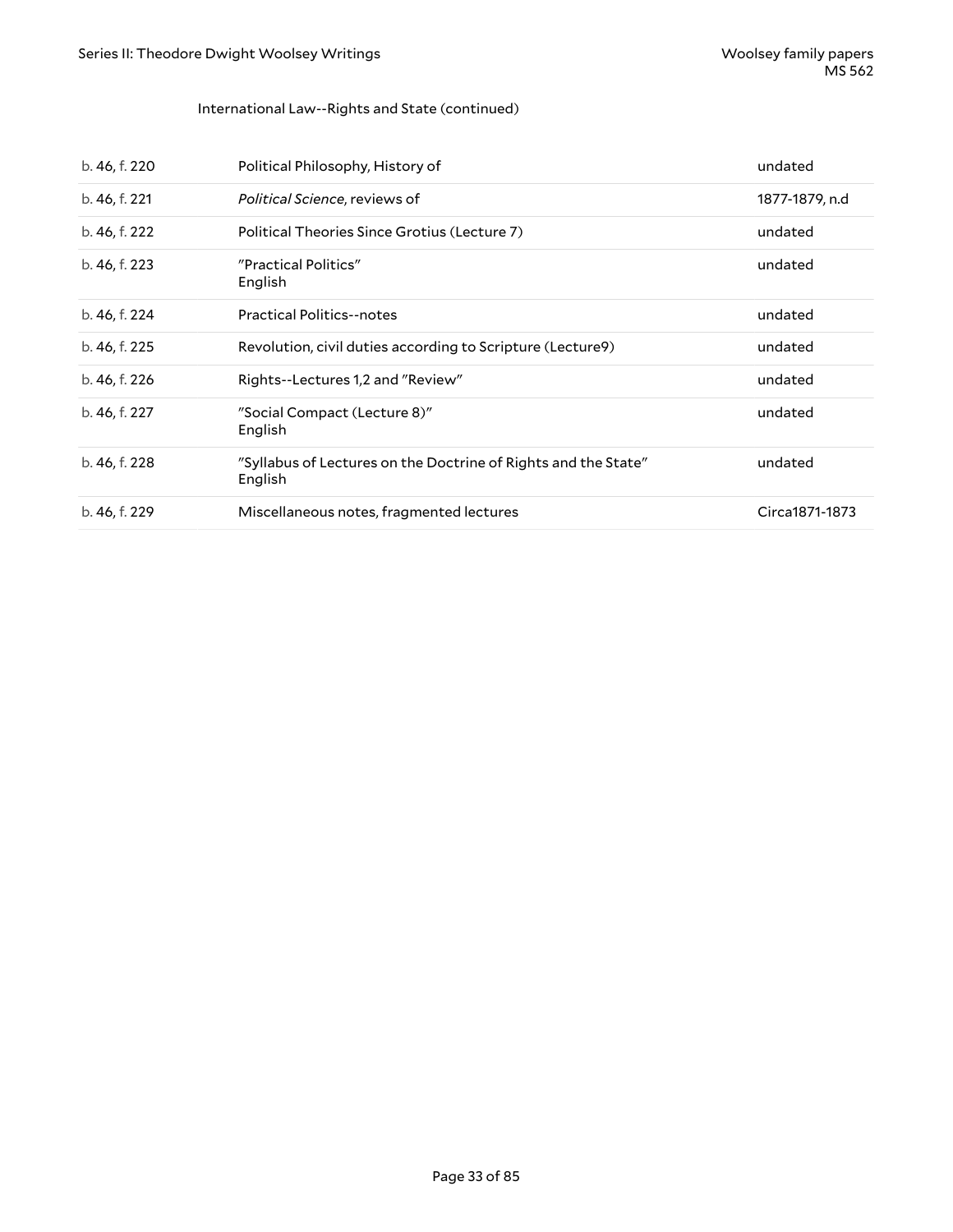### <span id="page-33-0"></span>**Series III: Theodore Salisbury Woolsey Writings, 1833-1922**

### *1.5 linear feet (4 boxes)*

The WRITINGS OF THEODORE SALISBURY WOOLSEY are divided into two sub-sections: "General" and "International Law," and are arranged alphabetically by subject or title. The "General" section contains a variety of Theodore Salisbury Woolsey's writings, including travel stories, essays on early American furniture and silver, American painters, biographical essays (including one on Theodore Dwight Woolsey), as well as speeches and material pertaining to Yale.

The second section, "International Law," contains writings on international disputes, border controversies, interoceanic canals, Cuba, peace conventions, the Monroe Doctrine, the Spanish-American War, a series of lectures on U.S. Diplomatic History, Yale course material, and book re-views. In addition, there is a series of articles written for *Leslie's Weekly*during the period of U.S. involvement in World War I and the Treaty of Versailles.

| General      |                                                                  |                 |
|--------------|------------------------------------------------------------------|-----------------|
| b. 47, f. 1  | Account of Myself--Travels in Europe                             | 1873            |
| b. 47, f. 2  | "California (Southern), Some Superficial Remarks<br>English      | Circa1892, 1922 |
| b. 47, f. 3  | "Colonial Silver"<br>English                                     | 1909            |
| b. 47, f. 4  | "Color Blindness and Its Dangers"<br>English                     | 1879            |
| b. 47, f. 5  | "Decadence of this Republic"<br>English                          | undated         |
| b. 47, f. 6  | Dunlap, William: notes on his paintings and copies of news items | 1833, 1835      |
| b. 47, f. 7  | Dunlap, William: "Painter and Critic--or the American Varsari"   | 1914            |
| b. 47, f. 8  | Early American Arts & Crafts                                     | undated         |
| b. 47, f. 9  | "Episode in Maine"<br>English                                    | undated         |
| b. 47, f. 10 | "Fredericksen (Charles)"<br>English                              | undated         |
| b. 47, f. 11 | "Frontier Valley"<br>English                                     | undated         |
| b. 47, f. 12 | Hudson Bay Company, History of                                   | undated         |
| b. 47, f. 13 | Joseph's Silver Cup (2 pages of a sermon)                        | undated         |
| b. 47, f. 14 | "Motor Vehicles"<br>English                                      | undated         |
| b. 47, f. 15 | New Haven: City Hall Plans: letters to the editor                | 1924, undated   |
| b. 47, f. 16 | New Haven: Reforms needed (news article)                         | 1910            |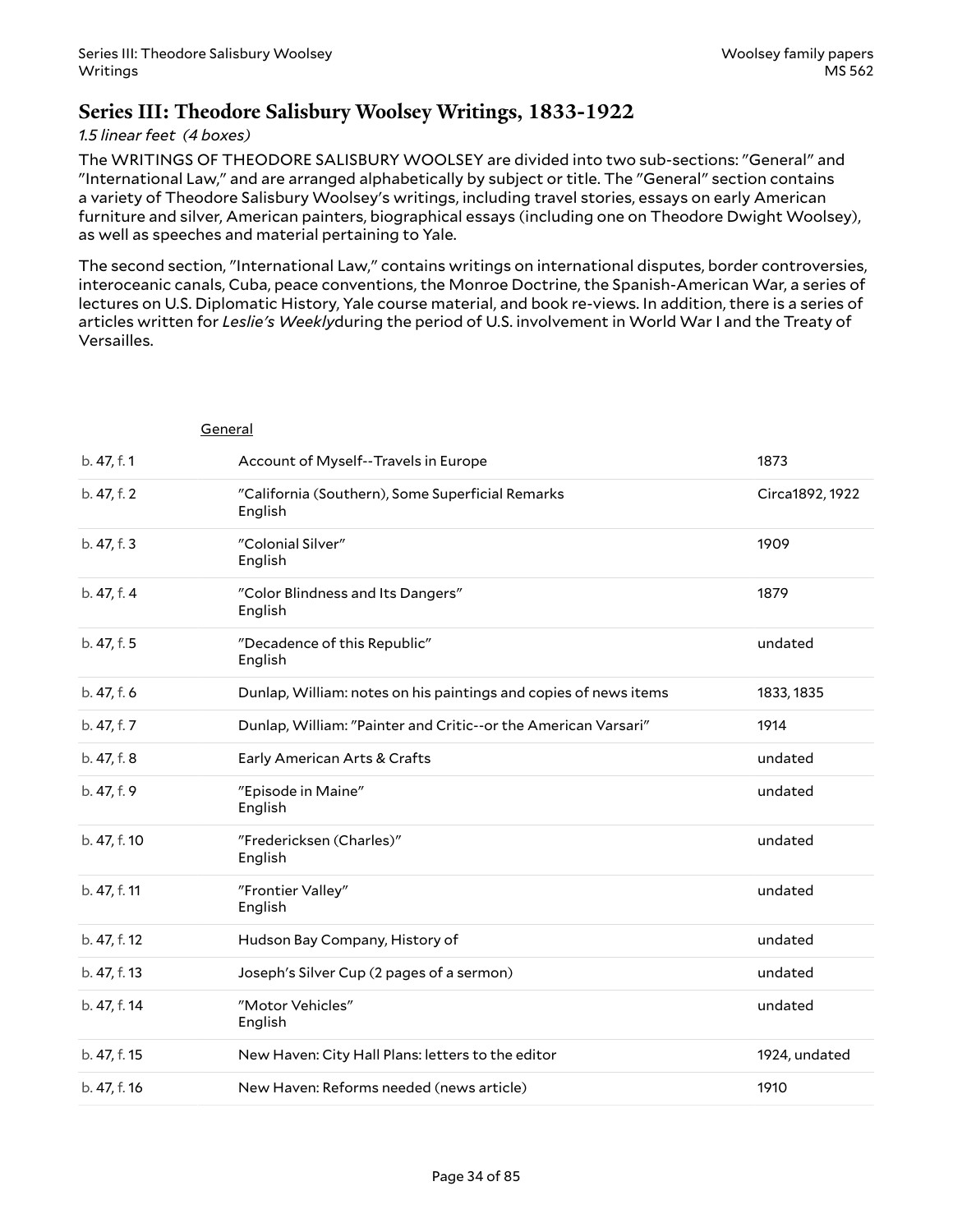General (continued)

| b. 47, f. 17 | "Old Silver" (Harper's)<br>English                                                                                                         | 1896            |
|--------------|--------------------------------------------------------------------------------------------------------------------------------------------|-----------------|
| b. 47, f. 18 | "Poe, (Edgar Allan)"<br>English                                                                                                            | undated         |
| b. 47, f. 19 | Political Developments in the US c.1905-1910                                                                                               | 1910            |
| b. 47, f. 20 | "Quick Water and Dead: Sketches of Forest Life in the Maine Woods"<br>English                                                              | 1898            |
| b. 47, f. 21 | "Red Cross, Story of"<br>English                                                                                                           | 1900            |
| b. 47, f. 22 | Sharples, Early American Painter                                                                                                           | undated         |
| b. 47, f. 23 | "Trail of the Serpent"<br>English                                                                                                          | undated         |
| b. 47, f. 24 | Valley of Gold--A Prospector's Story                                                                                                       | undated         |
| b. 47, f. 25 | Wayland, Francis, Biographical sketch (Brown Alumni Monthly)                                                                               | 1903            |
| b. 47, f. 26 | Wilson, Woodrow: "A Scholar in Politics"                                                                                                   | 1919            |
| b. 47, f. 27 | Woolsey, T. D.: Biographical Sketch of the Years 1827-1830                                                                                 | undated         |
| b. 47, f. 28 | Yale Coliseum prospect                                                                                                                     | undated         |
| b. 47, f. 29 | Yale: Eligibility in College Athletics: letter to the editor                                                                               | 1902            |
| b. 47, f. 30 | Yale Honorary Degree Descriptions                                                                                                          | 1912, 1916-1917 |
| b. 47, f. 31 | Yale Law School Centennial Address                                                                                                         | 1924            |
| b. 47, f. 32 | Yale Law School Graduation Speech, "Success"                                                                                               | undated         |
| b. 47, f. 33 | Yale Exclusiveness--comments on a Register editorial                                                                                       | 1899            |
| b. 47, f. 34 | Miscellaneous                                                                                                                              | undated         |
|              | International Law                                                                                                                          |                 |
| b. 48, f. 35 | "Alaska Boundary Dispute", notes, including an article by Thomas Hodgins,<br>The Alaska Boundary Tribunal and International Law<br>English | 1904            |
| b. 48, f. 36 | "Arbitration Once More: a Discordant note" State Bar Association of<br>Connecticut<br>English                                              | 1910            |
| b. 48, f. 37 | Arbitration, notes for senior lecture                                                                                                      | 1899            |
| b. 48, f. 38 | Arbitration, Special vs. General                                                                                                           | 1896            |
| b. 48, f. 39 | Asylum, Limitations on                                                                                                                     | undated         |
| b. 48, f. 40 | Balance of Power Principle and European Concert                                                                                            | 1903            |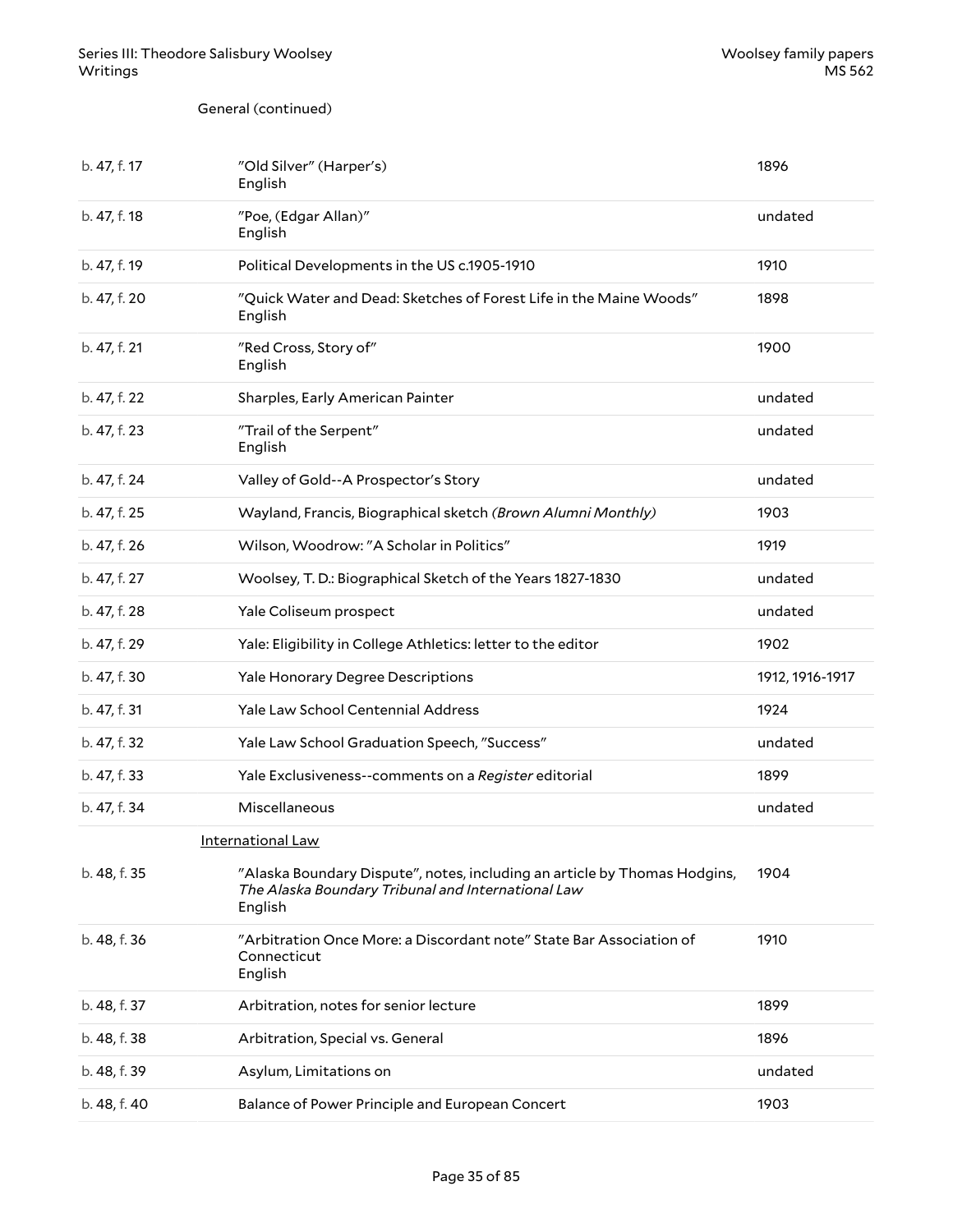#### International Law (continued)

| b. 48, f. 41 | <b>Belligerent Warships in Neutral Ports</b>                                                                    | 1905        |
|--------------|-----------------------------------------------------------------------------------------------------------------|-------------|
| b. 48, f. 42 | "Bering Sea, or Sealing Controversy", including the printed convention of<br>1892<br>English                    | undated     |
|              | Canal                                                                                                           |             |
| b. 48, f. 43 | <b>Attitudes of Maritime States</b>                                                                             | Circa 1886. |
| b. 48, f. 44 | "Canal and the Monroe Doctrine", news editorial and letters<br>English                                          | 1880        |
| b. 48, f. 45 | "Interoceanic Canals"<br>English                                                                                | undated     |
| b. 48, f. 46 | "Interoceanic Canals as an International Question<br>English                                                    | undated     |
| b. 48, f. 47 | "Law No. 28 of 1878", convention for opening of a canal<br>English                                              | 1878        |
| b. 48, f. 48 | "Suez and Panama; a Parallel"<br>English                                                                        | 1902        |
| b. 48, f. 49 | "Suez Canal"<br>English                                                                                         | 1887        |
| b. 48, f. 50 | Yale Course, notes and queries                                                                                  | undated     |
| b. 48, f. 51 | Contraband, Rights of                                                                                           | 1914        |
| b. 48, f. 52 | Convention for the Amelioration of the Condition of the Wounded in Armies 1906<br>in the Field, typescript copy |             |
| b. 48, f. 53 | "Convention for the Pacific Settlement of International Disputes" (Hague<br>Convention)<br>English              | 1899        |
| b. 48, f. 53 | Cuba                                                                                                            |             |
| b. 48, f. 54 | Cuba and Intervention                                                                                           | 1898        |
| b. 48, f. 55 | "Cuban Belligerency, Consequences of"<br>English                                                                | undated     |
| b. 48, f. 56 | "Cuban Relations and the War with Spain"<br>English                                                             | undated     |
| b. 48, f. 57 | "Fishery Question"<br>English                                                                                   | undated     |
| b. 48, f. 58 | "German Victory?" printed<br>English                                                                            | 1916        |
| b. 48, f. 59 | "Government Debts Held Abroad"<br>English                                                                       | undated     |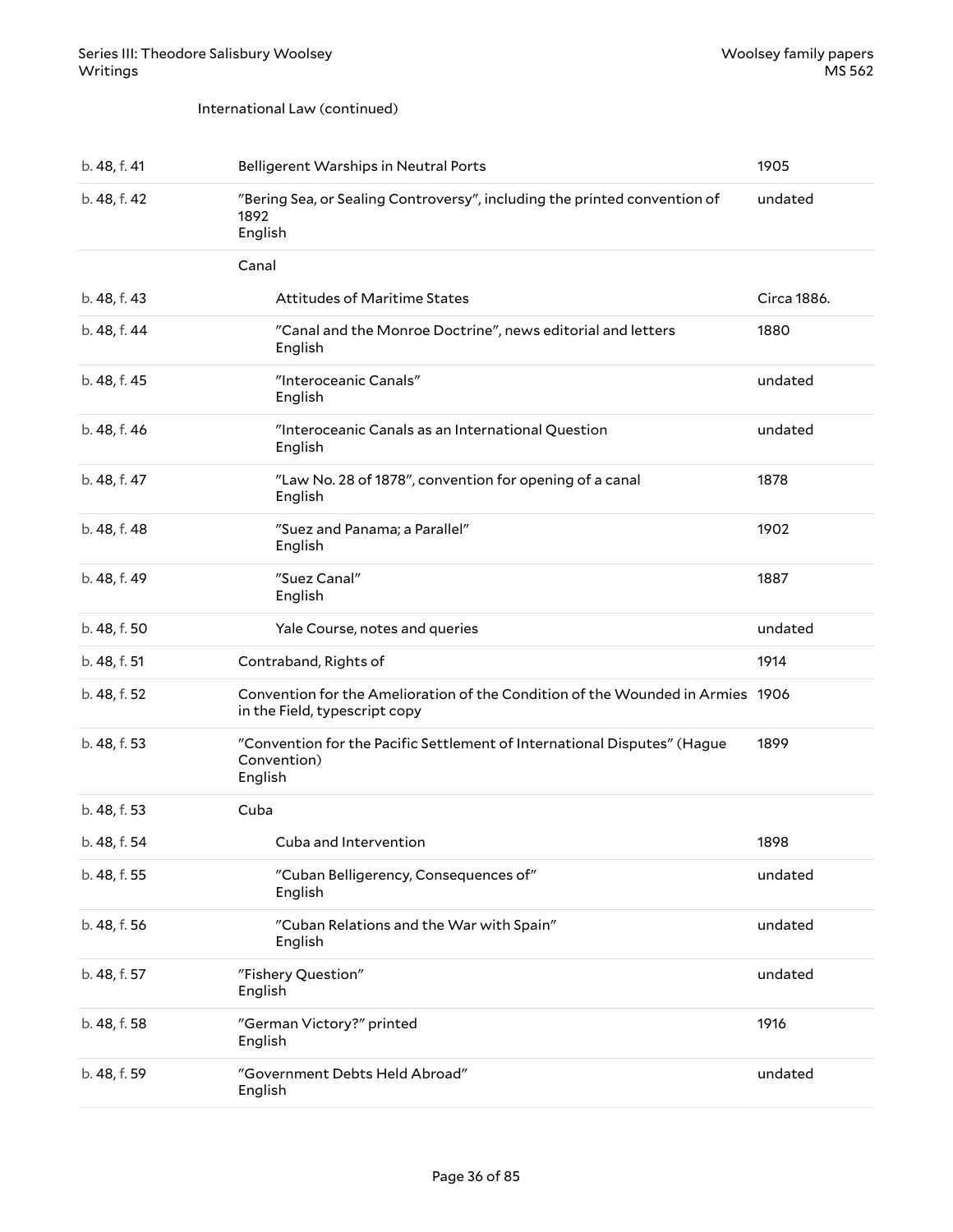#### International Law (continued)

| b. 48, f. 59a | International Law, student notebook, Univ. of Leipzig (probably not in<br>Woolsey's hand) | 1874-1875                    |
|---------------|-------------------------------------------------------------------------------------------|------------------------------|
| b. 48, f. 60  | League of Peace, minutes of discussions of the Century Association                        | 1915                         |
| b. 48, f. 61  | "Mexico and the French Intervention"<br>English                                           | 1896                         |
| b. 48, f. 62  | Mexico & U.S.--printed conventions concerning boundary rights                             | 1883, 1889-1890<br>1894-1897 |
|               | Monroe Doctrine                                                                           |                              |
| b. 48, f. 63  | Conformance to International Law                                                          | 1903-1904                    |
| b. 48, f. 64  | "Drago and the Drago Doctrine"<br>English                                                 | 1921-1922                    |
| b. 48, f. 65  | "Monroe Doctrine"<br>English                                                              | undated                      |
| b. 48, f. 66  | "Monroe Doctrine Fundamentals"<br>English                                                 | undated                      |
| b. 48, f. 67  | "President's Monroe Doctrine"<br>English                                                  | undated                      |
| b. 48, f. 68  | Naturalization Question between North Germany and the U.S.                                | undated                      |
| b. 48, f. 69  | Neutral Trade and the War Zone                                                            | undated                      |
| b. 48, f. 70  | Neutrality and Civil War                                                                  | undated                      |
| b. 48, f. 71  | Petition to the President, Comments on printed                                            | 1916                         |
| b. 49, f. 72  | "Revolution, American, Diplomatic History of the"<br>English                              | undated                      |
| b. 49, f. 73  | "Rights and Duties of Americans When Outside the U.S. notes for a lecture<br>English      | 1901                         |
| b. 49, f. 74  | "Russia, Expansion of"<br>English                                                         | Circa1905                    |
| b. 49, f. 75  | "Spain, Our Duty to"<br>English                                                           | 1897                         |
| b. 49, f. 76  | Spanish War: U.S. Policy and Conduct                                                      | Circa1898                    |
|               | U.S. Diplomatic History Lecture Series:                                                   |                              |
| b. 49, f. 77  | Neutrality of U.S. from 1793-1812 (Lectures 1-3)                                          | Circa1877                    |
| b. 49, f. 78  | Territorial Growth and Establishment of Boundaries (Lectures 4-6)                         | 1877                         |
| b. 49, f. 78  | Civil War                                                                                 |                              |
| b. 49, f. 79  | Relations With Britain (Lecture 7)                                                        | undated                      |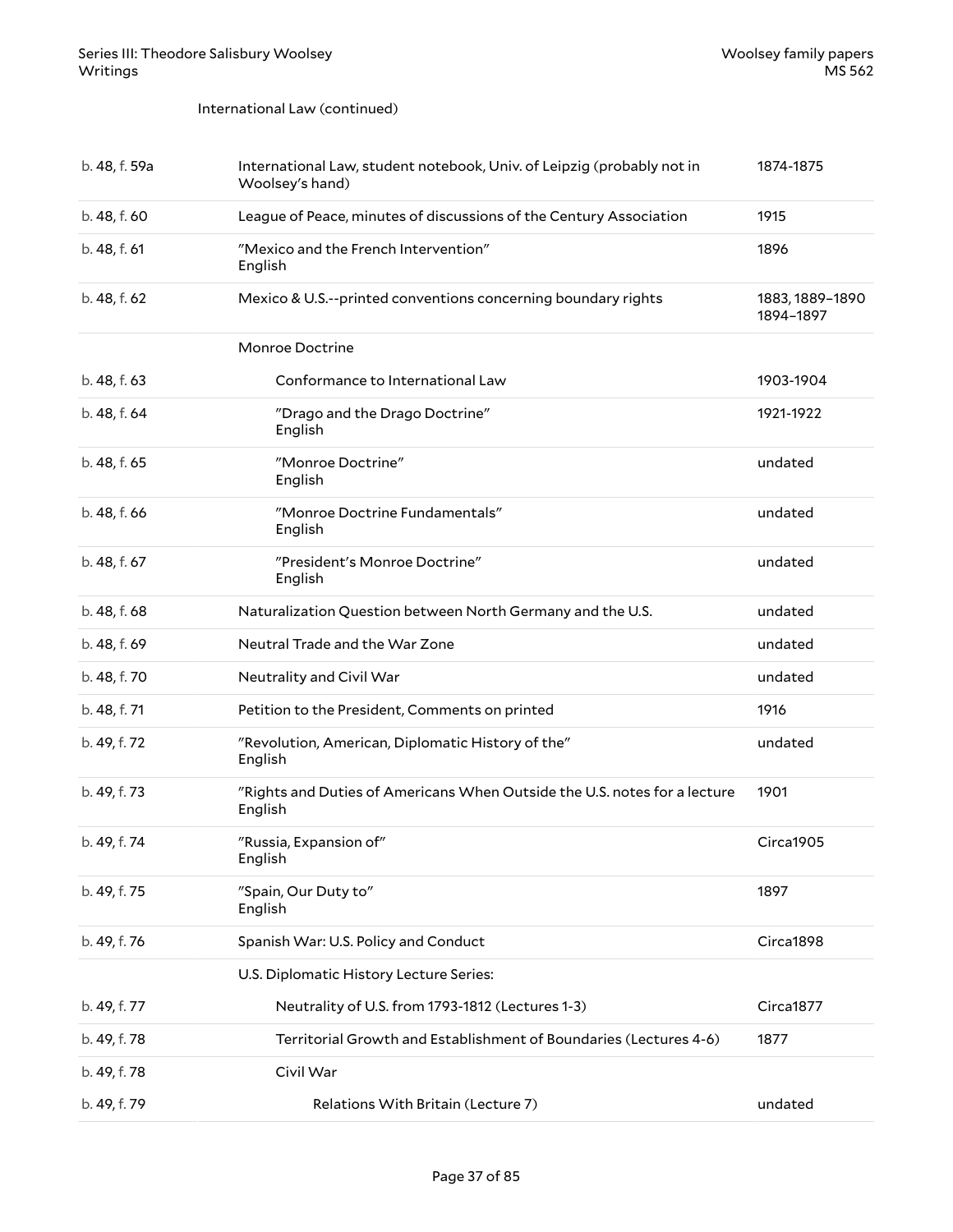#### International Law > U.S. Diplomatic History Lecture Series: > Civil War (continued)

| b. 49, f. 80  | Naval Power and Blockade (Lecture 8)                                                                              | 1877                |
|---------------|-------------------------------------------------------------------------------------------------------------------|---------------------|
| b. 49, f. 81  | Alabama Claims (Lecture 9)                                                                                        | 1877                |
| b. 49, f. 82  | Treaty of Washington and the Geneva Arbitration (Lecture 10)                                                      | 1877                |
| b. 49, f. 83  | Venezuela Boundary Dispute with Britain, newsclipping                                                             | 1895                |
| b. 49, f. 84  | Versailles: "America Stronger In Than Outside of the League" printed                                              | 1919                |
| b. 49, f. 85  | Warfare, Recent Changes in the Methods of                                                                         | 1883                |
|               | <b>Yale Courses</b>                                                                                               |                     |
| b. 49, f. 86  | "Preliminary Lecture"<br>English                                                                                  | undated             |
| b. 49, f. 87  | Synopsis of a course, Yale Law School                                                                             | 1893                |
| b. 49, f. 88  | Test and Exam Questions printed                                                                                   | 1903-1911           |
|               | <b>Book Reviews</b>                                                                                               |                     |
| b. 49, f. 89  | Balkan Wars: Report of the International Commission on (Carnegie<br>Endowment for International Peace)<br>English | 1915                |
| b. 49, f. 90  | Hauotaux, G., La Politique de 1'Equilibre                                                                         | Circa1912           |
| b. 49, f. 91  | Hogan, Albert E., Pacific Blockade                                                                                | 1909                |
| b. 49, f. 92  | Hyde, C.C., International Law, Chiefly as Interpreted by the U.S.                                                 | 1922                |
| b. 49, f. 93  | Kraus, Herbert, Die Monroedoktrin                                                                                 | Circa1913           |
| b. 49, f. 94  | Powell, Major, "Lands of the Arid Regions of the U.S"                                                             | 1886                |
| b. 49, f. 95  | Wilson, George G., International Law, printed                                                                     | 1923                |
|               | Leslie's Weekly articles and related newsclippings                                                                |                     |
| b. 50, f. 96  | "Has England Violated Our Rights?"<br>English                                                                     | 1915 January 28     |
| b. 50, f. 97  | "'Lusitania' Tragedy, The Blame for"<br>English                                                                   | 1915 May 27         |
| b. 50, f. 98  | "The Case for the Munitions Trade"<br>English                                                                     | 1915 July 29        |
| b. 50, f. 99  | "Reply to Great Britain"<br>English                                                                               | 1915 November<br>25 |
| b. 50, f. 100 | "Sanity in Preparedness"<br>English                                                                               | 1915 December<br>23 |
| b. 50, f. 101 | "Dangers in Premature Peace"<br>English                                                                           | 1917 January 11     |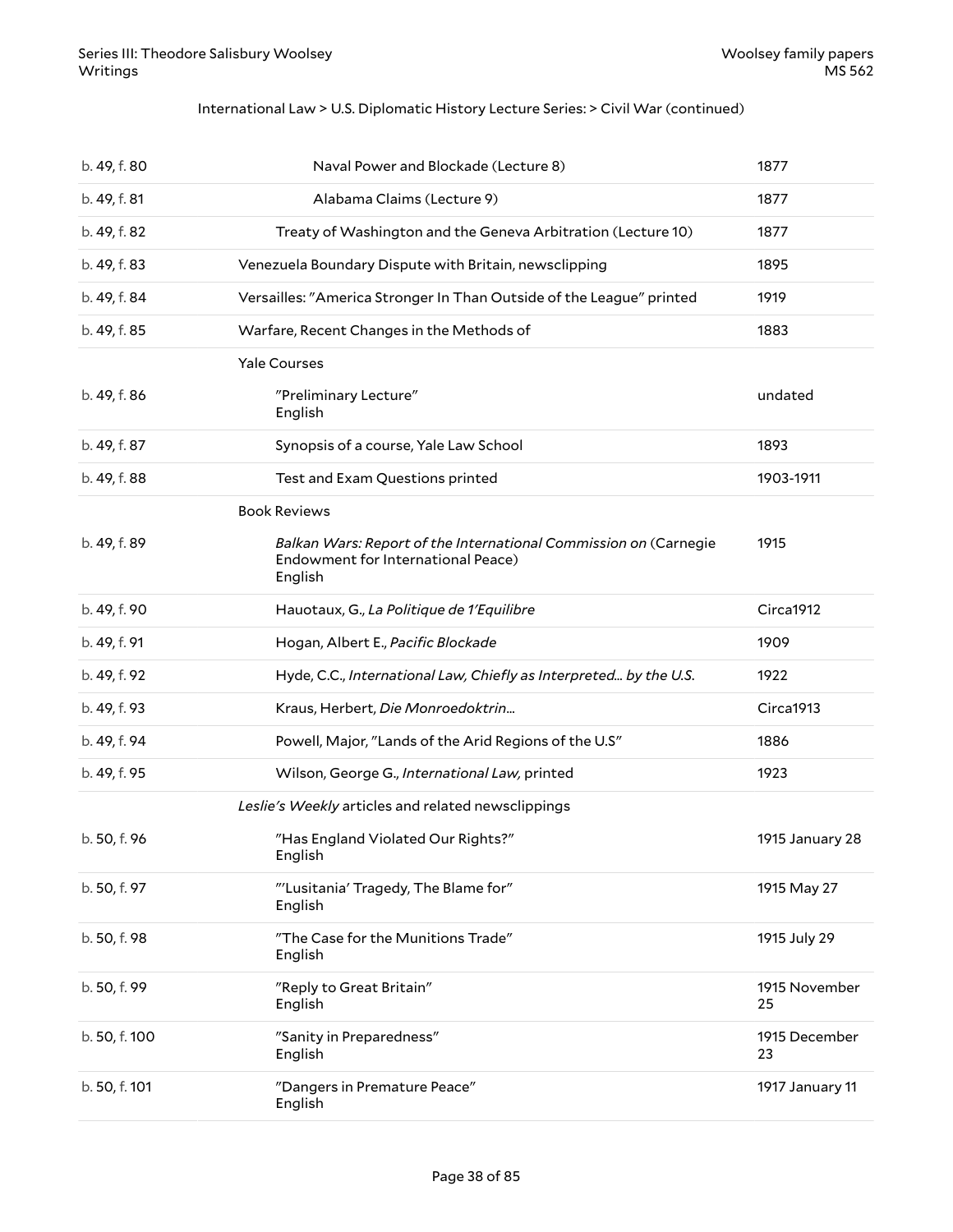#### International Law > Leslie's Weekly articles and related newsclippings (continued)

| b. 50, f. 102 | "Peace Without Victory a Truce"<br>English     | 1917 February 15    |
|---------------|------------------------------------------------|---------------------|
| b. 50, f. 103 | "Shall We Join the Entente?"<br>English        | 1917 May 17         |
| b. 50, f. 104 | "Peace Terms: American and British"<br>English | 1918 January 26     |
| b. 50, f. 105 | "Russian Peace and Russian Pieces"<br>English  | 1918 March 9        |
| b. 50, f. 106 | "Pay Day for Germany"<br>English               | 1918 November<br>30 |
| b. 50, f. 107 | "Are the Senate's Hands Tied?"<br>English      | 1919 May 31         |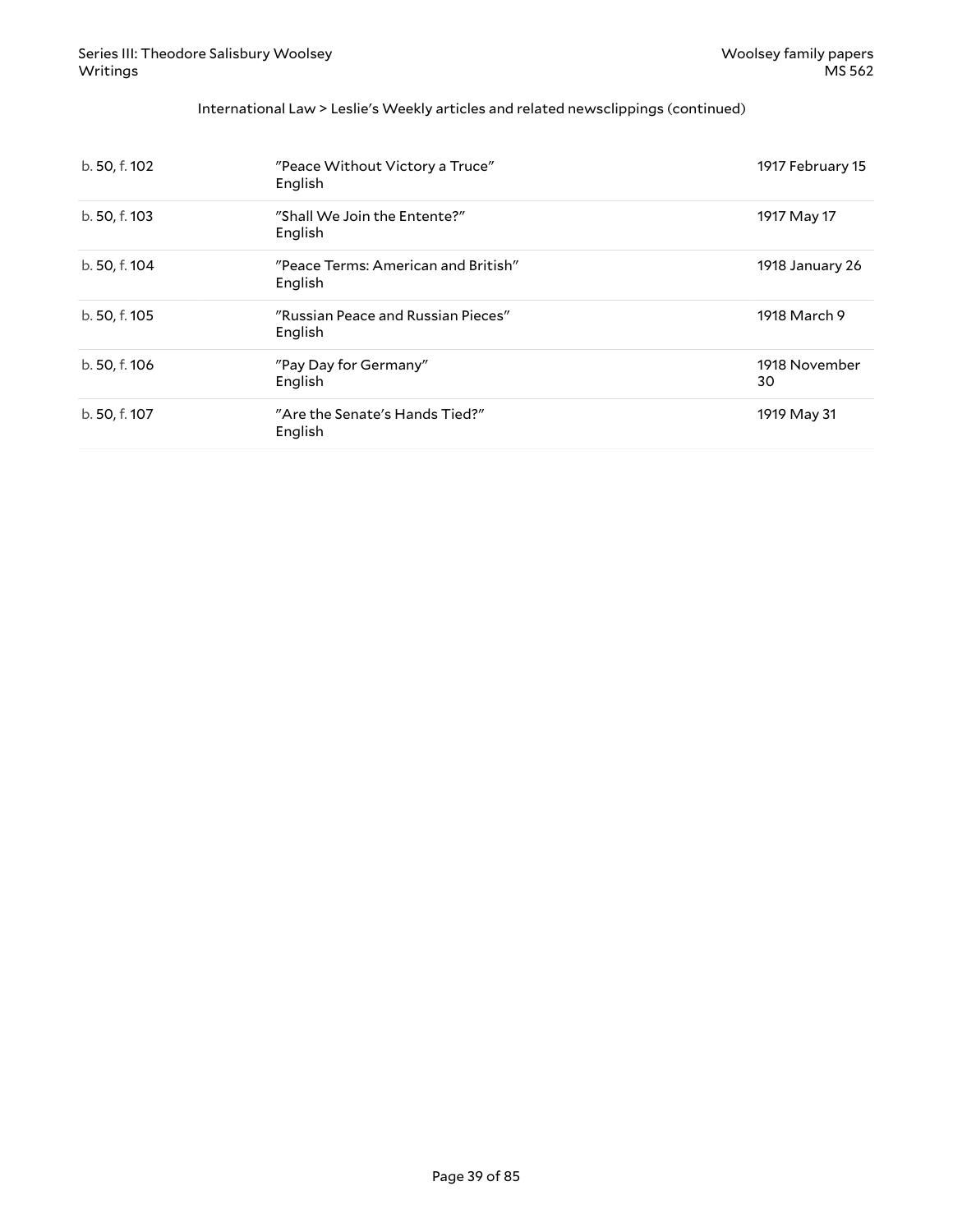## **Series IV: Printed Materials, Miscellaneous Writings, and Photographs, 1754-1936**

#### *1.25 linear feet (3 boxes)*

This series consists of articles, addresses, photos, and reports by or about various members of the Woolsey family. Much of the material, e.g., biographical sketches, academic documents, description of election and ordination, obituaries and eulogies, pertains to Theodore Dwight Woolsey. There are also reports and historical accounts of Yale. In addition, there is a section containing photographs of Theodore Dwight Woolsey and William Dunlap, their uncle, an early American painter, in whom both Theodore Dwight and Theodore Salisbury Woolsey took an interest, and Edward E. Salisbury.

It should be noted that the materials in folders 42, 46, 48, and 50, while belonging with this series, are not printed matter. The series is arranged alphabetically by subject or title.

| b. 51, f. 1  | News items                                                                      | 1899       |
|--------------|---------------------------------------------------------------------------------|------------|
| b. 51, f. 1  | William Dunlap                                                                  | 1905, 1917 |
| b. 51, f. 1  | Minatures                                                                       | 1911       |
| b. 51, f. 1  | St. Memin                                                                       | 1928       |
| b. 51, f. 1  | <b>Early American Portraits</b>                                                 | undated    |
| b. 51, f. 2  | "Catalogue of Flowering Plants  Around New Haven, "Sheffield Scientific School  | 1878       |
| b. 51, f. 3  | The Club, New Haven, Connecticut                                                | 1838-1886  |
| b. 51, f. 4  | Connecticut, Historical Landmarks of                                            | 1897       |
| b. 51, f. 5  | Cooper, Jacob, Essay on TDW                                                     | 1899       |
| b. 51, f. 6  | Dwight, Timothy, Funeral Address for TDW                                        | 1889       |
| b. 51, f. 7  | Dwight, Timothy, Inauguration Program                                           | 1886       |
| b. 51, f. 8  | Dwight, Timothy, Memorial Address for TDW                                       | 1890       |
| b. 51, f. 9  | "Eaton, Daniel Cady", by William H. Brewer                                      | 1895       |
| b. 51, f. 9  | "Edwards, Jonathan", by G.H. Humphrey                                           | 1903       |
| b. 51, f. 10 | First Church of Christ, New Haven, Manuals                                      | 1894-1895  |
| b. 51, f. 11 | French Protestant "(Huguenot) Church in the City of Char1eston, South Carolina" | Circa 1898 |
| b. 51, f. 12 | Harvard: Report Concerning Old South Meeting House                              | 1877       |
| b. 51, f. 13 | Hazard, Mary P. B., memorial meeting                                            | 1936       |
| b. 51, f. 13 | Hazard Memorial dedication                                                      | 1920       |
| b. 51, f. 14 | "Herrick, Edward C.", biographical essay                                        | 1862       |
| b. 51, f. 15 | Hillhouse, Josephine: Will                                                      | 1897       |
| b. 51, f. 16 | Home Missionary, vol. 78                                                        | 1900       |

#### <span id="page-39-0"></span>Art Works--catalogues, auctions, exhibits: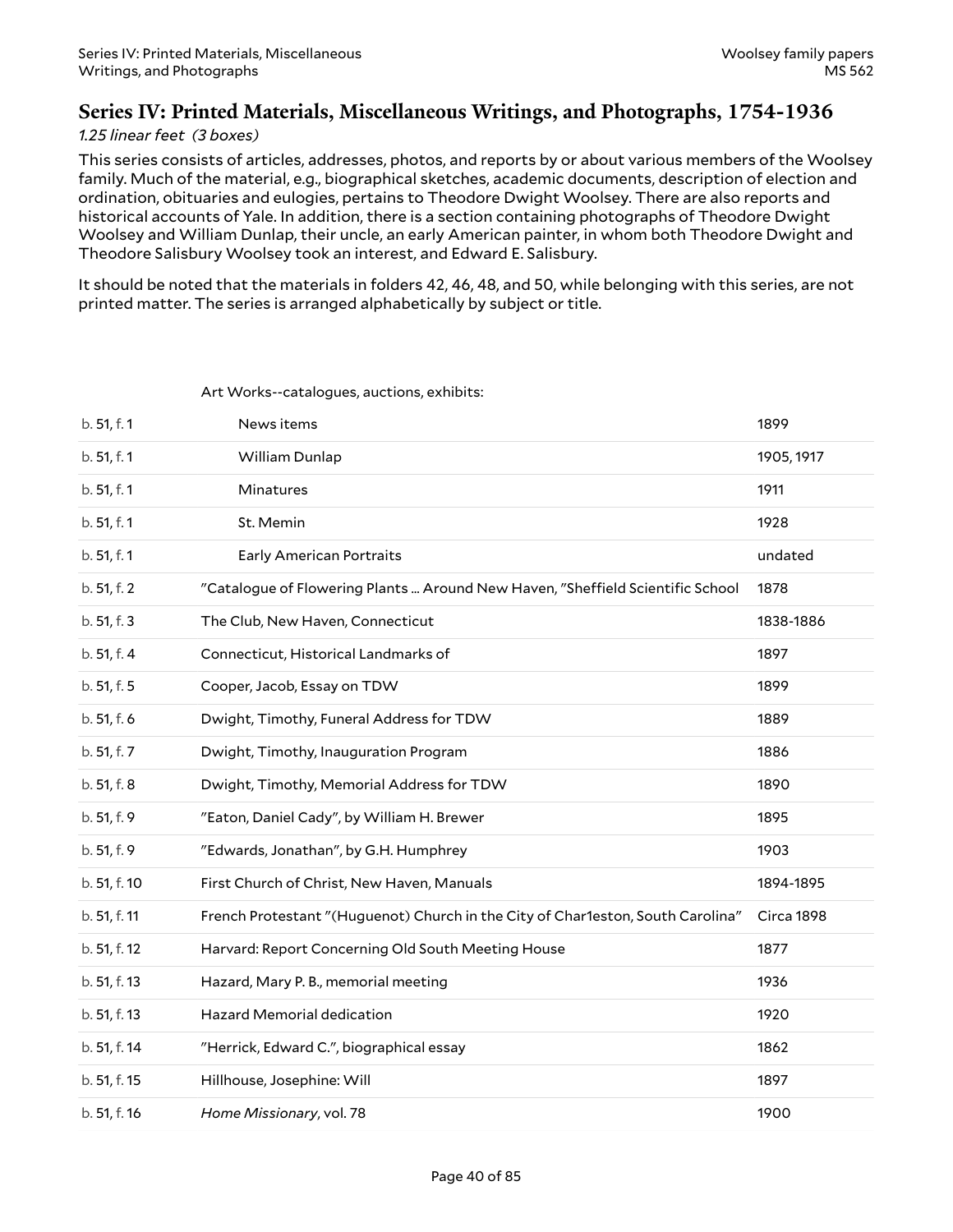| b. 51, f. 17 | Home Missionary Society, editorial concerning, entitled "The Letter Against the<br>Spirit"     | 1870            |
|--------------|------------------------------------------------------------------------------------------------|-----------------|
| b. 51, f. 18 | Indians: Presidential Commission to Meet Sitting Bull                                          | 1877            |
| b. 51, f. 19 | "Japan, on a Representative System of Government for", anon.                                   | C.1890          |
| b. 51, f. 20 | Matteson, Andre, "Proportional Representation in Illinois"                                     | 1872            |
| b. 51, f. 21 | "The British Invasion of New Haven" C.H. Townsend                                              | 1879            |
| b. 51, f. 22 | New Haven Founders Day: 1638-1888                                                              | 1888            |
| b. 51, f. 23 | New Haven Colony Historical Society                                                            | 1901            |
| b. 52, f. 24 | New Testament and Psalms of TDW                                                                | undated         |
|              | Obituaries                                                                                     |                 |
| b. 52, f. 25 | Gilman, Professor David C.                                                                     | 1908            |
| b. 52, f. 25 | Hillhouse, Mary Lucas                                                                          | undated         |
| b. 52, f. 25 | Sanderson, Baron                                                                               | 1838            |
| b. 52, f. 25 | Skinner, Aaron N.                                                                              | 1858            |
| b. 52, f. 26 | Pacific Service Magazine                                                                       | 1922            |
| b. 52, f. 27 | Pemaquid, Report Concerning Ancient Remains                                                    | 1902            |
| b. 52, f. 28 | Penitentiary System, Pennslyvania, Report on by French Inspector General                       | 1843            |
|              | Porter, Noah                                                                                   |                 |
| b. 52, f. 29 | Biographical Sketch of TDW                                                                     | Circa 1889      |
| b. 52, f. 30 | "Progress and Changes in Yale College in the Last Fifteen Years"                               | 1881            |
| b. 52, f. 31 | "Reforms in Collegiate Education", New Englander                                               | undated         |
| b. 52, f. 32 | Rome: Academic Course Listings                                                                 | 1828-1829       |
| b. 52, f. 33 | "Sentimental Song Book", Julia A. Moore                                                        | 1877            |
| b. 52, f. 34 | "Smithsonian Library"                                                                          | 1854            |
| b. 52, f. 35 | Sumner, Senator, Senate Resolution                                                             | 1872            |
| b. 52, f. 36 | Taft, Anna B., "Over the Hills and Far Away", memorial printing                                | 1916            |
| b. 52, f. 37 | Universities: Bonn, Univ. of and Leipzig, Univ. of, regulations handbook (Latin and<br>German) | Circa 1818-1819 |
| b. 52, f. 38 | Victoria, Queen: Wedding of, newsclipping                                                      | 1840            |
| b. 52, f. 39 | "Wages, Profits, Rent, Value", anon.                                                           | undated         |
| b. 52, f. 40 | Walker, G.L., Sermon on TDW                                                                    | 1889            |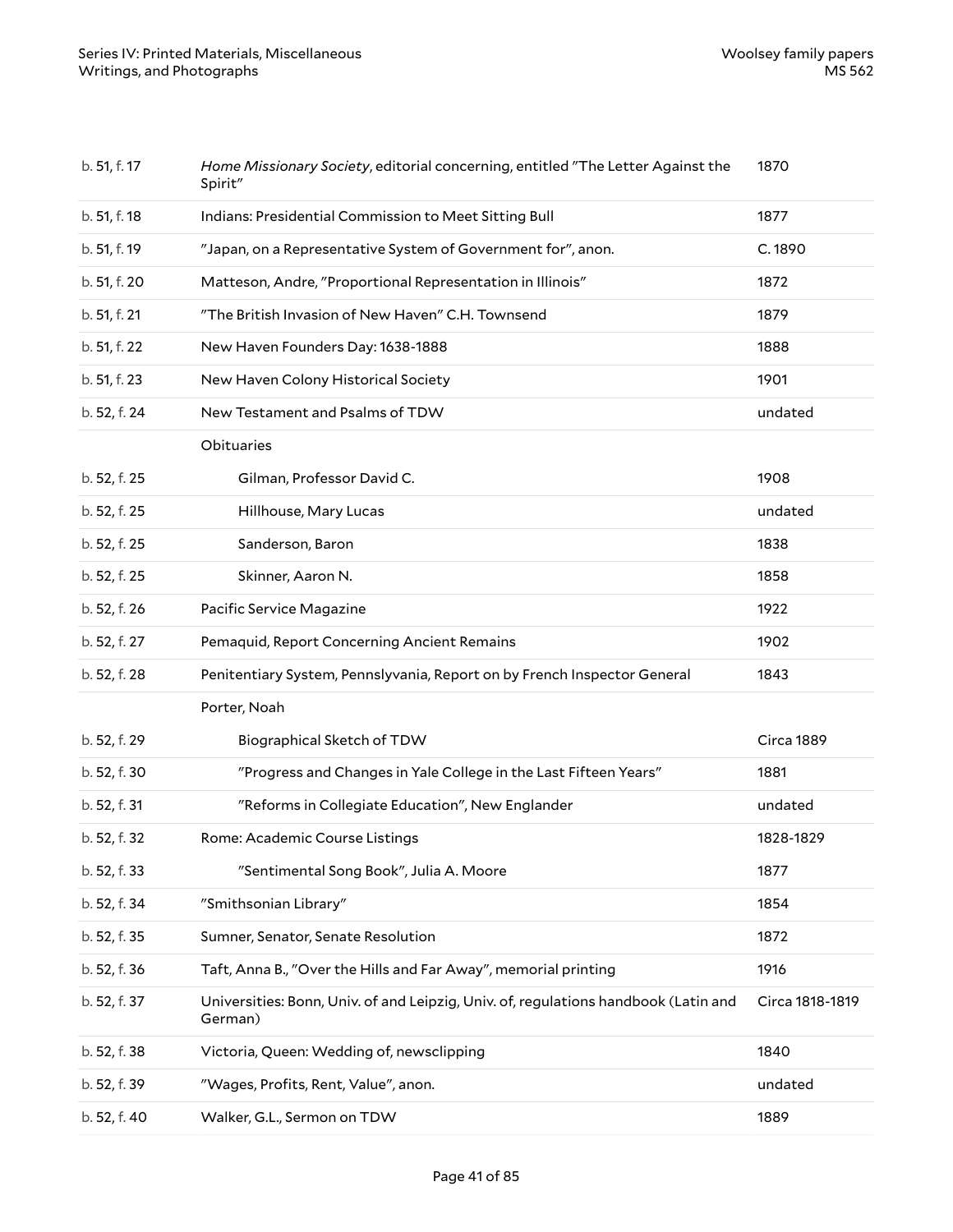| b. 52, f. 41 | Whig National Convention, newsclipping                                                                                 | 1844                                        |
|--------------|------------------------------------------------------------------------------------------------------------------------|---------------------------------------------|
| b. 52, f. 42 | Woolsey, Rev. Benjamin (?), sermons preached in Connecticut towns (MSS),<br>1743-1754                                  | 1754                                        |
| b. 52, f. 43 | Woolsey, John Munro, July 4 Address, Petersham, Mass.                                                                  | 1929                                        |
| b. 52, f. 44 | Woolsey, Melancthon T, Biographical Sketch of                                                                          | 1899.                                       |
|              | Woolsey, Theodore Dwight                                                                                               |                                             |
| b. 52, f. 45 | Fifty Years Service Medal Presentation                                                                                 | 1882                                        |
| b. 52, f. 46 | Minutes from Yale Corporation regarding election of Woolsey to Presidency undated<br>& His Ordination, 1846 typescript |                                             |
| b. 52, f. 47 | Obituaries, newsclippings                                                                                              | 1889                                        |
| b. 52, f. 48 | "Ordination of Theodore Dwight Woolsey", report by Pauline Pulcifer,<br>typescript                                     | 1919                                        |
| b. 52, f. 49 | "Talk with Dr. Woolsey" a wide-ranging interview, New York Daily Tribune                                               | 1881                                        |
| b. 52, f. 50 | Woolsey, Mr. Theodore Dwight, Scripture Passage for the funeral of, typescript                                         | undated                                     |
| b. 53, f. 51 | Woolsey, Theodore Dwight, Academic and honorary degrees learned societies<br>See also: box 51, folder 1                | 1842-1851                                   |
|              | Yale                                                                                                                   |                                             |
|              |                                                                                                                        |                                             |
| b. 53, f. 52 | Alumni Weekly                                                                                                          | 1905, 1912, 1915,<br>1918                   |
| b. 53, f. 53 | 1) Alumni Report, signed M.D. Collier                                                                                  | undated                                     |
| b. 53, f. 53 | 2) Commencement Day                                                                                                    | 1846                                        |
| b. 53, f. 53 | 3) Founding of Yale College, F.B. Dexter                                                                               | 1882                                        |
| b. 53, f. 53 | 4) "Yale College in 1885", Alumni Society                                                                              | 1885                                        |
| b. 53, f. 53 | 5) "Yale College", W.I. Budington                                                                                      | 1871                                        |
| b. 53, f. 54 | Connecticut, State of, Legislation concerning Yale Medical Department                                                  | 1789                                        |
| b. 53, f. 54 | Acts of the General Assembly concerning Yale                                                                           | 1878                                        |
| b. 53, f. 55 | Miscellaneous                                                                                                          | 1847, 1851, 1857,<br>1867, 1870,<br>undated |
|              | Photographs                                                                                                            |                                             |
| b. 53, f. 56 | of Theodore Dwight Woolsey                                                                                             | 1860, undated                               |
| b. 53, f. 57 | relating to William Dunlap                                                                                             | 1914, 1918,<br>undated                      |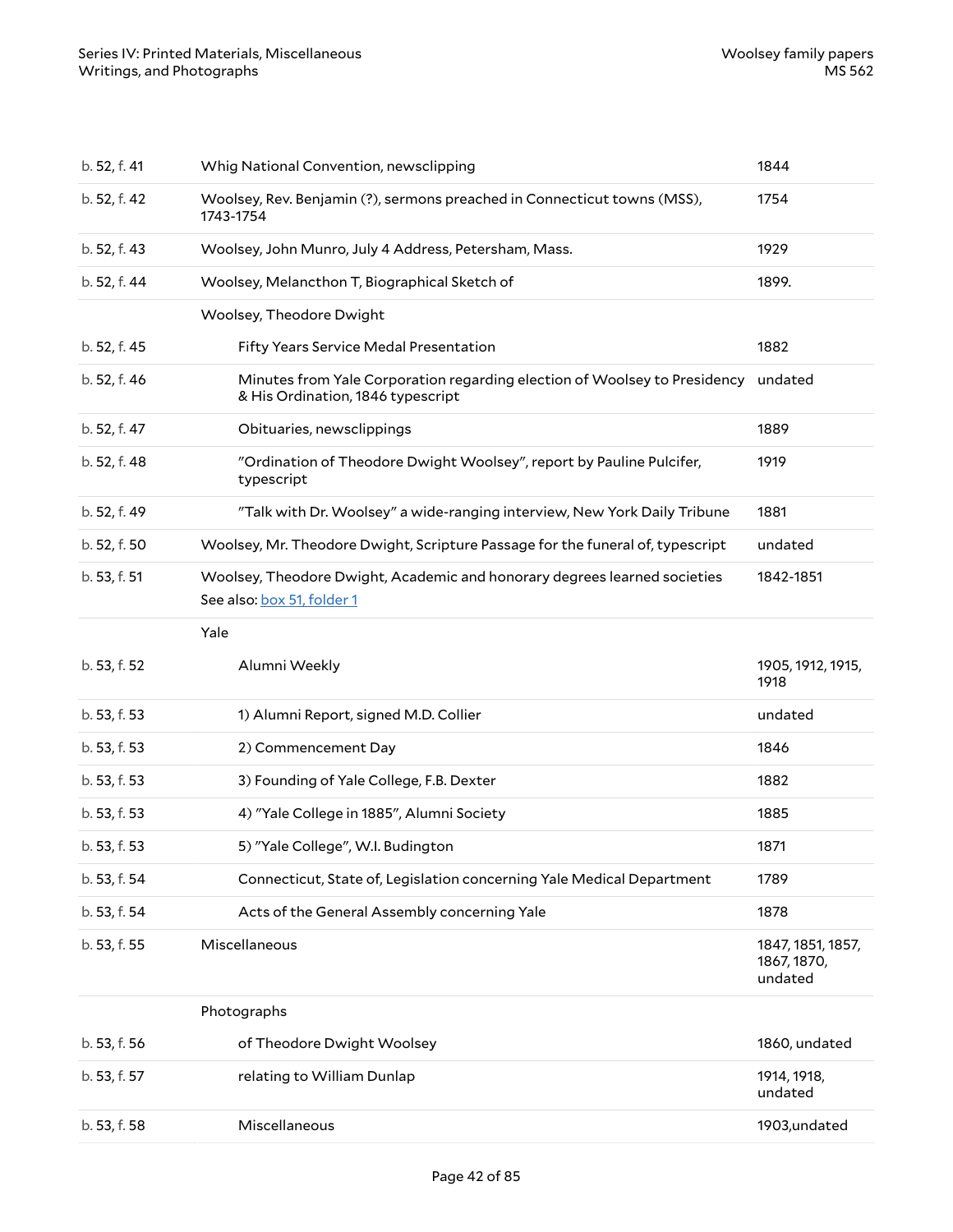Photographs (continued)

b. 53, f. 59 of Edward E. Salisbury undated b. 53, f. 59 undated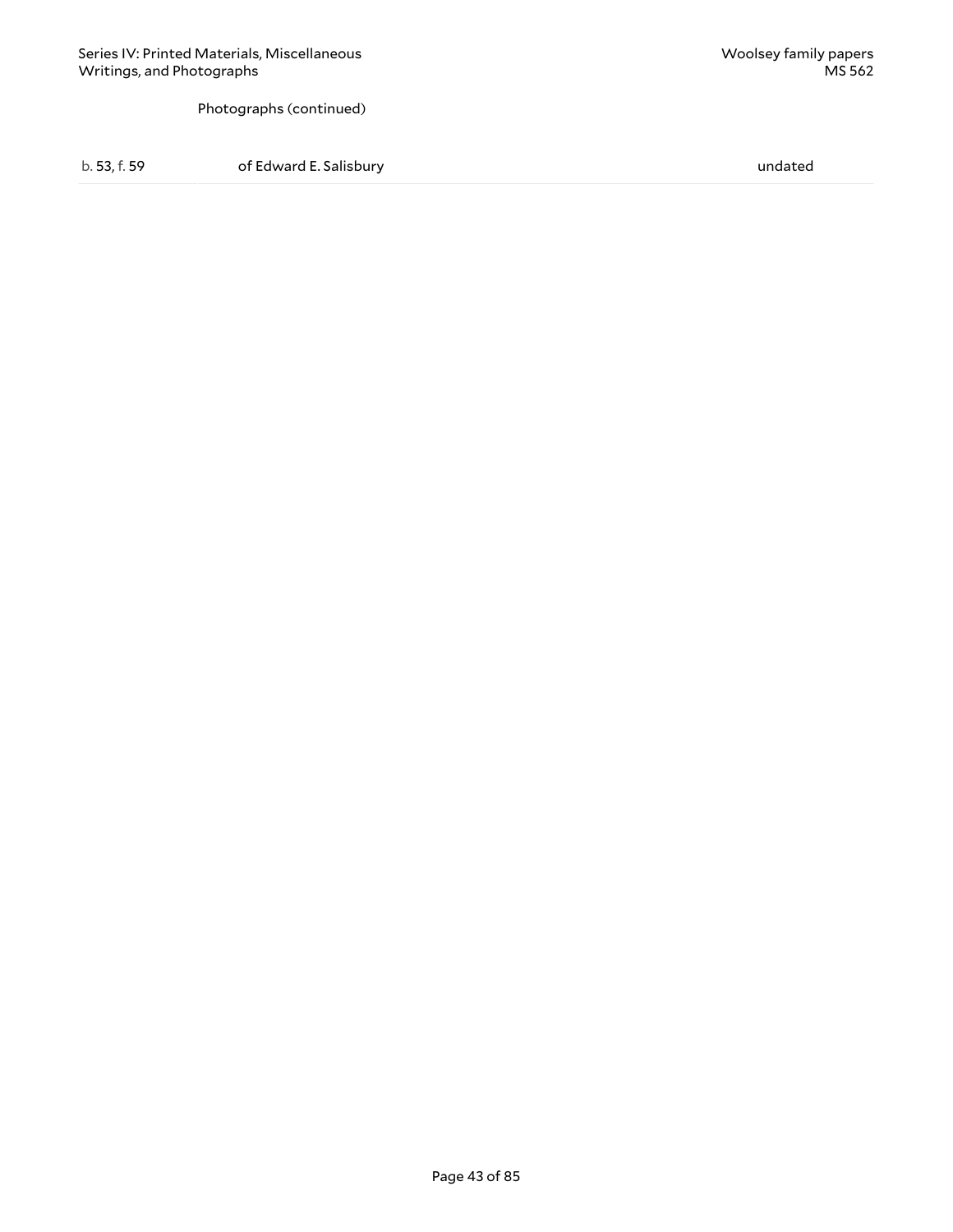## **Series V: Genealogical Records, 1873-1913**

### *.75 linear feet (2 boxes)*

This series contains correspondence, notes, printed matter, charts, and abstracts of articles pertaining to the genealogy of the Woolsey family. The series also includes *Family Memorials,* (1885), a printed genealogical record of Elizabeth Martha (Salisbury) Woolsey by Edward Elbridge Salisbury.

| b.54, f.1   | Articles, Abstracts and Charts                                                                                                                 | undated                      |
|-------------|------------------------------------------------------------------------------------------------------------------------------------------------|------------------------------|
| b. 54, f. 2 | Source Materials                                                                                                                               | undated                      |
| b.54, f.3   | Correspondence                                                                                                                                 | 1873-1913                    |
| b.54, f.4   | Miscellaneous notes                                                                                                                            | undated                      |
| b.54, f.5   | <b>Printed materials</b>                                                                                                                       | 1874, 1875, 1897,<br>undated |
| b.54A       | Index Rerum, by John Todd, D.D.<br>English                                                                                                     | Undated                      |
| b.55, f.6   | <i>Family Memorials, the genealogical record of Elizabeth Martha (Salisbury)</i><br>Woolsey (printed), by Edward Elbridge Salisbury<br>English | 1885                         |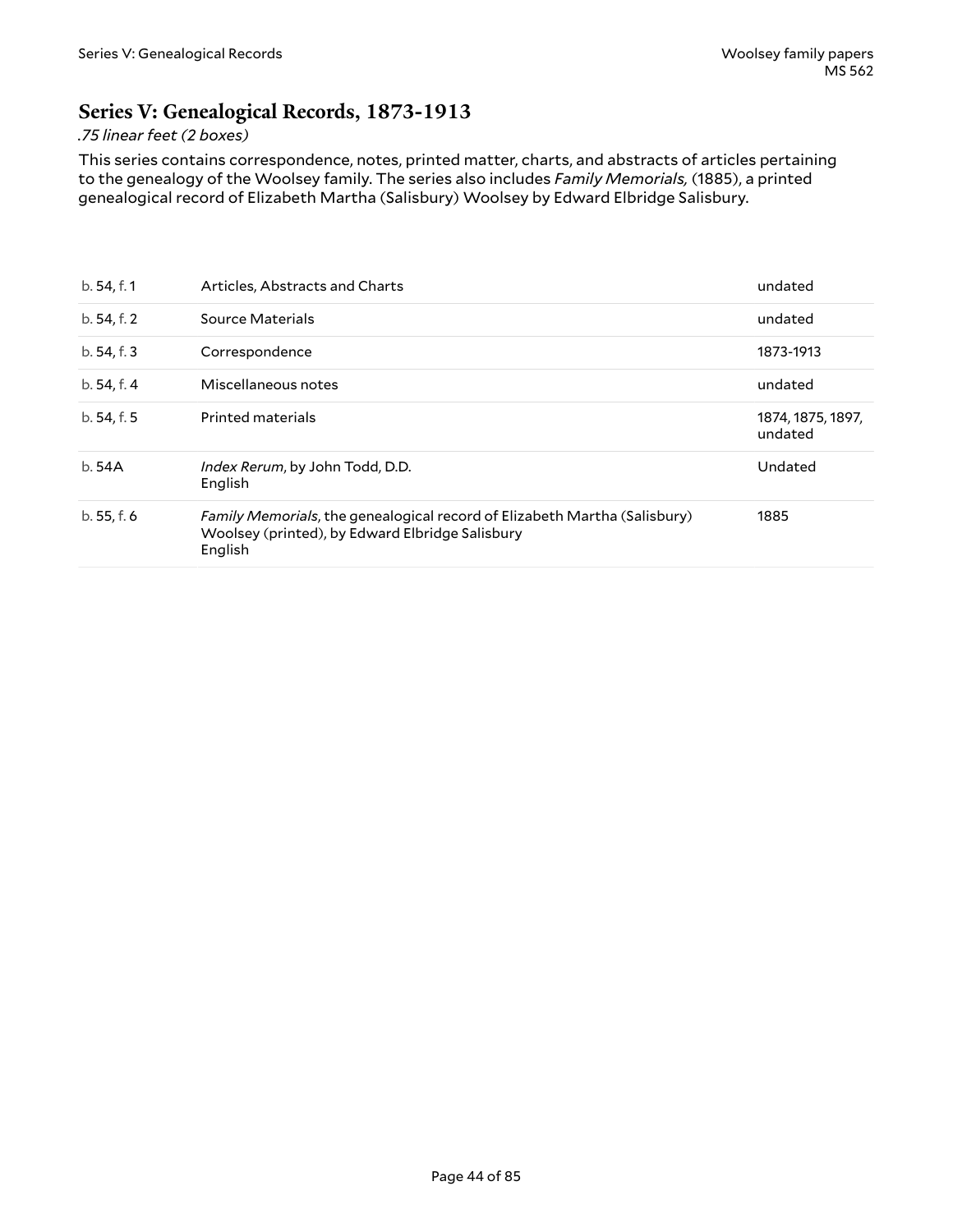## **Series VI: Family Business Documents, 1693-1923**

#### *1.75 linear feet (5 boxes)*

The Family Business Documents are divided into two sub-sections, "Business Papers," which are arranged chronologically, and "Bound Ledgers and Account Books," which are alphabetically arranged. Most of the latter section pertains to the personal finances, house-hold accounts, bank statements, and accounts for children of Theodore Dwight Woolsey.

|                         | <b>Business Papers</b>                                                                                                                                                                                                                                                                                                                                                          |                                                                                                                                                                                      |
|-------------------------|---------------------------------------------------------------------------------------------------------------------------------------------------------------------------------------------------------------------------------------------------------------------------------------------------------------------------------------------------------------------------------|--------------------------------------------------------------------------------------------------------------------------------------------------------------------------------------|
| b. 56, f. 1-8           | <b>Family Business</b>                                                                                                                                                                                                                                                                                                                                                          | 1780, 1784, 1787-<br>1788, 1794, 1800,<br>1802, 1806,<br>1825, 1830-<br>1831, 1836, 1812-<br>1813, 1832-1834<br>(Jun) 1834, July-<br>December 1835-<br>1836, 1838-1843,<br>1840-1843 |
| b. 57, f. 9-20          | <b>Family Business</b>                                                                                                                                                                                                                                                                                                                                                          | 1844–1849,<br>undated, 1850-<br>1857                                                                                                                                                 |
| b. 58, f. 21-32         | <b>Family Business</b>                                                                                                                                                                                                                                                                                                                                                          | 1858-1872, 1874,<br>1876, 1878, 1880,<br>1886, 1889-<br>1890, 1918, 1923,<br>undated                                                                                                 |
|                         | <b>Ledgers and Account Books</b>                                                                                                                                                                                                                                                                                                                                                |                                                                                                                                                                                      |
| b. 59, f. 32areel<br>1U | Accounts, 1693-1703, of a general store in Jamaica, L.I., kept by Capt. George<br>Woolsey (52 pp.), continued 1740-1757, by his grandson Melancthon Taylor<br>Woolsey (pp. 53-83), followed by personal accounts, 1759, 1766-1770, of the<br>latter's wife, Rebecca (Lloyd) Woolsey<br>This material has been microfilmed. Patrons must use HM 113 instead of the<br>originals. |                                                                                                                                                                                      |
| b. 59, f. 32b           | Unidentified volume                                                                                                                                                                                                                                                                                                                                                             | 1768-1772                                                                                                                                                                            |
| b. 59, f. 33            | Unidentified miscellaneous household expense notebooks                                                                                                                                                                                                                                                                                                                          | 1855                                                                                                                                                                                 |
| b. 59, f. 34            | TDW, accounts for children; inheritance of TSW                                                                                                                                                                                                                                                                                                                                  | 1873-1881                                                                                                                                                                            |
| b. 59, f. 35            | TDW, City Bank of New Haven accounts                                                                                                                                                                                                                                                                                                                                            | 1853-1862,<br>1876-1886                                                                                                                                                              |
| b. 59, f. 36            | TDW, general accounts                                                                                                                                                                                                                                                                                                                                                           | 1861-1879                                                                                                                                                                            |
| b. 60, f. 37            | TDW, household accounts                                                                                                                                                                                                                                                                                                                                                         | 1834-1864                                                                                                                                                                            |
| b. 60, f. 38            | TDW, household accounts, accounts for children                                                                                                                                                                                                                                                                                                                                  | 1844-1861                                                                                                                                                                            |
| b. 60, f. 39            | TSW, Corn Exchange Bank, check book stubs                                                                                                                                                                                                                                                                                                                                       | 1910-1911                                                                                                                                                                            |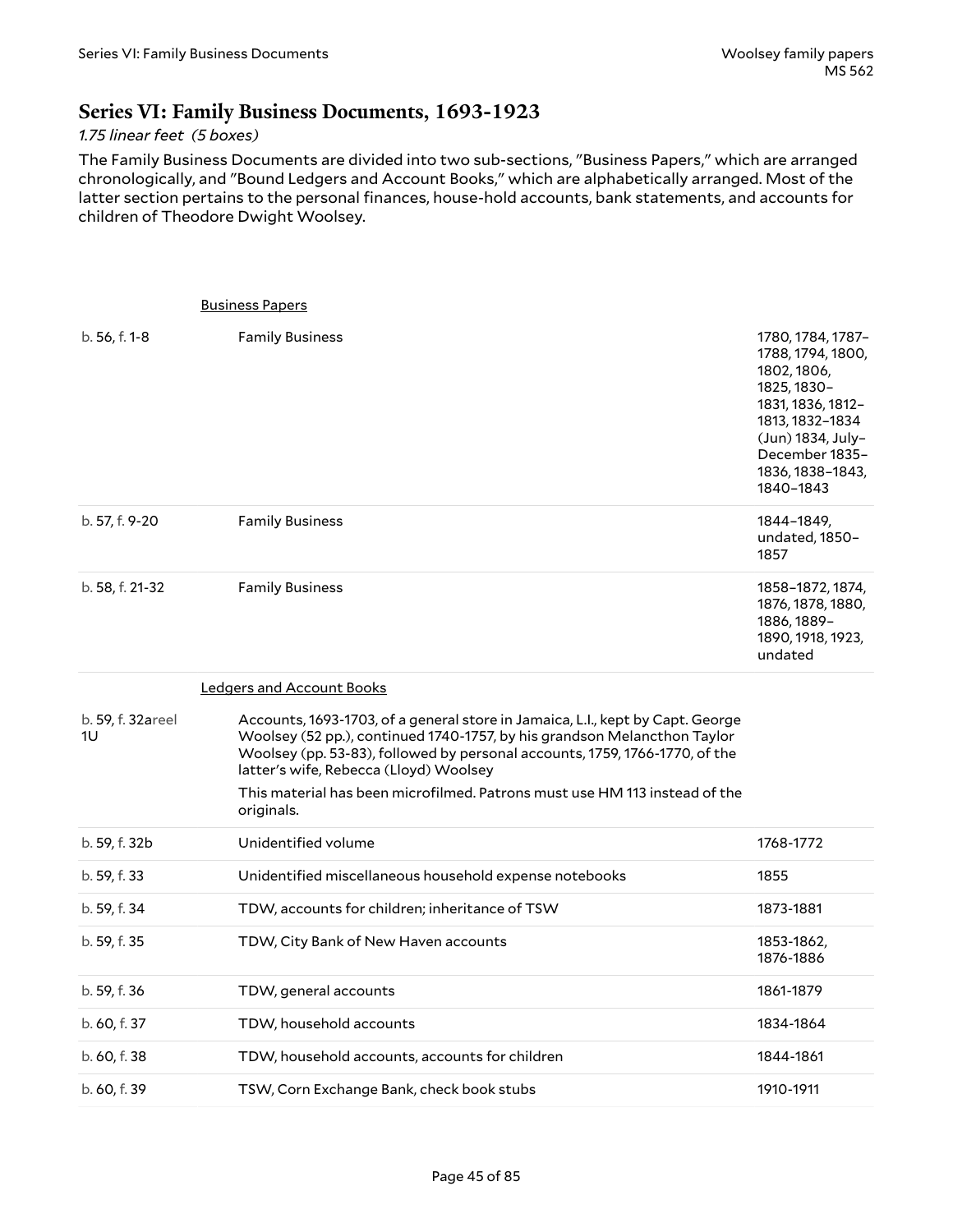## **Series VII: William Walton Woolsey Estate, 1838-1869**

#### *2.25 linear feet (6 boxes)*

The records of the WILLIAM WALTON WOOLSEY ESTATE consist of journals, ledgers, general accounts, and legal papers pertaining to the disposition of the estate of William Walton Woolsey. Also included in this series are the records of Ohio land sales, 1838-1878, which formed an important part of the Woolsey estate. The executors of the estate, John Mumford Woolsey, Theodore Dwight Woolsey, and Samuel Johnson administered the trusts created by his will for the benefit of his widow, children, and others.

The series is divided into three subsections: "Accounts," "Land Sales," and "Ledgers" Folders are arranged alphabetically by title within each section.

|               | Accounts                                                                                                                                                                                  |                 |
|---------------|-------------------------------------------------------------------------------------------------------------------------------------------------------------------------------------------|-----------------|
| b. 61, f. 1   | Corrections on Executor's Books                                                                                                                                                           | undated         |
| b. 61, f. 2   | Executor's Copies of accounts (Inventory)                                                                                                                                                 | 1840-1859       |
| b. 61, f. 3-4 | Executor's copies of accounts                                                                                                                                                             | 1862-1867, 1863 |
| b. 61, f. 5   | Executor's accounts                                                                                                                                                                       | 1841-1867       |
| b. 61, f. 6   | Executor's drafts of Journals and Ledgers                                                                                                                                                 | 1861-1866       |
| b. 61, f. 7   | Executor's Index to Vouchers                                                                                                                                                              | 1842-1865       |
| b. 61, f. 8   | Executors of estate, Mr. Kyte's Report                                                                                                                                                    | 1839-1858       |
| b. 61, f. 9   | Mary Anne (Woolsey) Hoadley                                                                                                                                                               | 1840-1861       |
|               | A copy of this material is available in digital form from Manuscripts and<br>Archives. Contact Manuscripts and Archives at mssa.assist@yale.edu to<br>request access to the digital copy. |                 |
| b. 61, f. 10  | Sarah Dwight (Woolsey) Johnson, Fund Account                                                                                                                                              | 1839-1867       |
|               | A copy of this material is available in digital form from Manuscripts and<br>Archives. Contact Manuscripts and Archives at mssa.assist@yale.edu to<br>request access to the digital copy. |                 |
| b. 61, f. 11  | Sarah Dwight (Woolsey) Johnson, Income Account                                                                                                                                            | 1840-1867       |
|               | A copy of this material is available in digital form from Manuscripts and<br>Archives. Contact Manuscripts and Archives at mssa.assist@yale.edu to<br>request access to the digital copy. |                 |
| b. 62, f. 12  | William Samuel Johnsoln, Executor of WWW Estate                                                                                                                                           | 1842-1860       |
| b. 62, f. 13  | Merchant's Bank                                                                                                                                                                           | 1839-1860       |
| b. 62, f. 14  | Merchant's Bank, William C Woolsey, agent                                                                                                                                                 | 1839-1840       |
| b. 62, f. 15  | Elizabeth (Woolsey) Winthrop                                                                                                                                                              | 1862-1863       |
| b. 62, f. 16  | Sarah Chauncey Woolsey, Annuity Fund                                                                                                                                                      | 1839-1859       |
| b. 62, f. 17  | Sarah Chauncey Woolsey, Annuity Fund, Mr. Kyte's Report                                                                                                                                   | 1839-1859       |
| b. 62, f. 18  | Assignment of Mortgage and Declaration of Trust                                                                                                                                           | 1839-1840       |
| b. 62, f. 19  | Journal: No. 1                                                                                                                                                                            | 1839-1860       |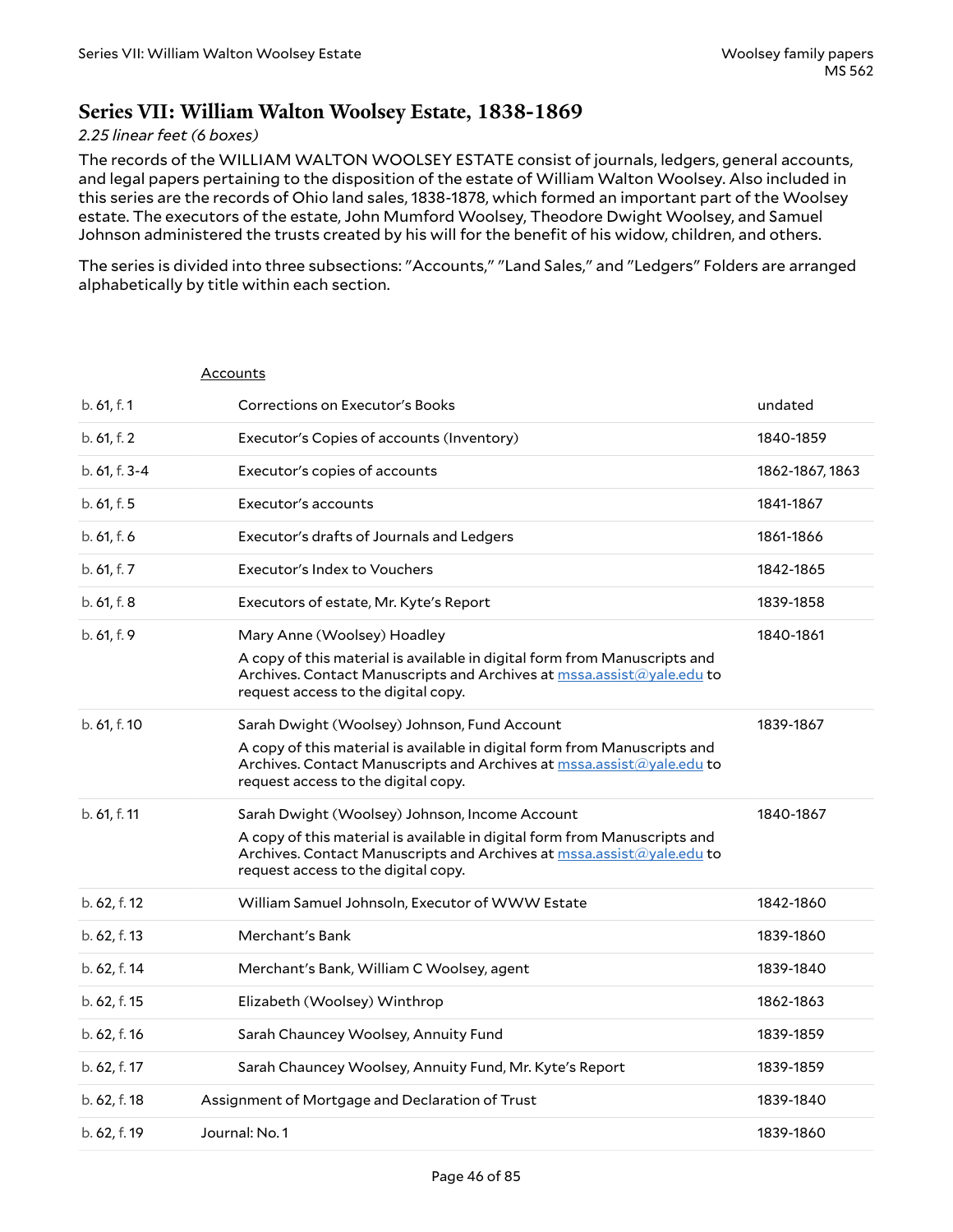| b. 62, f. 20 | Journal: No. 2                                                                                                                                                                                           | 1861-1869 |
|--------------|----------------------------------------------------------------------------------------------------------------------------------------------------------------------------------------------------------|-----------|
| b. 63, f. 21 | Journal                                                                                                                                                                                                  | 1839-1867 |
| b. 63, f. 22 | Journals                                                                                                                                                                                                 | 1842-1862 |
| b. 63, f. 23 | Law Suit: Elizabeth W. Winthrop, et al va. W.W. Woolsey Estate                                                                                                                                           | 1864-1867 |
| b. 63, f. 24 | Law Suit: John M. Woolsey, et al v. Administrator of Richard C: McCormic                                                                                                                                 | 1841-1855 |
| b. 63, f. 25 | Ledgers: No. 1                                                                                                                                                                                           | 1839-1860 |
| b. 63, f. 26 | Ledgers: No. 2                                                                                                                                                                                           | 1862-1869 |
| b. 63, f. 27 | Ledgers                                                                                                                                                                                                  | 1861-1863 |
| b. 64, f. 28 | Ledger                                                                                                                                                                                                   | 1839-1863 |
|              | <b>Land Sales</b>                                                                                                                                                                                        |           |
| b. 64, f. 29 | Case lots                                                                                                                                                                                                | 1844-1860 |
| b. 64, f. 30 | Cleveland lots                                                                                                                                                                                           | 1838-1859 |
| b. 64, f. 31 | Collections from                                                                                                                                                                                         | 1844-1862 |
| b. 64, f. 32 | Disbursements for                                                                                                                                                                                        | 1842-1862 |
| b. 64, f. 33 | Mr. Kyte's Report                                                                                                                                                                                        | undated   |
| b. 64, f. 34 | Maps of lots                                                                                                                                                                                             | 1863      |
| b. 64, f. 35 | Ohio Estate<br>A copy of this material is available in digital form from Manuscripts and<br>Archives. Contact Manuscripts and Archives at mssa.assist@yale.edu to<br>request access to the digital copy. | 1835-1855 |
| b. 64, f. 36 | Special Accounts and Inventories                                                                                                                                                                         | 1839-1860 |
| b. 64, f. 37 | Waste Book                                                                                                                                                                                               | 1852-1878 |
|              | Ledgers                                                                                                                                                                                                  |           |
| b. 65, f. 1  | WWW, business letters                                                                                                                                                                                    | 1833-1839 |
| b. 65, f. 2  | WWW, cash expense accounts                                                                                                                                                                               | 1832-1838 |
| b. 65, f. 3  | WWW, Merchants' Bank checkbook with account stubs                                                                                                                                                        | 1836-1839 |
| b. 65, f. 4  | WWW and George Griswold, Trustee's Accounts                                                                                                                                                              | 1826-1833 |
| b. 65, f. 5  | WWW and George Griswold, notebook                                                                                                                                                                        | 1826-1833 |
| b. 66, f. 6  | Legal case book, Dunlap, T. A, attorney                                                                                                                                                                  | 1819-1824 |
| b. 66, f. 7  | Legal case book, Johnson, Samuel                                                                                                                                                                         | 1822-1828 |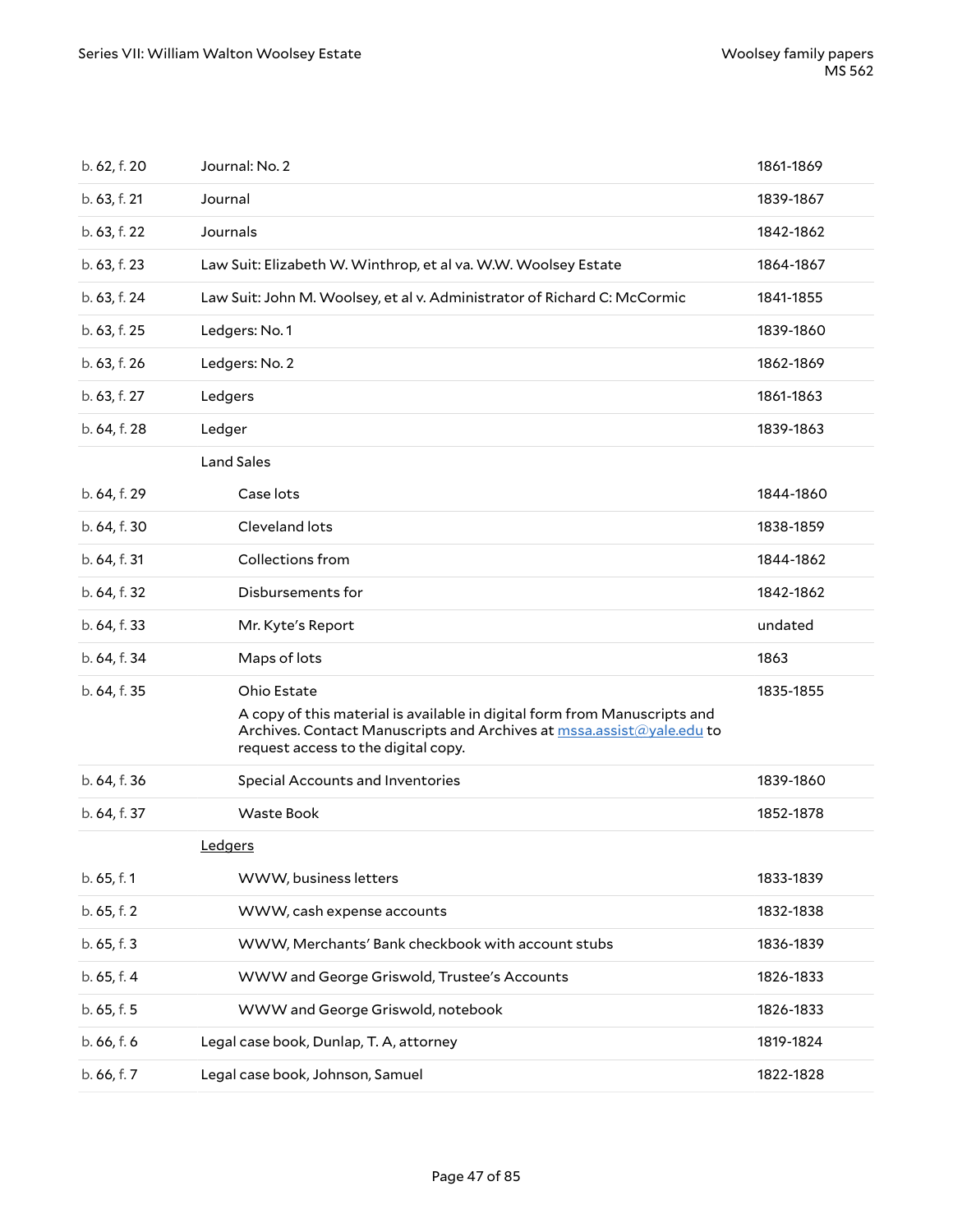## **Series VIII: William Walton Woolsey Business Papers, 1762-1839**

#### *11 linear feet (27 boxes)*

This series consists of the business correspondence of William Walton Woolsey, two folders of the correspondence of Nicholas Bayard, some legal documents, and a number of letters and documents pertaining to the Manumission Society and the Chamber of Commerce of New York City. The entire series has been arranged chronologically.

| b. 67, f. 1-4     | WWW and Chamber of Commerce of New York                                                                                                                                                          | 1787-1789,                                                               |
|-------------------|--------------------------------------------------------------------------------------------------------------------------------------------------------------------------------------------------|--------------------------------------------------------------------------|
|                   | A copy of this material is available in digital form from Manuscripts and Archives.<br>Contact Manuscripts and Archives at mssa.assist@yale.edu to request access to<br>the digital copy.        | 1791-1799                                                                |
| b. 67, f. 5       | WWW and Nicholas Bayard                                                                                                                                                                          | 1762, 1769, 1773,                                                        |
|                   | A copy of this material is available in digital form from Manuscripts and Archives.<br>Contact Manuscripts and Archives at <b>mssa.assist@yale.edu</b> to request access to<br>the digital copy. | 1784, 1785,<br>1790-1791,<br>1793-1794,<br>1796-1799,<br>1802-1803, 1805 |
| b. 68, f. 7-14    | <b>Business Correspondence</b>                                                                                                                                                                   | 1795-1805                                                                |
|                   | A copy of this material is available in digital form from Manuscripts and Archives.<br>Contact Manuscripts and Archives at mssa.assist@yale.edu to request access to<br>the digital copy.        | January-July                                                             |
| b. 69, f. 15-29   | <b>Business Correspondence</b>                                                                                                                                                                   | 1805 July-Dec,<br>1806-1808                                              |
| b. 70, f. 30-37   | <b>Business Correspondence</b>                                                                                                                                                                   | 1809 January-<br>August                                                  |
| b. 71, f. 38-43   | <b>Business Correspondence</b>                                                                                                                                                                   | 1809<br>September-<br>December                                           |
| b. 71, f. 44-49   | <b>Business Correspondence</b>                                                                                                                                                                   | 1809, month<br>undated, 1810<br>January-April                            |
| b. 72, f. 50-63   | <b>Business Correspondence</b>                                                                                                                                                                   | 1810 May-Dec,<br>1810, month<br>undated                                  |
| b. 73, f. 64-81   | <b>Business Correspondence</b>                                                                                                                                                                   | 1811 January-<br>Dec, 1811?, 1812-<br>1813, 1813?                        |
| b. 74, f. 82-102  | <b>Business Correspondence</b>                                                                                                                                                                   | 1814, January-<br>June 29, 1814<br>July-December                         |
| b. 75, f. 103-121 | <b>Business Correspondence</b>                                                                                                                                                                   | 1815, January-<br>December                                               |
| b. 76, f. 122-147 | <b>Business Correspondence</b>                                                                                                                                                                   | 1816, January-<br>Dec, 1816?                                             |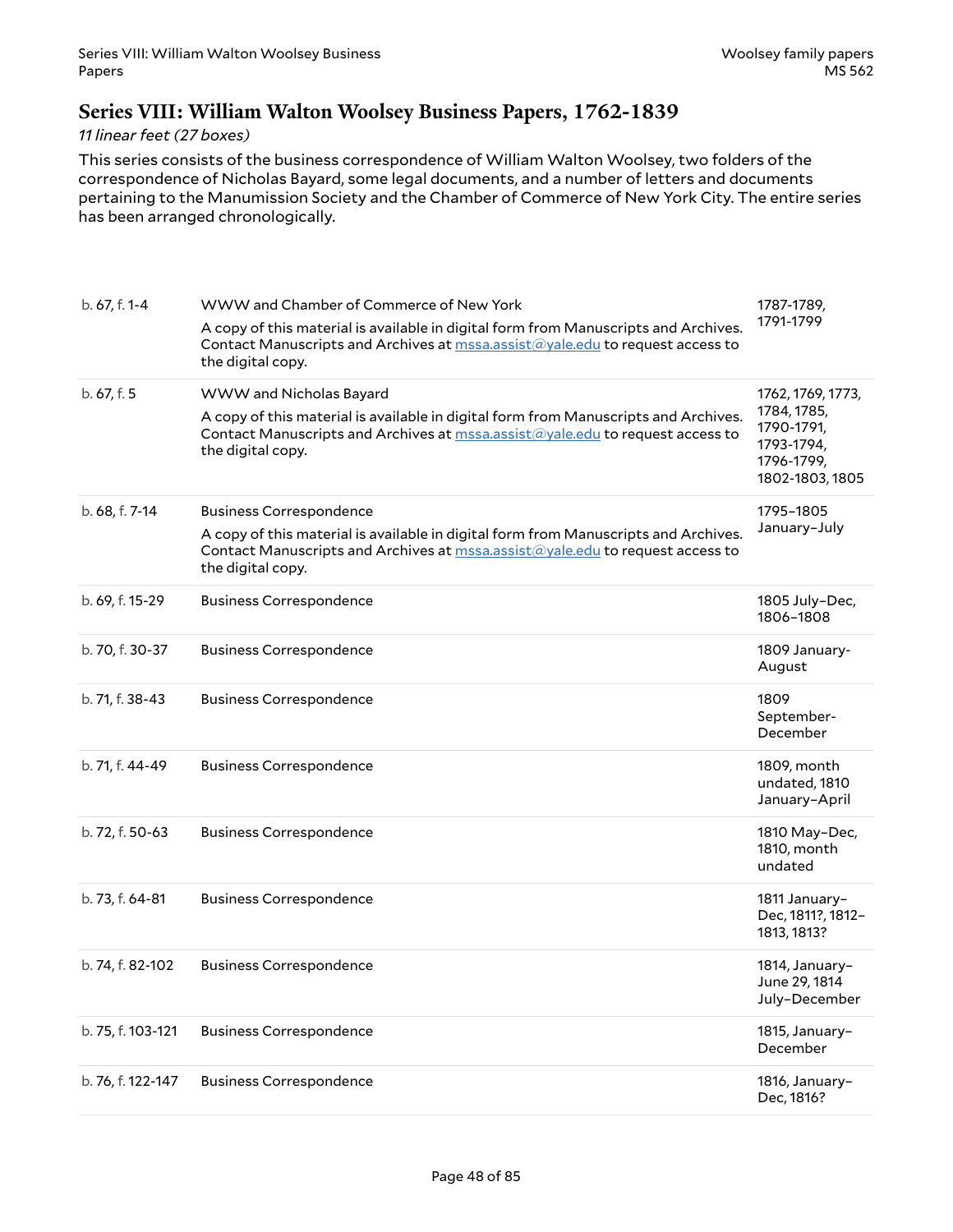| b. 77, f. 148-172 | <b>Business Correspondence</b>            | 1817-1818,<br>January-August                                                              |
|-------------------|-------------------------------------------|-------------------------------------------------------------------------------------------|
| b. 78, f. 173-197 | <b>Business Correspondence</b>            | 1818,<br>September-Dec,<br>1819, January-<br>July                                         |
| b. 79, f. 198-216 | <b>Business Correspondence</b>            | 1819, August-<br>Dec, 1820,<br>January-August                                             |
| b. 80, f. 217-232 | <b>Business Correspondence</b>            | 1820,<br>September-<br>Dec, 1820?, 1821,<br>January-March                                 |
| b. 81, f. 234-243 | <b>Business Correspondence</b>            | 1821, April-<br>December                                                                  |
| b. 82, f. 244-263 | <b>Business Correspondence</b>            | 1822, January-<br>Dec, 1823,<br>January-June                                              |
| b. 83, f. 264-279 | <b>Business Correspondence</b>            | 1823, July-Dec,<br>1824, January-<br>July                                                 |
|                   | b. 84, f. 280-294 Business Correspondence | 1824, August-<br>Dec, 1824, 1824?,<br>1825, January-<br>August                            |
| b. 85, f. 295-306 | <b>Business Correspondence</b>            | 1825,<br>September-<br>December,<br>1825?, 1826,<br>January-<br>December                  |
| b. 86, f. 307-319 | <b>Business Correspondence</b>            | 1827, January-<br>Dec, 1828,<br>January-August<br>15                                      |
| b. 87, f. 320-334 | <b>Business Correspondence</b>            | 1828, August 16-<br>Dec, 1828?, 1829,<br>January-Dec,<br>1829, 1829?                      |
| b. 88, f. 335-351 | <b>Business Correspondence</b>            | 1830, January-<br>Jun, September-<br>Dec, 1831,<br>January-Dec,<br>1832, January-<br>July |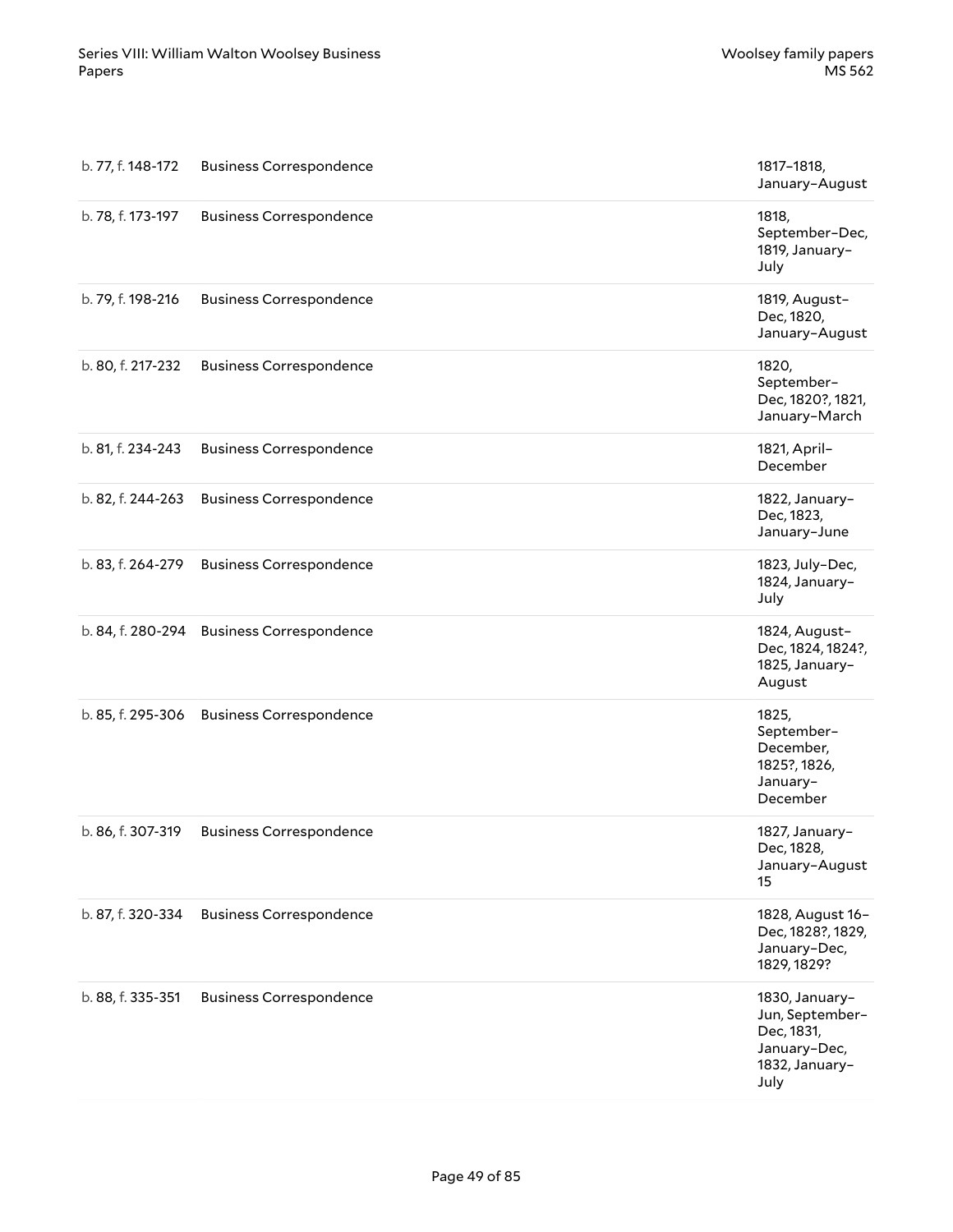|                   | b. 89, f. 352-366 Business Correspondence | 1832, August-<br>Dec, 1832, 1833,<br>January-Dec,<br>1833                            |
|-------------------|-------------------------------------------|--------------------------------------------------------------------------------------|
|                   | b. 90, f. 367-377 Business Correspondence | 1834, January-<br>Dec, 1834?, 1835,<br>January-Dec,<br>1836                          |
| b. 91, f. 378-389 | <b>Business Correspondence</b>            | 1837, January-<br>December,<br>1838, January-<br>Oct, 1836,<br>November-<br>December |
|                   | b. 92, f. 390-396 Business Correspondence | 1839, January-<br>Aug, undated<br>(A-Z), undated<br>and unsigned                     |
| b. 93, f. 390-396 | Miscellaneous                             |                                                                                      |
| b. 93, f. 397     | Leather pouch                             |                                                                                      |
| b. 93, f. 398     | Letter cover stamped 'Dr G T McMaster'    |                                                                                      |
| b. 93, f. 399     | Lock of "Dear Mattie's Hair Dec 8th 1870" |                                                                                      |
| b. 93, f. 400     | Map of Alaska, hand-drawn                 |                                                                                      |
| b. 93, f. 401     | notes                                     |                                                                                      |
| b. 93, f. 402     | Signet, "Manus Haec Inimica Tyrannis"     |                                                                                      |
| b. 93, f. 403     | Silk Bookmark                             |                                                                                      |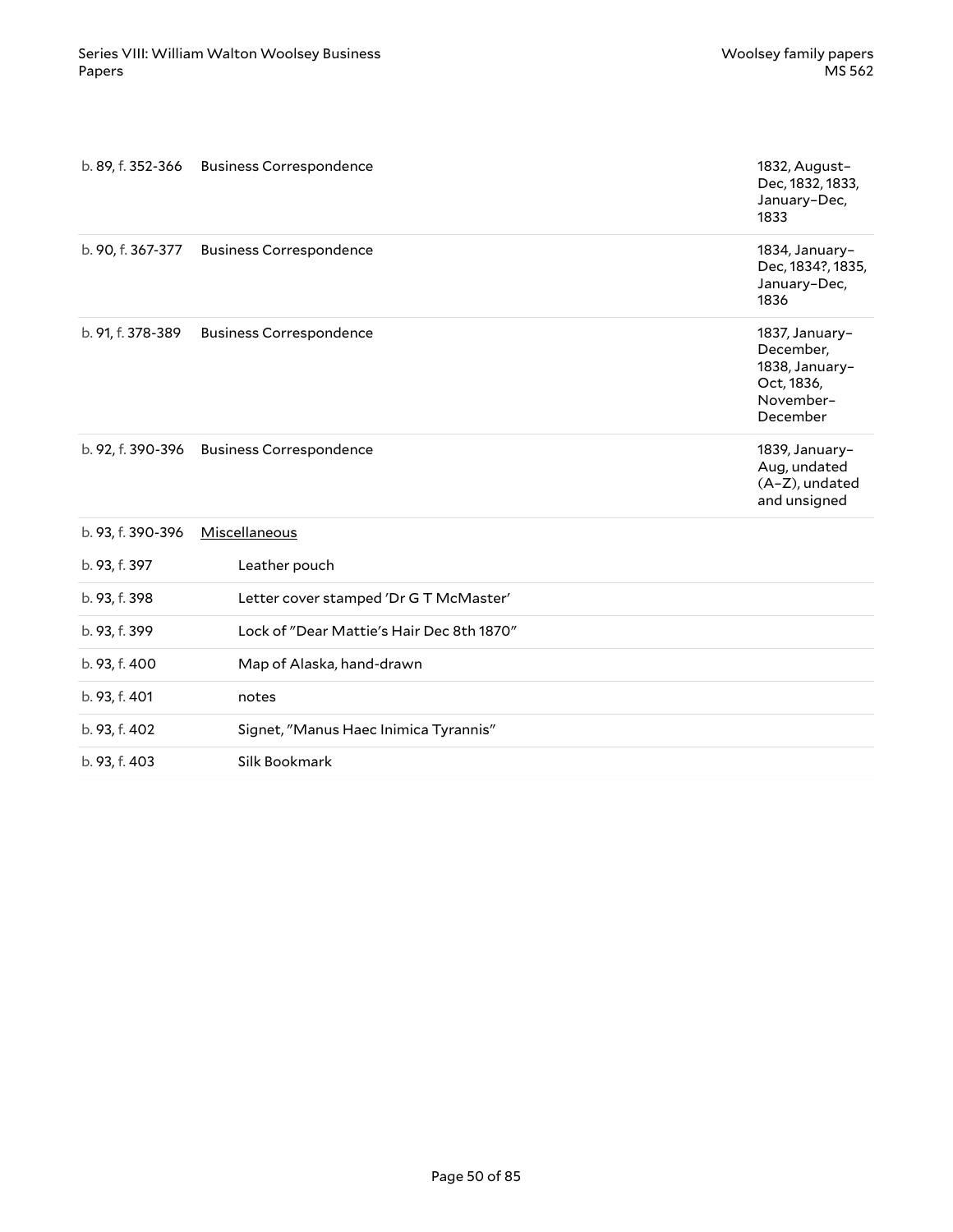## **Series IX: Theodore Dwight Woolsey Other Papers, 1846-1869**

*0.5 linear feet (1 box)*

This series consists of three parts: materials concerning the American Education Society, reports of committees attending term examinations, and gradebooks.

|               | <b>American Education Society</b>                                                                                                    |                         |
|---------------|--------------------------------------------------------------------------------------------------------------------------------------|-------------------------|
|               | Letters of recommendation for student aid                                                                                            |                         |
| b. 94, f. 1-4 | 1847 - 1869, undated                                                                                                                 | 1847 - 1869,<br>undated |
| b. 94, f. 5   | Appropriations for student aid, 1846-1863                                                                                            |                         |
| b. 94, f. 6   | Receipts for appropriations, 1849-1868                                                                                               |                         |
| b. 94, f. 7   | Reports of committees attending term examinations, 1847-1865                                                                         |                         |
|               | Gradebooks                                                                                                                           |                         |
| b. 94, f. 8   | 1846 - 1856                                                                                                                          | 1846 - 1856             |
| b. 94, f. 9   | 1849 - 1857, undated                                                                                                                 | 1849 - 1857,<br>undated |
| b. 94, f. 10  | undated                                                                                                                              | undated                 |
| b. 95         | ALS from Leonard Bacon to Theodore D. Woolsey on printed catalogue of the<br>professors and students of Andover Theological Seminary | 1821 April 12, 17       |
|               | Academic and honorary degrees, miscellaneous certificates                                                                            |                         |
| b. 95         | William Walton Woolsey                                                                                                               | 1799                    |
| b. 95         | Theodore Dwight Woolsey                                                                                                              | 1827-1886               |
| b. 95         | Theodore Salisbury Woolsey                                                                                                           | 1894, 1903              |
| b. 95         | George Meissner and Charles Upham Shepard                                                                                            | 1867                    |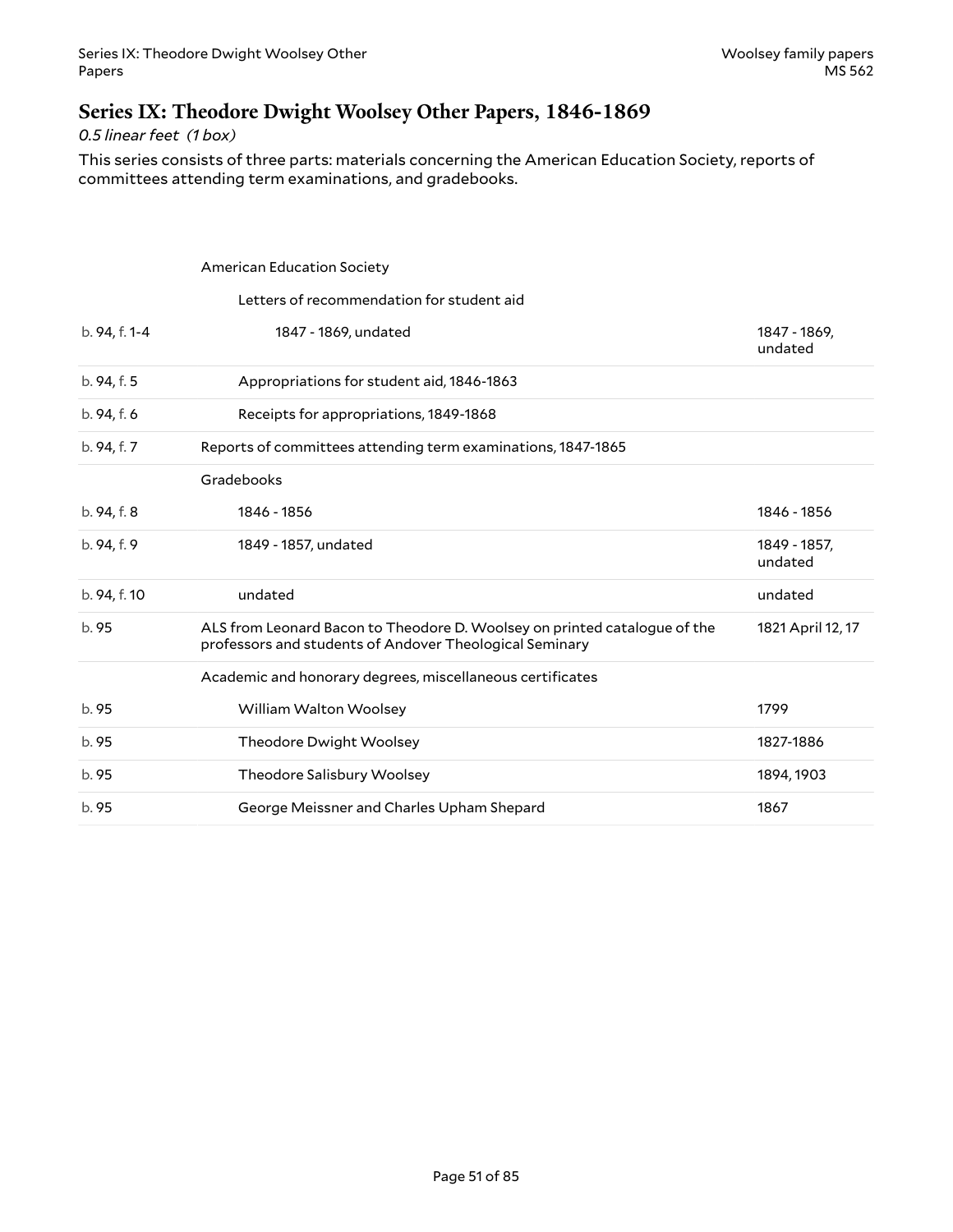## **Accession 1988-M-081: Additional material, 1800s-1950s**

*1 linear foot (2 boxes)*

Addition inventory by Carol King 1989 Dec

Received from: Anne La Farge, 1988 Apr 20

| b. 1, f. 1  | Correspondence of Laura Woolsey Heermance           | 1881-1887                   |
|-------------|-----------------------------------------------------|-----------------------------|
| b. 1, f. 2  | Correspondence of Laura Woolsey Heermance           | 1908-1929                   |
| b. 1, f. 3  | Correspondence of Laura Woolsey Heermance           | 1930s                       |
| b. 1, f. 4  | Correspondence of Laura Woolsey Heermance           | 1940s                       |
| b. 1, f. 5  | Correspondence of Laura Woolsey Heermance           | 1951, 1956-1957             |
| b. 1, f. 6  | Correspondence of Laura Woolsey Heermance           | undated                     |
| b. 1, f. 7  | Correspondence of Agnes Woolsey                     | 1863-1867, 1905,<br>undated |
| b. 1, f. 8  | Correspondence of others                            | 1883, 1943,<br>undated      |
| b. 1, f. 9  | Appointment books of L.W. Heermance                 | 1897, 1928, 1938            |
| b. 1, f. 10 | Travel journals of L.W. Heermance                   | undated                     |
| b. 1, f. 10 | Passport of L.W. Heermance                          | 1937-1938                   |
| b. 1, f. 11 | Photographs of friends and family of L.W. Heermance | 1894, 1956,<br>undated      |
| b. 1, f. 12 | Photographs of Bryn Mahr classmates                 | 1893, undated               |
| b. 1, f. 13 | Memorabilia                                         | 1899, 1950,<br>undated      |
| b. 1, f. 14 | Postcard collection                                 | 1920, 1928-1933,<br>undated |
| b. 1, f. 15 | Albums of pressed flowers                           | 1870, 1932,<br>undated      |
| b. 1, f. 16 | Unidentified family photographs, travel scenes      | 1916, 1927,<br>undated      |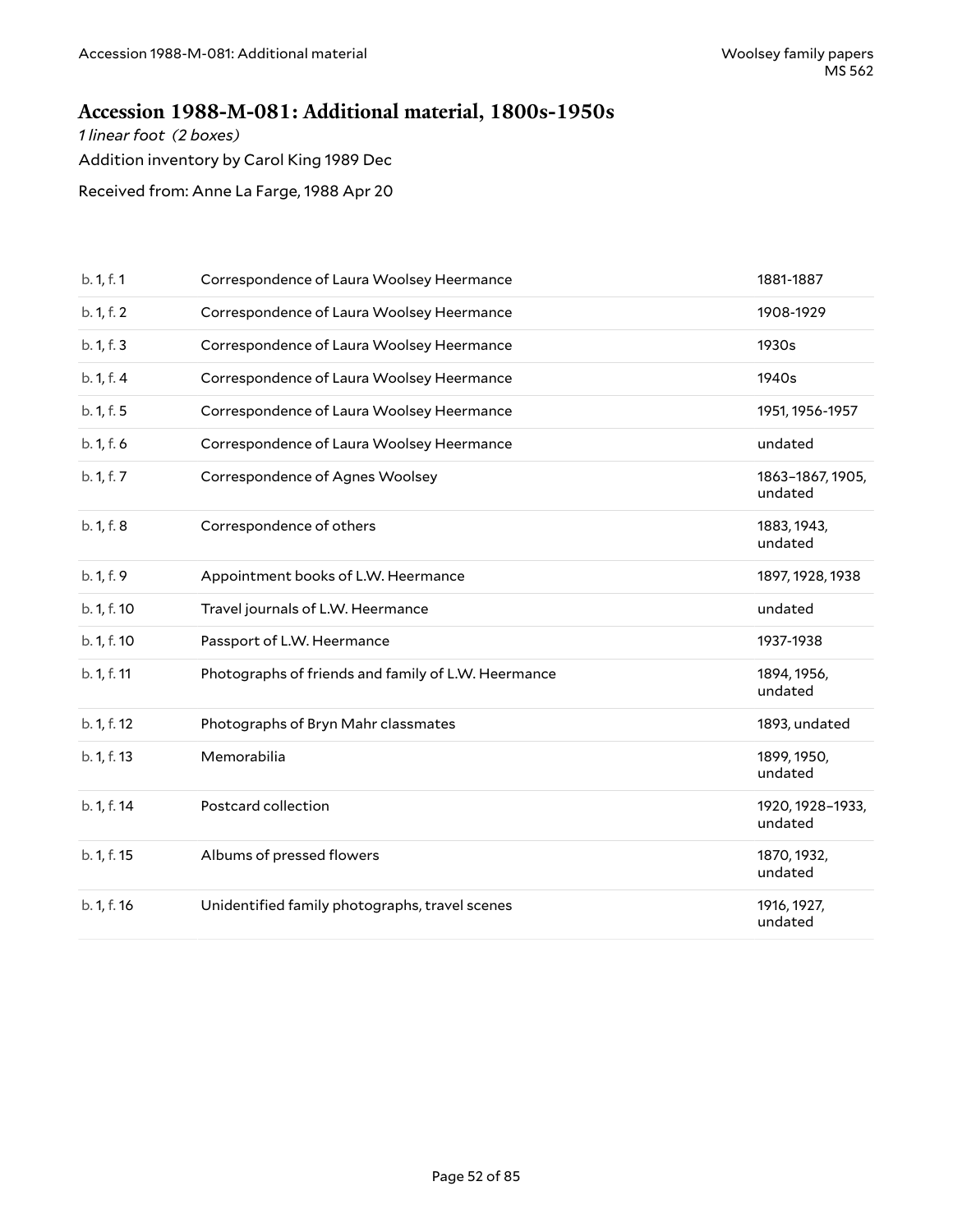# **Accession 1996-M-086: Additional material, 1855, 1862**

| b. 1.f. 1    | Letter from Theodore Dwight Woolsey to his daughter, Agnes Woolsey,<br>concerning her proposed trip abroad                    | 1855 August 21 |
|--------------|-------------------------------------------------------------------------------------------------------------------------------|----------------|
| b. 1. f. 2-3 | "Journal of a Year of European Travel in 1856-1857," by Agnes Woolsey [two<br>illustrated volumes, second edition]<br>English | 1862           |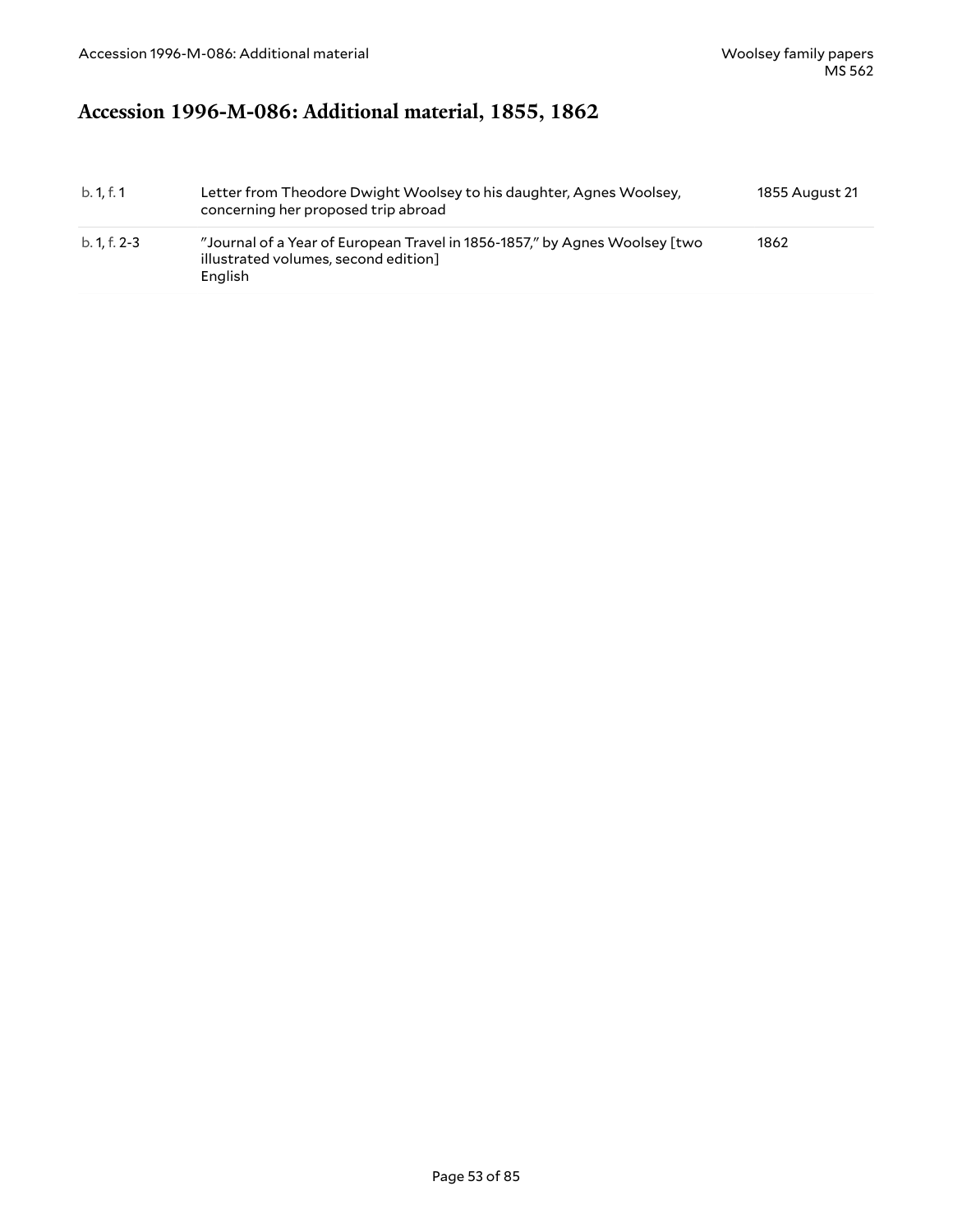# **Accession 2005-M-070: Additional material, 1870, undated**

| b. 1. f. 1   | Family genealogy [Heermance-Woolsey family]           | undated |
|--------------|-------------------------------------------------------|---------|
| b. 1. f. 2-3 | Heermance, Agnes Woolsey, travel journals, vols. I-II | 1870    |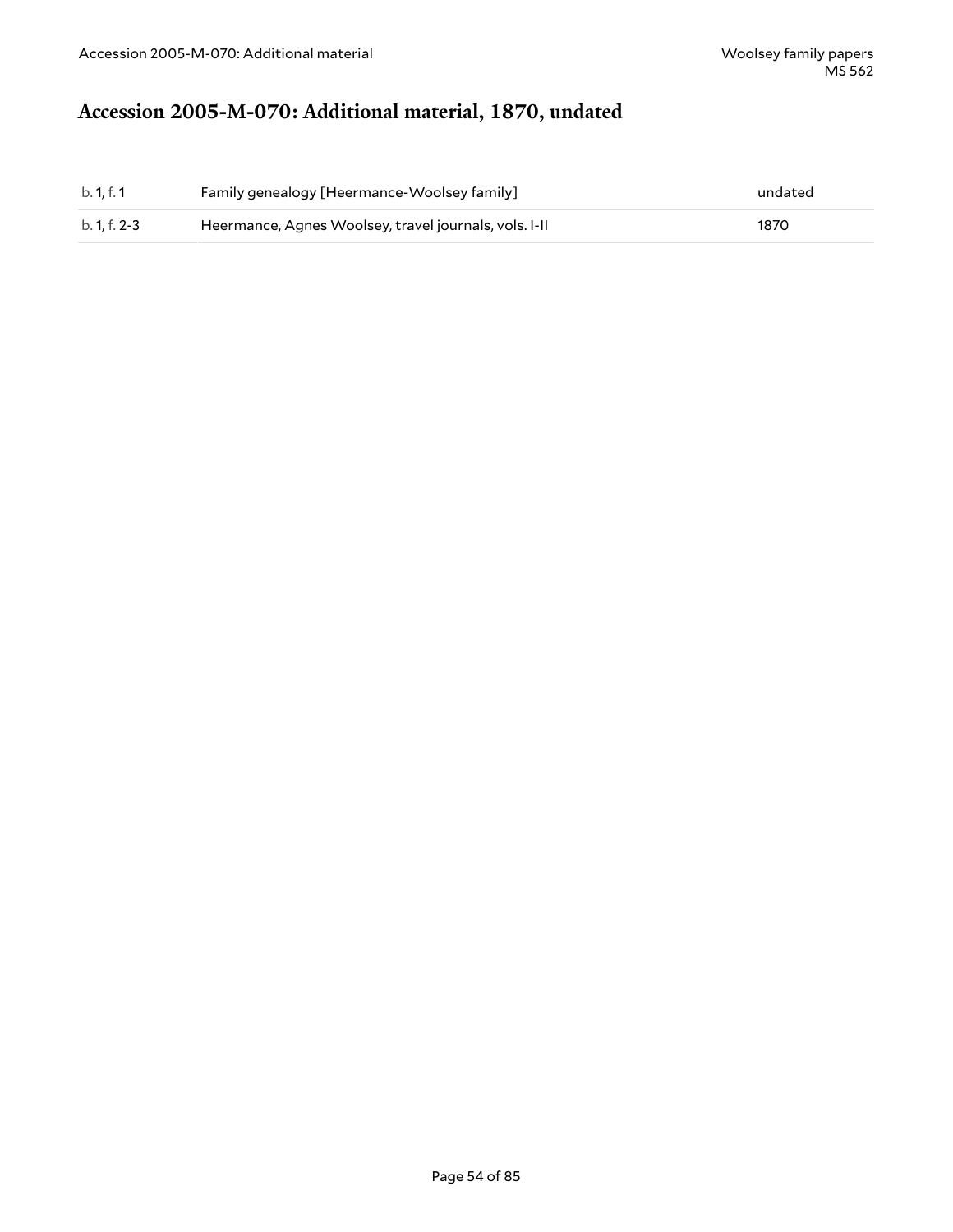# **Accession 2009-M-011: Additional material, 1976**

| b. 1, f. 1-2 | Woolsey, Robert M. The Woolsey Family: A Genealogy in the form of Annotated<br><b>Family Charts</b>                                                             | 1939-1967 |
|--------------|-----------------------------------------------------------------------------------------------------------------------------------------------------------------|-----------|
|              | Contains genealogical records from the fifteenth century to the 1970s. The main<br>work of compilation was done in 1939-1969, with revisions made through 1976. |           |
| b. 2, f. 1   | Woolsey, Robert M. The Woolsey Family: A Genealogy in the form of Annotated<br><b>Familyl Charts</b>                                                            | 1939-1969 |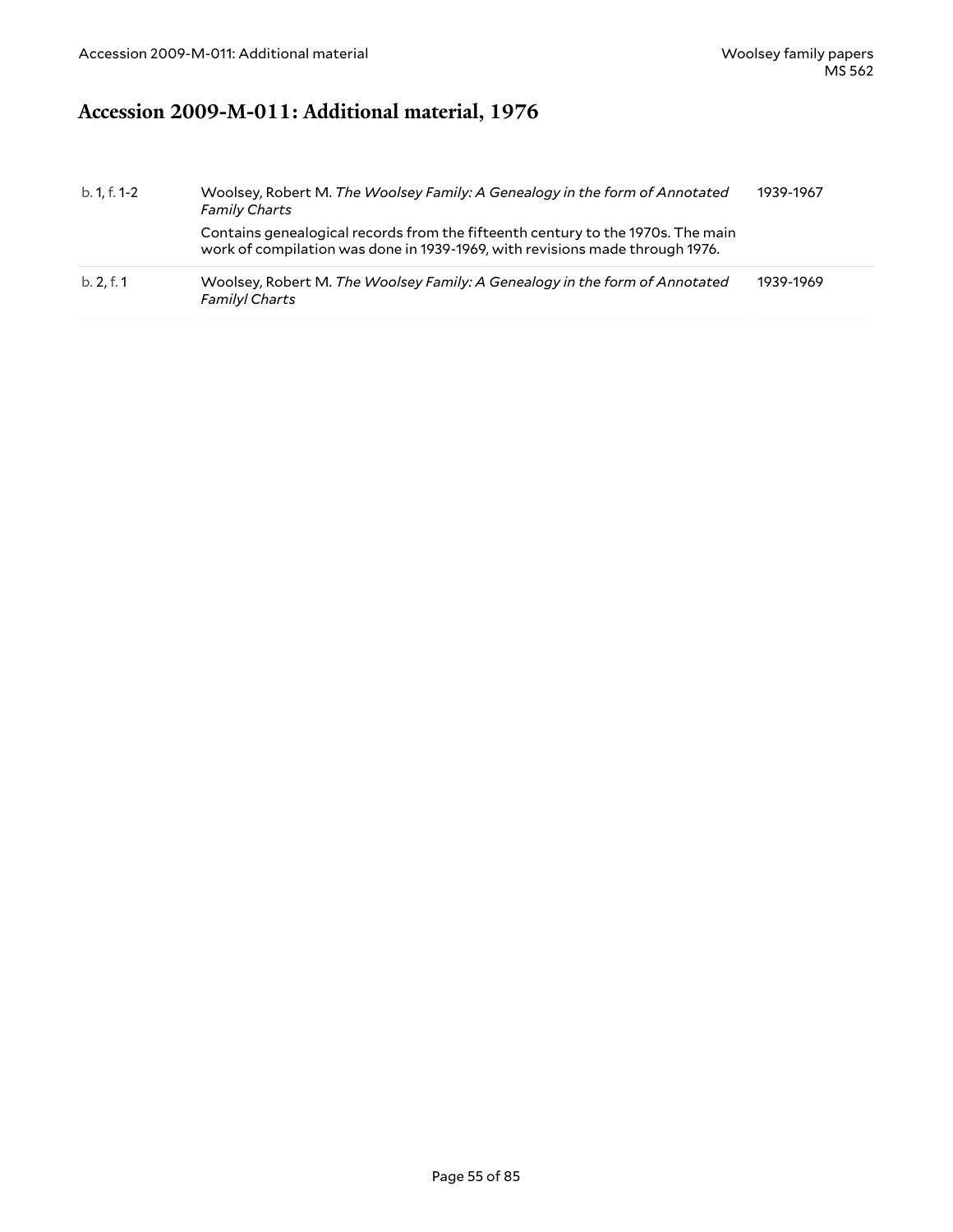## **Accession 2015-M-032: Additional material, 1808-1868**

These materials came to Yale after being separated from the Johnson Family Papers retained by the Stratford Historical Society. The bulk of this accession documents the estates of the Woolsey family and their individual and joint business and realty endeavors.

While the Woolsey and Johnson families were connected in a multitude of ways, a major connecting thread in this accession is William Samuel Johnson, Yale Hon. MA 1819, husband to Laura Woolsey, who was a lawyer and co-executor of William Walton Woolsey's estate with Theodore Dwight Woolsey and John M. Woolsey. A substantial portion of this accession documents William Samuel Johnson's legal career, including a manuscript establishing William Samuel Johnson's law partnership with Seth Staples, founder of the Yale Law School.

Researchers will also find several dozen letters to John Mumford Woolsey from his sister, Sarah Dwight (Woolsey) Johnson, wife of Charles Frederick Johnson (a cousin of William Samuel Johnson), regarding family and financial matters, including her personal estate, of which John was a trustee. One letter discusses career plans for her son, William Woolsey Johnson, Yale 1862, who became a distinguished mathematician (1868 May 8). Sarah's investing acumen is evident in a telegram sent in June 1868 at the height of the great transcontinental railroad race, reading "Buy Central Pacific if possible."

|             | Correspondence                |                 |
|-------------|-------------------------------|-----------------|
| b. 1, f. 1  | General                       | 1823-1863       |
|             | Dutton, Henry                 |                 |
| b. 1, f. 2  | Cannon, Philip A.             | 1838-1844       |
| b. 1, f. 3  | Hoadley, George               | 1825-1827       |
| b. 1, f. 4  | Johnson, William Samuel       | 1833-1865       |
| b. 1, f. 5  | McCormick, Richard            | 1824-1856       |
| b. 1, f. 6  | Waters, George G.             | Circa 1854-1863 |
|             | Woolsey, John M.              |                 |
| b. 1, f. 7  | General                       | 1847, 1863-1864 |
| b. 1, f. 8  | Johnson, Sarah Dwight         | Circa 1863-1869 |
| b. 1, f. 9  | Woolsey, William C.           | 1839            |
| b. 1, f. 10 | Woolsey, William Walton       | 1813-1839       |
| b. 1, f. 11 | Account registers             | Circa 1839-1865 |
| b. 1, f. 12 | Attorney appointments         | 1832-1846       |
| b. 1, f. 13 | Checks and promissory notes   | Circa 1810-1863 |
| b. 1, f. 14 | Johnson, Sarah D. estate      | Circa 1842-1869 |
|             | Johnson, William Samuel       |                 |
| b. 1, f. 15 | Accounting and legal practice | Circa 1808-1865 |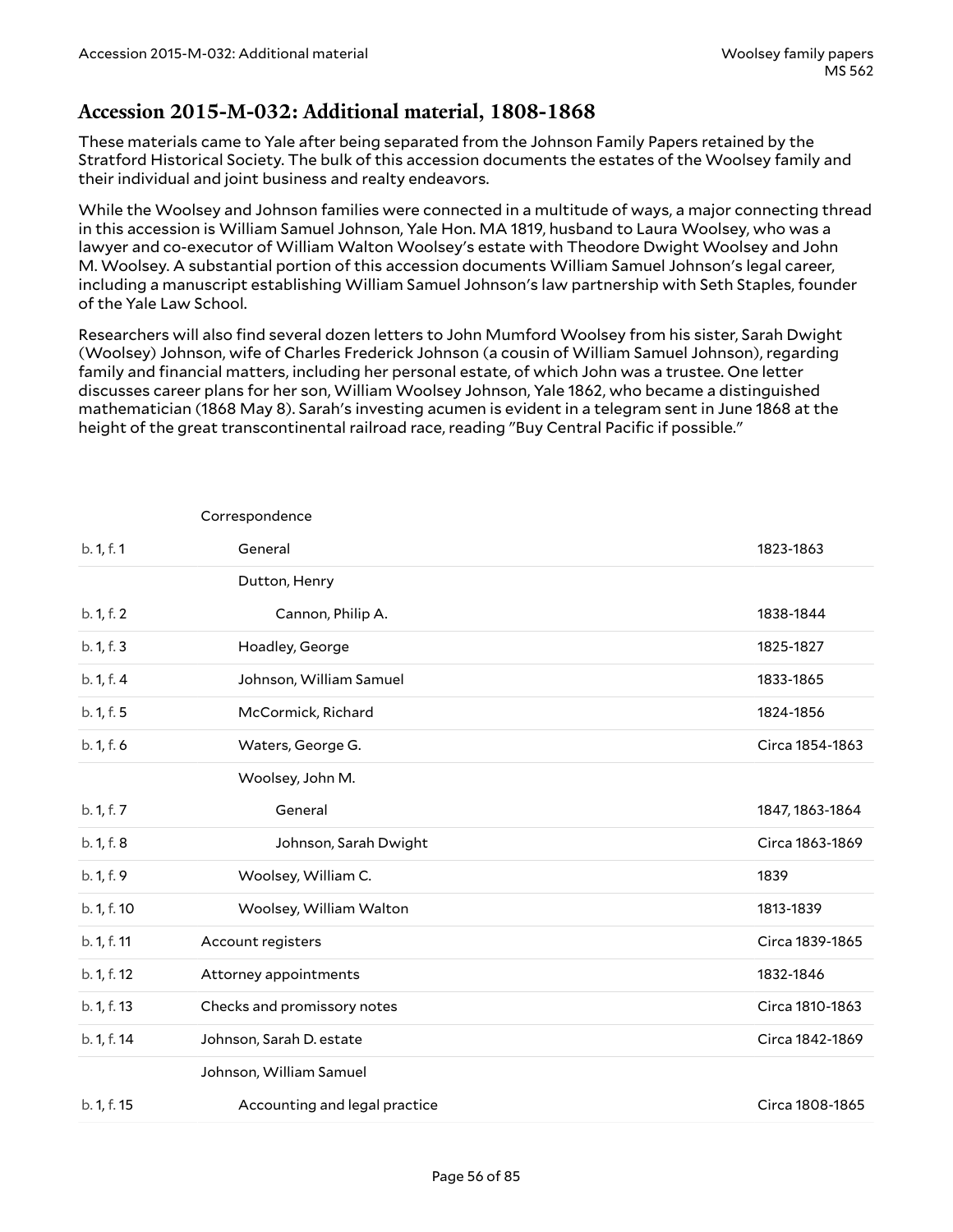#### Johnson, William Samuel (continued)

| b. 1, f. 16    | Agreements                                                             | Circa 1829-1860 |
|----------------|------------------------------------------------------------------------|-----------------|
| b. 1, f. 17    | Paid notes, obligations and bonds                                      | 1825-1856       |
| b. 2, f. 1-2   | Promissory notes                                                       | 1832-1869       |
| b. 2, f. 3     | Receipts                                                               | 1841-1859       |
| b. 2, f. 4     | Joralemon, Nicholas N.                                                 | Circa 1836-1857 |
| b. 2, f. 5     | Land sales                                                             | 1840-1847       |
| b. 2, f. 6     | Leases                                                                 | 1833-1849       |
| b. 2, f. 7     | Mortgages                                                              | Circa 1829-1858 |
|                | Receipts                                                               |                 |
| b. 2, f. 8     | General                                                                | Circa 1837-1847 |
| b. 2, f. 9     | Rent and building repair                                               | 1823-1847       |
| b. 2, f. 10    | Woolsey family                                                         | Circa 1839-1843 |
| b. 2, f. 11    | Staples, Seth                                                          | 1825-1827       |
| b. 2, f. 12    | Taxes                                                                  | 1846-1849       |
| b. 2, f. 13    | Tenant's agreements                                                    | 1844-1851       |
| b. 2, f. 14    | William W. Woolsey and George Griswold vs. William C. Holly and Others | Circa 1825-1831 |
| b. 2, f. 15    | Theodore D. Woolsey et al. vs. John M. Woolsey et al.                  | 1860 January 6  |
| b. 2, f. 16    | Woolsey, Catherine R. estate                                           | 1843-1858       |
| b. 2, f. 17-18 | Woolsey, John M. - Ohio land deeds                                     | 1834-1852       |
|                | Woolsey, William Walton                                                |                 |
| b. 3, f. 1     | Estate                                                                 | 1823, 1833-1847 |
| b. 3, f. 2-3   | Ohio land sale contracts                                               | 1845-1862       |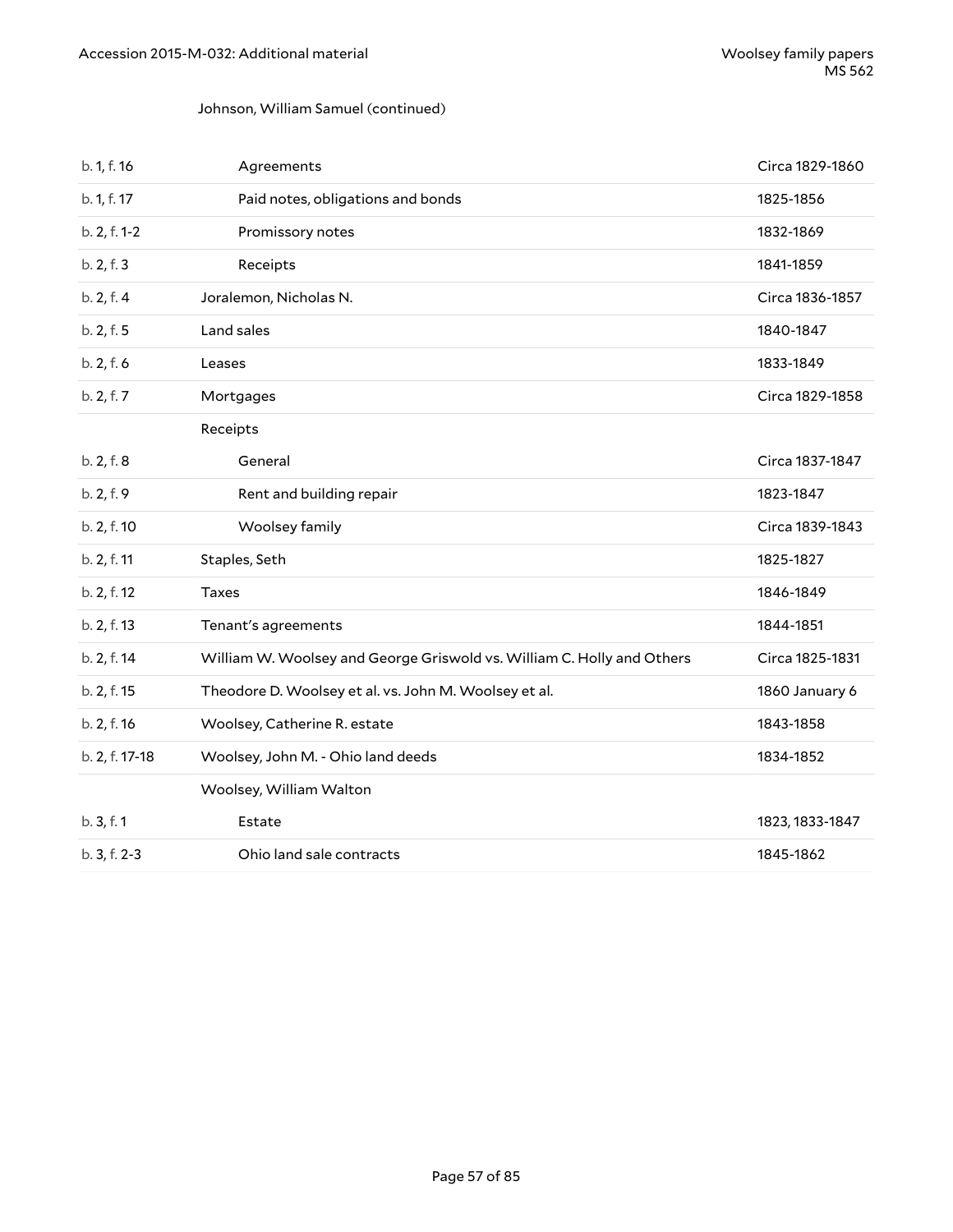### **Accession 2020-M-0020: Additional material, 1882**

This accession contains a photograph of Theodore Dwight Woolsey, Theodore Salisbury Woolsey, and Theodore Salisbury Woolsey, Jr., circa 1882. The photograph is mounted on board, which attributes it to F. A. Bowen, a New Haven, Connecticut photographer operating from 480 Chapel Street. Accompanied by a reproduction of the photograph.

Gift of Robert Bayard Severy, 2019.

b. 1 Photograph Theodore Dwight Woolsey, Theodore Salisbury Woolsey, and Theodore Salisbury Woolsey, Jr. Accompanied by a reproduction of the photograph. Circa 1882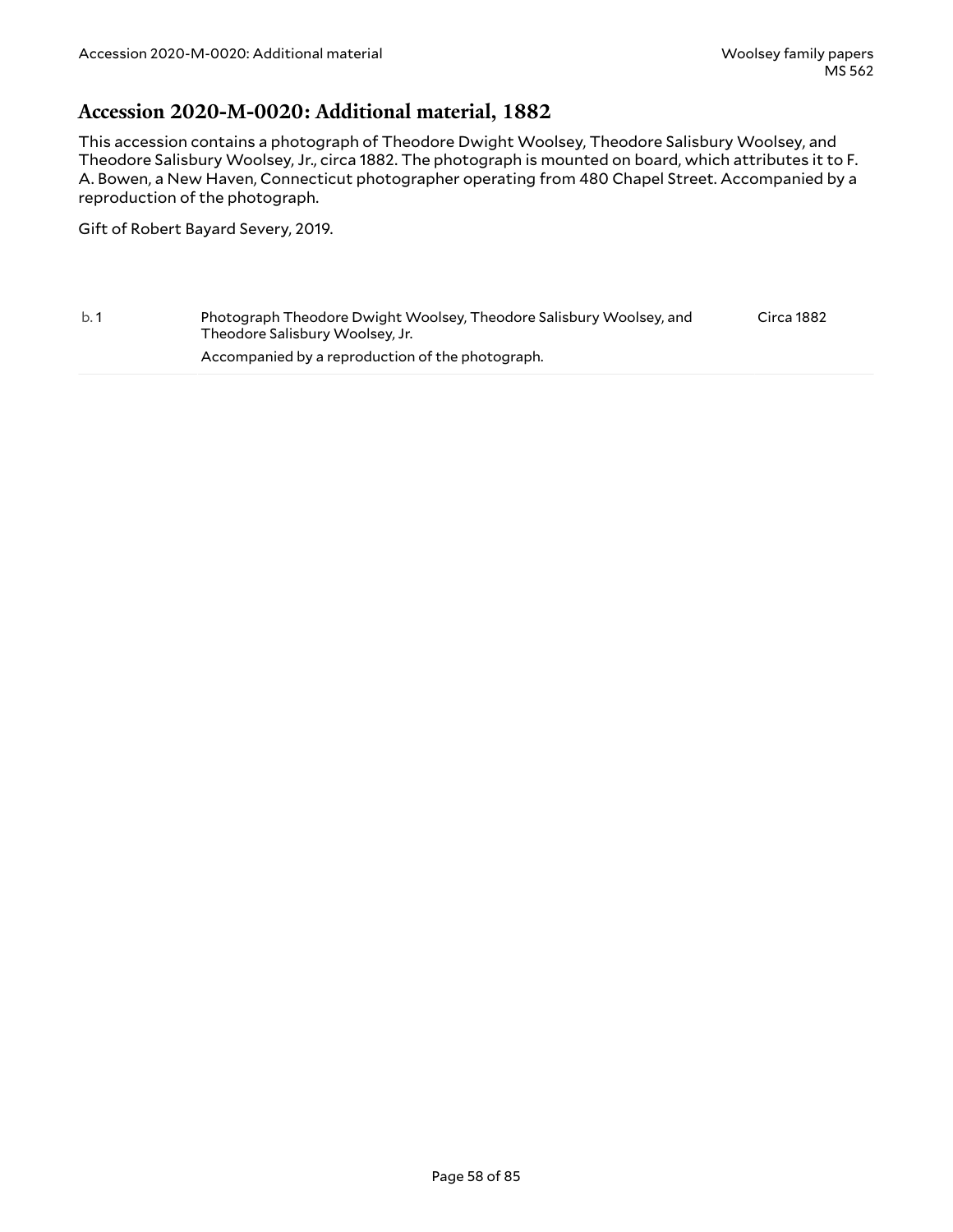## **Accession 2021-M-0029: Additional material, 1838–1951**

This accession contains letters from Theodore Salisbury Woolsey (circa 1880-1919), primarily to Elihu Chauncey; letters from Nathaniel Chauncey to sister Sarah Chauncey Woolsey (circa 1841-1865); and other nineteenth and early twentieth century family correspondence and a few miscellaneous family documents.

Gift of Richard Salisbury Nutt, 2021.

The series is arranged into two subseries: Correspondence and Legal documents.

|             | Correspondence                                                                                                       | 1838-1929                |
|-------------|----------------------------------------------------------------------------------------------------------------------|--------------------------|
| b. 1, f. 1  | Letters                                                                                                              | 1838-1853                |
| b. 1, f. 2  | Letters                                                                                                              | 1904-1911 and<br>undated |
| b. 1, f. 3  | Letters to Theodore Salisbury Jr. and Ruby Pickett Woolsey                                                           | 1908-1929                |
| b. 1, f. 4  | Letter, Jessup, Reverend Mister to the New York Evangelist on the deaths of<br>Martha and Helen Woolsey              | 1870                     |
| b. 1, f. 5  | Letter (transcript), Morse, Samuel F. B. to Abigail Breese Salisbury on Queen<br>Victoria's coronation               | 1838 July 4              |
| b. 1, f. 6  | Letters, Theodore Salisbury Woolsey to Elihu Chauncey                                                                | 1906-1911 and<br>undated |
| b. 1, f. 7  | Letters, Theodore Salisbury Woolsey to Elihu Chauncey                                                                | 1907-1911 and<br>undated |
| b. 1, f. 8  | Letters, Woolsey, Theodore Salisbury to Theodore Salisbury Woolsey, Jr. and 1908-1914<br><b>Ruby Pickett Woolsey</b> |                          |
| b. 1, f. 9  | Letters, Woolsey, Theodore Salisbury Jr. to Ruby Pickett Woolsey                                                     | 1913-1928                |
|             | Legal documents                                                                                                      | 1879-1951                |
| b. 1, f. 10 | Pierrepont, Nathalie Elisabeth Chaucey, last will and testament                                                      | 1951                     |
| b. 1, f. 11 | Woolsey, Theodore Salisbury Jr., birth certificate and marriage license                                              | 1879, 1908               |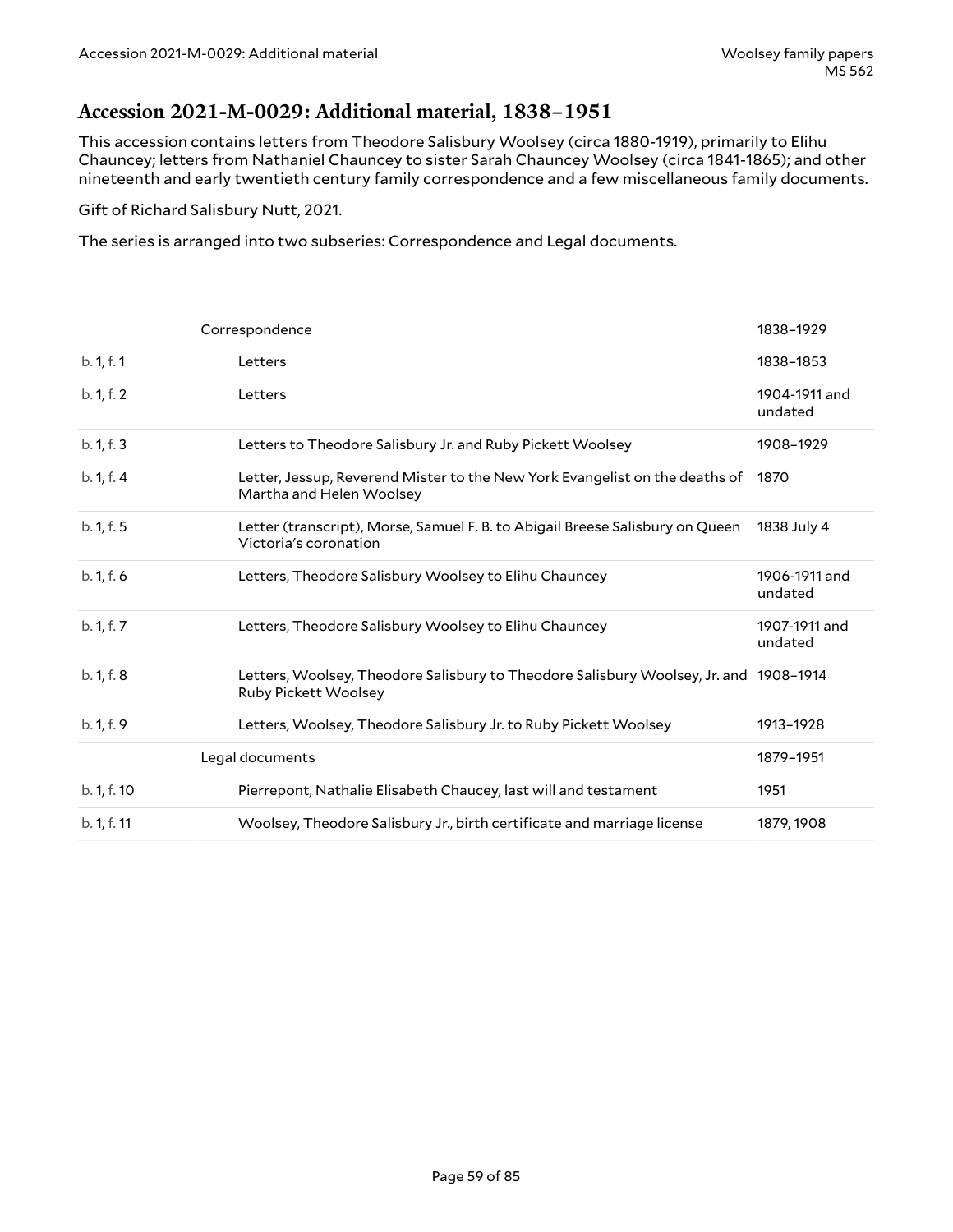### **Index of Select Correspondents**

Abbot, Ezra, 1819-1884; 30 autograph letters signed and 2 postcards to Theodore Dwight Woolsey: [CM1] 1854 April 7, Rocky Hill, Connecticut; 1866 March 24, Cambridge, Massachusetts[CM2]; 1869 July 29; 1873 July 1, December 5, December 13; 1874 February 8; 1876 January 23,[CM3] February 6, April 14; 1877 November 27; 1878 January 6, 11, 22, March 22, May 15, October 30, November 5, 19; 1879 January 1; 1880 February 3, June 24, November 4; 1881 January 20, February 3, 4, May 10, June 15; 1882 March 24; 1884 January 20, 27, February 1 Adams, Henry Brooks, 1838-1918; 2 autograph letters signed to Theodore Dwight Woolsey: 1869 December 7, Washington D.C. and Beverly Farms, Massachusetts; and 1875 October 31 Adams, John, Pres. U.S., 1735-1826; Autograph letter to Chamber of Commerce of New York:1789 April 30; New York Adams, William W., 1807-1880; 11 autograph letters signed to Theodore Dwight Woolsey: 1858 June 9, New York; July 21, Medford, Massachusetts: 1862 February 15, 20, June 20; 1870 April 9; 1873 September 22, 25, November 28; 1875 November 17; 1877 March 3 Adams, William W.; Autograph letter signed to Theodore Dwight Woolsey: 1876 June 12, Fall River, Massachusetts Angell, James Burrill, 1829-1916; Autograph letter signed to Theodore Dwight Woolsey:1882 December 12, Ann Arbor, Michigan Atwood, Charles, 1803-1887; Autograph letter signed to Theodore Dwight Woolsey: 1881 November 14, Boston Bacon, Leonard Woolsey, 1830-1907; 23 autograph letters signed and 1 postcard to Theodore Dwight Woolsey: 1879 December 8, 14, 16, 18; 1880 January 15, 24, 28, February 19, March 20; 1881 January 20, February 17 (postcard), March 11, September 26; 1882 March 28 Bacon, Leonard Woolsey, 1830-1907; 27 autograph letters signed and 1 postcard to Theodore Dwight Woolsey: 1879 December 8, 14, 16, 18; 1880 January 8, 15, 24, 28, February 19, March 20; 1881 January 13, 20, 31, February 17 (postcard), March 11, September 26; 1882 March 28 Baird, Henry Carey, 1825-1912; 2 autograph letters signed to Theodore Dwight Woolsey: 1870 September 17, October 27, Philadelphia Baldwin, Simeon Eben, 1840-1927; 8 autograph letters signed to Theodore Dwight Woolsey: 1870 January 29, March 23, New Haven; 1871 December 14; 1873 October 28, 1875 July 1; 1876 April 28; 1879 December 18; 1884 August 29 Bache, Alexander Dallas, 1806-1867; 4 autograph letters signed to Theodore Dwight Woolsey: 1850 April 7, near Washington D.C.; 1857 February 6, Washington and Boston; 1862 August 10, 26; 1.Woolsey, Theodore Dwight, 1801-1889 Bacon, Leonard Woolsey, 1830-1907; Autograph letter signed to Edith Woolsey: 1894 March 13, Norwich, Connecticut; 1. Woolsey, Edith, 1864-1960 Bacon Leonard Woolsey, 1830-1907; 23 autograph letters signed and 1 postcard to Theodore Dwight Woolsey: 1849 January 3, various places; 1858 July 8; 1861 December 31; 1862 May 3, June 24, July 3; 1863 January 16; 1869 October 11, November 29; 1876 February 29 (enclosing a postcard in French for A. Cherbuliez & Co., Geneva, 1876 February 19 Baldwin, Simeon Eben, 1840-1927; Autograph letter signed to Theodore Dwight Woolsey: 1880 August 26; 1. Woolsey, Theodore Dwight, 1801-1889 Baldwin, Theron, 1801-1870; 5 autograph letters signed to Theodore Dwight Woolsey: 1849 March 8, New York; 1858 February 18; 1860 October 8; 1865 November 23, 29 Bancroft, George, 1800-1891; Autograph letter signed to Domi Pedro II, Emperor of Brazil: 1876 June 12, Newport; Concerning Theodore Dwight Woolsey: 1. Pedro, II. Emperor of Brazil, 1825-1891; 2. Woolsey, Theodore Dwight, 1801-1889 Barnard, Frederick Augustus Porter, 1809-1889; 14 autograph letters signed (2 signed in unknown

hand) and 1 letter signed to Theodore Dwight Woolsey: 1854 August 5, various places; 1860 May 15; 1866 April 12, July 9; 1868 January 2; 1869 May 28; 1870 May 3, 17; 1873 November 20, December 1 (enclosed autograph letter signed by a Mr. Field to Barnard, 1873 November 6), 2, 3, 5, 8, 11 Barnard, Frederick Augustus Porter, 1809-1889; 14 autograph letters signed and 1 letter signed to Theodore Dwight Woolsey: 1874 April 13, 18, 29, October 13, November 20; 1875 April 1, 6; 1876 April 5, May 11; 1880 December 7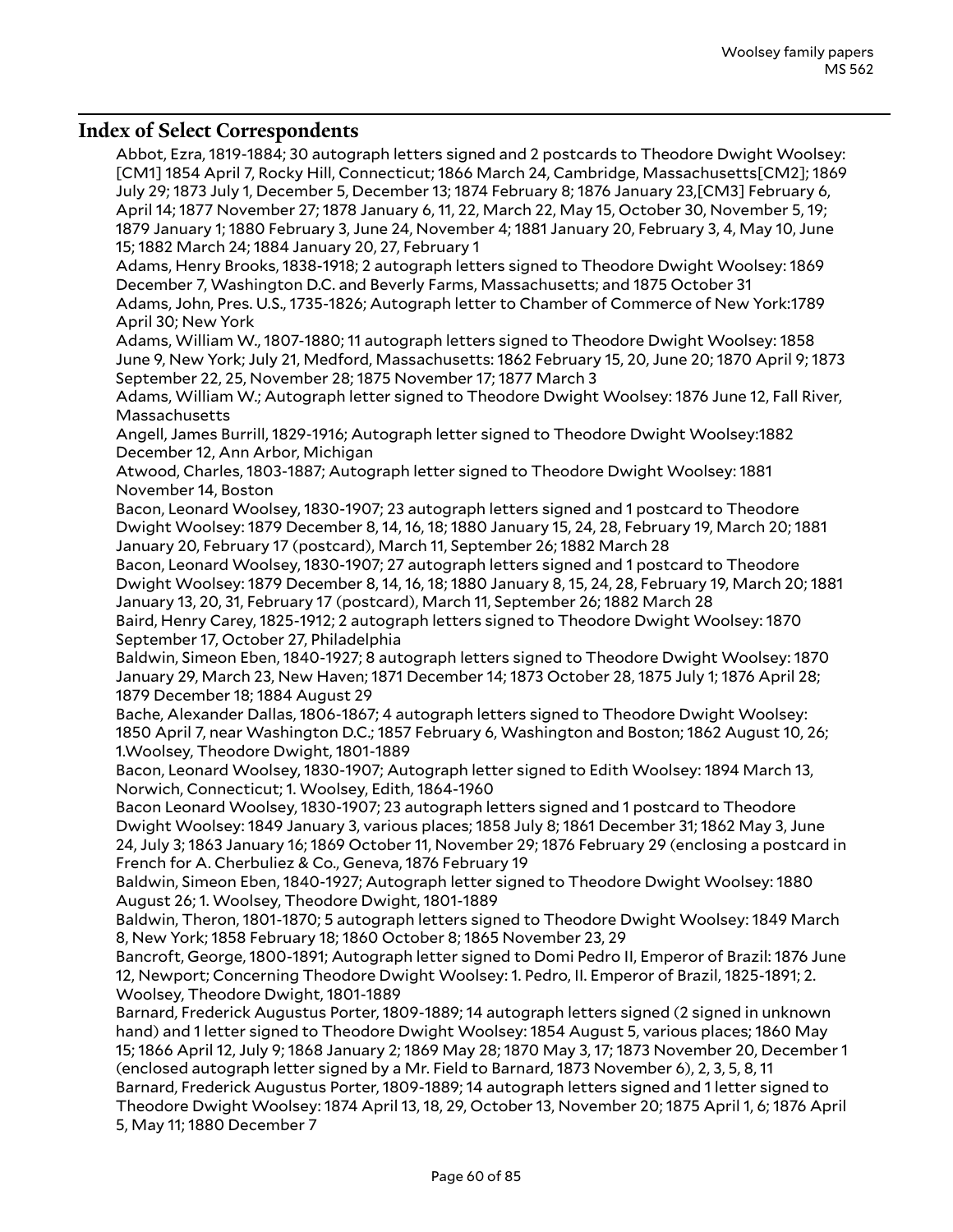Barnard, Henry, 1811-1900; Autograph letter signed to Noah Porter: 1848 August 1, Providence, Rhode Island; 1. Porter, Noah, 1811-1892

Barnard, John Gross, 1815-1882; Autograph letter signed to Theodore Dwight Woolsey: 1865 July 24, New York

Beecher, Edward, 1803-1895; Autograph letter signed to Theodore Dwight Woolsey: 1859 September 9, Galesburg, Illinois

Beecher, Henry War, 1813-1887; Autograph letter signed to Theodore Dwight Woolsey: 1862 March 27, Brooklyn, New York; 1874 January 8

Bidwell, Walter Hilliard, 1798-1881; 12 autograph letters signed to Theodore Dwight Woolsey: 1858 April 1, 12, 17, 20, 21, 29, May 10, New York; 1860 March 21, August 22, 27, September 14; October 6 Binney, Horace, 1780-1875; 11 autograph letters signed to Theodore Dwight Woolsey: 1855 August 4, 27, September 3, Philadelphia; 1857 July 28; 1868 July 10; 1869 January 12, 14, 19, 27, September 18, November 29; 1. Woolsey, Theodore Dwight, 1801-1889

Boardman, Henry Augustus, 1808-1880; 6 autograph letters signed to Theodore Dwight Woolsey: 1854 November 16, various places; 1855 February 23, August 22; 1856 January 3; 1858 July 16; 1866 July 23Bolles, Frank, 1856-1894; Autograph letter signed to Theodore Dwight Woolsey: 1887 January 5, Cambridge, Massachusetts; Concerning the honorary degree conferred on Woolsey by Harvard University on 1886, November 8; 1. Woolsey, Theodore Dwight, 1801-1889

Bristed, Charles Astor, 1820-1874; 59 autograph letters signed to Theodore Dwight Woolsey: 1841 August 14, September 27, various places; 1842 February 1, September 1, December 1; 1843 May 8, November 16; 1844 May 1, June 15, December 30; 1845 March 26, June 16, September 30; 1846 July 22, August 3, December 8; 1847 May 19, June 2, July 29, August 26, December 11, 18; 1849 January 21, September 2, October 19; 1851July 16; 1852 May 26; 1853 April 8, 19, one no day; 1862 February 12, 21, August 16, September 10; 1863 December 28; 1864 January 13, 19, February 13, 24, March 8, April 29, may 23, June 1, September 16; 1865 January 5, March 11, 27, April 8, 15, May 8; 1866 May 18, 30, June 7; 1867 August, no day; 1869 May 15, 22; 1871 May 22

Brown, John Mason, 1837-1890; Autograph letter signed to Mason Brown: 1854 August 14, New Haven; Enclosed is autograph letter signed by Thomas Brent, Paris, Kentucky to J.M. Brown. No Date; 1. Brown, Mason, 1799-1867; 2. Brown, John Mason, 1837-1890; I. Brent, Thomas

Brown, John Mason, 1837-1890; 10 autograph letters signed to Theodore Dwight Woolsey: 1854 August 14, Frankfort, Kentucky; 1855 July 16; 1861 January 4, April 30; 1862 March 1, July 27, 1867 January 29; 1874 June 23, Louisville, Kentucky; 1881 February 3, 16

Buckingham, William Alfred, 1804-1875; 19 autograph letters signed to Theodore Dwight Woolsey: 1859 February 11, March 22, June 6, December 5, various places; 1860 July 6, 19, December 3; 1862 August 17, December 6; 1863 February 19; 1864 April 12; 1865 November 24, 27; 1866 March 23; August 3; 1871 December 28; 1873 January 31

Burritt, Elihu, 1810-1879; 5 autograph letters signed to Theodore Dwight Woolsey: 1857 July 13, New Britain, Connecticut; 1858 May 3; 1873 September 4, October 3; 1874 July 2

Burritt, L. H.; Autograph letter signed to Theodore Dwight Woolsey: 1858 June no day, New Haven Burritt, Lewis W.; 4 autograph letters signed to Theodore Dwight Woolsey: 1834 May 24, July 24 Stratford, Connecticut; 1848 June 6, 8; 1. Woolsey, Theodore Dwight, 1801-1889

Campbell, William Henry, 1808-1890; 3 letters signed to Theodore Dwight Woolsey: 1866 March 8, April 23, June 26, New Brunswick, New Jersey

Carrington, Henry Beebee, 1824-1912; 6 autograph letters signed to Theodore Dwight Woolsey: 1873 May 13, various places; 1876 April 3, 20, 29, November 9; 1880 August 20

Chamberlain, Daniel Henry, 1835-1907; Autograph letter signed, letter signed, and typed letter signed to Theodore Dwight Woolsey: 1876 May 3, Columbia, South Carolina; 1881 March 12; 1884 May 7

Chase, Thomas, 1827-1892; 5 autograph letters signed to Theodore Dwight Woolsey: 1874 March 5, June 15, Haverford, Pennsylvania; 1880 June 26; 1881 November 22; 1886 April 19

Chauncey, Charles, 1777-1849; 15 autograph letters signed to Theodore Dwight Woolsey: 1824 October 13, November 16, various places; 1825 January 5, 24, June 4; 1829 July 24, August 11; 1832 July 30; 1833 July 10; 1834 July 24; 1838 September 5; 1845 June 16; September 23; 1847 August 2, October 6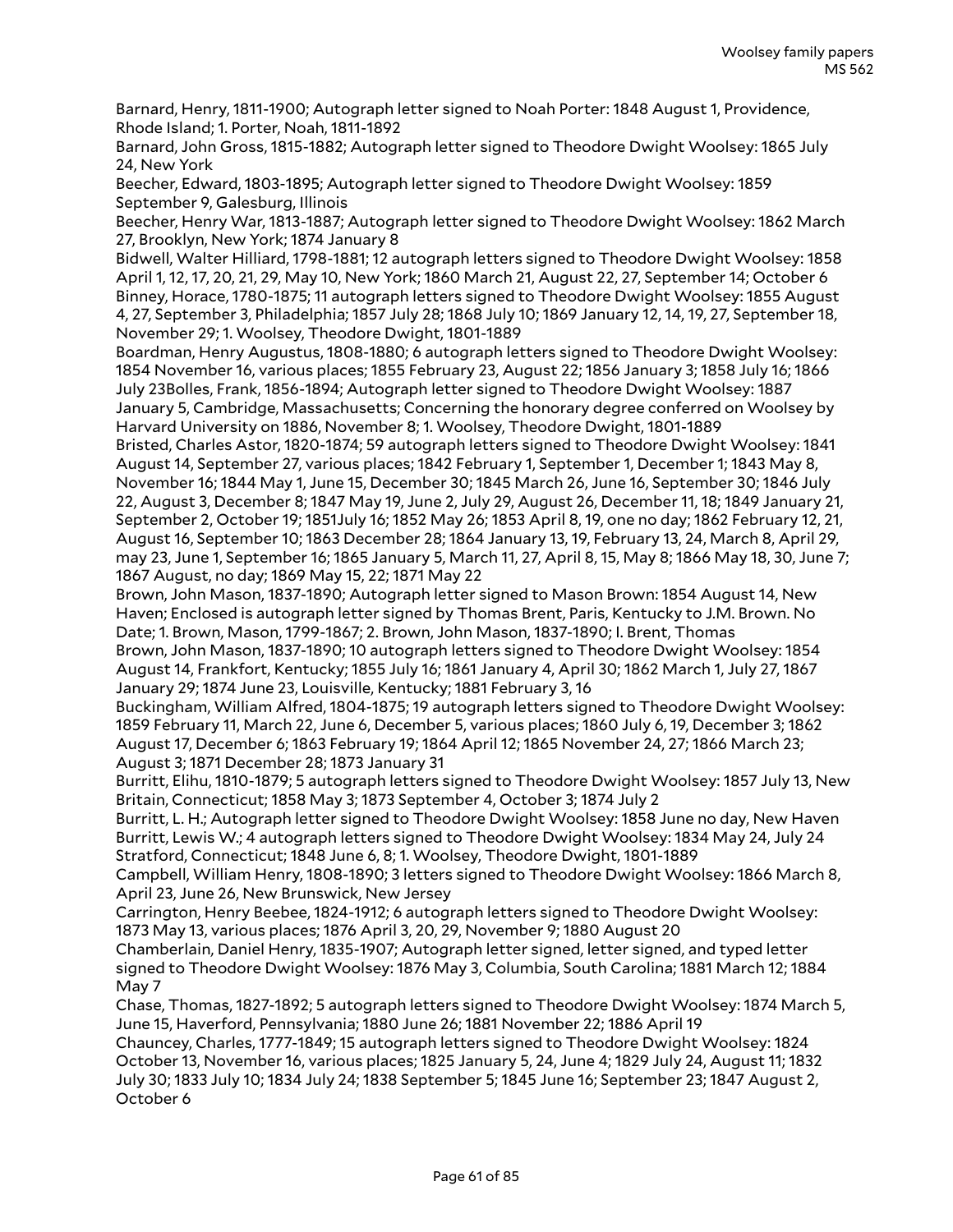Chauncey, Charles, 1777-1849; 4 autograph letters signed to Theodore Dwight Woolsey: 1824 November 16, Philadelphia, Pennsylvania; 1825 January 5, 24, June 4; 1. Woolsey, Theodore Dwight, 1801-1889

Chauncey, Charles, 1777-1849; 9 autograph letters signed to William Cecil Woolsey: 1838 February 14, August 8, September 5; 1839 March 30, June 3, 15, 28, July 6, August 21; 1. Woolsey, William Cecil, 1796-1840

Chauncey, Charles, 1777-1849; Autograph signed letter to William Walton Woolsey: 1822 June 23, Philadelphia; 1. Woolsey, William Walton, 1766-1839

Chauncey, Charles, 1777-1849; 6 autograph letters signed to William Walton Woolsey: 1829, August 21, September 12, 16, November 18, 26, December 12; 1. Woolsey, William Walton, 1766-1839 Chauncey, Elihu, 1840-1916; 2 autograph letters signed to Theodore Dwight Woolsey: 1871 May 9, 16, Philadelphia; 1. Woolsey, Theodore Dwight, 1801-1889

Chauncey, Nathaniel, 1789-1865; 11 autograph letters signed to Sarah (Chauncey) Woolsey: 1813 May 6 – 1838 June 1, various places; 1838 autograph signed letter includes Elizabeth Sewall (Salisbury) Chauncey to Sarah (Chauncey) Woolsey

Chauncey, Nathaniel, 1789-1865; 11 autograph letters signed to Sarah (Chauncey) Woolsey: 1813 May 6, Philadelphia; 1814 August 11, 1815 June 5, October 19, 1817 May 21; 1824 December 29; 1825 February 12, April 4, June 4; 1831 September 30, 1838 June 1

Chauncey, Nathaniel, 1789-1865; 55 autograph letters signed to Theodore Dwight Woolsey: 1830 September 13, various places; 1831 January 8, 28; 1832 March 25, December 7; 1833 July 13; 1838 December 29; 1847 February 22; 1851 March 28, November 15; 1852 October 28, July 6, November 4; 1853 April 11, 28, May 2, June 3, 14, September 14, 21, October 10, 27, November 5, 17, December 14, July 6; 1854 June 18, August 26, October 2; 1855 May 10, June 3, September 4; 1856 April 11, May 19; 1857 January 8, 19, April 17, June 8, October 5, 16, 19, 27, Philadelphia, Pennsylvania; 1858 April 5, June 6; 1859 January 6; 1860 January 16, 25, March 22, April 18, September 18; 1861 January 8, March 26, December 26; 1862 May 1; 1863 May 7; 1. Woolsey, Theodore Dwight, 1801-1889

Chauncey, Nathaniel, 1789-1865; Autograph letter singed to William Cecil Woolsey: 1839 July 3, Roxbury, Connecticut; 1. Woolsey, William Cecil, 1796-1840

Chauncey, Nathaniel, 1789-1865; 55 autograph letters signed to Theodore Dwight Woolsey: 1830 September 13, various places to 1863 May 7; 1. Woolsey, Theodore Dwight, 1801-1889

Chauncey, Nathaniel, 1789-1865; 18 autograph letters signed to William Walton Woolsey: 1818 October 12, Philadelphia; 1829 January 19, February 17, 22, 26, 28, March 14, April 9, 17, 18, May 1, 12, June 21, September 3, October 5, 6, November 25, December 8; 1. Woolsey, William Walton, 1776-1839

Chauncey Nathaniel, 1789-1865; 6 autograph letters signed to William Walton Woolsey: 1824 January 15, March 23, November 25, various places; 1825 February 22, March 14, 26; Autograph letter signed 1825 February 22 has on verso autograph letter signed, William Walton Woolsey to Elihu Chauncey; 1. Chauncey, William Walton, 1766-1839; 2. Woolsey, William Walton, 1766-1839; I. Woolsey, William Walton, 1766-1839

Clifford, John Henry, 1809-1876; 2 autograph letters signed to Theodore Dwight Woolsey: 1872 March 25, October 30, Boston

Colden, Cadwallader David, 1769-1834; Autograph letter signed to John Broome: 1793 May 9, New York; 1. Broome, John 1738-1810

Cooper, Jacob, 1830-1904; Autograph letter signed to Edith Woolsey: 1889 July 2, New Haven; 1. Woolsey, Edith, 1864-1960

Cooper, Jacob, 1830-1904; 37 autograph letters signed to Theodore Dwight Woolsey: 1855 April 4, 6, September 17, various places; 1858 January 24; 1861 January 11, September 3; 1862 March 22, ca. June 1; 1866 March 1, June 11; 1867 October 27; 1868 November 27; 1869 January 29; 1870 November 6; 1871 February 27, November 16; 1872 June 26, September 6, 20, 25, December 30; 1877 October 31; 1878 October 31; 1879 May 31, June 6, 16, October 31, November 29; 1880 October 31 (signed also by Mary L. Cooper); 1881 October 31 (in Greek); 1883 October 5, 31, November no date; 1885 October 29; 1886 October 31; 1888 October 31

Crosby, Howard, 1826-1891; 7 autograph letters signed to Theodore Dwight Woolsey: 1874 July 11, September 28, 30, New York; 1875 June 8; 1880 June 9, October 23; 1885 November 9 Cushing, Caleb, 1800-1879; Letter signed to Theodore Dwight Woolsey: 1873 November 13, Washington D.C.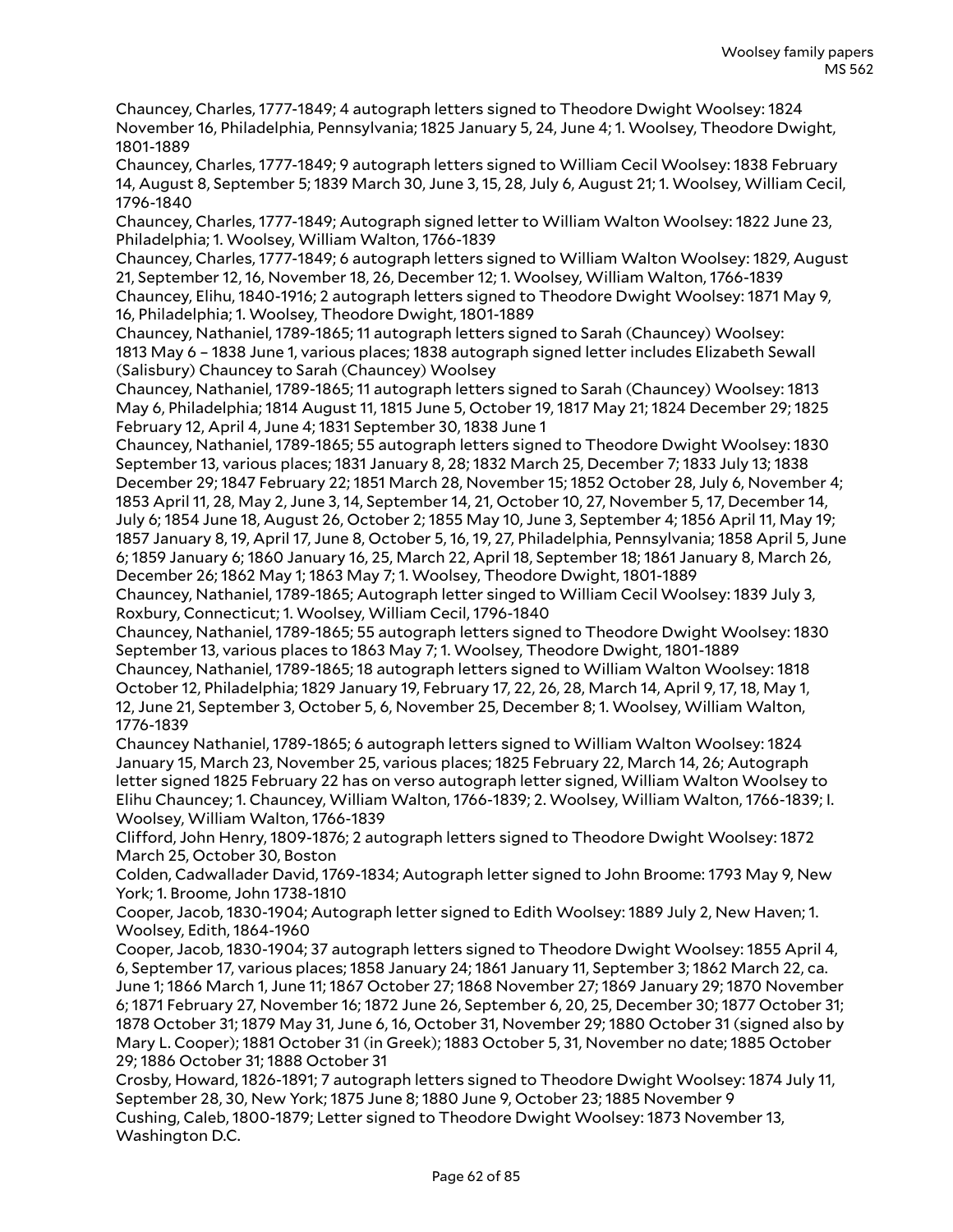Dana, James Dwight, 1813- 1895; 2 autograph letters signed, 1 by James D. Dana, George J. Bush, Othviel C. Marsh, and Benjamin Silliman, and 2 letters signed to Theodore Dwight Woolsey: 1859 July 25, New Haven; 1862 October 2; 1866 February 14; 1869 July 16

Dana, James Dwight 1813-1895; 7 autograph letters signed to Theodore Dwight Woolsey; 1859 July 25, New Haven; 1863 November 12; 1864 June 21; 1866 February 14, 1869 July 10, 16; 1871 February 18; 1. Woolsey, Theodore Dwight, 1801-1889

Dana, James Dwight, 1813-1895; Autograph letter signed to Theodore Dwight Woolsey: 1869 April 10, New Haven, concerning the conferring of degree of Dr. of Philosophy on Francis Humphreys Storer, also signed by Benjamin Silliman; 1. Woolsey, Theodore Dwight, 1801-1889, I. Silliman, Benjamin, 1816-1885; 2. Storer, Francis Humphreys, 1832-1914

Dana, Richard Henry, 1787-1879; 3 autograph letters signed to Theodore Dwight Woolsey: 1840 August 14, Boston; 1842 February 3; 1846 June no day

Day, George Edward, 1815-1905; 11 autograph letters signed to Theodore Dwight Woolsey: 1844 December 28, various places; 1848 February 11; 1854 January 21; 1865 August 22, November 3, December 26; 1870 October 18; 1872 May 30, October 19, October 20; 1875 March 29; 1879 February 18; 1883 December 21

De Forest, John Hyde, 1844-1911; 3 autograph letters signed to Theodore Dwight Woolsey: 1880 March 25, July 1, Osaka and Sendai, Japan; 1887 December 19

Dexter, Franklin Bowditch, 1842-1920; Autograph letter signed to Theodore Dwight Woolsey: 1876 December 20, New York; Laid in extracts from New York Mercury, 1756 August 20, obituary of Benjamin Woolsey 1882 October 25; 1. Woolsey Theodore Dwight, 1801-1889; 2. New York Mercury; 3. Woolsey, Benjamin, 1687-1756

Dexter, Franklin Bowditch, 1842-1920; 5 autograph letters signed to Theodore Dwight Woolsey: 1876 December 20, New Haven; 1877 August 1, December 7; 1882 October 25; 1884 October 9; 1. Woolsey, Theodore Dwight, 1801-1889

Dexter, Henry Martyn, 1821-1890; 8 autograph letters signed to Theodore Dwight Woolsey: 1857 February 24- 1880 June 12, Boston

Dexter, Henry Martyn, 1821-1890; 8 autograph letters signed to Theodore Dwight Woolsey: 1857 February 24 (enclosed autograph letter signed (copy) by George D. Armstrong to Dexter, 1857 February 17, Norfolk, March 20, April 1 enclosed autograph letter signed (copy) by George D. Armstrong to Dexter, 1857 March 26, Norfolk, November 17, Boston; 1861 July 18; 1865 November 28; 1879 May 6 (written on verso of autograph letter signed by J.B. Reimensnyder to Dexter; 1879 April 29; 1880 June 12; I. Armstrong, George Dod, 1813-1899; II. Reimensnyder, J.B.

Dike, Samuel Warren, 1839-1913; Autograph letter signed to Charles Scribner & Sons: 1882 January 31, Royalton, Vermont; 1. Scribner, Firm, Publishers, New York

Dike, Samuel Warren, 1839-1913; Autograph letter signed to Sarah Sears (Prichard) Woolsey: 1889 July 11, Auburndale, Massachusetts; 1. Woolsey, Sarah Sears (Prichard), 1824-1900

Dike, Samuel Warren, 1839-1913; Letters to Theodore Dwight Woolsey: 1878 October 30 to 1888 December 27, various places; 1. Woolsey, Theodore Dwight, 1801-1889

Dodge, William Earl, 1805-1883; 2 autograph letters signed to Theodore Dwight Woolsey: 1870 January 28, February no day, New York; 1. Woolsey, Theodore Dwight, 1801-1889

Dodge, William Earl, 1805-1883; 2 autograph letters signed to Theodore Dwight Woolsey and Faculty of Yale College: 1870 August 29, New York; 1871 January 23

Dwight, Theodore William, 1822-1892; Autograph letter signed to Francis Lieber: 1871 December 11, New York; 1. Lieber, Francis, 1800-1872

Dwight, Benjamin Woodbridge, 1816-1889; 8 autograph letters signed to Theodore Dwight Woolsey: 1865 April 18, November 22; 1866 May 25, June 25, September 1; 1872 February 29; 1874 February 21; 1876 April 29; 1. Woolsey, Theodore Dwight, 1801-1889

Dwight, Sereno Edwards, 1786-1850; Autograph letter signed to Theodore Dwight Woolsey: 1827 April 27, New Haven; 1. Woolsey, Theodore Dwight, 1801-1889

Dwight, Theodore William, 1822-1892; 4 autograph letters signed to Theodore Dwight Woolsey; 1860 June 29, various places; 1865 July 22, October 30; 1882 December 8; 1. Woolsey, Theodore Dwight, 1801-1889

Dwight, Timothy, 1828-1916; 28 autograph letters signed to Theodore Dwight Woolsey: 1861 July 22, August 8, 30, September 3, various places; 1862 February 22 (enclosed autograph letter signed from William T. Dwight, 1862 February 4, Portland), May 6, December 29; 1863 June 10, July 27, 1864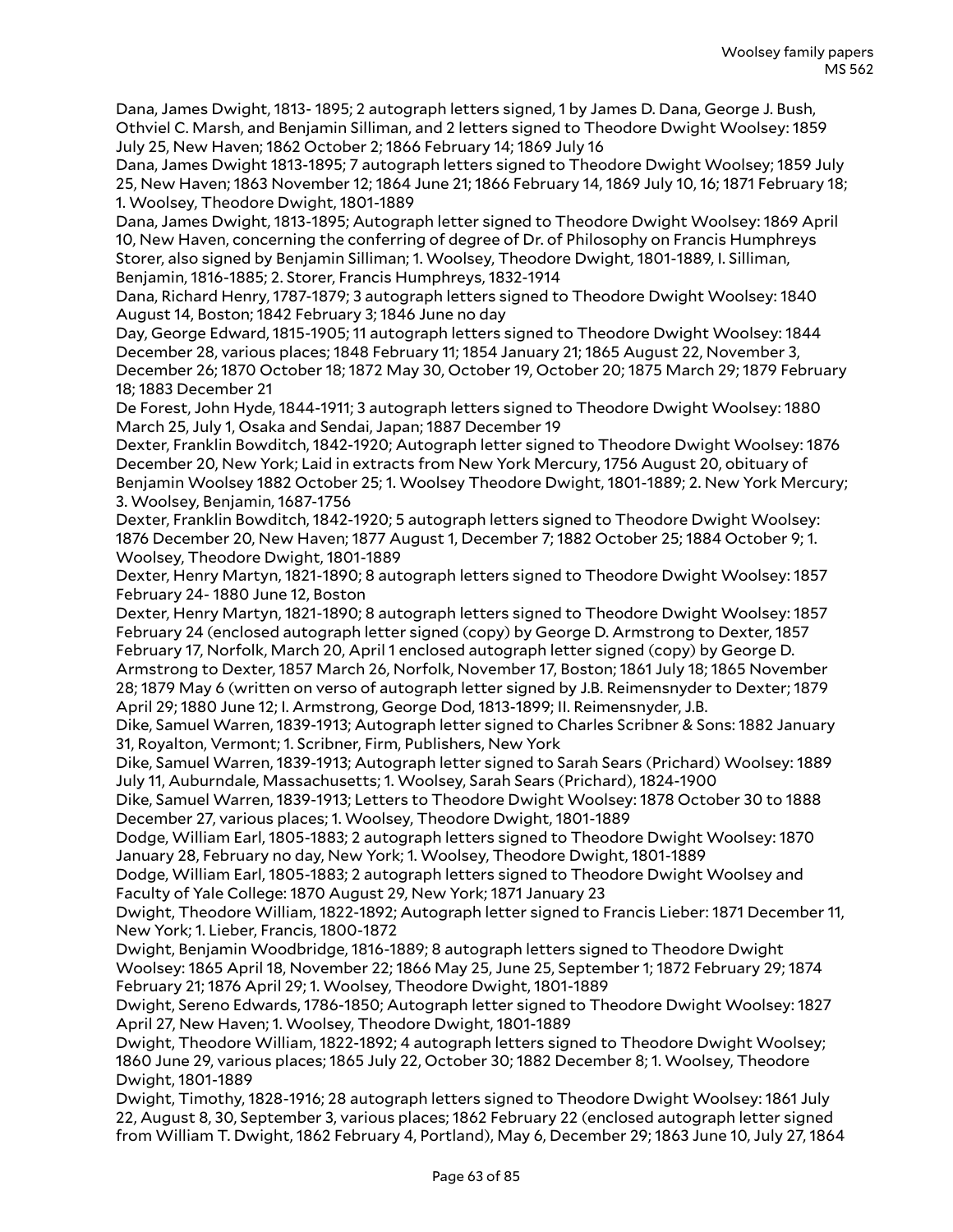July 23, 26; 1865 September 15, 1866 September 7; 1870 December 12 (enclosed copies of two letters made by Henry Edwards, which were written to him by William Hanna, 1872 June 19, Edinburgh, and by John Eadie, 1872 January 8, Glasgow); 1874 June 26, July 10; 1876 April 9, 15; 1877 May 17; 1880 November 20, 1881 July 27, January 27; 1882 May 29, June 3; 1883 May 10; 1884 January 28; 1885 May 25; 1. Edwards, Henry, 1798-1885, I. Dwight, William Theodore, 1795-1864, II. Eadie, John, 1810-1876, III. Hanna, William

Eliot, Charles William, 1834-1926; 9 autograph letters signed and 1 letter signed to Theodore Dwight Woolsey: 1870 October 7, 25, December 3, Cambridge, Massachusetts; 1871 March 15, April 21; 1875 June 22, 25; 1881 March 1; 1883 June 4; 1886 October 20

Evarts, William Maxwell, 1818-1901; 12 autograph letters signed and letter signed to Theodore Dwight Woolsey: 1858 July 23- 1885 April 4, various places

Evarts, William Maxwell, 1818-1901; 12 autograph letters signed and 1 letter signed to Theodore Dwight Woolsey: 1858 July 23, New York; 1859 July 21, Windsor, Vermont; 1865 August 5; 1867 February 11, New York; 1869 May 28; 1871 June 10, July 10 (Windsor, Vermont), March 8; 1872 December 6; 1873 July 22, Windsor, Vermont; 1878 October 21; 1885 April 4

Everett, Edward, 1794-1865; 3 autograph letters signed to Theodore Dwight Woolsey: 1847 September 13, Cambridge, Massachusetts; 1849 September 20, Cambridge, Massachusetts, also signed by William Dehon and William Greenough; 1860 April 7, Boston; I. Dehon, William –1875; II. Greenough, William Whitwell, --1899

Farrand, Max, 1869-1945; 2 autograph letters signed to Theodore Salisbury Woolsey: 1914 May 2, November 9, New Haven; 1. Woolsey, Theodore Salisbury, 1852-1929

Field, Cyrus West, 1819-1892; 4 letters signed and 1 autograph letter to Theodore Dwight Woolsey: 1869 August 9, New York; 1871 May 10; 1872 March 28; 1875 October 27, December 28

Field, David Dudley, 1805-1894; 9 autograph letters signed and 4 letters signed to Theodore Dwight Woolsey: 1870 August 24, September 1, Stockbridge, Massachusetts, October 24, New York; 1871 November 22, New York; 1873 August 22, Stockbridge, Massachusetts, November 6, Paris; 1876 February 9, New York; 1882 May 3, 7, 13, 29, October 2, December 11, New York

Field, Henry Martyn, 1822-1907; 5 autograph letters signed to Theodore Dwight Woolsey: 1871 January 31, New York; 1872 April 1, 8, 10 (enclosed a copy of extracts from a letter from Theodore Dwight Woolsey, 1872 April 3, New Haven to H. Field); 1876 November 29, New York; 1. Woolsey, Theodore Dwight, 1801-1889

Fisher, George Park, 1827-1909; 18 autograph letters signed to Theodore Dwight Woolsey: 1854 January 12, August 9, September 8, 22, 29; 1857 September 7, October 26, 1858 June 14, 17, July 13, 29; 1865 June 12; 1866 July 21, August 28, 1867 February 20; 1869 September 8; 1871 January 11; 1882 March 18; 1. Woolsey, Theodore Dwight, 1801-1889

Garrison, William Lloyd, Jr.; Autograph letter signed to Sarah Sears (Prichard) Woolsey: 1889 October 9, Boston; 1. Woolsey, Sarah Sears (Prichard), 1824-1900

Garrison, William Lloyd, Jr.; 5 autograph letters signed to Theodore Dwight Woolsey: 1872 October 25, 28, November 7, 30, Boston; 1880 December 31

Gilman, Edward Whiting, 1823-1900; 26 autograph letters signed, 1 autograph letter and 2 letters signed to Theodore Dwight Woolsey: 1864 November 26, 27, New Haven; 1871 November 6, New York, March 20, Stonington, Connecticut; 1874 April 24, November 16, December 5, New York; 1875 April 21, August 7, New York enclosing a copy of an autograph letter signed by W.A.P. Martin to Joseph Holdich, 1875 April 12, Peking, China; 1877 March 2, New York, August 28 enclosing an autograph letter from H. Blodget to Gilman, 1877 July 2, Peking, China, August 31, September 25, New York; 1878 October 14, December 9, 13; 1879 April 9; 1880 April 27, May 16, June 20, December 3; 1881 January 17, June 18; 1882 January 24, February 3, 15, May 19; 1883 September 20; 1884 May 15; 1. Holdich, Joseph 1804-, I. Blodget, Henry 1825-1903, II. Martin, W

Godkin, Edwin Lawrence, 1831-1902; 6 autograph letters signed and 2 telegrams to Theodore Dwight Woolsey: 1869 December 6, New York; 1870 April 7, 12, May 19; 1871 May 19; 1872 June 6; 1873 October 23; 1874 January 2, Cambridge, Massachusetts

Goodrich, Chauncey Allen, 1790-1860; 8 autograph letters signed and 1 letter signed to Theodore Dwight Woolsey: 1830 December 25, New Haven; 1831 March 10, August 23; 1845 November 7, New Haven; 1846 January 28, 29, March 29; 1855 December 1, Hartford, Connecticut; 1859 June 18, Cleveland, Ohio; 1. Woolsey, Theodore Dwight, 1801-1889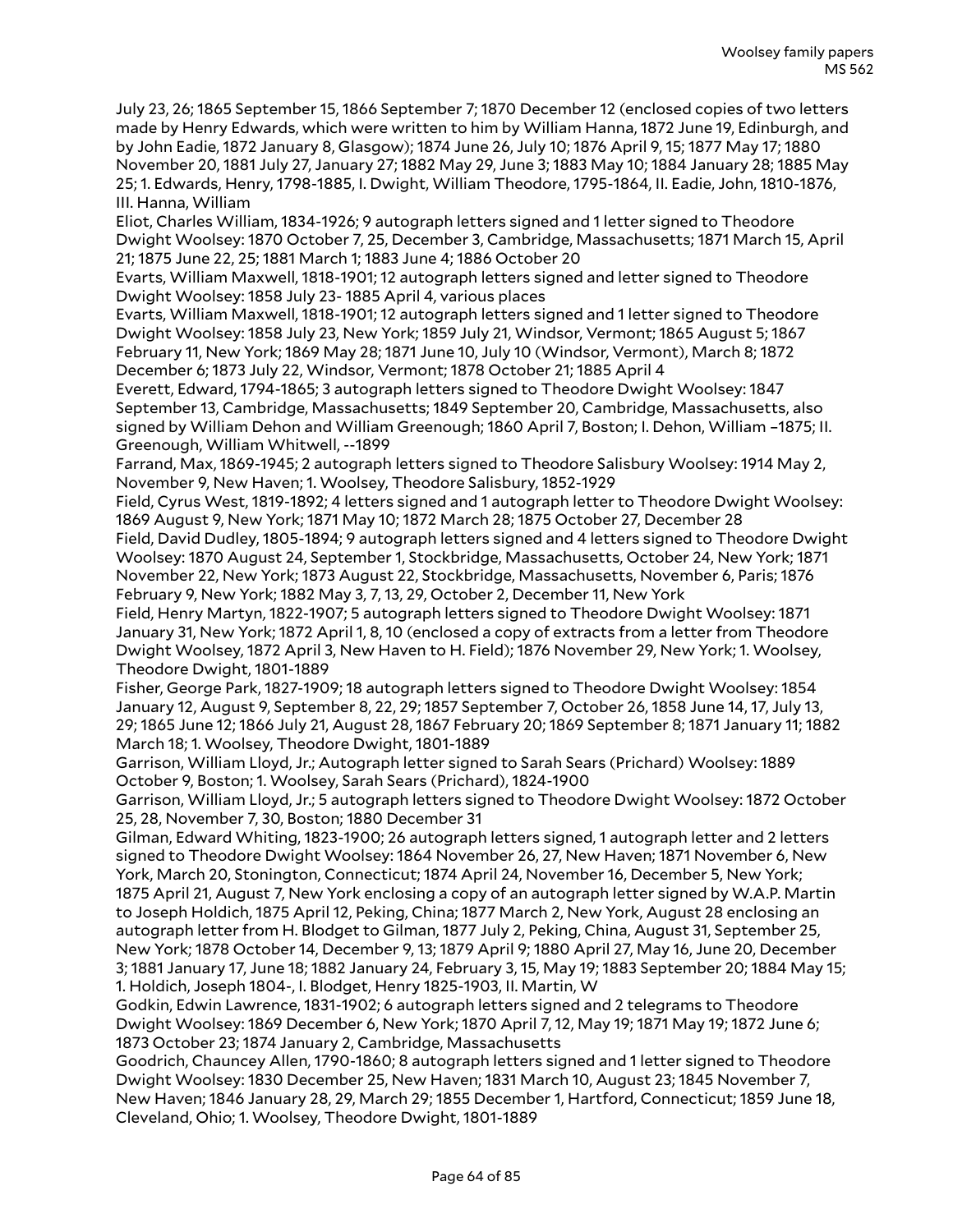Gurney, Ephraim Whitman, 1829-1886; 5 autograph letters signed to Theodore Dwight Woolsey: 1868 November 16, Cambridge, Massachusetts; 1870 May 10, July 23, September 19; 1883 February 3 Hackett, Horatio Balch, 1808-1875; 9 autograph letters signed to Theodore Dwight Woolsey: 1844 February 15, Boston, June 13, Newton Center, Massachusetts; 1858 April 14; 1866 January 31, February 10, 19, March 19; 1867 March 13; 1874 October 29, Rochester, New York

Haven, Henry Philemon, 1815-1876; 3 autograph letters signed to Theodore Dwight Woolsey: 1870 January 28, June 2, 8, New London, Connecticut

Hayes, Rutherford Birchard, President of the United States, 1822-1893; 2 autograph letters signed to Theodore Dwight Woolsey and 1 autograph of Hayes: 1878 October 21, Washington D.C.; 1880 July 1 (autograph on printed speech), 16

Heermance, Edgar Laing, 1833-1888; 58 autograph letters signed to Theodore Dwight Woolsey: 1860 November 22 to 1880 august 1, various places; 1. Woolsey, Theodore Dwight, 1801-1889 Heermance, Edgar Laing, 1833-1888; 58 autograph letters signed to Theodore Dwight Woolsey: 1860 November 22, various places; 1863 April 24; 1864 October 3, 1865 February 17, 1868 October 29, November 10, 1870 January 9, 13, July 31, September 25, November 14, December 6, 14, 21; 1871 September 3, 27, June 6; 1872 June 18, September 2, 14; 1874 April 1, 2, 13, 17, 18, 24, 27, 29, June 1, July 3, September 16, 24, 29, October 1, 26, November 4, 19, December 4, 7, 31; 1876 February 8, 19, March 2, 15, April 21, May 10, October 27, November 2, 14, 29; 1877 January 6, February 7, August 3, 15, 18, September 25, October 27, November 3, 12, 16, 22, December 14; 1878 October 15, November 2, 14, 21, December 18, 20; 1879 April 14, May 9, November 12; 1880 August 1; 1. Woolsey, Theodore Dwight, 1801-1889

Henry, Caleb Sprague, 1804-1884; 5 autograph letters signed to Theodore Dwight Woolsey: 1832 January 6, July 31, August 6, Greenfield; 1835 January 27, March 16; 1. Woolsey, Theodore Dwight, 1801-1889

Henry, Joseph, 1797-1878; 11 autograph letters signed and 4 letters signed to Theodore Dwight Woolsey: 1862 March 15, April 11, May 22, June 4, August 8, Washington D.C.; 1863 January 22; 1864 June 16; 1865 January 14, July 10; 1866 January 10; 1868 January 8, April 25; 1870 May 15; 1872 January 18; 1873 December 30

Herrick, Edward Claudius, 1811-1862; 8 autograph letters signed to Theodore Dwight Woolsey: 1845 December 13, New Haven; 1846 May 14; 1854 April 19; 1857 August 21; 1860 August 13, 15, 24, September 1

Hitchcock, Henry 1829-1902; 12 autograph letters signed to Theodore Dwight Woolsey: 1859 May 27, St. Louis, Missouri; 1863 April 2, 22; 1866 August 30, Lenox, Massachusetts, September 12, St. Louis, Missouri; 1868 May 29, June 11; 1878 January 19; 1880 April 9, 1882 May 11, October 7, November 26; 1. Woolsey, Theodore Dwight, 1801-1889

Hoadley, George, 1826-1902; 27 autograph letters signed to Theodore Dwight Woolsey: 1884 October 9, Cambridge, Massachusetts; 1853 February 21; 1855 November 24; 1857 February 23, July 25; 1858 February 19; 1860 May 3, November 7; 1861 June 5, 21; 1862 July 10, various places, October 3; 1868 April 8; 1870 May 10, 21, July 9, September 26, November 30; 1871 January 14, March 10, April 1; 1874 February 2, June 12; 1876 March 3; 1884 September 29; 1885 October 4; 1887 February 9; 1. Woolsey, Theodore Dwight, 1801-1889

Holt, Henry, 1840-1926; 5 autograph letters signed to Theodore Dwight Woolsey: 1859 September 12, 19, November 3, Baltimore, Maryland; 1868 January 23, New York; 1874 January 13 Hopkins, Samuel, 1807-1887; Autograph letter signed to Theodore Dwight Woolsey: 1860 April 21, Northampton, Massachusetts; 1867 October 20, Williamstown, Massachusetts; 1. Woolsey, Theodore Dwight, 1801-1889

Howard, Oliver Otis, 1830-1909; Autograph letter signed to Theodore Dwight Woolsey: 1870 September 5, Washington D.C.; 1. Woolsey, Theodore Dwight, 1801-1889

Jay, John, 1745-1829; Autograph letter signed to Comfort Sands: 1798 February 13, Albany, concerning appointments of new beef and pork inspection for the city of New York; 1. Sands, Comfort, 1748-1834; 2. New York (City)

Jessup, Henry Harris, 1832-1910; 4 autograph letters signed to Theodore Dwight Woolsey: 1854 May 9, New York; 1855 February 20, New York signed by H.H. Jessup, A. Booth, O.E. Cobb, J.H. Dwight, W.B. Dwight, C. Harding, C.D. Helmer, G.S. Plumley, T.H. Porter, and E.N. White; 1857 October 15, Montrose, Pennsylvania; 1879 February 13, New York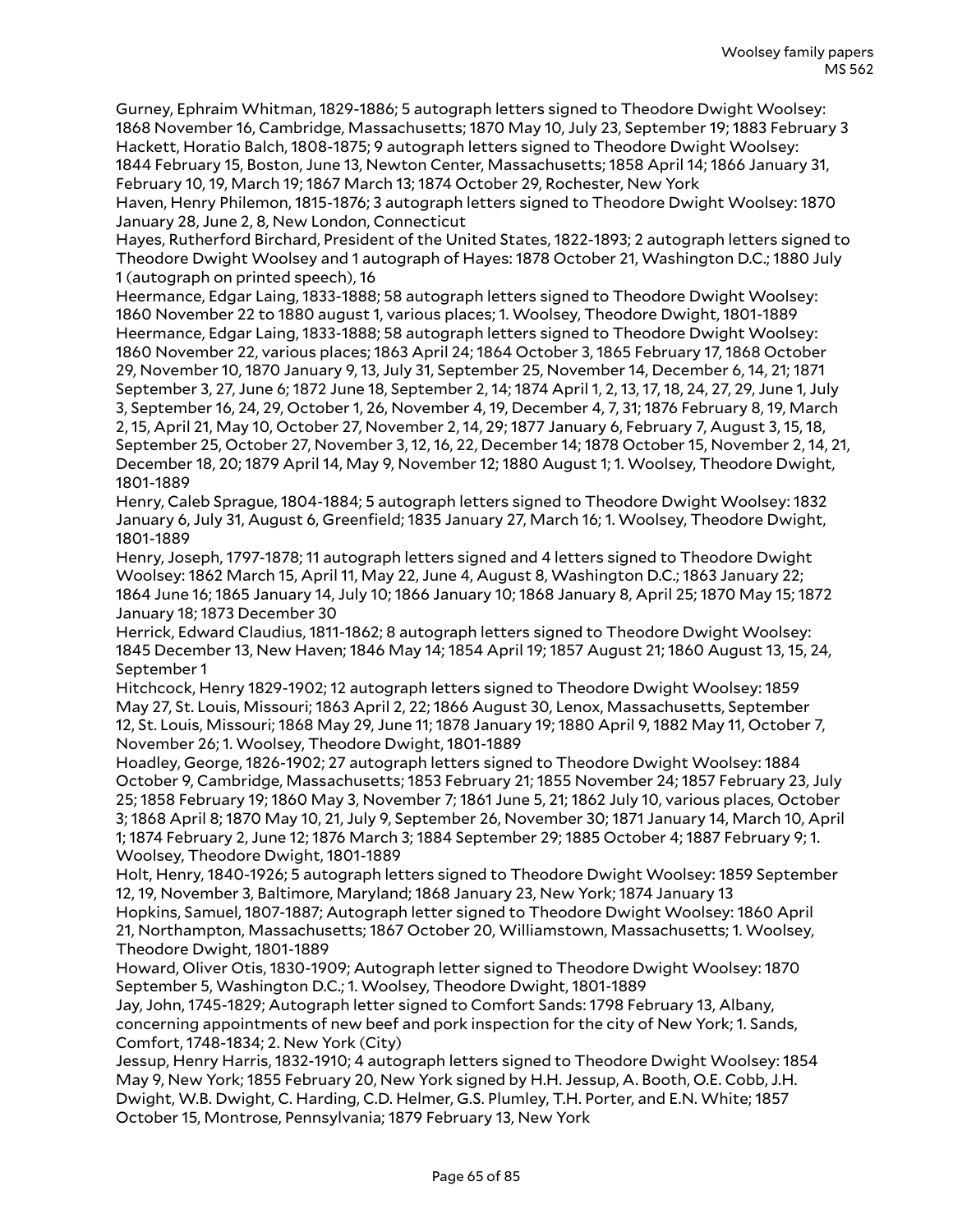Johnson, Charles Frederick, 1804-1870; 12 autograph letters signed to Theodore Dwight Woolsey: 1828 March 25, May 26, November no day, Paris; 1829 March 9, June 29, July 14, December 25; 1830 March 24; 1831 March 10; 1833 June 15; 1844 September 27; 1853 January 24; 1. Woolsey, Theodore Dwight, 1801-1889

Johnson, William Samuel, 1795-1883; 36 ledgers and account books relating to the estate of William Walton Woolsey. Kept by William Samuel Johnson, et al., 1840-1869, New York; 1. Woolsey, William Walton, 1766-1839

Johnson, William Samuel 1795-1883; 74 autograph letters signed to Theodore Dwight Woolsey: 1828 October 31, New York; 1834 September 16; 1840 June 17, New York, July 8, August 18, October 28; November 16; 1841 January 7, February 26, November 15, New York with an autograph letter signed by Laure (Woolsey) Johnson; 1842 March 3, April 5, August 26, November 1, New York; 1843 August 2; 1844 March 18 aboard Limrod on Long Island Sound, April 5, 6, 7, 12, 15, June 10, August 27, New Haven, October 17, November 4, December 3, 28; 1845 January 13, April 4, May 19, July 7; 1846 July 16, New York, to which is added an autograph letter signed by R.E. Lockwood, New York, June 20, September 25, October 3, New York; 1847 January 13, 16, 16, April 15, 19, June 26, 30, July 29, Ellicottville, New York; 1848 May 4, July 4, October 9, New York; 1849 July 10; 1850 October 18; 1852 May 24; 1853 October 11, Ellicottville, New York; 1857 November 27, December 28, Ellicottville, New York; 1860 April 22, Owego, New York, May 14, Stratford, Connecticut, June 18, November 22, December 24, 26; 1866 December 22, 1868 April 8, 29, October 27, 1869 March 17, April 30, May 24, June 12; 1870 March 24, 25, May 16; 1871 December 28; 1872 March 24, June 28; 1876 February 28; 1878 November 22; 1. Woolsey, Theodore Dwight, 1801-1889

Johnson, William Samuel, 1795-1883; 3 autograph letters signed to Richard C. McCormick: 1848 May 23, August 2, Elliottsville; 1853 March 14, September 29, Philadelphia; 1. McCormick, Richard C. Johnson, William Samuel, 1795-1883; Autograph letter signed to S. Sherwood: 1831 January 18, no place; 1. Sherwood, S.

Johnson, William Samuel, 1795-1883; Autograph letter signed to James G. Smith: 1845 October 9, New York; 1. Smith, James G.

Johnson, William Woolsey, 1841-1927; 16 autograph letters signed to Theodore Dwight Woolsey: 1862 September 13, Owego, New York; 1864 November 28, Cambridge, Massachusetts; 1868 April 15, Annapolis, Maryland; 1869 July 14, December 10; 1870 February 21, March 3, August 26; 1872 June 12; 1875 February 19, 24; 1880 February 23, August 9; 1881 May 10, June 6; 1882 February 13; 1. Woolsey, Theodore Dwight, 1801-1889

Johnson, William Woolsey, 1841-1927; 16 autograph letters signed to Theodore Dwight Woolsey: 1862 September 13 to 1882 February 13

Johnson, William Woolsey, 1841-1927; 14 autograph letters signed to Theodore Dwight Woolsey: 1864 November 28 to 1882 February 13; 1. Woolsey, Theodore Dwight, 1801-1889

Leavitt, Joshua, 1794-1873; 4 autograph letters signed to Theodore Dwight Woolsey: 1862 July 18, New York; 1864 February 29; 1868 April 9, May 16

Lee, Alfred, 1807-1887; 5 autograph letters signed to Theodore Dwight Woolsey: 1874 July 4, Wilmington, Delaware; 1881 July 19; 1882 March 31; 1885 October 7, 12

Lieber, Francis, 1800-1872, 1800-1872; 52 autograph letters signed and 1 letter signed to Theodore Dwight Woolsey: 1856 October 22, November 11, December 31, Columbia, South Carolina; 1857 January 13, August 20, New York; 1858 January 9, 18, 19, June 1; 1859 January 21, 31, February 5, May 3, June 27, 30, July 29, October 7, 14, November 12, 22; 1860 January 26, February 1, 3, 12, 17, May 5, 11, 12, 31, June 14, 15, 18, July 18, September 19, November 17, 27; 1861 July 23, 24; 1862 January 16, March 17, April 25, May 5, 21, July 26, 27; 1863 June 1, 2; 1864 May 7, August 17, September 30; 1865 May 25; 1867 June 14

Linn, William Alexander, 1846-1917; Autograph letter signed to Theodore Dwight Woolsey: 1870 April 26, New York

Lippincott, Joshua Ballinger, 1813-1886; 8 autograph letters signed to Theodore Dwight Woolsey: 1873 July 23, Philadelphia, October 15, 30, 31; 1874 April 8, 29, October 26, 28; 1. Woolsey, Theodore Dwight, 1801-1889

Lloyd, Henry Demarest, 1847-1903; Autograph letter signed to Theodore Dwight Woolsey: 1872 June 14, New York; 1. Woolsey, Theodore Dwight, 1801-1889

Lord, Daniel, 1795-1868; 8 autograph letters signed to Theodore Dwight Woolsey: 1853 May 6, New York; 1859 July 14, December 3; 1867 February 23, March 1, 9, 20, November 1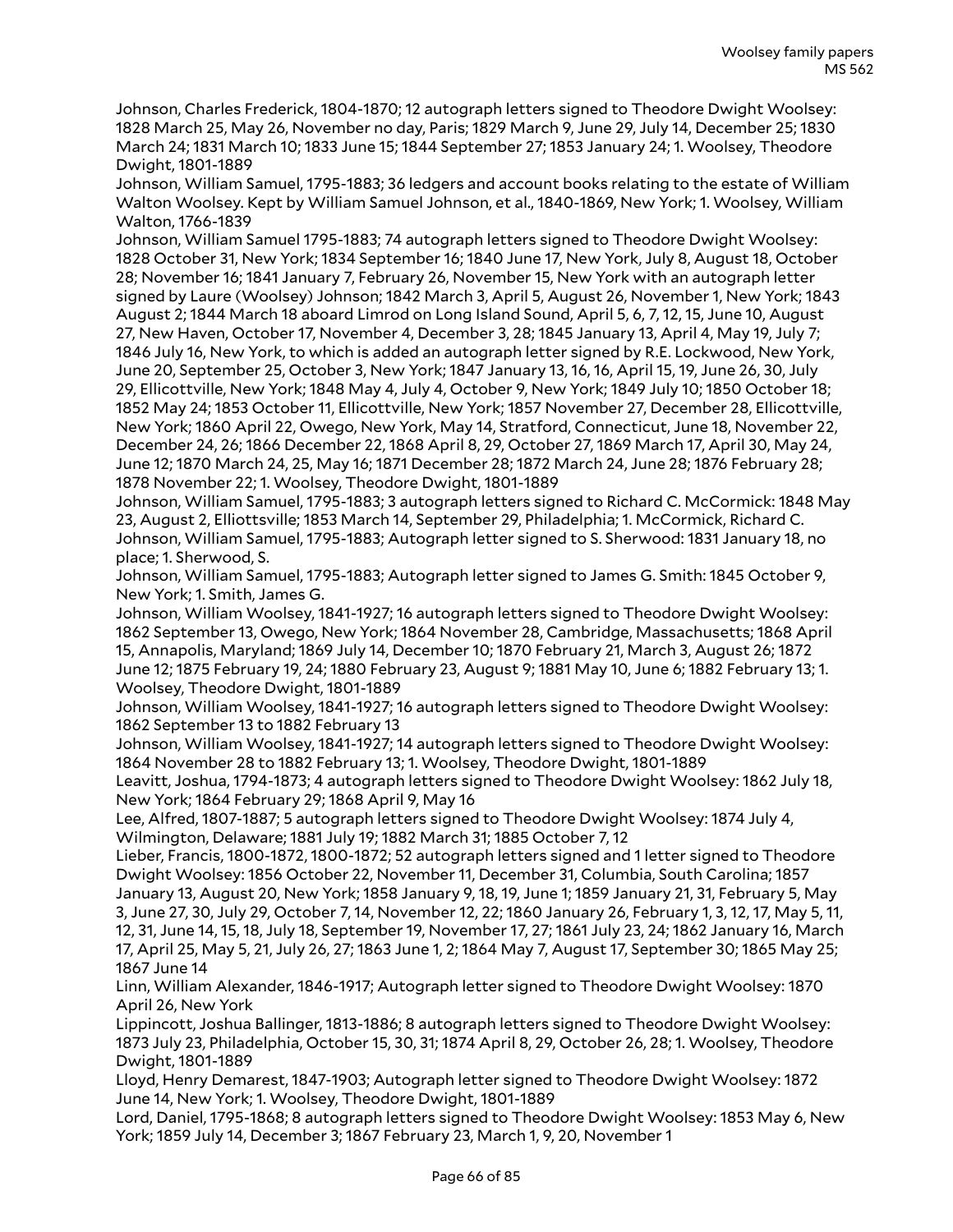Madison, James, President of the United States, 1751-1836; Autograph letter signed to inhabitants of New Haven: 1811 May 24, Washington D.C.

Magoun, George Frederic, 1821-1896; 5 autograph letters signed to Theodore Dwight Woolsey: 1870 May 30, Grinnell, Iowa; 1874 September 3, November 9; 1881 March 23; 1887 August 17 Merrill, Selah, 1837-1909; 5 autograph letters signed to Theodore Dwight Woolsey: 1873 July 30, Andover, Massachusetts; 1874 April 18; 1877 October 16; 1878 December 12; 1881 April 25 Morse, Samuel Finley Breese, 1791-1872; 10 autograph letters signed to Theodore Dwight Woolsey: 1837 October 2 to 1861 April 28; 1. Woolsey, Theodore Dwight, 1801-1889

Morse, Samuel Finley Breese, 1791-1872; 10 autograph letters signed to Theodore Dwight Woolsey: 1837 October 2, New York (Laid in signed description of telegram); 1839 September 4; 1842 September 29, October 15, New York; 1843 May 25; 1852 January 4; 1853 December 24; 1854 January

19; 1860 December 15, New York; 1861 April 28; 1. Woolsey, Theodore Dwight, 1801-1889 Morse, Samuel Finley Breese, 1791-1872; Autograph letter signed to Theodore Dwight Woolsey, Noah Porter, and Edward Elbridge Salisbury: 1866 April 28, New York; 1. Porter, Noah, 1811-1892; 2. Salisbury, Edward Elbridge, 1814-1901

Packard, Lewis Richard, 1836-1884; 4 autograph letters signed to Theodore Dwight Woolsey: 1862 July 14, Philadelphia; 1867 July 3; 1874 May 21, New Haven; 1881 July 14, Cleveland

Palfrey, John Gorham, 1796-1881; 3 autograph letters signed to Theodore Dwight Woolsey: 1837 December 24, no place; 1839 January 18, no place; 1853 January 20, Cambridge, Massachusetts; 1. Woolsey, Theodore Dwight, 1801-1889

Park, Edwards Amasa, 1808-1900; 5 autograph letters signed, 7 letters signed, and 1 autograph letter to Theodore Dwight Woolsey: 1845 September 17- 1881 December 22, Andover, Massachusetts

Park, Edwards Amasa, 1808-1900; 5 autograph letters signed, 7 letters signed, and 1 autograph letter to Theodore Dwight Woolsey: 1845 September 17, Andover, Massachusetts; 1851 October 9, 1852 May 17, July 1; 1854 March 2, 8; 1856 October 13; 1863 May 9; 1869 January 13; 1876 April 24; 1880 December 18; 1881 October 29, December 22

Peabody, Andrew Preston, 1811-1893; 6 autograph letters signed to Theodore Dwight Woolsey: 1862 June 9, August 6, Cambridge, Massachusetts; 1870 October 20; 1871 June 22; 1872 October 14; 1875 March 12

Perry, Arthur Latham, 1830-1905; 10 autograph letters signed to Theodore Dwight Woolsey: 1859 August 5 – 1871 July 14, Williamstown, Massachusetts

Perry Arthur Latham, 1830-1905; 10 autograph letters signed to Theodore Dwight Woolsey: 1859 August 5, Williamstown, Massachusetts; 1860 April 10; 1865 October 14; 1866 November 12; 1867 January 1; 1868 February 25, November 27; 1869 November 23, Williamstown, enclosed an autograph letter signed Mahlon Sands, New York 1871 November 22, July 14; 1870 September 19, Williamstown; I. Sands, Mahlon

Pierrepont, Edwards, 1817-1892; 5 autograph letters signed and 1 letter signed to Theodore Dwight Woolsey: 1870 February 3, New York; 1871 September 19; 1875 March 29, no day, April 8, June 22 Pomeroy, John Norton, 1828-1885; 7 autograph letters signed to Theodore Dwight Woolsey: 1864 February 10, March 9, Kingston, New York; 1868 June 5, New York, October 18, Kingston New York; 1873 November 21, Rochester, New York; 1884 July 9, September 1, San Francisco

Porter, Noah, 1811-1892; Autograph letter signed to Sarah Sears (Prichard) Woolsey: 1877 August 17, Keene Valley, New York; 1. Woolsey, Sarah Sears (Prichard), 1824-1900

Porter, Noah, 1811-1892; 56 autograph letters signed to Theodore Dwight Woolsey: 1837 November 28 to 1888 July 12, various places; 1. Woolsey, Theodore Dwight, 1801-1889

Porter, Noah, 1811-1892; 56 autograph letters signed to Theodore Dwight Woolsey: 1837 November 28, New Milford, Connecticut; 1844 September 24, Springfield, Massachusetts; 1845 September 26, October 22, November 28, 1846 July 6, 28, October 27; 1847 January 18, Providence, Rhode Island, April 21, Farmington, Connecticut, April 30, May 4; 1849 July 10, 18; 1852 October 9; 1853 June 11, December 13; 1854 February 5, 22, March 28, April 16, August 5; 1855 February, no day, New Haven, June 24, Farmington, Connecticut, August 8, September 5; 1856 July 17; 1857 July 13; 1858 June 19, July 22, August 18, December 6; 1859 March 27, May 17, July 14; 1861 July 16, August 12, 20, November 13; 1863 August 7, 14; 1864 July 27; 1865 June 20; 1866 July 24, 25, September 6; 1867 December 24; 1868 October 27; 1869 March 13, July 19; 1871 July 31, September 13; 1876 April 19; 1877 July 23; 1885 July 21; 1888 July 12; 1. Woolsey, Theodore Dwight, 1801-1889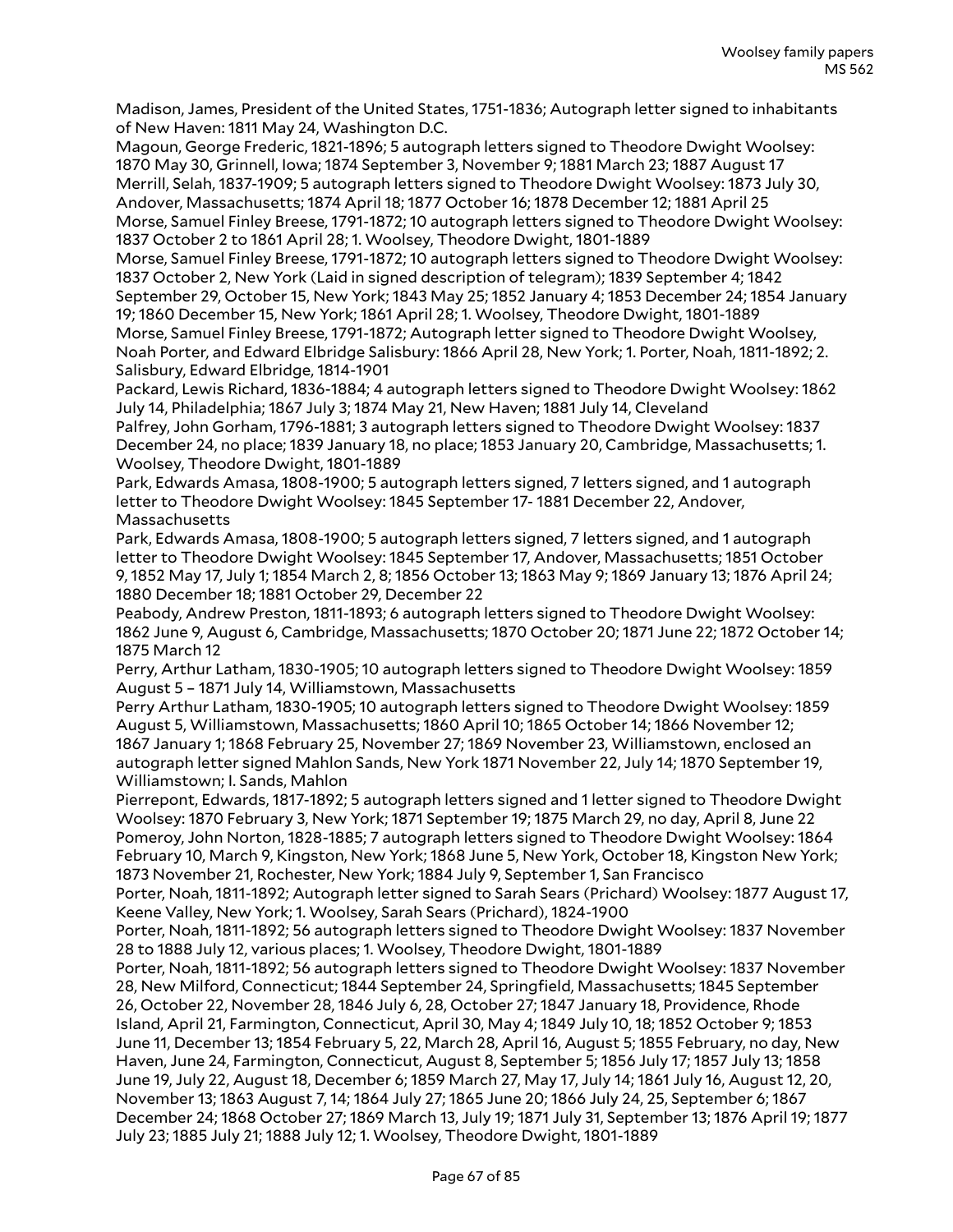Porter, Noah, 1811-1892; Autograph letter signed to Theodore Dwight Woolsey and Fellows of Yale College: 1862 July 21, Farmington, Connecticut; I. Woolsey, Theodore Dwight, 1801-1889; II. Fellows of Yale College

Quincy, Josiah, 1772-1864; Autograph letter signed to Theodore Dwight Woolsey: 1833 April 26, Cambridge, Massachusetts; 1. Woolsey, Theodore Dwight, 1801-1889

Robinson, Edward 1794-1863; 25 autograph letters signed to Theodore Dwight Woolsey: 1827 December 29- 1859 February 25, various places; 1. Woolsey, Theodore Dwight 1801-1889 Robinson, Edward, 1858-1931; 4 autograph letters signed to Theodore Dwight Woolsey: 1859 February 1, 25; 1882 March 4, 9, New York; 1. Woolsey, Theodore Dwight, 1801-1889

Robinson, Edward, 1794-1863; 24 autograph letters signed to Theodore Dwight Woolsey: 1827 December 29, Halle, Germany; 1828 April 22; 1844 December 13, New York; 1845 September 15; 1847 January 15, September 25, October 4, December 8; 1853 February 2, 7, 16, 26, May 27; 1854 March 16, June 28, December 9; 1855 April 25; 1856 August 12, Long Branch, New Jersey; 1857 May 5, December 15, 18, New York; 1858 October 30; 1859 February 1, 25

Rosenthal, Albert, 1863-1939; 6 autograph letters signed to Theodore Salisbury Woolsey: 1914 November 15, Philadelphia, November 25, 28, December 3, 22; 1915 January 1; 1. Woolsey, Theodore Salisbury, 1852-1929

Ruggles, Samuel Bulkley, 1800-1881; 5 autograph letters signed to Theodore Dwight Woolsey: 1859 August 3; 1860 June 12, New York; 1864 September 17; 1871 July 10; 1872 October 3; 1. Woolsey, Theodore Dwight, 1801-1889

Ruggles, Samuel Bulkley, 1800-1881; 5 autograph letters signed to Theodore Dwight Woolsey: 1859 August 3; 1860 June 12, New York; 1864 September 17; 1871 July 10; 1872 October 3; 1. Woolsey, Theodore Dwight, 1801-1889

Saint- Gaudens, Augustus 1848-1907; 4 autograph letters signed to Theodore Dwight Woolsey: 1875 April 22, Boston Highlands, Massachusetts, April 29, New York, May 30, June 28, Boston Highlands, Massachusetts; 1. Woolsey, Theodore Dwight, 1801-1889

Salisbury, Edward Elbridge, 1814-1901; 2 autograph letters signed to Edith Woolsey: 1889 July 2, Lyme, Connecticut, September 14, Cincinnati, Ohio; 1. Woolsey, Edith, 1864-Salisbury, Edward Elbridge, 1814-1901; 9 autograph letters signed and 1 autograph letter to Elizabeth Martha (Salisbury) Woolsey: 1836 July 11 to 1846 May 28; 1. Woolsey, Elizabeth Martha (Salisbury), 1812-1852; I. Salisbury, Abigail Salisbury (Phillips)

Salisbury, Edward Elbridge, 1814-1901; 10 autograph letters signed to Elizabeth Martha Salisbury Woolsey: 1836 June 11, November 9; 1837 January 1, March 16, April 26, May 10, July 23, September 9; 1838 July 9, November 14; 1. Woolsey, Elizabeth Martha (Salisbury), 1812-1852

Salisbury, Edward Elbridge, 1814- 1901; 9 autograph letters signed and 1 autograph letter to Elizabeth Martha (Salisbury) Woolsey: 1836 July 11, no place; 1837 January 1, Florence, July 23, September 9; 1838 July 9, Interlaken, Switzerland; 1839 January 14, Berlin, Germany; 1842 November 1, Mayence, Germany, to which is added an autograph letter signed by Abigail Salisbury (Phillips); 1845 November 4, New Haven to which is added an autograph letter by Abigail Salisbury (Phillips) Salisbury; 1846 May 28, New Haven to which is added an autograph letter signed by Abigail Salisbury 9Phillips) Salisbury may 28, 29

Salisbury, Edward Elbridge, 1814-1901; Autograph letter signed to Sarah Sears (Prichard) Woolsey: 1889 July 7, Gloucester, Massachusetts; 1. Woolsey, Sarah Sears (Prichard), 1824-1900 Salisbury, Edward Elbridge, 1814-1901; 28 autograph letters signed to Theodore Dwight Woolsey: 1832 November 15 to 1884 August 26, various places; 1. Woolsey, Theodore Dwight, 1801-1889 Salisbury, Edward Elbridge, 1814-1901; 28 autograph letters signed to Theodore Dwight Woolsey: 1832 November 15; 1836 October 18, Bordeaux, France; 1837 December 2, Paris; 1838 November 14, Berlin; 1842 July 17; 1843 August 3; 1847 July 21, August 13, Warren Lake, Connecticut, September 1, New Haven; 1853 June 2, Niagara Falls; 1855 August 8, Kent, Connecticut, August 18, September 1, 4, Kent, Connecticut; 1856 July 9, Niagara Falls, New York; 1861 April 13; 1866 September 30, New Haven; 1869 June 28, Lenox, Massachusetts; 1870 July 21, August 8, 22, 30, February 1, November 11, Torquey, England; 1872 September 30, Lenox, Massachusetts, November 12; 1878 March 12, Lyme, Connecticut; 1884 August 26, Lyme, Connecticut; 1. Woolsey, Theodore Dwight, 1801-1889 Salisbury, Edward Elbridge, 1814-1901; 3 autograph letters signed to Theodore Dwight Woolsey and Elizabeth Martha (Salisbury) Woolsey: 1845 October 14, New Haven, November 4, December 20; 1. Woolsey, Theodore Dwight, 1801-1889; 2. Woolsey, Elizabeth Martha (Salisbury), 1812-1852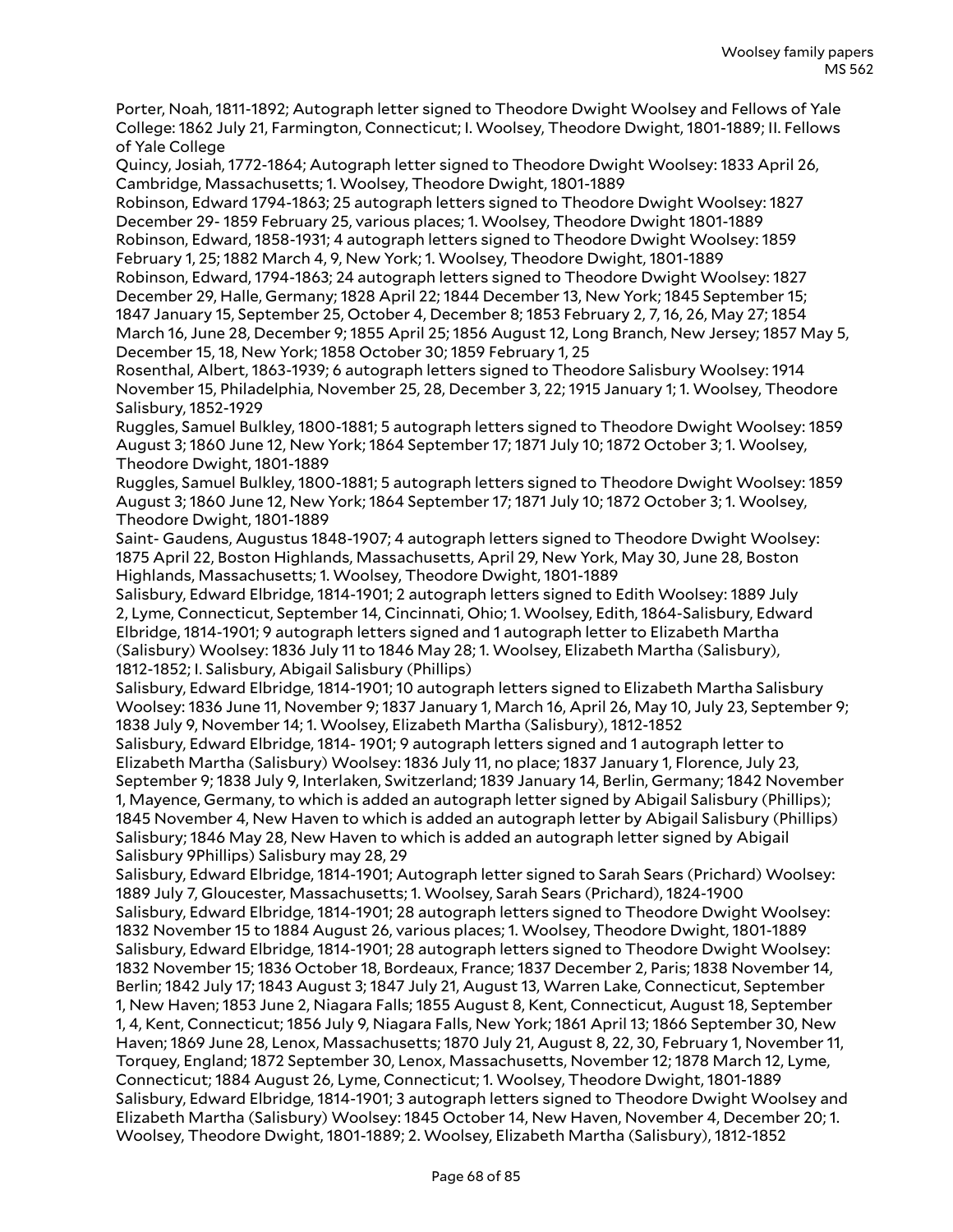Salisbury, Edward Elbridge, 1814-1901; 3 autograph letters signed to Theodore Dwight Woolsey and Elizabeth Martha (Salisbury) Woolsey: 1845 December 20, 27, New Haven with 2 autograph letters added, 1 by Mary Phillips Salisbury and Elizabeth Martha (Salisbury) Woolsey, the other by Abigail Salisbury (Phillips) Salisbury, December 29; 1846 April 13, New Haven with autograph letter signed by Abigail Salisbury (Phillips) Salisbury added 1847 September 6, Lebanon Springs

Salisbury, Edward Elbridge, 1814-1901, Y 1832.; Autograph Letter signed and receipt to President Theodore Dwight Woolsey, New Haven, 1856 September 14; 3 pages; With this is a receipt given to President Woolsey by Mr. Salisbury for the sum of two hundred dollars "for the use of Miss Agnes Woolsey in Europe."

Sanborn, Franklin Benjamin 1831-1917; 28 autograph letters signed to Theodore Dwight Woolsey: 1865 October 5, Boston, October 18, 24, 26, Boston; 1866 October 18; 1872 October 17, Boston; 1873 October 17, 28, November 11, 18, December 4; 1874 April 6, 13, 18, September 12, 22, October 15, November 10, 24; 1875 June 1; 1876 June 22, May 6, November 16; 1877 January 22, June 7, Boston; 1. Woolsey, Theodore Dwight, 1801-1889

Scarborough, William Woolsey, 1814-; 6 autograph letters signed to Laura (Woolsey) Johnson: 1871 March 6, Cincinnati, March 9, 17, April 2, 16, September 12, New York; 1. Johnson, Laura (Woolsey), 1800-1880

Scarborough, William Woolsey, 1814-; Autograph letter signed to Sarah Sears (Prichard) Woolsey: 1889 July 7, Gloucester, Massachusetts; 1. Woolsey, Sarah Sears (Prichard), 1824-

Scarborough, William Woolsey, 1814-; Autograph letter signed to John Mumford Woolsey, William Samuel Johnson, and Theodore Dwight Woolsey: 1858 January 12, Cincinnati; 1. Johnson, William Samuel, 1795-1882;2. Woolsey, John Mumford, 1796-1870

Scarborough, William Woolsey, 1814-; 55 autograph letters signed and a telegram to Theodore Dwight Woolsey: 1831 November 30 to 1887 August 27; 1. Woolsey, Theodore Dwight, 1801-1889 Scarborough, William Woolsey, 1814-; 51 autograph letters signed to Theodore Dwight Woolsey: 1833 January 19 to 1887 August 27, various places; 1. Woolsey, Theodore Dwight, 1801-1889 Scarborough, William Woolsey, 1814-; 51 autograph letters signed to Theodore Dwight Woolsey: 1833 January 19, New York; 1834 August 9; 1845 January 13, Zaneville, Ohio; 1848 April 21, Cincinnati, Ohio; 1849 January 29, April 30, November 21; 1850 March 18; 1852 April 12; 1853 June 21; 1856 March 19; 1857 March 27, November 26, December 12; 1858 January 17; 1862 August 18, Cincinnati; 1864 April 28; 1868 April 2; 1869 June 1, Cincinnati, Ohio, October 12, New York; 1870 November 29, December 10; 1871 January 13, February 27, March 2, April 29, June 7; 1872 March 23, June 1, 10; 1874 February 7, March 11, December 6; 1875 February 20, 26, March 18; 1876 July 7, September 29; 1877 January 10, 25, 31, February 12, June 12; 1881 January 18, August 25, October 1, Elizabeth, New Jersey; 1882 November 25; 1883 October 8; 1887 August 27; 1. Woolsey, Theodore Dwight, 1801-1889 Schaff, Philip, 1819-1893; 16 autograph letters signed, 7 letters signed, and 1 postcard to Theodore Dwight Woolsey: 1870 July 9- 1884 February 13, New York

Schaff, Philip, 1819-1893; 16 autograph letters signed, 7 letters signed, and 1 postcard to Theodore Dwight Woolsey: 1870 July 9, 12, 13, 15, New York; 1872 March 16, September 13; 1876 December 15; 1878 November 7, December 26, 30; 1880 February 11, June 9; 1881 January 22 (facsimile), 24 (facsimile), 28, March 14, 21, 25, April 7 (facsimile), 13 (facsimile), June 7 (facsimile); 1882 April 11, New York; 1883 September 22 (facsimile); 1884 February 13

Schurz, Carl, 1829-1906; Autograph letter signed to Theodore Dwight Woolsey: 1877 April 4, Washington D.C.; 1. Woolsey, Theodore Dwight, 1801-1889

Schurz, Carl, 1829-1906; 1 circular (copy) from Carl Schurz, Jacob Brinkerhoff, William Cullen Bryant, Jacob Dolson Cox, Oswald Ottendorfer, David Ames Wells, and Horace White to Theodore Dwight Woolsey 1872 June 6, New York

Scribner, Charles, 1821-1871; 21 Autograph letters signed to Theodore Dwight Woolsey: 1862 October 6, 7, 10, 27, December 13, New York; 1863 December 7, 28; 1864 April 30, May 25, 30; 1865 April 17, August 4, October 11; 1866 January 6, July 20; 1868 February 1; 1869 January 20, March 13, May 6, June 23, 29

Sears, Barnas, 1802-1880; 4 autograph letters signed to Theodore Dwight Woolsey: 1855 October 18, Providence, Rhode Island; 1862 August 21, date 1860 in error; 1865 September 22; 1867 April 22 Seymour, Edward, 1835-1877; 40 autograph letters signed and 8 autograph letters to Theodore Dwight Woolsey: 1861 November 20- 1877 April 17, New York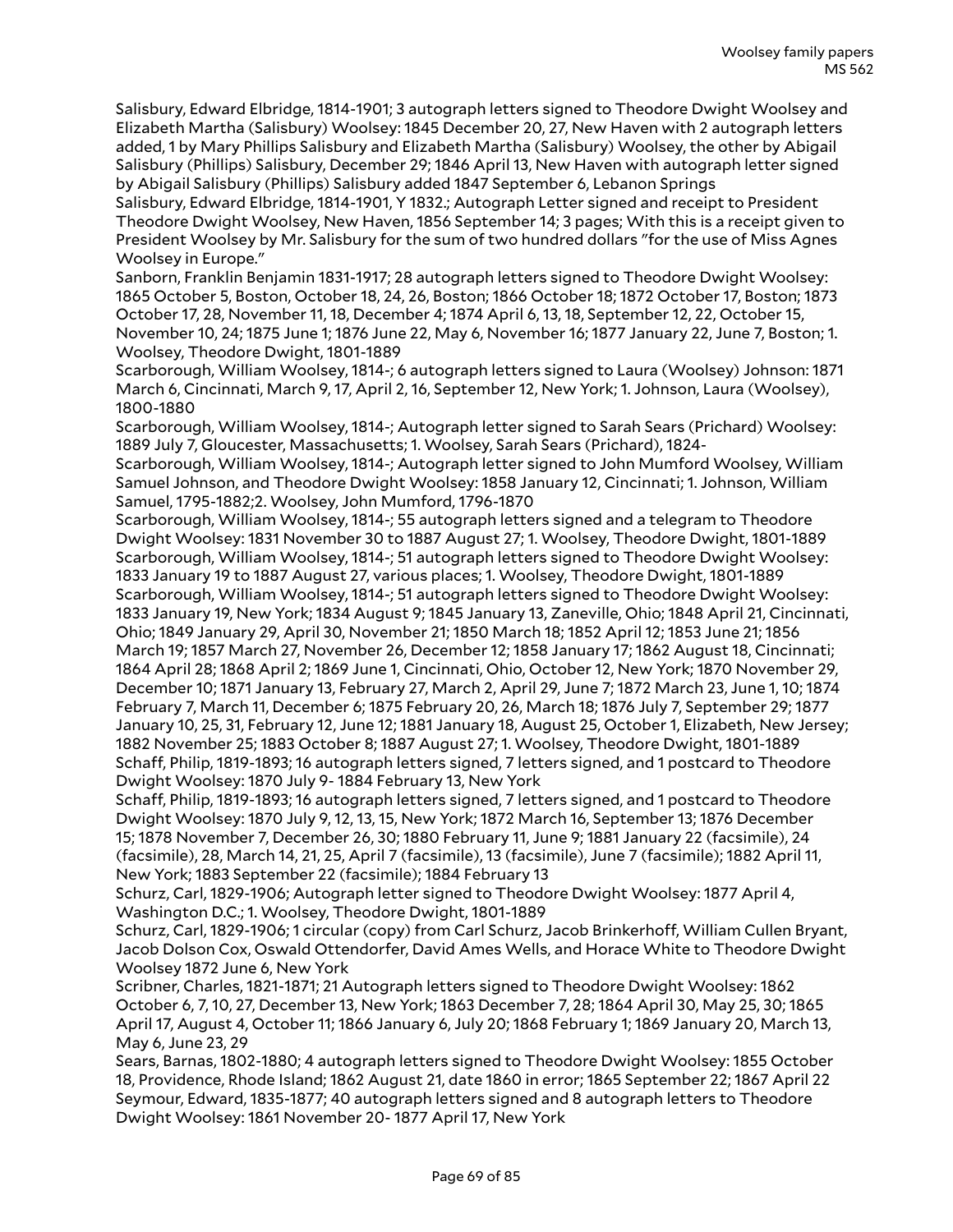Seymour, Edward, 1835-1877; 40 autograph letters signed and 8 autograph letters to Theodore Dwight Woolsey: 1861 November 20 to 1877 April 17; 1. Woolsey, Theodore Dwight, 1801-1889 Seymour, Edward, 1835-1877; 40 autograph letters signed and 8 autograph letters to Theodore Dwight Woolsey: 1861 November 20, New York; 1865 April 7, 14; 1867 October 31, November 27; 1869 March 13, May 6, June 23, 29; 1870 November 11, 23, December 10, 22, 28; 1871 March 8, 16, 21, 27, 31, May 20, 29, November 10, December 6, 13; 1872 February 16, September 18, October 8, 24, November 26; 1873 November 12, 1874 February 7, March 5, April 20, October 6, 15; 1875 May 13, 15, October 26; 1876 February 4, 17; 1877 January 2, February 10, 19, 20, 26, March 16, April 17 Shelton, Frederick William, 1815-1881; Autograph letter signed to Theodore Dwight Woolsey: 1864 August 8, Jamaica, Long Island, New York

Silliman, Benjamin, 1816-1885; 25 autograph letters signed to Theodore Dwight Woolsey: 1846 April 22 to 1870 June 23, various places; 1. Woolsey, Theodore Dwight, 1801-1889

Silliman, Benjamin, 1816-1885; 25 autograph letters signed to Theodore Dwight Woolsey: 1846 April 22; 1850 May 17, Naples, Italy; 1851 June 5, West Haven, Connecticut; 1852 February 9, 23, Washington, May 20, September 21; 1853 July 22, 26, November 9, 1858 July 22, New York, August 5, New Haven; 1859 May 16, New Haven, June 29, July 25; 1861 March 19, June 14, no place; 1863 July 28; 1864 March 27, July 23; 1867 February 5, New Haven, July 23, August 26; 1870 May 30, New Haven, June 23; 1. Woolsey, Theodore Dwight, 1801-1889

Sophocles, Evangelinus Apostolides, 1807-1883; 17 autograph letters signed to Theodore Dwight Woolsey: 1841 February 2, Cambridge, Massachusetts; 1842 February 7, June 8, 13, October 5; 1845 April 5; 1847 October 16; 1848 March 9, 13, June 15, November 6; 1860 March 20, August 28 Sparks, Jared, 1789-1866; 8 autograph letters signed to Theodore Dwight Woolsey: 1834 January 29, Cambridge, Massachusetts, February 4, May 19; 1835 January 23; 1850 February 6, May 6, August 19; 1852 January 19; 1. Woolsey, Theodore Dwight, 1801-1889

Stearns, William Augustus, 1805-1876; 16 autograph letters signed to Theodore Dwight Woolsey: 1854 January 10 to 1870 October 10, various places; 1. Woolsey, Theodore Dwight, 1801-1889 Stearns, William Augustus; 16 autograph letters signed to Theodore Dwight Woolsey: 1854 January 10, Cambridgeport, Massachusetts; 1855 January 19, May 22, Amherst, Massachusetts; 1858 March 10, May 11, August 27, Duxbury, Massachusetts, October 14, Amherst, Massachusetts, October 25; 1861 October 3, 15; 1864 October 12; 1867 July 5, October 1, November 20; 1870 January 6, October 10; 1. Woolsey, Theodore Dwight, 1801-1889

Strong, Selah Brewster, 1792-1872; 6 autograph letters signed to Theodore Dwight Woolsey: 1851 July 20, no place; 1852 May 3, Setauket, New York; 1868 July 2; 1869 July 17, November 24, St. George's Manor, New York; 1870 June 10; 1. Woolsey, Theodore Dwight, 1801-1889

Sprague, William Buell, 1795-1876; 14 autograph letters signed to Theodore Dwight Woolsey: 1857 February 10 to 1871 January 13; 1. Woolsey, Theodore Dwight, 1801-1889

Sprague, William Buell, 1795-1876; 14 autograph letters signed to Theodore Dwight Woolsey: 1857 February 10, Albany, New York; 1858 April 21; 1859 June 20; 1860 April 4, Albany, New York, July 28; 1861 June 25; 1864 February 5; November 25; 1865 July 17; 1866 September 10; 1867 July 2; 1869 March 11, April 30, Albany, New York; 1871 January 13, Flushing, New York; 1. Woolsey, Theodore Dwight, 1801-1889

Stearns, William Augustus, 1805-1876; 2 autograph letters signed to William Dwight Whitney: 1870 April 28, Amherst; 1871 December 3; 1. Whitney, William Dwight, 1827-1894

Stuart, Moses, 1780-1852; 2 autograph letters signed to Theodore Dwight Woolsey: 1825 February 21, Andorew; 1827 April 24; 1. Woolsey, Theodore Dwight, 1801-1889

Taft, Alphonso, 1810-1891; 4 autograph letters signed to Theodore Dwight Woolsey, 1 written by Alphonso Taft, Tracey Peck, William S. Scarborough, and Charles E. Smith: 1870 May 23, Cincinnati; 1871 April 26, May 8; 1874 February 21

Tappan, John, 1781-; Autograph letter signed to Elizabeth Martha (Salisbury) Woolsey: 1848 December 18, Boston; 1. Woolsey, Elizabeth Martha (Salisbury), 1812-1852

Tappan, John, 1781-; 2 autograph letters signed to Theodore Dwight Woolsey: 1839 May 1, Boston, Massachusetts; 1846 July 30; 1. Woolsey, Theodore Dwight, 1801-1889

Tarbox, Increase Niles, 1815-1888; 12 autograph letters signed to Theodore Dwight Woolsey: 1852 July 15, Boston; 1858 May 13; 1868 April 4; 1870 January 14, 25, February 4, May 10, August 27; 1871 January 31, March 1, May 10; 1881 March 15; 1. Woolsey, Theodore Dwight, 1801-1889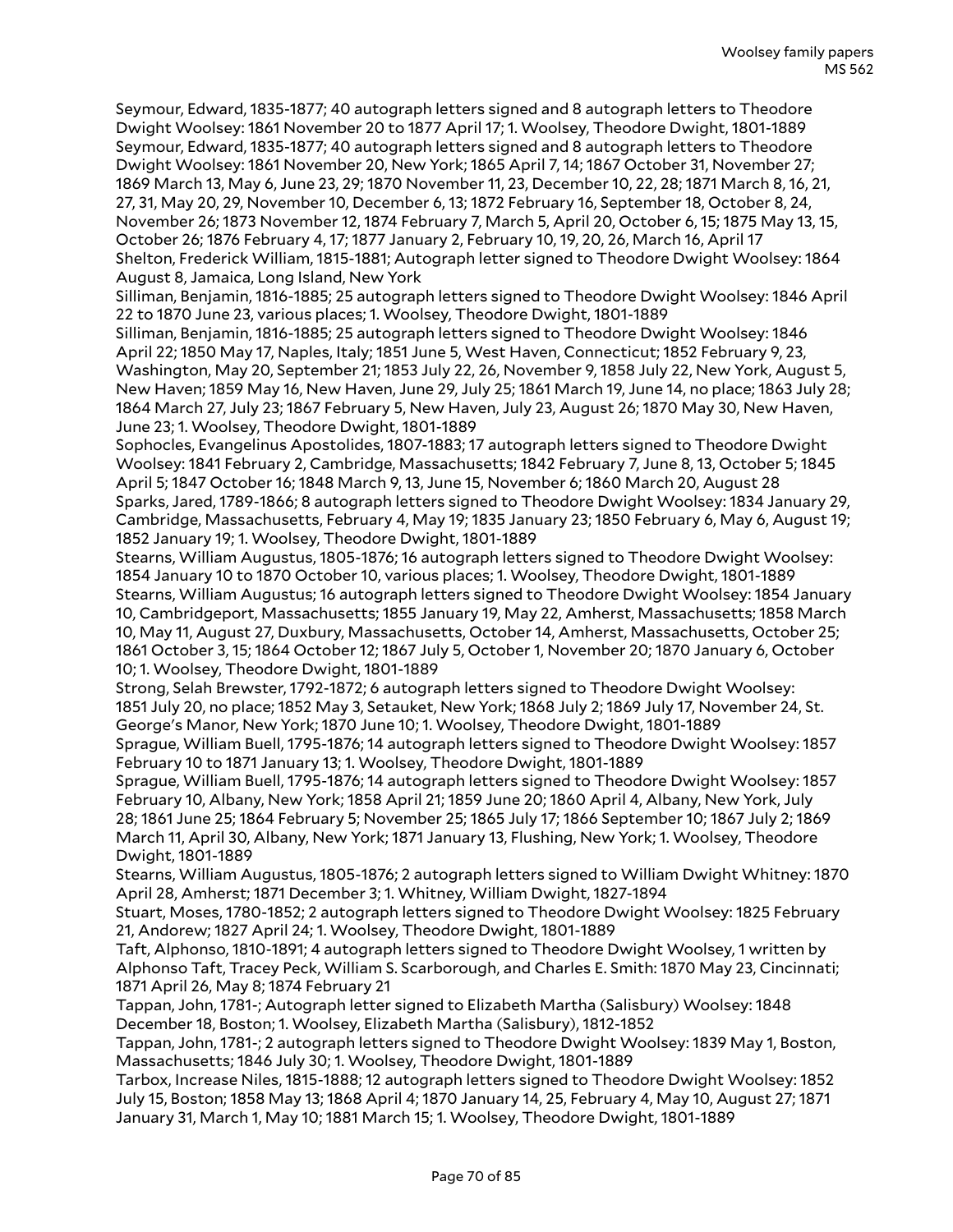Taylor, Nathaniel Williams, 1786-1858; Autograph letter signed to Theodore Dwight Woolsey: 1826 March 19, Litchfield, Connecticut; 1. Woolsey, Theodore Dwight, 1801-1889

Thacher, Thomas Anthony, 1815-1886; 18 autograph letters signed and 1 telegram to Theodore Dwight Woolsey: 1844 February 17, November 18, Germany; 1845 August 11, Eisevach, Germany, September 22, Hartford, Connecticut; 1846 January 29, New Haven; 1852 September 11; 1857 August 13, May 15; 1863 January 17; 1865 April 5, ca, April 6, New Haven; 1867 August 23; 1869 August 17, Colebrook, Connecticut; 1873 May 3, New Haven; 1880 May 29; 1881 May 25; 1882 June 19; 1883 January 26

Thacher, Thomas Anthony (et al),, 1815-1886; Autograph letter signed to President and Fellows of Yale College: 1882 June 10, New Haven; 1. Porter, Noah; 2. Yale College Fellows

Thayer, Joseph Henry, 1828-1901; Autograph letter signed to Sarah Sears (Prichard) Woolsey: 1871 February 24 to 1888 October 30; 1. Woolsey, Theodore Dwight, 1801-1889; I. Angus, Joseph, 1816-1902

Thayer, Joseph Henry, 1828-1901; 96 autograph letters signed and 1 letter signed to Theodore Dwight Woolsey: 1878 October 1; 1879 February 15, April 29, September 12, October 20, 22, August 14, November 14, December 22, Andover, Massachusetts; 1880 February 5, 7, 23, Andover, Massachusetts, enclosing an autograph letter signed by Joseph Angus to Theodore Dwight Woolsey, London, 1880 February 3, March 10, May 4, 18, 31, June 24, July 23, September 6, November 5, 12, December 15, 20, Andover, Massachusetts; 1881 January 3, 6, 7, 19, 27, February 9, 26, March 23, New York, May 9, 20, 23, October 6, 17, December 22, Andover; 1882 February 9, 22, 24, February 27, 28, March 15, April 11, May 19, June 20, July 14, November 24, December 7, 19, Cambridge, Massachusetts; 1883 May 16, June 29, October 20, 27, December 28; 1884 March 17, 18, 22, 25, Cambridge, March 26, n.p., April 4, New York, April 14, May 9, Cambridge, Massachusetts, August 28, Jackson, N.H., November 29, Cambridge, Massachusetts; 1885 January 21, April 14, June 20, September 24, Cambridge; 1886 February 24, April 6, October 18; 1887 February 16, October 29; 1888 October 30, Cambridge; 1. Woolsey, Theodore Dwight, 1801-1889; I. Angus, Joseph, 1816-1902 Thompson, Joseph Parrish, 1819-1879; 16 autograph letters signed to Theodore Dwight Woolsey: 1851 January 10 to 1875 December 20; 1. Woolsey, Theodore Dwight, 1801-1889 Thompson, Joseph Parrish, 1819-1879; 16 autograph letters signed to Theodore Dwight Woolsey: 1851 January 10; 1856 September 19, 25, New York; 1858 March 11, 16, October 20; 1859 May 16; 1860 April 9, 19; 1861 February 25; 1862 June 2, July 22, August 5; 1863 March 26; 1875 April 15, Berlin, December 20; 1. Woolsey, Theodore Dwight, 1801-1889 Thompson, Joseph Parrish, 1819-1879, Y. 1838; Autograph letter signed to President Woolsey: 1862 October 14, New York; 2p. 21cm. Enclosure: Autograph letter signed to A.P. Stokes from W. Gilman Thompson, New York, 1911 January 24 (1p.); 1. Woolsey, Theodore Dwight, 1801-1889 Trumbull, Henry Clay, 1830-1903; 16 autograph letters signed to Theodore Dwight Woolsey: 1866 July 30 to 1884 January 14, various places; 1. Woolsey, Theodore Dwight, 1801-1889 Trumbull, Henry Clay, 1830-1903; 16 autograph letters signed to Theodore Dwight Woolsey: 1866 July 30, Hartford; 1870 September 27; 1875 November 9, Philadelphia; 1876 November 4; 1879 November 15; 1882 January 11, February 4, February 13, March 14, Philadelphia, April 18, Philadelphia, enclosing an autograph letter signed by E.D. Smith, Elizabeth, New Jersey, April 16; 1882 June 5, 13, August 22, Philadelphia; 1884 January 10, 14; 1. Woolsey, Theodore Dwight 1801-1889 Trumbull, Lyman, 1813-1896; 3 autograph letters signed to Theodore Dwight Woolsey: 1858 August 23, Alton, Illinois; 1866 September 3, Chicago; 1868 May 26, Washington, D.C. Twining, Alexander Catlin, 1801-1884; 8 autograph letters signed to Theodore Dwight Woolsey: 1821 March 24 to 1826 April 12; 1. Woolsey, Theodore Dwight 1801-1889 Twining, Alexander Catlin, 1801-1884; 39 autograph letters signed to Theodore Dwight Woolsey: 1822 April 10 to 1880 December 15; 1. Woolsey, Theodore Dwight, 1801-1889; I. Johnson, Sarah Dwight (Woolsey), 1805-1870; II. Woolsey, John Mumford, 1796-1870 Twining, Alexander Catlin, 1801-1884; 39 autograph letters signed to Theodore Dwight Woolsey: 1822 April 10, August 16; 1823 January 25; 1824 December 19; 1826 January 4, February 22, April 12; 1827 January 27; 1828 October 25; 1829 February 26, Brooklyn, New York? to which are added 2 autograph letters signed, 1 by John Mumford Woolsey, 1829 February 28, the other by Sarah Dwight

(Woolsey) Johnson; 1831 March 23, May 27, September 5; 1832 January 27; 1838 November 17, Middlebury, Vermont; 1839 August 20, Middlebury, Vermont; 1840 July 16, October 16; 1842 January 31, July 21; 1843 February 28; 1844 February 20, July 22; 1845 June 27, July 14; 1846 January 27, New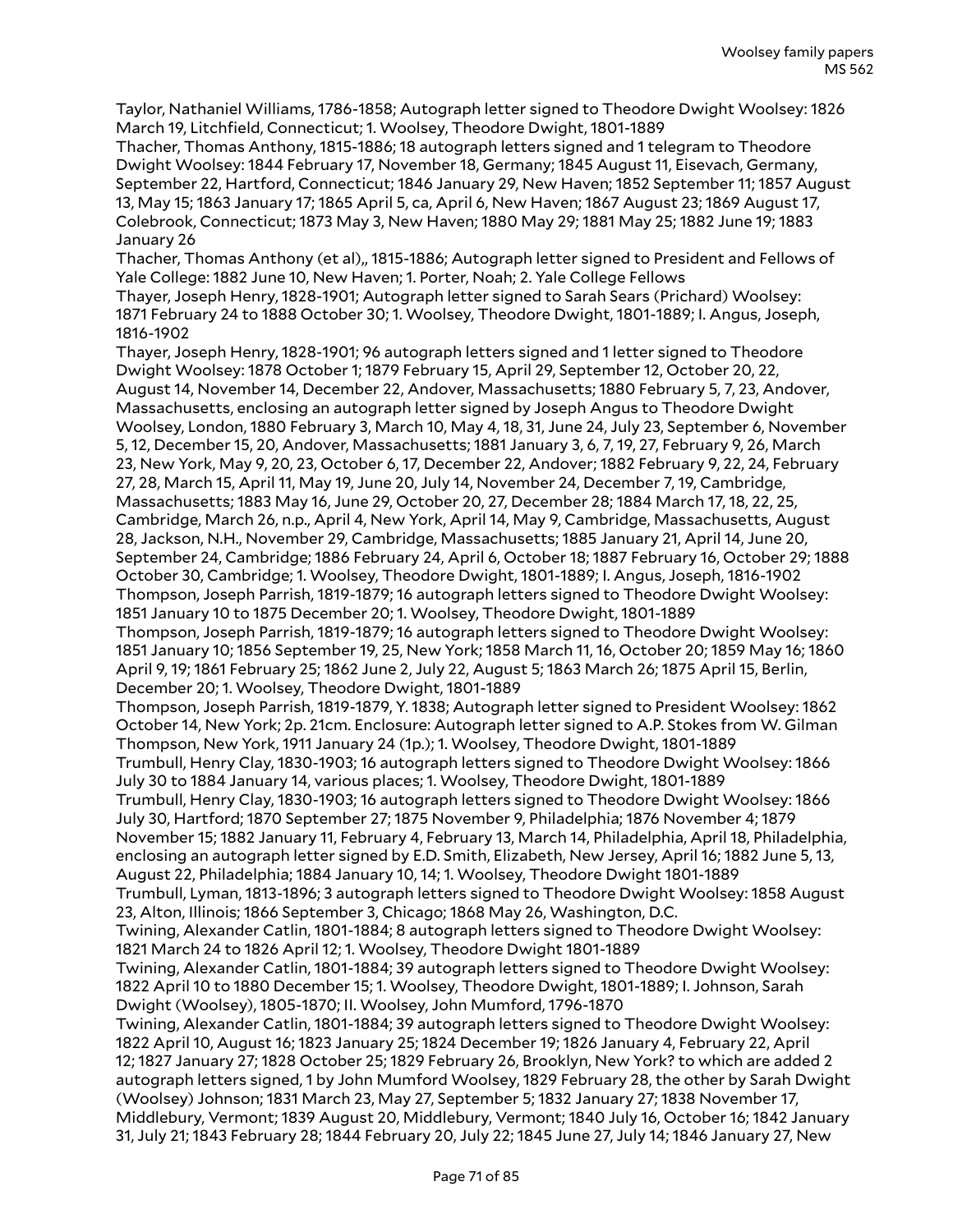York, July 20, December 12; 1847 August 4, 14, March 9, November 1; 1850 August 7, Hudson, Ohio; 1851 August 15, New Haven; 1852 May 17, Erie, Pennsylvania; 1864 November 2, New York; 1870 July 5, Washington D.C.; 1871 February 19, New Orleans, Louisiana, February 28; 1880 December 15, Prospect Hill, Connecticut; 1. Woolsey, Theodore Dwight, 1801-1889; I. Johnson, Sarah Dwight (Woolsey), 1805-1870; II. Woolsey, John Mumford, 1796-1870

Twining, Alexander Catlin, 1801-1884; Autograph letter signed to Theodore Dwight Woolsey and Leonard Bacon: 1839 September, Middlebury, Vermont; 1. Woolsey, Theodore Dwight, 1801-1889; 2. Bacon, Leonard, 1802-1881

Villard, Henry, 1835-1900; 1 autograph letter signed and 7 letters signed to Theodore Dwight Woolsey: 1869 November 26, Boston; 1870 January 10, 17, 20, February 8, March 29, New York, April 9, May 14, Boston

Washington, George, President of the United States, 1732-1799; Autograph letter signed to Comfort Sands concerning the Chamber of Commerce of New York and its position on the Jay Treaty of 1794: 1795 August 20, Philadelphia, 1p.; 1. Sands, Comfort, 1748-1834; 2. New York, Chamber of Commerce; 3. Jay's Treaty, 1794; 4. U.S.-For rel.- Gt. Brit.; 5. Gt. Brit. For. Rel.- U.S. Wayland, Francis, 1796-1865; 6 autograph letters signed to Theodore Dwight Woolsey: 1852 April 13, providence, Rhode Island; 1853 September 12; 1855 September 22 or 23, late September or early October, no place; 1860 March 23, Providence, Rhode Island; 1881 July 30, New Haven; 1. Woolsey, Theodore Dwight 1801-1889

Weir, John Ferguson, 1841-1926; Autograph letter signed to Sarah Sears (Prichard) Woolsey: 1880 March 10, New Haven; 1. Woolsey, Sarah Sears (Prichard) Woolsey, 1824-1900

Weir, John Ferguson, 1841-1926; 9 autograph letters signed to Theodore Dwight Woolsey: 1869 August 26, West Point, New York; 1870 May 28, June 7, New Haven; 1876 March 1; 1878 December 23; 1879 March 25; 1880 March 3, November 23; 1885 August 13

Ward, Henry Dana, 1797-1884; Autograph letter signed to Theodore Dwight Woolsey: 1870 April 28, Boston

Ward, William Hayes, 1835-1916; 36 autograph letters signed and 2 letters signed to Theodore Dwight Woolsey: 1871 September 7 – 1884 March 25, New York

Ward, William Hayes, 1835-1916; 36 autograph letters signed and 2 letters signed to Theodore Dwight Woolsey: 1871 September 7, October 19, 26, New York; 1872 January 6, 15, February 7, 15, April 17, May 2, June 26, September 12, October 3; 1873 September 12, November 12, 15, 22; 1874 October 17, 30; 1876 March 7, 9, April 15; 1877 January 22, August 31, November 16; 1878 November 12, December 7, 29; 1880 April 5, June 16; 1881 May 9, 13, November 11, New York; 1882 February 4, 9, 15, March 14, September 12; 1884 March 25

Warren, William Fairfield, 1833-1929; 8 autograph letters signed to Theodore Dwight Woolsey: 1870 November 22, December 20, Boston; 1872 January 2, 10, September 26, October 11, 16; 1882 December 19

Wharton, Francis, 1820-1889; 12 autograph letters signed to Theodore Dwight Woolsey: 1858 November 1- 1886 December 17, various places

Wharton, Francis, 1820-1889; 12 autograph letters signed to Theodore Dwight Woolsey: 1858 November 1, Gambier, Ohio; 1859 April 9; 1860 October 16; 1872 December 6, Cambridge, Massachusetts; 1878 March 14, 21; 1881 June 29, Narragansett Pier, Rhode Island; 1882 April 1, Philadelphia, May 11, 25, Cambridge, Massachusetts, July 10, Narragansett Pier, Rhode Island Whitaker, Epher, 1820-1916; 4 autograph letters signed to Theodore Dwight Woolsey: 1866 January 15, Somihold, Long Island; 1869 January 25; 1876 April 18; 1881 October 6; 1. Woolsey, Theodore Dwight, 1801-1889

Whitaker, Epher, 1820-1916; 2 autograph letters signed to T. M. Clapham: 1876 April 18, Long Island, New York; 1892 October 17; 1. Clapham, T.M.

Winthrop, Elizabeth (Woolsey), 1794-1863; 2 autograph letters signed to Richard C. McCormick: 1847 November 30, New Haven; 1848 January 9; 1. McCormick, Richard C.

Winthrop, Elizabeth (Woolsey), 1794-1863; 4 autograph letter signed to Sarah Sears (Prichard) Woolsey: No year, September 1, Boston; 1861 November 5, Staten Island, New York; 1863 May 8, May 27, North Shore, New York; 1. Woolsey, Sarah Sears (Prichard), 1824-1900

Winthrop, Elizabeth (Woolsey), 1794-1863; 2 autograph letters signed to Theodore Dwight Woolsey and Elizabeth Martha (Salisbury) Woolsey: 1845 October 29, December 29, Philadelphia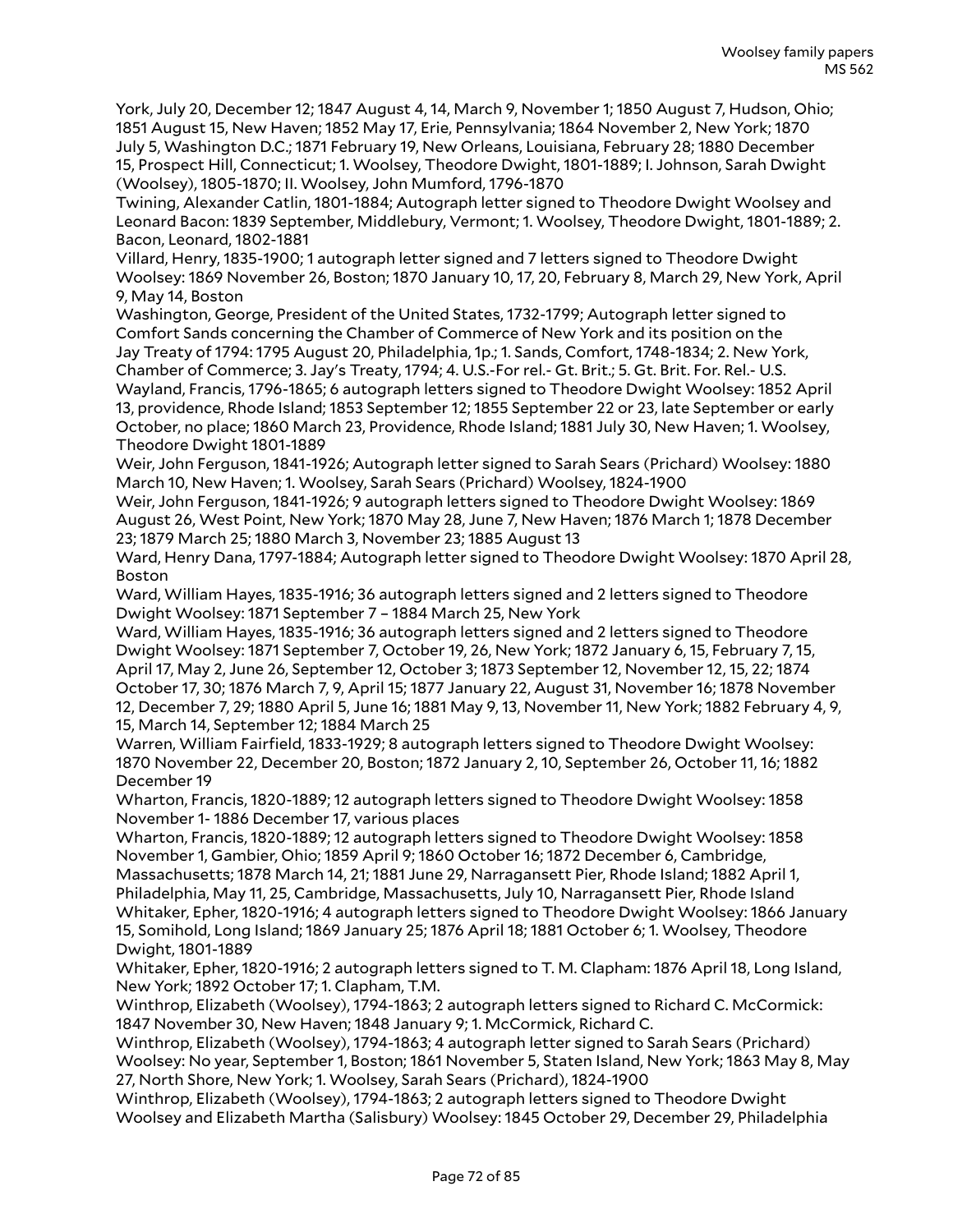and New Haven; 1846 April 9; 1. Woolsey, Elizabeth Martha (Salisbury), 1812-1852; 2. Woolsey, Theodore Dwight, 1801-1889

Winthrop, Elizabeth (Woolsey), 1794-1863; 24 autograph letters signed to Theodore Dwight Woolsey: 1830 August 8 to 1863 September 29; 1. Woolsey, Theodore Dwight, 1801-1889 Winthrop, William Woolsey, 1831-1899; 9 autograph letters signed to Theodore Dwight Woolsey: 1854 November 15, and Washington, various places; 1856 January 18; 1863 October 28; 1870 June 17, Washington D.C.; 1880 July 3, 16, 18; 1881 November 5, 6; 1. Woolsey, Theodore Dwight, 1801-1889 Woolsey, Elizabeth Martha (Salisbury), 1812-1852; Journal of a trip to Europe with her husband, Theodore Dwight Woolsey ca. 1845 October – 1846 February; 105 p. Filed under 1845; 1. Diaries Woolsey, Elizabeth Martha (Salisbury), 1812-1852; Autograph letter to Agnes (Woolsey) Heermance: 1845 October 14, Liverpool, England, with 2 autograph letters signed by Theodore Dwight Woolsey added, 1 to Agnes (Woolsey) Heermance, the other to Abby (Breese) Salisbury. Same date.

Woolsey, Elizabeth Martha (Salisbury), 1812-1852;4 autograph letters signed to Sarah (Chauncey) Woolsey: 1842 April 8, New Haven; 1843 January 31; 1844 February 5; 1847 December 25; 1. Woolsey, Sarah (Chauncey), 1780-1856

Winthrop, Elizabeth (Woolsey), 1794-1863; 24 autograph letters signed to Theodore Dwight Woolsey: 1830 August 8; 1845 June 25, Cornwall, Connecticut; 1854 January 3; 1855 June 27, Staten Island, New York, July 28, Owego, New York; 1856 January 7, Staten Island, New York, September 29, December 1; 1857 October 23; 1858 March 31, April 13; 1859 October 22; 1860 May 6, September 12, October 1, 21; 1861 March 14, April 12, August 11, October 7; 1862 August 27, Sing Sing, New York; 1863 March 16, September 7, 29; 1. Woolsey, Theodore Dwight, 1801-1889

Winthrop, Elizabeth Woolsey, 1794-1863; 9 autograph letters signed to Theodore Dwight Woolsey: 1857 March 15, Philadelphia, Pennsylvania, April 13, Staten Island, New York; 1862 December 30; 1864 September 29, December 5; 1866 October 24; 1868 November 23; 1869 September 4, October 12, London, England; 1. Woolsey, Theodore Dwight, 1801-1889

Winthrop, Elizabeth (Woolsey), 1794-1863; 3 autograph letters signed to Theodore Dwight Woolsey and Sarah Sears (Prichard) Woolsey: 1861 January 3, March 4, 31, Staten Island, New York; 1. Woolsey, Theodore Dwight, 1801-1889; 2. Woolsey, Sarah Sears (Prichard), 1824-1900

Woolsey, Elizabeth Martha (Salisbury), 1812-1852; 48 autograph letters signed to Theodore Dwight Woolsey: 1830 May 20 to 1852 August 9; x. Salisbury, Elizabeth Martha, 1812-1852; x. Woolsey, Mrs. Theodore Dwight, 1812-1852; 1. Woolsey, Theodore Dwight, 1801-1889

Woolsey, Elizabeth Martha (Salisbury), 1812-1852; Autograph letter signed to Sarah Dwight (Woolsey) Johnson: 1846 January 10, Leghorn, Italy, to which is added an autograph letter signed by Theodore Dwight Woolsey. Same Date; 1. Johnson, Sarah Dwight (Woolsey), 1805-1870; I. Woolsey, Theodore Dwight, 1801-1889

Woolsey, Elizabeth Martha (Salisbury), 1812-1852; 13 autograph letter signed and 1 autograph letter from Elizabeth Martha (Salisbury) Woolsey and Theodore Dwight Woolsey to Sarah (Chauncey) Woolsey: 1841 January 26 – 1851 February 6, mainly from New Haven; 1. Woolsey, Sarah (Chauncey), 1780-1856

Woolsey, Elizabeth Martha (Salisbury), 1812-1852; 47 autograph letters signed to Theodore Dwight Woolsey: 1830 May 20, Boston, May 24, June 8, 22; 1831 January 21, March 2, October 22, December 3, 28; 1832 March 17, June 15, July 6, 27, August 4, October 9, 16, 29, 30, November 5, 16, 24, December 10, 12, 22; 1833 January 26, February 2, 10, 25, March 9, April 6, June 23, July 6, 19, August 1; 1834 May 10, New Haven, November 11; 1836 January 7, New Haven; 1838 March 23; 1839 January 1, April 29; 1851 March 27, April 12, August 29; 1852 June 2, Norwich, Connecticut, June 4, August 8, 9

Woolsey, John Mumford, 1796-1870; 4 autograph letters signed to Theodore Dwight Woolsey: 1822 July 9 to 1824 July 22; 1. Woolsey, Theodore Dwight, 1801-1889

Woolsey, John Mumford, 1796-1870; 10 autograph letters signed to Theodore Dwight Woolsey from John Mumford Woolsey, Sarah Dwight (Woolsey) Johnson, William Samuel Johnson, and William Walton Woolsey: 1829 September 30 – 1853 March 10, various places

Woolsey, John Mumford, 1796-1870; 31 autograph letters signed to Theodore Dwight Woolsey: 1822 July 9 to 1867 December 17; 1. Woolsey, Theodore Dwight, 1801-1889

Woolsey, John Mumford, 1796-1870; 31 autograph letters signed to Theodore Dwight Woolsey: 1822 July 9, August 6, September 13; 1823 November 4, New York, November 11; 1824 July 22; 1828 January 30; 1829 July 29; 1830 May 8, October 19; 1844 September 17, Cleveland, Ohio, October 8;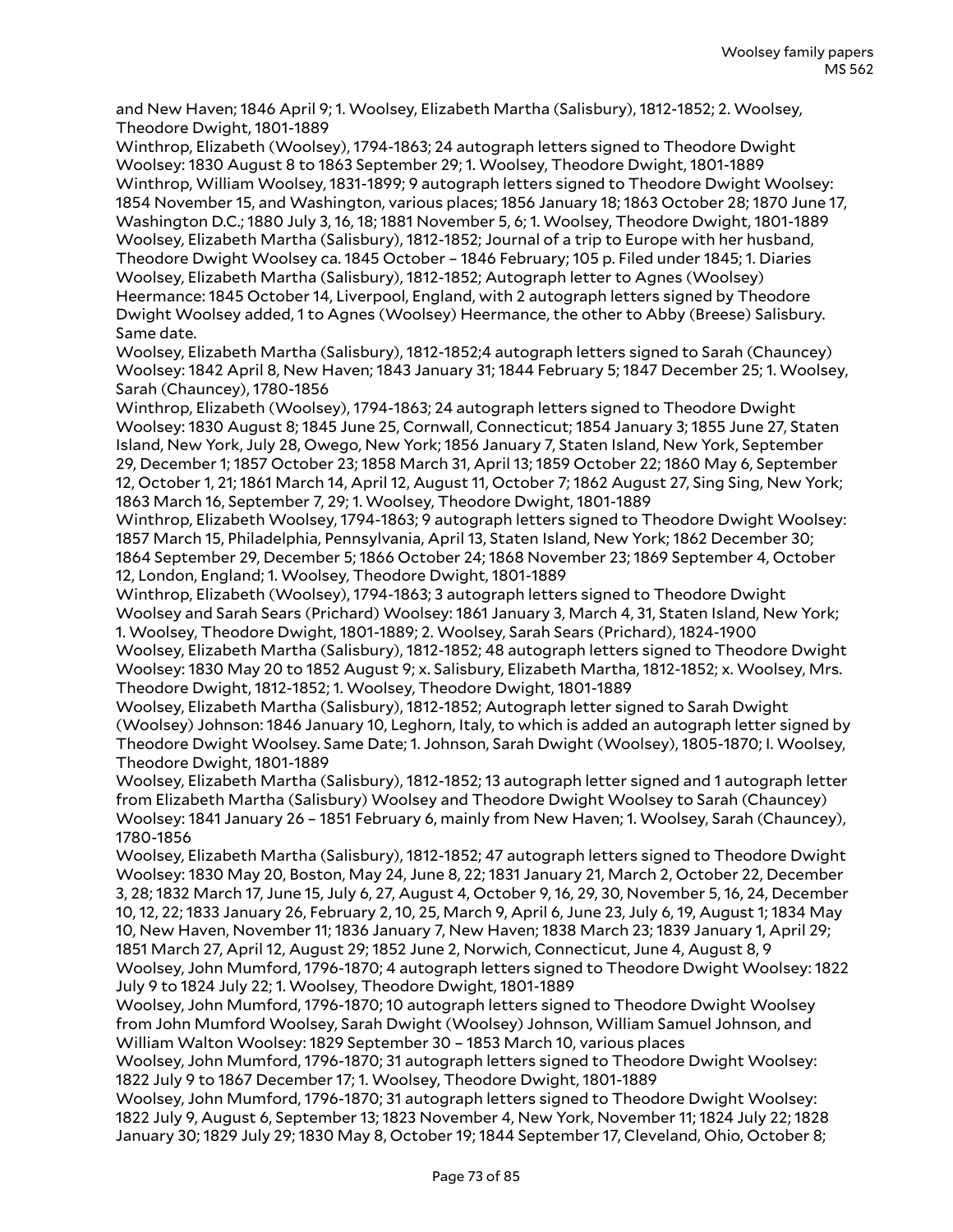1846 July 15; 1851 July 14; 1852 March 29, May 14, November 9; 1853 February 1, 4; 1854 March 22, New York, March 29; 1856 March 18, Philadelphia; 1857 March 16, New Haven; 1858 August 10; 1859 December 22, Cleveland, Ohio; 1861 May 26, New York; 1863 September 3; 1867 July 17, 29, October 5, December 17; 1. Woolsey, Theodore Dwight, 1801-1889

Woolsey, John Mumford, 1796-1870; Autograph letter signed to William Walton Woolsey: 1832 July 12; 1. Woolsey, William Walton, 1766-1839

Woolsey, Sarah (Chauncey), 1780-1856; 4 autograph letters signed to Nathaniel Chauncey: 1824 November 8, New York; 1825 March 12; 1826 February 4, July 26; 1. Chauncey, Nathaniel, 1789-1865 Woolsey, Sarah (Chauncey), 1780-1856; Autograph letter signed to Elizabeth (Woolsey) Winthrop: 1840 July 1, New York; 1. Winthrop, Elizabeth (Woolsey), 1794-1863

Woolsey, Sarah (Chauncey), 1780-1856; 20 autograph letters signed to Theodore Dwight Woolsey: 1825 March 29, New York; 1827 August 12, September 11, Paris; 1828 February 14, together with autograph letter signed from William Walton Woolsey, February 18, October 1, 14; 1829 January 17, 31, February 16, Berlin, June 5, London; 1832 July 11; 1843 January 23, September 19, Philadelphia, Pennsylvania; 1844 May 6, Philadelphia, June 28; 1846 August 26, Burlington, Vermont; 1847 February 15; 1850 April 17; 1853 December, no day

Woolsey, Sarah (Chauncey), 1780-1856; 20 autograph letters signed to Theodore Dwight Woolsey: 1825 March 29 to 1853 Dec, no day; x. Chauncey, Sarah, 1780-1856; x. Woolsey, Mrs. William Walton, 1780-1856; 1. Woolsey, Theodore Dwight, 1801-1889; I. Woolsey, William Walton, 1776-1839 Woolsey, Sarah (Chauncey), 1780-1856; 8 autograph letters signed to Theodore Dwight Woolsey and Elizabeth Martha (Salisbury) Woolsey: 1840 February 13, Philadelphia, Pennsylvania; 1843 January 23; 1844 October 3, Philadelphia, Pennsylvania; 1845 September 25, October 27, November 11; 1846 August 26, Burlington, New Jersey; 1847 February 15, Philadelphia

Woolsey, Sarah (Chauncey), 1780-1856; Autograph letter signed to Theodore Dwight Woolsey: 1825 March 29, New York; x. Chauncey, Sarah, 1780-1856; x. Woolsey, Mrs. William Walton, 1780-1856; 1. Woolsey, Theodore Dwight, 1801-1889

Woolsey, Sarah (Chauncey), 1780-1856; 10 autograph letters signed to Theodore Dwight Woolsey from Sarah (Chauncey) Woolsey, Mary Anne (Woolsey) Scarborough Hoadly, and William Walton Woolsey: 1827 July – 1850 April 17, various places

Woolsey, Sarah Chauncey, 1835-1905; 2 autograph letters signed to Sarah Sears (Prichard) Woolsey: 1876 January 10, New Haven; 1882 March 21, Newport, Rhode Island; 1. Woolsey, Sarah Sears (Prichard), 1824-1900

Woolsey, Sarah Chauncey, 1835-1905; 11 autograph letters signed to Theodore Dwight Woolsey: 1865 October 28, New Haven; 1870 June 19, August 24, October 5; 1871 July 4, Bar Harbor, Maine; 1872 February 26, Boston, March 25; 1874 September 27, Kesnich, England; 1876 January 20, April 25, Newport, Rhode Island; 1880 November 10, Newport, Rhode Island; 1. Woolsey, Theodore Dwight, 1801-1889

Woolsey, Sarah Chauncey, 1835-1905; 3 autograph letters signed to Theodore Dwight Woolsey: 1870 August 8, Cornwall, Connecticut; 1871 July 4, Bar Harbor, Maine; 1880 November 10, Newport, Rhode Island; x. Coolidge, Susan, pseud.; 1. Woolsey, Theodore Dwight

Woolsey, Sarah Chauncey, 1835-1905; Autograph letter signed to Theodore Salisbury Woolsey: 1889 July 18, North East Harbor, Maine; 1. Woolsey, Theodore Salisbury, 1852-1929

Woolsey, Sarah Sears (Prichard), 1824-1900; Autograph letter signed to Agnes (Woolsey) Heermance and Edgar Laing Heermance: 1870 January 13, New Haven; x. Woolsey, Agnes, 1838-1915; x. Heermance, Mrs. Edgar Laing, 1838-1915; 1. Heermance, Agnes (Woolsey), 1838-1915; 2. Heermance, Edgar Laing, 1833-1888

Woolsey, Sarah Sears (Prichard), 1824-; Autograph letter signed to Helen Woolsey: 1863 July 2, Detroit, Michigan; 1. Woolsey, Helen, 1849-1870

Woolsey, Sarah Sears (Prichard), 1824-1900; 42 autograph letters signed to Theodore Dwight Woolsey: 1856 August 18 to 1879 April 28; 1. Woolsey, Theodore Dwight, 1801-1889 Woolsey, Sarah Sears (Prichard), 1824-1900; 42 autograph letters signed to Theodore Dwight

Woolsey: 1856 August 18, various places; 1857 July 9, November 5; 1858 July 3, August 15, 17, 18, 19, 21; 1859 May 2, August 20, 29; 1860 July 13; 1861 July 23; 1862 April 19, 23, 29, August 7, 22, September 5; 1863 June 19; 1864 August 13, 29, September 2; 1866 August 24, 28; 1867 August 6, 28; 1868 April 16, June 13, August 27 September 15; 1869 August 3, 11, 13, September 1; 1870 August 8, 30; 1871 July 26; 1873 May 16; 1877 November 23; 1879 April 28; 1. Woolsey, Theodore Dwight, 1801-1889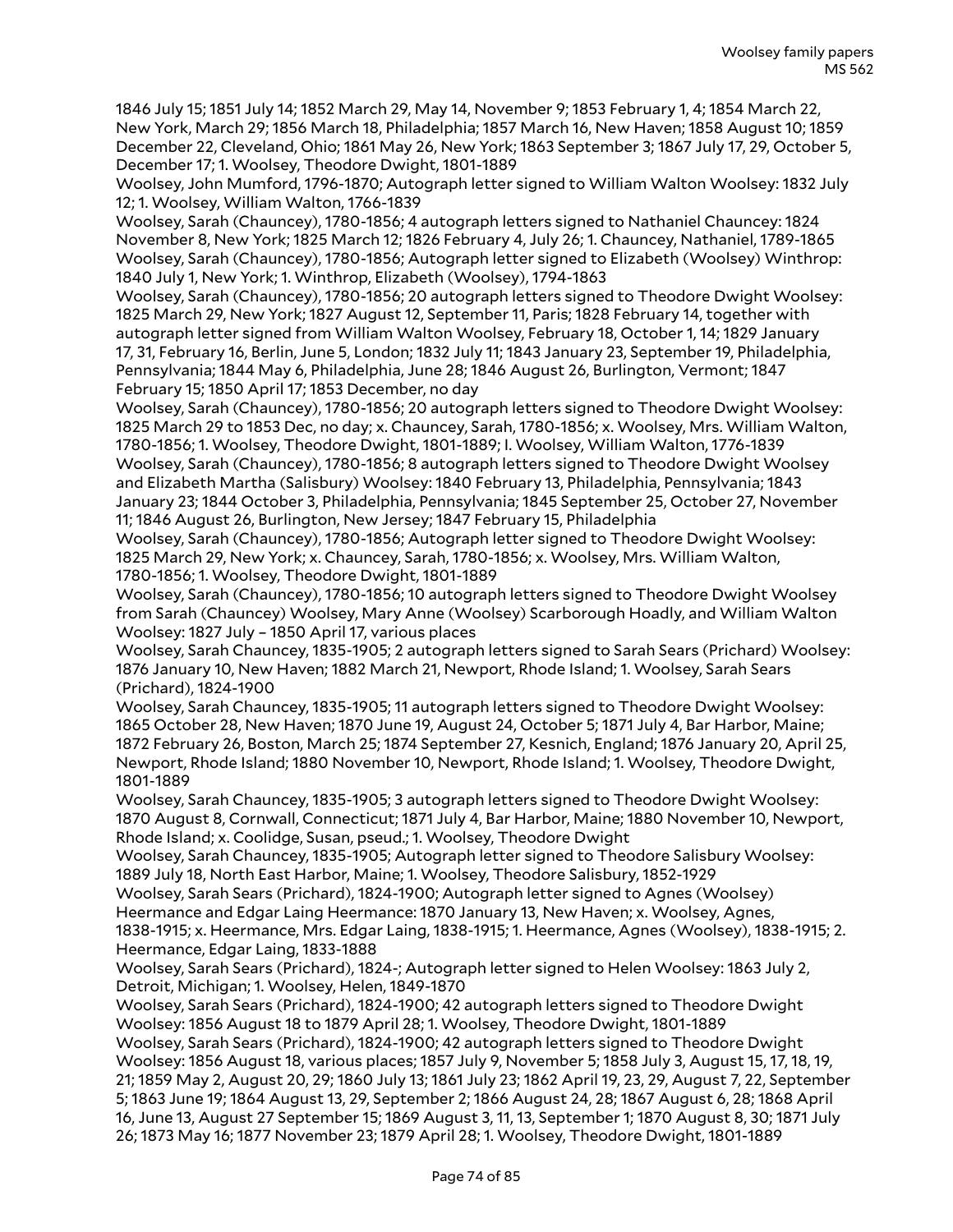Woolsey, Theodore Dwight, et al, 1801-1889; Autograph letter signed to "dear sir": 1850 December 2, New York; Published account of proceeding of the Great Union Society of New York

Woolsey, Theodore Dwight, 1801-1889; Autograph letter signed to "Lieut Gilliss" thanking him for sending a copy of his "Astronomical and Meteorological Observations" to the Yale Library: 1865 March 9, New Haven; 1. Gilliss, James Melville, 1811-1865

Woolsey, Theodore Dwight, 1801-1889; Autograph letter (copy) to an unnamed recipient: 1854 October 20, no place, to which is added a statement by Swan L. Pomeroy that this is a true copy of Theodore Dwight Woolsey's letter; I. Pomeroy, Swan Lyman, 1799-1869

Woolsey, Theodore Dwight, 1801-1889; Autograph letter signed to an unnamed recipient; 1872 November 11, Boston

Woolsey, Theodore Dwight, 1801-1889; Autograph letter signed to whom it may concern: 1843 June 28, New Haven; Recommending Charles William Quick, Yale 1843; 1. Quick, Charles William, 1822-1894

Woolsey, Theodore Dwight, 1801-1889; 18 autograph letters signed to Leonard Bacon: 1821 January 7 to 1851 ca. October 10; 1. Bacon, Leonard, 1802-1881; I. Hassler, Miss

Woolsey, Theodore Dwight, 1801-1889; 18 autograph letters signed to Leonard Bacon: 1821 January 7, 1823 August 19, December 23, April 3, August 17; 1824 May 24, December 19; 1825 November 30; 1826 March 2, 9, July 4; 1827 July 18, November 16; 1829 January, no date; 1830 October 14; 1845 November 12, Avignon, France; 1846 March 31, Patras, Greece; 1851 ca. October 10, New Haven, added to an autograph letter (in third person) of a Miss Hassler, 1851 October 10; 1. Bacon, Leonard, 1802-1881; I. Hassler, Miss

Woolsey, Theodore Dwight, 1801-1889; 13 autograph letters signed to Mary Prichard (Woolsey) Bacon: 1872 September 14, New Haven; 1873 May 7, Andover, Massachusetts, May 11, 16; 1876 September 1; 1879 June 18, 23; 1881 September 5, Cornwall, Connecticut; 1882 September 12; 1883 June 12, July 19, 24; 1884 September 18

Woolsey, Theodore Dwight, 1801-1889; Autograph letter signed to Leonard Woolsey Bacon: 1875 August 28, Cornwall, Connecticut; 1. Bacon, Leonard Woolsey, 1802-1881

Woolsey, Theodore Dwight, 1801-1889; Autograph letter signed to Roger Sherman Baldwin: 1859 October 31, New Haven; 1. Baldwin, Roger Sherman, 1793-1863

Woolsey, Theodore Dwight, 1801-1889; Autograph letter signed to C. C. Beatty: 1865 April 17, New Haven; 1. Beatty, C. C.

Woolsey, Theodore Dwight, 1801-1889; Autograph letter signed to William J. Bok: 1881 November 28, New Haven; 1. Bok, William J.

Woolsey, Theodore Dwight, 1801-1889; Autograph letter signed commending Fiske [sik] P. Brewer as a teacher: 1860 September 25, New Haven, 1p.; 1. Brewer, Fisk Parsons, 1832-1890

Woolsey, Theodore Dwight, 1801-1889, Y. 1820; Autograph letter signed to John E. Brown, Office of editor of The Independent: 1884 September 8 (n.p.) 2p. 20cm.; Recipient cd: Brown, John E.

Woolsey, Theodore Dwight, 1801-1889; Autograph letter signed to Nathaniel Chauncey: 1827 September 21; 1828 March 3, Leipzig, Germany, to which is added an ALS by William Walton

Woolsey, 1828 March 18; 1. Chauncey, Nathanial, 1789-1865; I. Woolsey, William Walton, 1766-1839 Woolsey, Theodore Dwight, 1801-1889; Autograph letter signed to Amos Sheffield Cheseborough, Erasmus D. Eldredge, Henry P. Haven, and George Langdon: 1870 June 9, New Haven, to which is added Cheseborough's reply

Woolsey, Theodore Dwight, 1801-1889; Autograph letter signed to Roscoe Conkling: 1881 August 10, Cornwall, Connecticut; 1. Conkling, Roscoe, 1829-1888

Woolsey, Theodore Dwight, 1801-1889; Autograph letter signed to Evan Davies: 1861 November 27, New Haven; 1. Davies, Evan, 1805-1864

Woolsey, Theodore Dwight, 1801-1889; Typed letter signed (copy) to Jeremiah Day: 1831 September, no day, no place

Woolsey, Theodore Dwight, 1801-1889; Autograph letter signed to Robert Denniston: 1858 June 28, New Haven; 1. Denniston, Robert

Woolsey, Theodore Dwight, 1801-1889, Y. 1820; 2 autograph letters signed to Rev. G. S. Dickerman: 1883 February 5, April 21, New Haven, 3p. 2p. 20cm, 18cm; Recipient cd: Dickerman, George Sherwood, 1843-1937

Woolsey, Theodore Dwight, 1801-1889; Autograph letter signed to Lucius Campbell Duncan: 1853 March 19, New Haven, enclosing a check from Duncan; 1. Duncan, Lucius Campbell, 1801-1855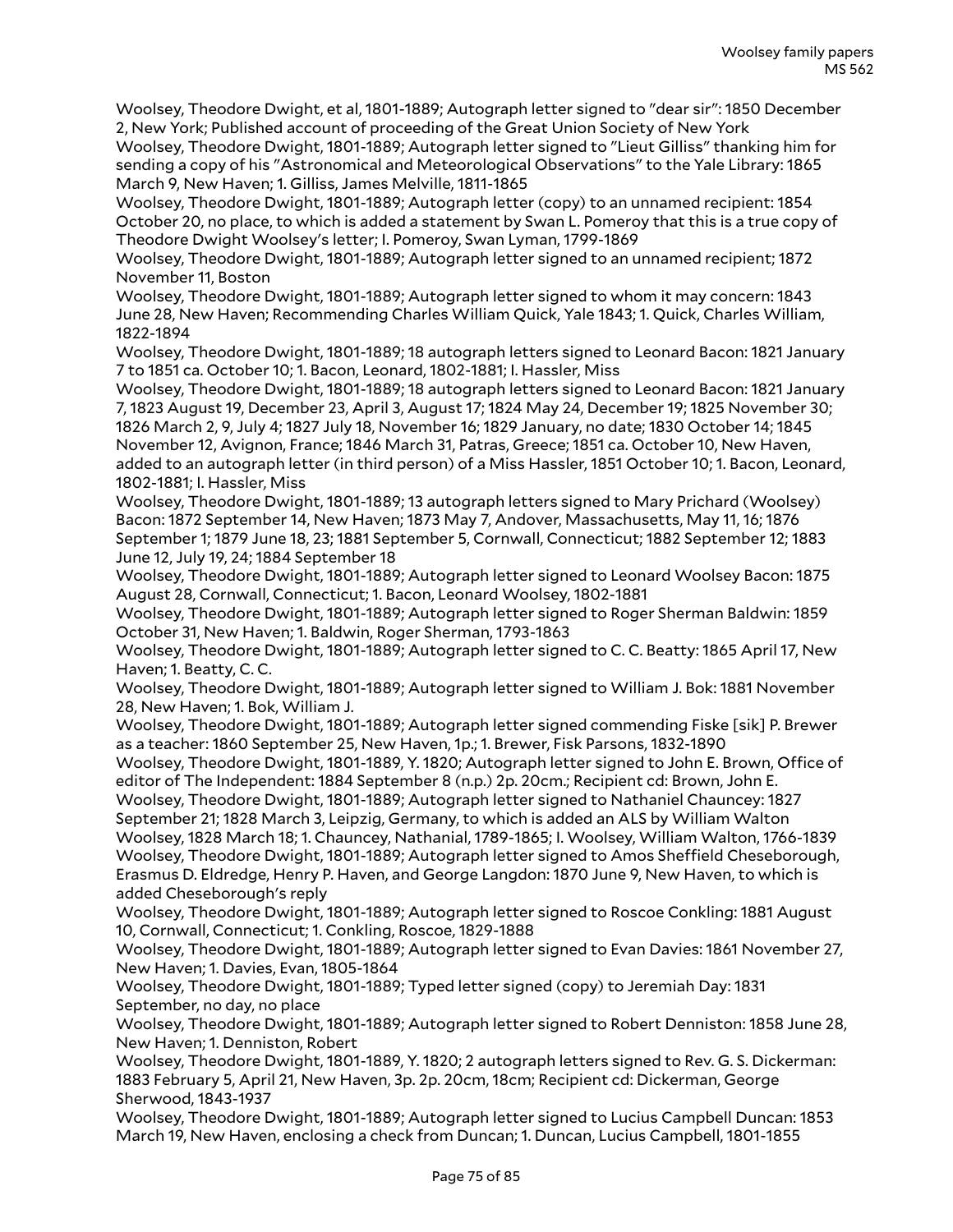Woolsey, Theodore Dwight, 1801-1889, Y. 1820; Autograph letter signed to Fred J. Durand: 1884? August 14, Cornwall, Litchfield Co., Connecticut; 1p. 20cm; Recipient cd: Durand, Frederick James Wooley, Theodore Dwight, 1801-1889; Typed letter (copy) to William R. Dwight: 1813 December 6; On the same page autograph letter (copy) to Daniel Jones; 1. Dwight, William R.; I. Jones, Daniel Woolsey, Theodore Dwight, 1801-1889, Y. 1820; Autograph letter signed to Mr. Eustis: 1865 July 6, Yale College; About Dr. Storrs' degree; 1. Storrs, Richard Salter, 1787-1873: Recipient, Mr. Eustis Woolsey, Theodore Dwight, 1801-1889; Autograph letter signed to Cornelius Conway Felton: 1850 May 14, New Haven; 1. Felton, Cornelius Conway, 1807-1863

Woolsey, Theodore Dwight, 1801-1889; Autograph letter signed to Henry Martyn Field: 1872 April 3, New Haven; 1. Field, Henry Martyn, 1822-1907

Woolsey, Theodore Dwight, 1801-1889, Y. 1820; 3 autograph letters signed to Lafayette S. Foster, New Haven: 1869 July 14, 24, December 25, about his accepting a professorship in the Yale Law school; Photostats (negative) 4p., 3., 2p., on 6l; The originals are in the library of the Massachusetts Historical Society; Filed in folder marked Yale University School of Law; 1. Foster, Lafayette Sabine, 1806-1880

Woolsey, Theodore Dwight, 1801-1889, Y. 1820; Autograph letter signed to E. L. Godkin: 1874 January 3, New Haven; 1p. 18cm; Recipient cd: Godkin, Edwin Lawrence, 1831-1902

Woolsey, Theodore Dwight, 1801-1889; 2 autograph letters signed to William Henry Goodrich: 1870 December 26; 1871 October 31, New Haven; 1. Goodrich, William Henry, 1823-1874

Woolsey, Theodore Dwight, 1801-1889; 7 autograph letters signed to Agnes (Woolsey) Heermance: 1882 September 12, Cornwall, Connecticut; 1883 April 9, New Haven, Connecticut; 1885 February 27, March 6, August 19; 1886 March 15, April 16; 1. Heermance, Agnes (Woolsey), 1836-1915

Woolsey, Theodore Dwight, 1801-1889; 2 autograph letters signed to Agnes (Woolsey) Heermance and Edgar Laing Heermance: 1871 January 12, New Haven; 1879 August 28, Cornwall, Connecticut; 1. Heermance, Agnes (Woolsey), 1838-1915; 2. Heermance, Edgard Laing, 1833-1888

Woolsey, Theodore Dwight, 1801-1889; Autograph letter signed to Edgar Laing Heermance: 1861 September 9, New Haven; 1. Heermance, Edgar Laing, 1833-1888

Woolsey, Theodore Dwight, 1801-1889; Autograph letter signed to Mr. Kingsley (probably Henry Coit Kingsley): 1869 August 13, New Haven, 2p.; 1. Kingsley, Henry Coit, 1815-1886

Woolsey, Theodore Dwight, 1801-1889, Y. 1820; Autograph letter signed to J. M. Morris: 1866 September 12, 1p. 18cm.; 1. Morris, John Moses, 1837-1873, Y. 1860

Woolsey, Theodore Dwight, 1801-1889, Y. 1820; Portion of autograph letter signed to J. Munro & Co. (negative Photostat): 1842 April 11, New Haven, 1p. 19x22cm; Autograph letter signed to Rev. Professor Rockwell: 1866 May 20, New Haven, 3p. 20cm; 1. Rockwell, Elijah Frink, 1809-1888 Woolsey, Theodore Dwight, 1801-1889. Y. 1820; Autograph letter sign to Messrs. J. Munro and Company, dated 1849 December 5, about a third edition of "Prometheus" of Aeschylus. Gift of W L. Pforzheimer. The photograph of President Woolsey which accompanied the letter has been out with other Woolsey portraits in the Yale collection.

Woolsey, Theodore Dwight, 1801-1889, Y. 1820; Autograph letter signed to J. Munroe & co., New Haven, 1843 June 15, 1p. Endorsed: T. D. Woolsey, New Haven, 1843 June 15

Woolsey, Theodore Dwight, 1801-1889; 2 autograph letters signed to Mary Anne (Woolsey) Scarborough Hoadly: 1827 June 28; 1828 May 5, Bonn, Germany

Woolsey, Theodore Dwight, 1801-1889; 8 autograph letters signed and 1 autograph letter to Laura (Woolsey) Johnson: 1828 January 3 to 1846 May 12; 1. Johnson, Laura (Woolsey), 1800-1880; 2. Johnson, William Samuel, 1795-1882

Woolsey, Theodore Dwight, 1801-1889; 8 autograph letters signed and 1 autograph letter to Laura (Woolsey) Johnson: 1828 Janaury 3-5, Leipzig, Germany, January 13, July 15, Bonn, Germany, September 1, Geneva, Switzerland; 1829 April 16, Rotterdam, Holland, September 8, London, England; 1845 October 18, London, England

Woolsey, Theodore Dwight, 1801-1889; 8 autograph letters signed and 1 autograph letter to Laura (Woolsey) Johnson: 1846 February 12, Rome, Italy, to which is added an autograph letter signed by Theodore Dwight Woolsey to William Samuel Johnson, May 12, Bonn, Germany; 1. Johnson, Laura (Woolsey), 1800-1880; 2. Johnson, William Samuel, 1795-1882

Woolsey, Theodore Dwight, 1801-1889; Autograph letter signed to Laura (Woolsey) Johnson and Sarah Dwight (Woolsey) Johnson: 1846 May 12, Bonn, Germany; 1. Johnson, Laura (Woolsey), 1800-1880; 2. Johnson, Sarah Dwight (Woolsey), 1805-1870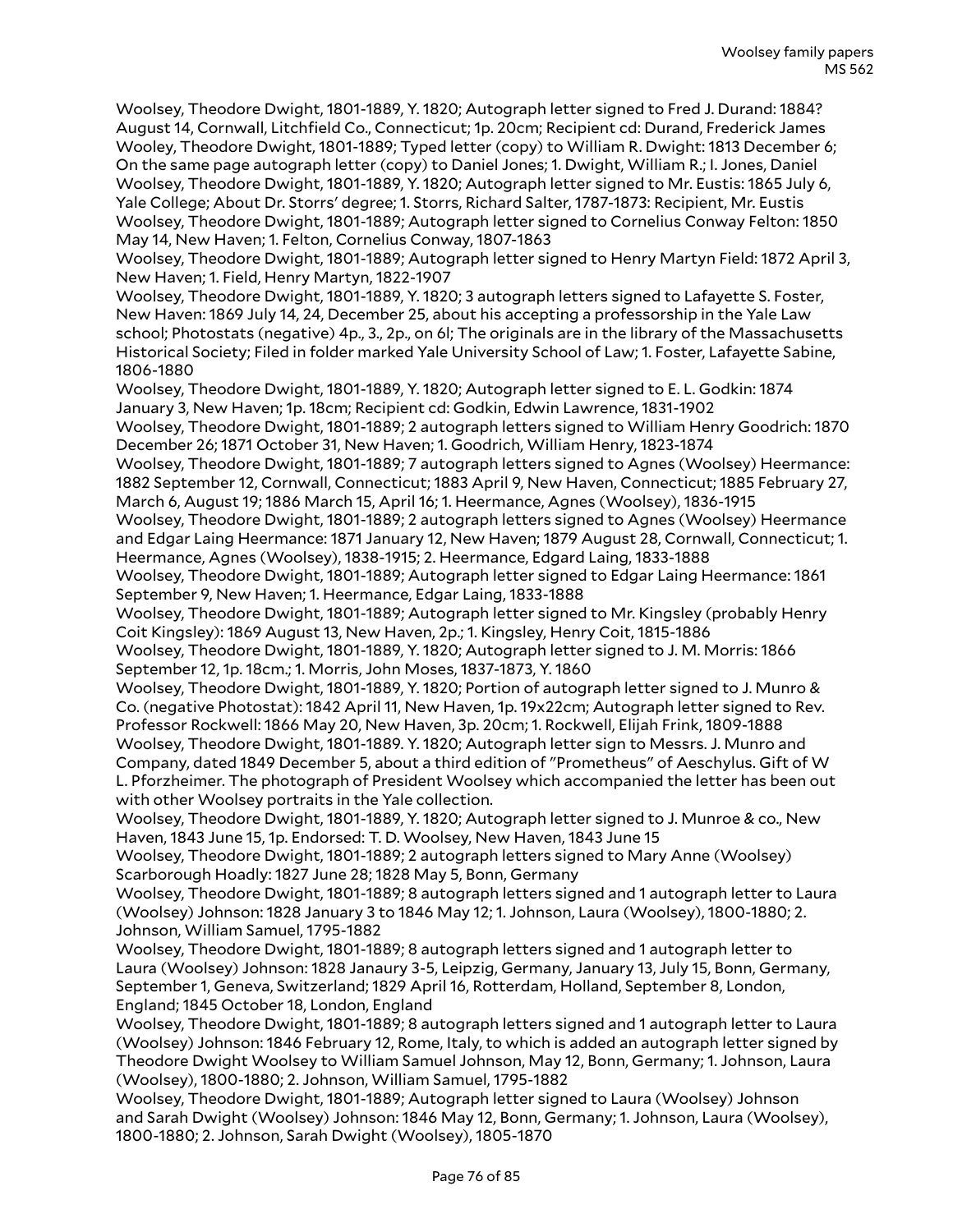Woolsey, Theodore Dwight, 1801-1889; 11 autograph letters signed and 1 autograph letter to Sarah Dwight (Woolsey) Johnson: 1827 July 11- 1830 January 26, various places; 1. Johnson, Sarah Dwight (Woolsey), 1805-1870

Woolsey, Theodore Dwight, 1801-1889; 11 autograph letters signed and 1 autograph letter to Sarah Dwight (Woolsey) Johnson: 1827 July 11, November 10, Paris; 1828 January 31, April 21, Leipzig, June 5, Bonn, October 3, Dresden, December 25, Berlin; 1829 January 3, Berlin, June 20, London, August 21, Liverpool, November 9, Genoa, December 28, Rome; 1830 January 26, Rome; 1. Woolsey, Mrs.

Charles Frederick, 1805-1870

Woolsey, Theodore Dwight, 1801-1889; Autograph letter to Jacob B. Lewis: 1870 July 22, New Haven, to which is added an autograph letter signed by Jacob B. Lewis to Theodore Dwight Woolsey, August 1, Norristown; 1. Lewis, Jacob B. ,1837-; I. Lewis, Jacob B , 1837-

Woolsey, Theodore, 1801-1889; Autograph letter signed to Richard C. McCormick: 1846 August 4, New Haven; 1. McCormick, Richard C.

Woolsey, Theodore Dwight, 1801-1889; Autograph letter signed to James Browning Miles: 1874 July 14, New Haven; 1. Miles, James Browning, 1823-1875

Woolsey, Theodore Dwight, 1801-1889; Autograph letter signed to Lewis Richard Packard: 1871 September 7, New Haven; 1. Packard, Lewis Richard, 1836-1884

Woolsey, Theodore Dwight, 1801-1889; 4 autograph letters signed to Samuel Clarke Perkins: 1869 January 6, 11, New Haven; 1870 January 21; 1871 January 4; 1. Perkins, Samuel Clarke, 1828-1903 Woolsey, Theodore Dwight, 1801-1889, Y. 1820; Autograph letter signed to M. D. Phillips, n. p., n. d., pertaining to a sketch by President Porter in Johnson's encyclopedia, 1p.

Woolsey, Theodore Dwight, 1801-1889; 5 autograph letters signed to Noah Porter: 1845 October 22, Paris; 1846 June 2, London; 1855 October 7, New Haven; 1856 February 9; 1872 November 15, Boston; 1. Porter, Noah, 1811-1892

Woolsey, Theodore Dwight, 1801-1889; Autograph letter signed to Thomas C. Powell: 1877 October 5, New Haven; 1. Powell, Thomas C

Woolsey, Theodore Dwight, 1801-1889; Autograph letter signed to Abigail (Breese) Prichard: 1854 June 15, New Haven

Woolsey, Theodore Dwight, 1801-1889; 2 autograph letters signed to Mary (Briggs) Prichard: 1854 June 15, July 25, New Haven; x. Briggs, Mary

Woolsey, Theodore Dwight, 1801-1889; Autograph letter signed to Phineas Robinson: 1856 July, nod day, New Haven; 1. Robinson, Phineas, 1799-1871

Woolsey, Theodore Dwight, 1801-1889; Autograph letter signed to William Barton Rogers: 1867 December 25, New Haven; 1. Rogers, William Barton, 1804-1882

Woolsey, Theodore Dwight, 1801-1889; Autograph letter to Abby (Breese) Salisbury: 1845 November 10, Avignon, France, to which is added an autograph letter signed to Elizabeth Martha (Salisbury) Woolsey; 1. Salisbury, Abby (Breese), 1780-1866; I. Woolsey, Elizabeth Martha (Salisbury), 1812-1852

Woolsey, Theodore Dwight, 1801-1889; Autograph letter signed (copy) to William Woolsey Scarborough: 1831 November 25, New Haven; 1. Scarborough, William Woolsey, 1814-Woolsey, Theodore Dwight, 1801-1889, Y. 1820; Autograph letter signed to Augustus R. Street, n. p., n. d., 2p. Woolsey, Theodore Dwight, 1801-1889, Y. 1820; Autograph letter signed to Eli T. Tappan: 1872 January 4, New Haven, 3p. 18cm. With envelope; 1. Tappan, Eli Todd, 1824-1888

Woolsey, Theodore Dwight, 1801-1889, Y. 1820; Autograph letter signed Yale College: 1867 March 27 to Henry W. Taylor, about admitting a student to Yale, on a scholarship, 2p; Recipient: Taylor, Henry W

Woolsey, Theodore Dwight, 1801-1889; Autograph letter signed to Joseph Henry Thayer: 1875 March 1, New Haven; 1. Thayer, Joseph Henry 1828-1901

Woolsey, Theodore Dwight, 1801-1889; Autograph letter signed to Benjamin F. Thompson: 1843 June 26, New Haven, Connecticut (mutilated)

Woolsey, Theodore Dwight, 1801-1889; 16 autograph letters signed to Alexander C. Twining: 1821 February 27 to 1826 November 25, various places; 1. Twining, Alexander Catlin, 1801-1884

Woolsey, Theodore Dwight, 1801-1889; 49 autograph letters signed to Alexander Catlin Twining: 1821 February 27 to 1886 July 8; 1. Twining, Alexander Catlin, 1801-1884

Woolsey, Theodore Dwight, 1801-1889; 49 autograph letters signed to Alexander Catlin Twining: 1821 February 27, May 26; 1822 February 22, April 24, Princeton, New Jersey, May, no day; 1823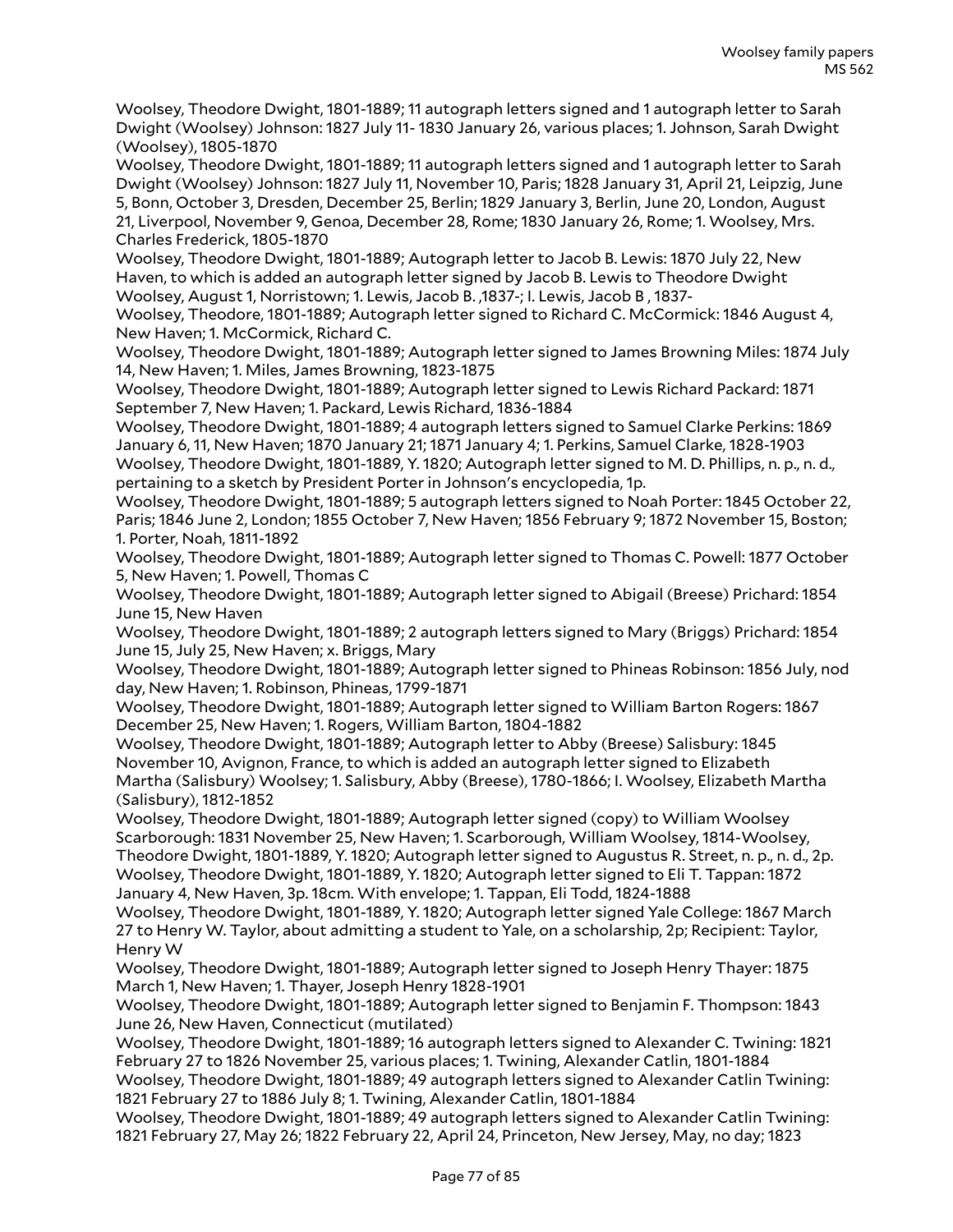January 15, February 6, May 21; 1824 November 24; 1826 January 17, February 27, March 14, November 15; 1827 January 18, June 9, July 18, August 26, November 10; 1828 January 15, Leipzig, Germany; 1829 April 15; 1831 March 19, May 20; 1832 February 22, New Haven, July 22; 1833 August 30, Boston, November 19; 1834 March, no day; 1835 November 6; 1838 July 25, November 6; 1839 August 3, November 21; 1840 August 25; 1841 January 29; 1842 April 8, July 8; 1843 January 26, June 25, 26; 1845 July 4, September 23, December 16; 1846 August 21, August 27; 1847 February 9, August 7; 1852 March 16, June 19; 1866 July 8; x. Woolsey, Theodore Dwight, 1801-1889; 1. Twining, Alexander Catlin, 1801-1884

Woolsey, Theodore Dwight, 1801-1889; DS (printed form filled in) acknowledging the gift of the Report of Brigadier General Nathaniel B. Baker, Des Moines, 1867.2v. Signed by Theodore Dwight Woolsey and Adrian Van Name, Library; 1867 June 17, New Haven, 1p.

Woolsey, Theodore Dwight, 1801-1889, Y. 1820; Autograph letter signed to H. Villard: 1869 November 29, Yale College; 3p. 19cm; Recipient cd; Villard, H

Woolsey, Theodore Dwight, 1801-1889; 5 autograph letter signed to Henry White: 1851 July, no day; 1855 June 28, December 19; 1859 December 15; 1874 April 29, New Haven; 1. White, Henry Woolsey, Theodore Dwight, 1801-1889; Autograph letter signed to Enoch Cobb Wines: 1872

October 19, New Haven; 1. Wines, Enoch Cobb, 1806-1879

Woolsey, Theodore Dwight, 1801-1889; 3 autograph letters signed to Elizabeth (Woolsey) Winthrop: 1827 October 8, 9, 10, 25-27, Paris, France; 1828 June 23, Bonn, Germany; 1845 November 6, St. Etienne, France; 1. Winthrop, Elizabeth (Woolsey), 1794-1863

Woolsey, Theodore Dwight, 1801-1889; Autograph letter signed to Francis Bayard Winthrop: 1828 December 3, Berlin, Germany; 1. Winthrop, Francis Bayard, 1787-1841

Woolsey, Theodore Dwight, 1801-1889; Autograph letter to Agnes Woolsey: 1845 October 14, Liverpool, England, together with autograph letter signed from Elizabeth Martha (Salisbury) Woolsey laid in autograph letter signed to Abigail (Breese) Salisbury; 1. Woolsey, Agnes Woolsey, Theodore Dwight, 1801-1889; Autograph letter signed to Catherine Rebecca (Bailey) Woolsey: 1828 March 19, Paris; x. Bailey, Catherine Rebecca, 1804-1844; x. Woolsey, Mrs. William

Cecil, 1804-1844; 1. Woolsey, Catherine Rebecca (Bailey), 1804-1844 Woolsey, Theodore Dwight, 1801-1889; 23 autograph letters signed to Elizabeth Martha (Salisbury) Woolsey: 1832 October 2, New Haven, October 17, 26, 30, November 8, 20, 27, December 5, 16; 1833 February 27, April 10, May 18, 23, 25, June 5, 16, 25, July 3, August 6, 10; 1845 November 4; 1850 May 7; 1851 May 2

Woolsey, Theodore Dwight, 1801-1889; Autograph letter signed to Helen Woolsey: 1868 September 29, New Haven

Woolsey, Theodore Dwight, 1801-1889; 2 autograph letter signed to John Mumford Woolsey: 1828 April 12, Leipzig, Germany, August 8, Strasburg; 1. Woolsey, John Mumford, 1796-1870

Woolsey, Theodore Dwight, 1801-1889; 25 autograph letters signed to Sarah (Chauncey) Woolsey: 1827 August 12, December 31; 1828 February 18, May 22; 1829 March 2; 1834 March 23; 1838 January 28, June 30, August 3; 1839 January 16, December 5; 1842 April 28, June 25; 1843 January 16, June 28, September 15, October 30, December 27; 1844 May 4, 10; 1845 February 23, September 23, New Haven, October 18; 1846 September 26, November 22, Nice, France

Woolsey, Theodore Dwight, 1801-1889; 16 autograph letters signed to Sarah (Chauncey) Woolsey and Sarah Dwight (Woolsey) Johnson by Theodore Dwight Woolsey, D. C. Porter, Elizabeth (Woolsey) Winthrop, Elizabeth Martha (Salisbury) Woolsey, and William Walton Woolsey; 1827 August 12- 1846 November 22, various places

Woolsey, Theodore Dwight, 1801-1889; 66 autograph letters signed to Sarah Sears (Prichard) Woolsey: 1854 July 4 to 1877 May 15; 1. Woolsey, Sarah Sears (Prichard), 1824-1900

Woolsey, Theodore Dwight, 1801-1889; 66 autograph letter signed to Sarah Sears (Prichard) Woolsey: 1854 July 4, New Haven, 25, 28, 28, 30, August 10, 11, 14, 16, 18, 23, 24, 26, 27, October 1; 1855 August 14, New Haven; 1856 August 22; 1857 August 2, Montreal, Canada, September 2, 4; 1858 August 15, 18, 22; 1861 July 12, 19; 1862 April 21, Cleveland, August 11, 13, 22, 25; 1863 June 13, 19; 1864 August 17, 29; 1865 August 9, September 12; 1866 April 28, Washington, D. C., June 9, July 10, August 3, Castleton, New York, August 24, September 10, November 5; 1868 April 19, 20; 1869 August 1, 6, 20; 1870 September 7, 21; 1871 August 19, 23, 25, 27, 30, September 4; 1872 May 7; 1873 May 12, 14, August 31, September 1, October 3, 6; 1875 April 15; 1876 August 24; 1877 May 15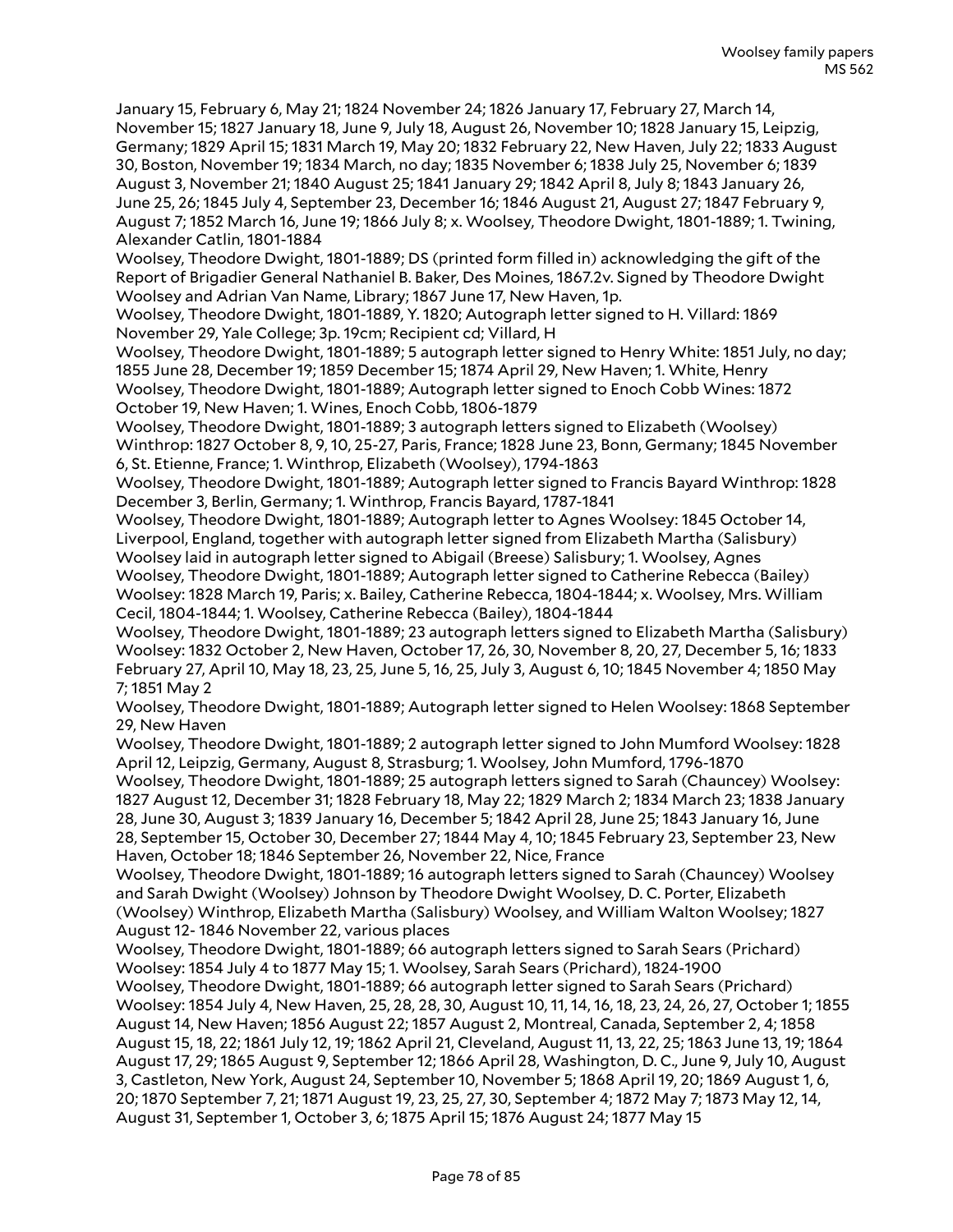Woolsey, Theodore Dwight, 1801-1889; 5 autograph letters signed to Theodore Salisbury Woolsey: 1884 December 8, 1885 February 3; 1887 January 6, 17, 29; 1. Woolsey, Theodore Salisbury, 1852-1929 Woolsey, Theodore Dwight, 1801-1889; Autograph letter signed to Theodore Salisbury Woolsey: 1885 June 14, New Haven; Re: Dictated Reminiscences; 1. Woolsey, Theodore Salisbury, 1852-1929 Woolsey, Theodore Dwight, 1801-1889; 9 autograph letters signed to William Cecil Woolsey: 1821 April 20; 1822 August 22; 1823 August 21, Princeton, New Jersey; 1828 November 20, Berlin; 1829 April 8, Leipzig, November 19, Florence; 1839 June 13, July 6, 21, 24; 1. Woolsey, William Cecil, 1796-1840

Woolsey, Theodore Dwight, 1801-1889; 3 autograph letters signed to William Walton Woolsey: 1805 May 29 to 1823 June 24, various places

Woolsey, Theodore Dwight, 1801-1889; 41 autograph letters signed and 2 autograph letters to William Walton Woolsey: 1827 May 18 to 1838 August 11, various places; 1. Woolsey, William Walton, 1766-1839; 2. Hoadly, Mary Anne (Woolsey) Scarborough, 1793-1871

Woolsey, Theodore Dwight, 1801-1889; 41 autograph letters signed to William Walton Woolsey, 2 autograph letters, 1827 May 18, enroute to Europe; May 29, June 27, July 11, 27, August 26, Paris, September 27, October 10, 27; 1828 January 18, March 4, April 3, 30, Leipzig, July no day, Bonn, August 21, Unterseen, October 17, Berlin; 1829 January 1, Berlin, with unsigned reply; 1829 March 19, from William W. Woolsey attached, March 17, April 7, Leipzig, May 22, London, June 29, Bristol, England, July 7, Bangor, Wales, July 9, Dublin, 13, Cork, August 16, Liverpool, September 7, 8, London, Seoptmeber 24, Paris, September 30, October 8, Paris, 26, Marseilles, December 9, Rome, to which is added an autograph letter signed to Mary Anne (Woolsey) Scarborough Hoadly, 29; 1830 February 28, March 19, May 5, 5, Rome, June 17, Paris; 1838 August 11

Woolsey, Theodore Dwight, 1801-1889; 2 typed letters (copy) to Corporation of Yale College: 1846 August 20, 25, New Haven; Concerning the offer to be President of Yale; 1. Yale University Woolsey, Theodore Dwight, 1801-1889; Autograph letter signed (copy) and 2 autograph letters signed (drafts) to the Fellows or the Corporation of Yale College: 1846 August 25, September 18, undated (filed at the end of 1846 box), New Haven; 1. Yale University

Woolsey, Theodore Dwight, 1801-1889; 3 autograph letters signed to the Fellows of Yale College: 1846 August 20, 25; 1871 July 10; 1. Yale College Fellows

Woolsey, Theodore Dwight, 1801-1889; Autograph letter signed to Yale Corporation: 1871 July 10, New Haven; Concerning Woolsey's resignation as President of Yale; 1. Yale University

Woolsey, Theodore Dwight, 1801-1889; Autograph letters signed (copy in hand of Franklin B. Dexter and signed by him for Theodore Dwight Woolsey) to the President and Fellows of Yale College: 1884 October 8, New Haven; 1. Porter, Noah, 1811-1892; 2. Yale University

Woolsey, Theodore Dwight, 1801-1889; Autograph letter signed to the President and Fellows of Yale College: 1887 October 8, New Haven; 1. Yale University

Woolsey, Theodore Dwight, 1801-1889, Y. 1820; Autograph statement of recommendation for John B. Pearse, Yale College; 1861 August 11; 1. Pearse, John Barnard, 1842-1914, Y. 1861

Woolsey, Theodore Dwight, 1801-1889, Y. 1820; Page of Yale Commemorating Address at the "third jubilee" 1850 July 27, 4p. of ms. 25cm

Woolsey, Theodore Dwight, 1801-1889, Y. 1820; Announcement of the meeting of the Connecticut Academy at the house of Professor Silliman, 1834 January 28; sent by T. D. Woolsey, secretary to E. Herrick; Printed form, filled in.

Woolsey, Theodore Dwight, 1801-1889; "Credo of 7 Points": 1846 October 16, New Haven, 4p. 22.7cm

Woolsey, Theodore Dwight, 1801-1889; Journal of a trip through Greece: 1846 March 8- March 28, 17., 14.9cm; 1. Journals

Woolsey, Theodore Dwight, 1801-1889; Journal of a trip from Lake Como to Dresden: ca. 1828 September – October, 35p., 22.3cm; 1. Journals

Woolsey, Theodore Dwight, 1801-1889; Journal of a trip from Paris to Leipzig: ca. 1827 December, 14., 26.5cm.

Woolsey, Theodore Dwight, 1801-1889; Journal of a trip through Scotland to Liverpool; ca. 1829 August; 5p., 25.4cm; 1. Journals

Woolsey, Theodore Dwight, 1801-1889; Journal of a trip through Switzerland and to Como; ca. 1828 August and September; 60p., 16.6cm; 1. Journals

Woolsey, Theodore Dwight, 1801-1889; Poem: 1882 September 5, New Haven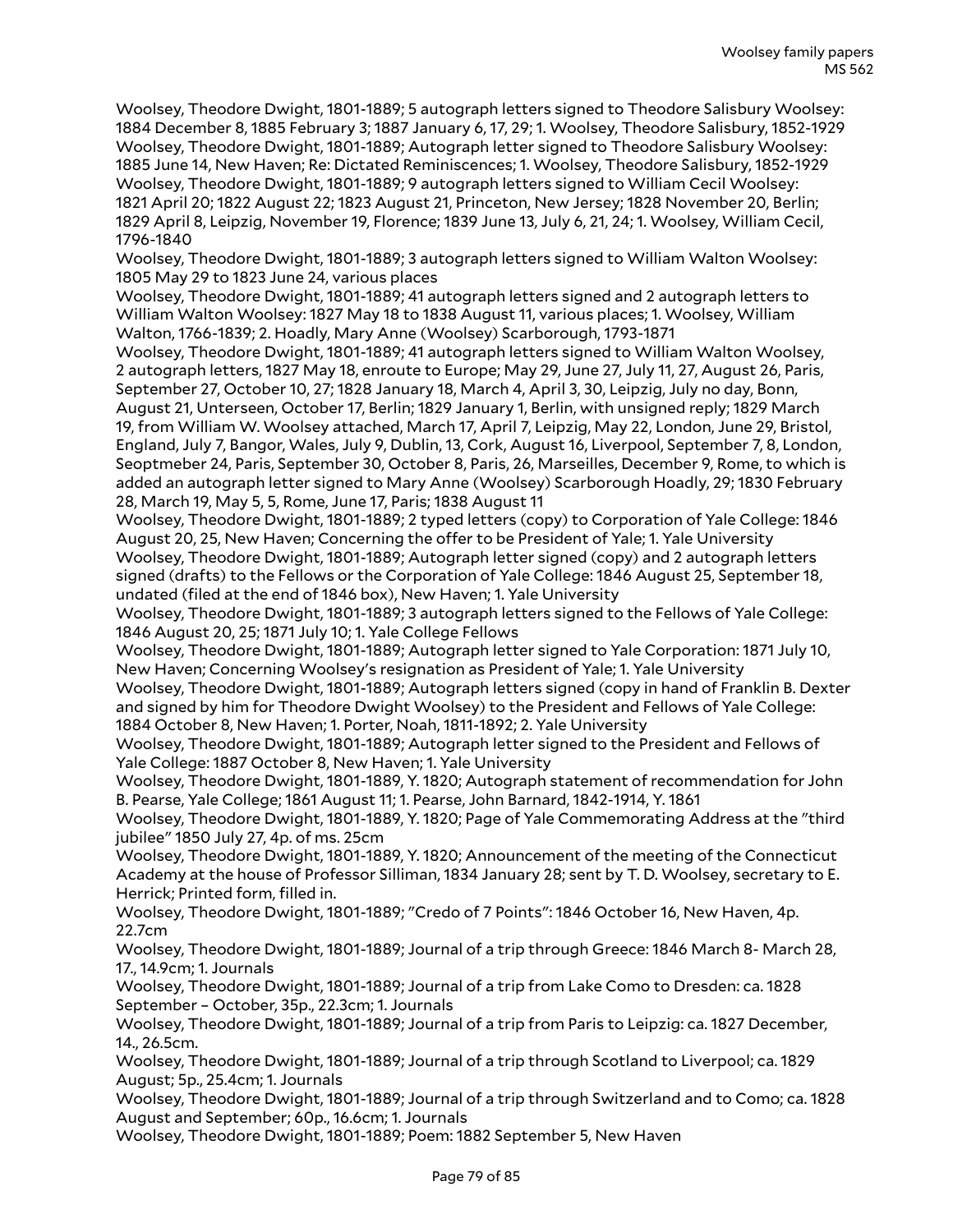Woolsey, Theodore Dwight, 1801-1889; Quotation in Greek: 1843 April 13, New Haven Woolsey, Theodore Dwight, 1801-1889; "Rough Chronology of my time spent in Europe": 1827 May 24- 1830 August 8; 1p. written on wrapper addressed to James Ombrosi, 24.2cm; 1. Ombrosi, James Woolsey, Theodore Dwight, 1801-1889; Signature with verse: 1879 April 30, New Haven; For an autograph collector

Woolsey, Theodore Dwight, 1801-1889; A statement of religious beliefs: 1846 October 19 Woolsey, Theodore Dwight, 1801-1889; "Thoughts on morals" no date: 38p., 13cm.

Woolsey, Theodore Salisbury, 1852-1929; Diplomas, certificates of membership, of the following institutions: Brown University: Society of Colonial Wars of… Connecticut

Woolsey, Theodore Salisbury, 1852-1929; "Drago and the Drago Doctrine" (typed draft signed), no date; 3p; 1. Drago, Luis Maria, 1859-1921

Woolsey, Theodore Salisbury, 1852-1929, Y. 1872; Yale University committee of Inquiry on Athletics, 1905: Circulars, clippings, manuscripts pertaining to the inquiry into athletics, made by the committee appointed under vote of the Yale University council: 29 items, 14 being letters received by T.S. Woolsey, October 1905-January 1906; Committee: T. S. Woolsey, L. V. Pirrson, C. W. Lewis; Manuscript note in Mr. Barnum's hand; "Sent to Yale Library by Miss Edith Woolsey, 1893" Woolsey, Theodore Salisbruy, 1852-1929, Y. 1872; Yale University Athletic committee:

Correspondence and papers of the Yale University Athletic committee, of which Professor Theodore S. Woolsey was a member; 21 item: Typescript and Manuscript. Accompanied by a typed list of the letters and papers; Gift of Miss Edith Woolsey, March 1933. Period covered: 1897-1910 Woolsey, Theodore Salisbury, 1852-1929; Autograph letter signed to Ben W. Austin: 1892 October 28, New Haven; 1. Austin, Ben W.

Woolsey, Theodore Salisbury, 1852-1929; 2 autograph letters signed to Agnes (Woolsey) Heermance: 1860 September 20; 1877 January 13, New Haven; 1. Heermance, Agnes (Woolsey), 1838-1915

Woolsey, Theodore Salisbury, 1852-1929; Autograph letter signed to Archibald M. Howe: 1895 December 3, New Haven; 1. Howe, Archibald Murray, 1848-1916

Woolsey, Theodore Salisbury, 1852-1929; Autograph letter signed to New York Independent (editor): 1902 December 14, New Haven

Woolsey, Theodore Salisbury, 1852-1929; 5 autograph letters signed to Elihu Phinney: 1905 March 25, New Haven, April 30, August 30, Norcross, Maine, September 29, October 25; 1. Phinney, Elihu Woolsey, Theodore Salisbury, 1852-1929; Autograph letter signed to Mary (Briggs) Prichard: 1862 January 25, New Haven; 1. Prichard, Mary (Briggs)

Woolsey, Theodore Salisbury, 1852-1929; Autograph letter signed to Frank Rice: 1926 no date, New Haven; 1. Rice, Frank

Woolsey, Theodore Salisbury, 1852-1929; Autograph letter signed to Sarah Sears (Prichard) Woolsey: 1863 June 22, New Haven; 1. Woolsey, Sarah Sears (Prichard), 1824-1900

Woolsey, Theodore Salisbury, 1852-1929; 41 autograph letters signed to Theodore Dwight Woolsey: 1867 August 7 to 1887 August 7; 1. Woolsey, Theodore Dwight, 1801-1889

Woolsey, Theodore Salisbury, 1852-1929; 41 autograph letters signed to Theodore Dwight Woolsey: 1867 August 7, Cornwall, Connecticut; 1870 April 25, Mott Haven, New York, July 10, Lenox,

Massachusetts; 1873 May 8, New Haven, Connecticut; 1874 April 24, June 14, December 23; 1877 January 19, July 22, 29; 1878 February 11, 25, March 31; 1880 March 30, July 14, August 8; 1881 July 7, 30; 1882 January 15, 20, 27, February 22, April 10; 1883 September 13; 1884 January 3, 20, 27, February 24, March 15, 30, May 8, June 6, 12, December 12, 24; 1885 January 4, February 4, March 15, May 5; 1887 May 9, August 7

Woolsey, William Walton, 1766-1839; 27 autograph letters signed to Charles Chauncey: 1818 March 3 to 1826 May 23, various places; 1. Chauncey, Charles, 1777-1849

Woolsey, William Walton, 1766-1839; 3 autograph letters signed to Nathaniel Chauncey: 1824 June 1, October 23, New York; 1825 February 23; 1. Chauncey, Nathaniel, 1789-1865Woolsey, William Walton, 1766-1839; 2 autograph letters signed to Nathaniel Chauncey: 1824 June 1, no place; 1826 September 23, no place; 1. Chauncey, Nathaniel, 1789-1865

Woolsey, William Walton, 1766-1839; Autograph letter signed to Mary Anne (Woolsey) Scarborough Hoadly: 1837 September 30, New York; 1. Hoadly, Mary Anne (Woolsey) Scarborough, 1793-1871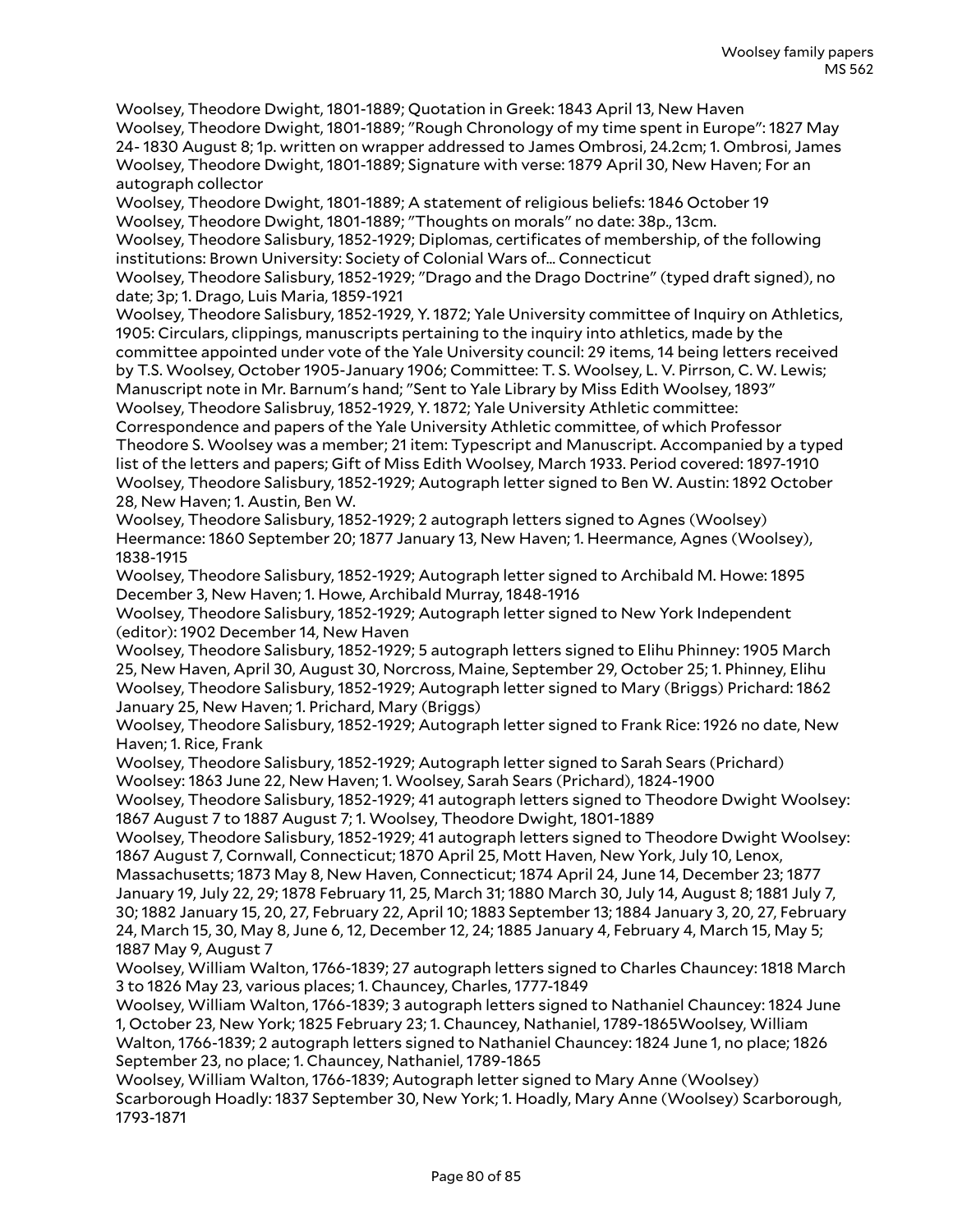Woolsey, William Walton, 1766-1839; Autograph letter signed to Charles Frederick Johnson: 1838 November 23, no place; 1. Johnson, Charles Frederick, 1836-1931

Woolsey, William Walton, 1766-1839; Autograph letter signed (copy) to Josiah Quincy: 1839 May 13; 1. Quincy, Josiah, 1859-1890

Woolsey, William Walton, 1766-1839; 2 autograph letters signed to James Townsend: 1786 May 31, New York; 1788 May 21, New York; 1. Townsend, James

Woolsey, William Walton, 1766-1839; 2 autograph letters signed to Francis Bayard Winthrop: 1833 July 8, New York; 1834 October 6; 1. Winthrop, Francis Bayard, 1787-1841

Woolsey, William Walton, 1766-1839; Autograph letter signed to Gilbert Totten and George Muirson Woolsey: 1808 January 22, New York; 1. Totten, Gilbert; 2. Woolsey, George Muirson, 1772-1851

Woolsey, William Walton, 1766-1839; Autograph letter signed to his son, John Mumford Woolsey: New York, 1829 November 17 (written on inside folder of autograph letter signed from Sarah D. (Woolsey) Johnson same date)

Woolsey, William Walton, 1766-1839; 7 autograph letters signed to Sarah (Chauncey) Woolsey: 1830 June 20, 28, July 4, 10, v. p.; 1838 no month, no day, 3 letters undated; 1. Woolsey, Sarah (Chauncey), 1780-1856

Woolsey, William Walton, 1766-1839; 4 autograph letters signed to "My dear wife": 1830 June 20, Buffalo, June 28, Cleveland, Ohio, July 4, 10, Pittsburgh; 1. Woolsey, Sarah (Chauncey), 1780-1858 Woolsey, William Walton, 1842- ; Autograph letter signed to Sarah Sears (Prichard) Woolsey: 1889 July 10, Aiken, South Carolina; 1. Woolsey, Sarah Sears (Prichard), 1824-1900

Woolsey, William Walton, 1766-1839; 21 autograph letters signed to Theodore Dwight Woolsey: 1821 June 29 to 1825 March 11, various places; 1. Woolsey, Theodore Dwight, 1801-1889 Woolsey, William Walton, 1766-1839; 114 autograph letters signed to Theodore Dwight Woolsey: 1821 January 29 to 1839 April 9; 1. Woolsey, Theodore Dwight, 1801-1889; 2. Woolsey, Sarah (Chauncey), 1780-1856

Woolsey, William Walton, 1766-1839; 114 autograph letters signed to Theodore Dwight Woolsey: 1821 January 29, May 3, 8, June 25; 1822 January 14, 20, 30, 30, March 3, April 28, May 28, July 25, September 2, December 14; 1823 January 18, March 21, April 7, 18, 26, May 10, June 21, 22, August 27, October 25, 29, 30; 1824 August 8, December 7; 1825 February 23, March 11, September 30; 1827 May 30; 1828 April 24, October 14, 31, November 29, December 13; 1829 March 31, April 14, May 14, July 1, 20, (With inlaid letter from Sarah (Chauncey) Woolsey), August 31p., October 19; 1830 January 29, March 9; 1831 June 17, December 15; 1832 January 1, April 21, 23, June 8, July 8, August 13, December 27; 1833 March 6, 25, April 29, June 10, July 16, August 2 (cholera epidemic), 10, 15, September 13, October 25, November 1, 11, 23, December 16, 30; 1834 January 14, 25, 31, February 28, March 8, 22, April 25, May 15, July 1, 8, 9, 31, September 3, 6, October 6, November 11, 20, 24, November no day, December 12; 1835 February 28, March 9, April 6, June 25; 1836 July 26, October 20, 26, December 27; 1837 March 8, April 10, September 14, 30, October 11, November 4, 13, December 25; 1838 January 30, April 25, December 27, no month, no day; 1839 January 28, March 5, April 9

Woolsey, William Walton, 1766-1839; 23 autograph letters signed to Theodore Dwight Woolsey from W. W. Woolsey, Laura Johnson, Sarah Johnson, Elizabeth Woolsey, John Woolsey, Sarah Woolsey, and W. C. Woolsey: 1827 May 14- 1830 March 9, New York

Woolsey, William Walton, 1766-1839; Autograph letter signed to Theodore Dwight Woolsey: 1829 October 27, together with 2 autograph letters signed from Sarah Dwight (Woolsey) Johnson and John Mumford Woolsey; 1. Woolsey, Theodore Dwight, 1801-1889; I. Johnson, Sarah Dwight (Woolsey), 1805-1870; II. Woolsey, John Mumford, 1796-1870

Woolsey, William Walton, 1766-1839; Autograph letter signed to Theodore Dwight Woolsey: 1829 December 7, New York, together with an autograph letter signed from Sarah (Chauncey) Woolsey; 1. Woolsey, Theodore Dwight, 1801-1889; I. Woolsey, Sarah (Chauncey), 1780-1856

Woolsey, William Walton, 1831-1857; 4 autograph letters signed to Theodore Dwight Woolsey: 1845 June 3, Andover, Massachusetts; 1848 June 20, Elmira, New York; 1849 February 14, New York; 1850 January 20, Cincinnati

Woolsey, William Walton 1766-1839; 6 autograph letters signed to Theodore Dwight Woolsey: 1848 June 20, Elmira, New York; 1850 January 20, Cincinnati, February 23, March 13; 1854 January 10, Brooklyn, June 13, Dubuque, Iowa; 1. Woolsey, Theodore Dwight, 1801-1889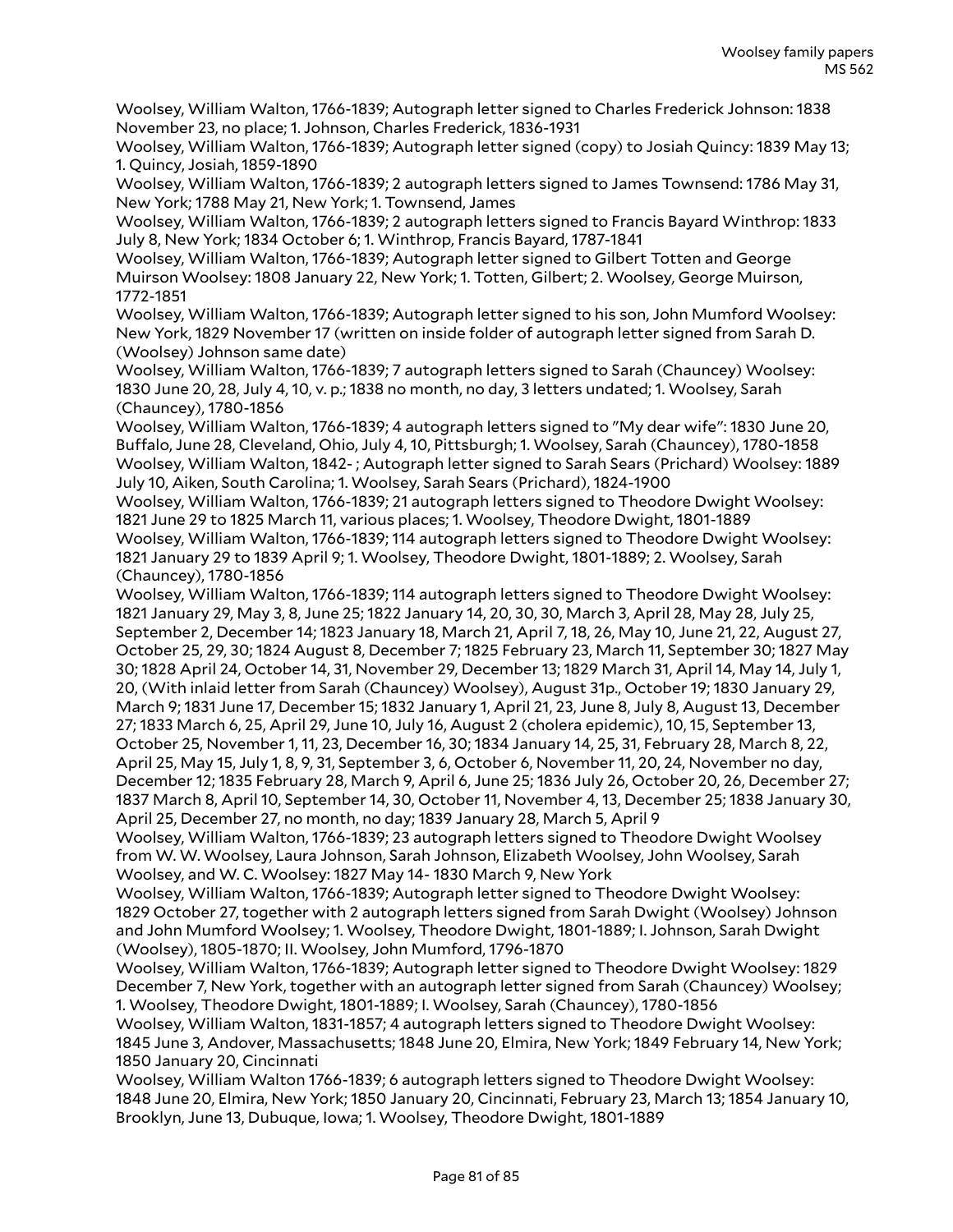Woolsey, William Walton, 1842- ; Autograph letter signed to Theodore Dwight Woolsey: 1877 December 2, Baltimore Woolsey, William Walton, 1766-1839; Autograph letter signed to William Cecil Woolsey: 1834 November 20; 1. Woolsey, William Cecil, 1796-1840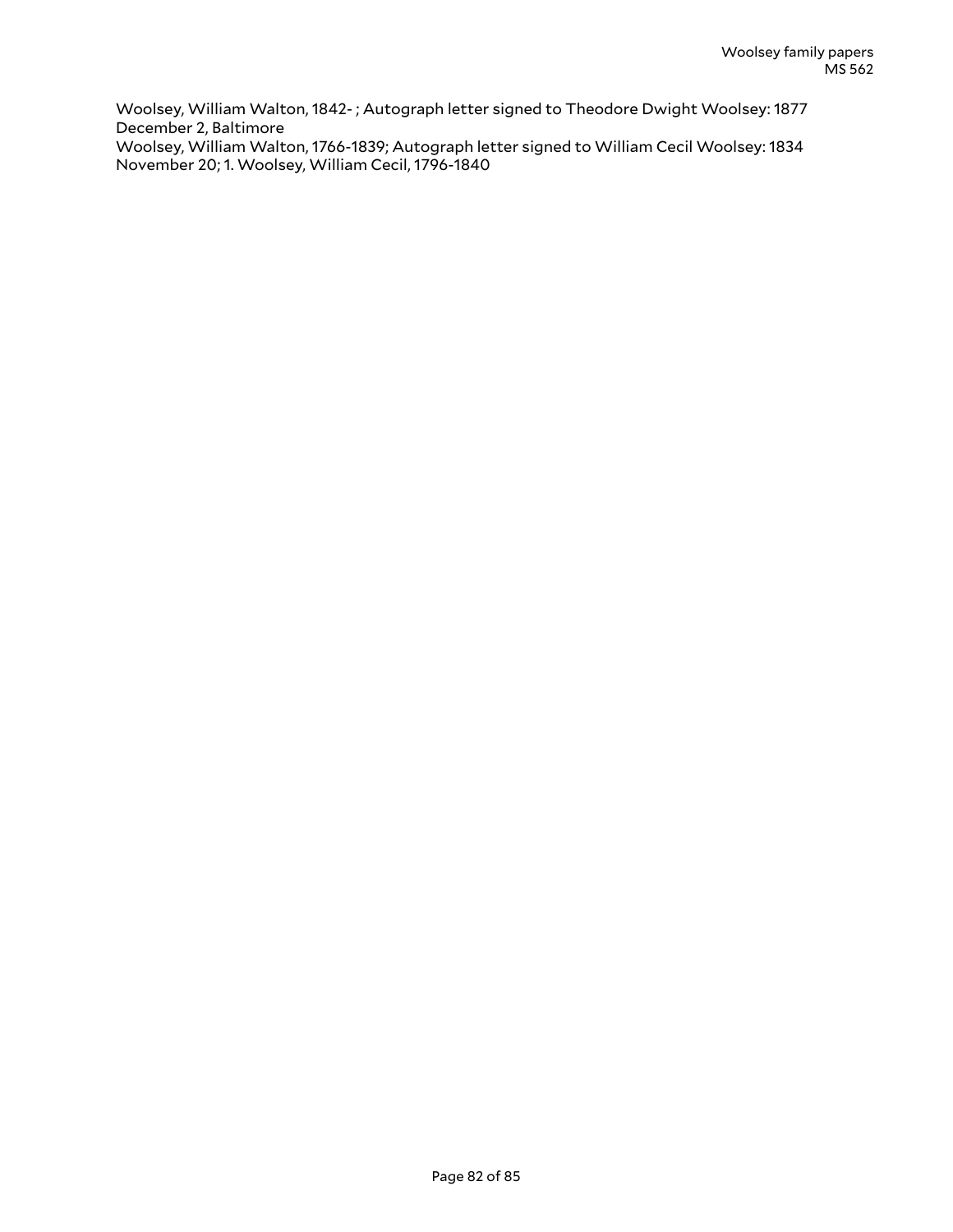# **Selected Search Terms**

The following terms have been used to index the description of this collection in the Library's online catalog. They are grouped by name of person or organization, by subject or location, and by occupation and listed alphabetically therein.

# **Subjects**

Armed Forces Art Business Classical education Clergy Cotton trade Families Greek language -- Study and teaching Greek literature -- Study and teaching International law Law Sugar trade Travelers -- Europe Women -- United States

### **Geographic Names**

Europe -- Description and travel New Haven (Conn.) New Haven (Conn.) -- Social life and customs New York (State) New York (State) -- Social life and customs United States -- Commerce United States -- Foreign relations United States -- History -- 1783-1865 United States -- History -- Colonial period, ca. 1600-1775 United States -- History -- French and Indian War, 1754-1763 United States -- History -- Revolution, 1775-1783 United States -- Politics and government United States -- Politics and government -- 19th century United States -- Religion -- 19th century

# **Genres / Formats**

Deeds Sermons

#### **Names**

Abbot, Ezra, 1819-1884 Adams, Henry, 1838-1918 Adams, John, 1735-1826 Adams, William, 1807-1880 Angell, James Burrill, 1829-1916 Atwood, Charles B. (Charles Bowler), 1849-1895 Bache, A. D. (Alexander Dallas), 1806-1867 Bacon, Leonard, 1802-1881 Bacon, Leonard Woolsey, 1830-1907 Baird, Henry Carey, 1825-1912 Baldwin, Simeon E. (Simeon Eben), 1840-1927 Baldwin, Theron, 1801-1870 Bancroft, George, 1800-1891 Barnard, Frederick A. P. (Frederick Augustus Porter), 1809-1889 Barnard, Henry, 1811-1900 Barnard, J. G. (John Gross), 1815-1882 Bayard, Nicholas, 1644-1707 Beecher, Edward, 1803-1895 Beecher, Henry Ward, 1813-1887 Bidwell, W. H. (Walter Hilliard), 1798-1881 Binney, Horace, 1780-1875 Boardman, Henry A. (Henry Augustus), 1808-1880 Bolles, Frank, 1856-1894 Bristed, Charles Astor, 1820-1874 Broome, John, 1738-1810 Brown, John Mason, 1837-1890 Buckingham, William A. (William Alfred), 1804-1875 Burritt, Elihu, 1810-1879 Campbell, William Henry, 1808-1890 Carrington, Henry B., 1824-1912 Chamberlain, Daniel Henry, 1835-1907 Chase, Thomas, 1827-1892 Chauncey, Charles, 1777-1849 Chauncey, Elihu, 1840-1916 Chauncey, Nathaniel, 1789-1865 Clifford, John H. (John Henry), 1809-1876 Colden, Cadwallader D. (Cadwallader David), 1769-1834 Cooper, Jacob, 1830-1904 Crosby, Howard, 1826-1891 Cushing, Caleb, 1800-1879 Dana, James Dwight, 1813-1895 Dana, Richard Henry, Jr., 1815-1882 Day, George Edward, 1815-1905 De Forest, J. H. (John Hyde), 1844-1911 Dexter, Franklin Bowditch, 1842-1920 Dexter, Henry Martyn, 1821-1890 Dike, Samuel W. (Samuel Warren), 1839-1913 Dodge, William E. (William Earl), 1805-1883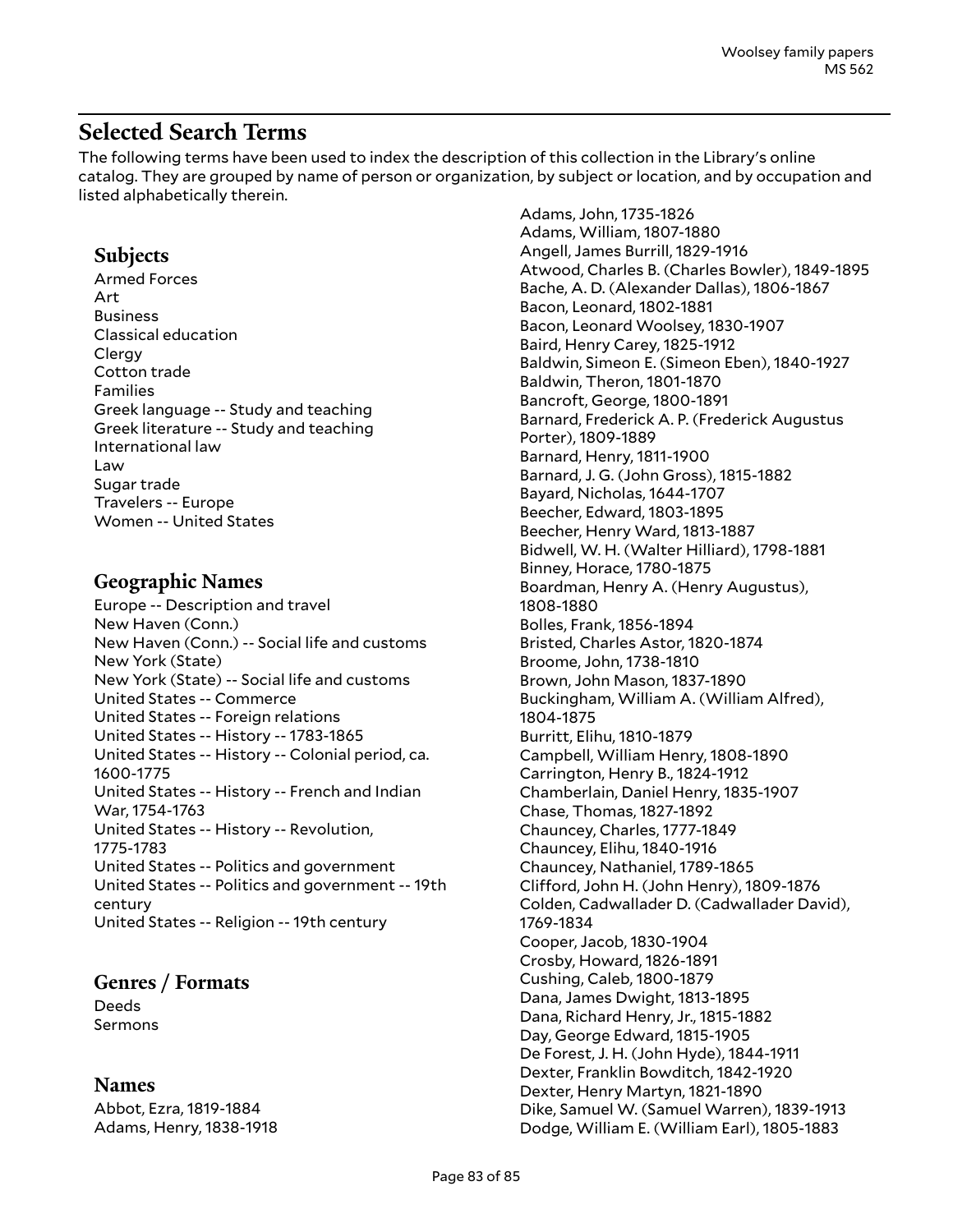Dwight, Benjamin W. (Benjamin Woodbridge), 1816-1889 Dwight, Sereno Edwards, 1786-1850 Dwight, Theodore W. (Theodore William), 1822-1892 Dwight, Timothy, 1828-1916 Edwards, Pierpont, 1750-1826 Eliot, Charles William, 1834-1926 Eliot, John, 1604-1690 Evarts, William Maxwell, 1818-1901 Everett, Edward, 1794-1865 Farrand, Max, 1869-1945 Felton, C. C. (Cornelius Conway), 1807-1862 Field, Cyrus W. (Cyrus West), 1819-1892 Field, David Dudley, 1805-1894 Field, Henry M. (Henry Martyn), 1822-1907 Fisher, George Park, 1827-1909 Garrison, William Lloyd, Jr., 1838-1909 Godkin, Edwin Lawrence, 1831-1902 Goodrich, Chauncey, 1759-1815 Gurney, Ephraim Whitman, 1829-1886 Hackett, Horatio B. (Horatio Balch), 1808-1875 Harrison, William Henry, 1773-1841 Haven, Henry P. (Henry Philemon), 1815-1876 Hayes, Rutherford B., 1822-1893 Heermance, Edgar L. (Edgar Laing), 1833-1888 Henry, C. S. (Caleb Sprague), 1804-1884 Henry, Joseph, 1797-1878 Herrick, Edward Claudius, 1811-1862 Hitchcock, Henry, 1829-1902 Hoadly, George, 1826-1902 Holt, Henry, 1840-1926 Hopkins, Samuel, 1807-1887 Howard, O. O. (Oliver Otis), 1830-1909 James, William, 1842-1910 Jay, John, 1745-1829 Jefferson, Thomas, 1743-1826 Jessup, Henry Harris, 1832-1910 Johnson, Charles Frederick, 1804-1882 Johnson, William Samuel, 1795-1883 Johnson, William Woolsey, 1841-1927 Keep, Robert P. (Robert Porter), 1844-1904 Leavitt, Joshua, 1794-1873 Lee, Alfred, 1807-1887 Lieber, Francis, 1800-1872 Linn, William Alexander, 1846-1917 Lippincott, J. B. (Joshua Ballinger), 1813-1886 Lloyd, Henry Demarest, 1847-1903 Lord, Daniel, 1795-1868 Madison, James, 1751-1836 Magoun, George F. (George Frederic), 1821-1896 Merrill, Selah, 1837-1909 Morse, Jedidiah, 1761-1826 Morse, Samuel Finley Breese, 1791-1872 Packard, Lewis R. (Lewis Richard), 1836-1884 Palfrey, John Gorham, 1796-1881

Park, Edwards Amasa, 1808-1900 Peabody, Andrew P. (Andrew Preston), 1811-1893 Perry, Arthur Latham, 1830-1905 Pierrepont, Edwards, 1817-1892 Pomeroy, John Norton, 1828-1885 Porter, Noah, 1811-1892 Quincy, Josiah, 1772-1864 Robinson, Edward, 1858-1931 Rosenthal, Albert, 1863-1939 Ruggles, Samuel B. (Samuel Bulkley), 1800-1881 Saint-Gaudens, Augustus, 1848-1907 Salisbury, Edward Elbridge, 1814-1901 Sanborn, F. B. (Franklin Benjamin), 1831-1917 Sands, Comfort, 1748-1834 Scarborough, William Woolsey, 1819- Schaff, Philip, 1819-1893 Schurz, Carl, 1829-1906 Scribner, Charles, 1821-1871 Sears, Barnas, 1802-1880 Seymour, Edward, -1877 Shelton, F. W. (Frederick William), 1814-1881 Silliman, Benjamin, 1816-1885 Sophocles, E. A. (Evangelinus Apostolides), 1807-1883 Sparks, Jared, 1789-1866 Sprague, William B. (William Buell), 1795-1876 Stearns, William A. (William Augustus), 1805-1876 Storrs, Richard S. (Richard Salter), 1821-1900 Strong, Selah Brewster, 1792-1872 Stuart, Moses, 1780-1852 Taft, Alphonso, 1810-1891 Tallmadge, Benjamin, 1754-1835 Tappan, John, 1781-1871 Tarbox, Increase N. (Increase Niles), 1815-1888 Taylor, Nathaniel W. (Nathaniel William), 1786-1858 Thacher, Thomas Anthony, 1815-1886 Thayer, Joseph Henry, 1828-1901 Thompson, Joseph P. (Joseph Parrish), 1819-1879 Trumbull, H. Clay (Henry Clay), 1830-1903 Trumbull, Lyman, 1813-1896 Twining, Alexander C. (Alexander Catlin), 1801-1884 Villard, Henry, 1835-1900 Ward, Henry Dana, 1797-1884 Ward, William Hayes, 1835-1916 Warren, William Fairfield, 1833-1929 Washington, George, 1732-1799 Watson, William, 1834-1915 Wayland, Francis, 1796-1865 Webster, Noah, 1758-1843 Weir, John F. (John Ferguson), 1841-1926 Wharton, Francis, 1820-1889